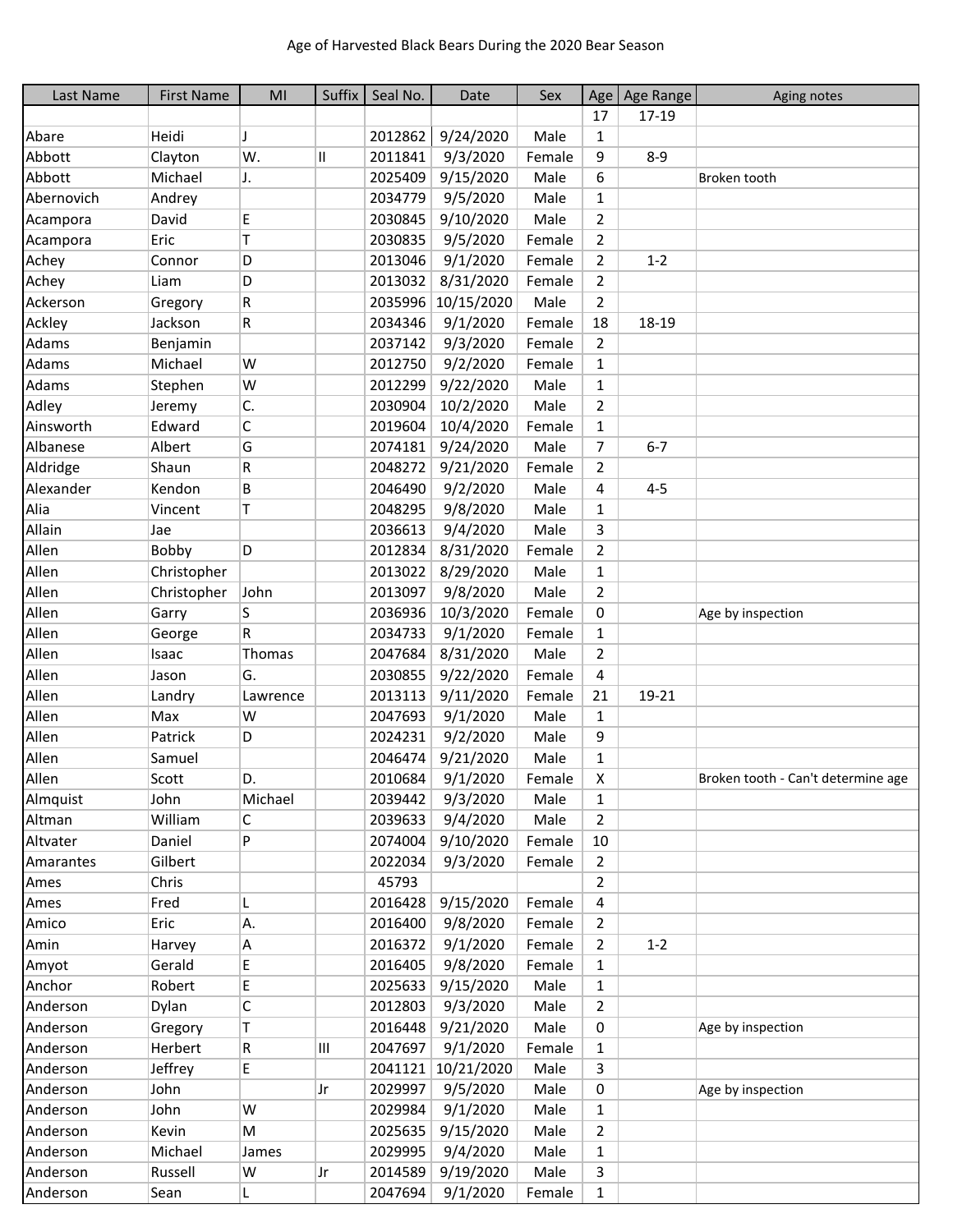| Last Name     | <b>First Name</b> | MI  | Suffix | Seal No. | Date              | Sex    |                | Age   Age Range | Aging notes                        |
|---------------|-------------------|-----|--------|----------|-------------------|--------|----------------|-----------------|------------------------------------|
| Anderson      | Sean              | P   |        | 2016361  | 9/1/2020          | Female | $\overline{2}$ |                 |                                    |
| Andrefski     | Jeremiah          |     |        | 2025388  | 9/23/2020         | Male   | $\mathbf{1}$   |                 |                                    |
| Annese        | William           | R.  |        | 2035524  | 9/1/2020          | Female | $\mathbf{1}$   |                 |                                    |
| Annis         | Ethan             | L.  |        | 2020943  | 9/11/2020         | Male   | $\mathbf{1}$   |                 |                                    |
| Annis         | Glenn             |     |        | 2022057  | 9/8/2020          | Male   | 4              |                 | Cementum Damaged                   |
| Applebee      | Dwayne            | L.  |        | 2015321  | 9/14/2020         | Female | $\mathbf{1}$   |                 |                                    |
| Aragi         | Alan              | S   |        | 2017014  | 10/9/2020         | Female | $\overline{2}$ |                 |                                    |
| Arbogast      | Tyler             | D   |        | 2046359  | 9/7/2020          | Female | $\mathbf{1}$   |                 |                                    |
| Archer        | Donald            | C   |        | 2034126  | 9/21/2020         | Male   | $\overline{2}$ |                 |                                    |
| Arey          | Kevin             | E   |        | 2039660  | 9/18/2020         | Male   | $\mathbf{1}$   |                 |                                    |
| Arlof         | Robert            | D   |        | 2016436  | 9/16/2020         | Female | 5              |                 |                                    |
| Arlof         | Troy              |     |        | 2016440  | 9/17/2020         | Male   | $\mathbf{1}$   |                 |                                    |
| Armiger       | Danielle          |     |        | 2039429  | 9/1/2020          | Male   | 9              | $8 - 9$         |                                    |
| Armstrong     | David             | P   |        | 2036618  | 9/11/2020         | Female | 4              |                 |                                    |
| Armstrong     | John              | C   |        | 2036616  | 9/5/2020          | Female | 9              |                 |                                    |
| Arndt         | Kenneth           | R   | Ш      | 2046341  | 9/8/2020          | Male   | $\overline{2}$ |                 |                                    |
| Arner         | Dean              | R   | Jr     | 2016366  | 9/1/2020          | Female | $\mathbf{1}$   |                 |                                    |
| Arner         | Devon             | J   |        | 2016369  | 9/2/2020          | Female | 10             | $9 - 11$        |                                    |
| Arnold        | Jeffery           | R   |        | 2039508  | 10/2/2020         | Male   | 3              |                 |                                    |
| Arsenault     | Alisha            |     |        | 2015086  | 9/4/2020          | Female | $\mathbf{1}$   |                 |                                    |
| Arsenault     | Kaylee            |     |        | 2013342  | 9/14/2020         | Female | 12             | $12 - 13$       | Broken tooth                       |
| Atherton      | Chad              | D.  |        | 2013030  | 8/31/2020         | Female | $\mathbf{1}$   |                 |                                    |
| Atkinson      | Benjamin          |     |        | 2012582  | 8/31/2020         | Male   | $\overline{2}$ |                 | Broken tooth                       |
| Audette       | Ryan              |     |        | 2041063  | 8/31/2020         | Male   | 3              |                 |                                    |
| Augello       | Charles           | F   |        | 2012586  | 9/1/2020          | Male   | $\overline{2}$ | $2 - 3$         | Cementum Damaged                   |
| Aumick        | David             | E   |        | 2034182  | 9/2/2020          | Female | 3              |                 |                                    |
| Ausburn       | Charlie           | В   | Jr     | 2012839  | 9/1/2020          | Male   | $\overline{2}$ |                 |                                    |
| Austin        | Dale              | В   |        | 2030846  | 9/12/2020         | Female | $\overline{7}$ | $7 - 8$         |                                    |
| Austin        | Dana              | L   |        | 2039716  | 10/6/2020         | Female | 15             | $15 - 17$       | Broken tooth                       |
| Austin        | Harvey            |     | JR.    | 2034195  | 10/3/2020         | Male   | 5              |                 |                                    |
| Austin        | Mark              | ls. |        | 2030843  | 9/10/2020         | Male   | 3              |                 |                                    |
| Auty          | William           | А   |        | 2013117  | 9/14/2020         | Male   | $\mathbf{1}$   |                 |                                    |
| Avery         | Emmy              |     |        | 2048264  | 9/19/2020         | Female | $\overline{2}$ |                 |                                    |
| Avery         | Matthew           | W   |        | 2023614  | 9/8/2020          | Male   | 7              | $6 - 7$         |                                    |
| Ayer          | Morgan            | R   |        | 2030909  | 10/9/2020         | Female | $\mathbf{1}$   |                 | Cementum Damaged                   |
| Ayers         | Allen             | D   | II     | 2034103  | 9/14/2020         | Male   | $\mathbf{1}$   |                 |                                    |
| Ayotte        | Edward            | J A |        | 2015125  | 9/27/2020         | Female | 7              | $6-8$           | Broken tooth                       |
| Ayotte        | Sharyn            | A   |        | 2015080  | 9/3/2020          | Male   | X              |                 | Broken tooth - Can't determine age |
| Ayres         | Jonathan          |     |        | 2041107  | 10/8/2020         | Male   | 3              |                 |                                    |
| Azarewicz     | Jason             |     |        | 2025506  | 9/10/2020         | Female | $\mathbf{1}$   |                 | Cementum Damaged                   |
| <b>Baake</b>  | Richard           |     |        | 2025373  | 9/2/2020          | Female | 3              |                 |                                    |
| Babb          | Sean              |     |        | 2045932  | 9/17/2020         | Female | $\mathbf{1}$   |                 |                                    |
| Babcock       | David             | L   |        | 2017002  | 10/1/2020         | Male   | $\overline{2}$ |                 |                                    |
| Babyak        | David             | А   |        | 2034763  | 9/7/2020          | Female | $\mathbf{1}$   |                 |                                    |
| <b>Badger</b> | <b>Brian</b>      | S.  |        | 2028300  | 9/18/2020         | Female | 4              |                 |                                    |
| <b>Badger</b> | Martin            | D   |        | 2028295  | 9/17/2020         | Female | $\overline{2}$ |                 | Broken tooth                       |
| Baessler      | Kyle              | A   |        | 2046849  | 9/4/2020          | Female | $\overline{2}$ |                 |                                    |
| <b>Bagaco</b> | Luis              |     |        | 2032733  | 9/4/2020          | Male   | $\mathbf{1}$   |                 |                                    |
| Baharian      | Kyle              |     |        | 2021704  | 9/4/2020          | Male   | $\mathbf{1}$   |                 |                                    |
| <b>Bailey</b> | Daniel            | V   | Jr     | 2046825  | 8/31/2020         | Male   | 1              |                 |                                    |
| <b>Bailey</b> | Duncan            | J.  |        | 2034738  | 8/31/2020         | Female | $\mathbf{1}$   |                 |                                    |
| <b>Bailey</b> | Lucas             | M   |        | 2012588  | 9/4/2020          | Male   | $\overline{2}$ |                 |                                    |
| <b>Bailey</b> | Tammy             | J   |        |          | 2012723 9/10/2020 | Male   | $\overline{2}$ |                 |                                    |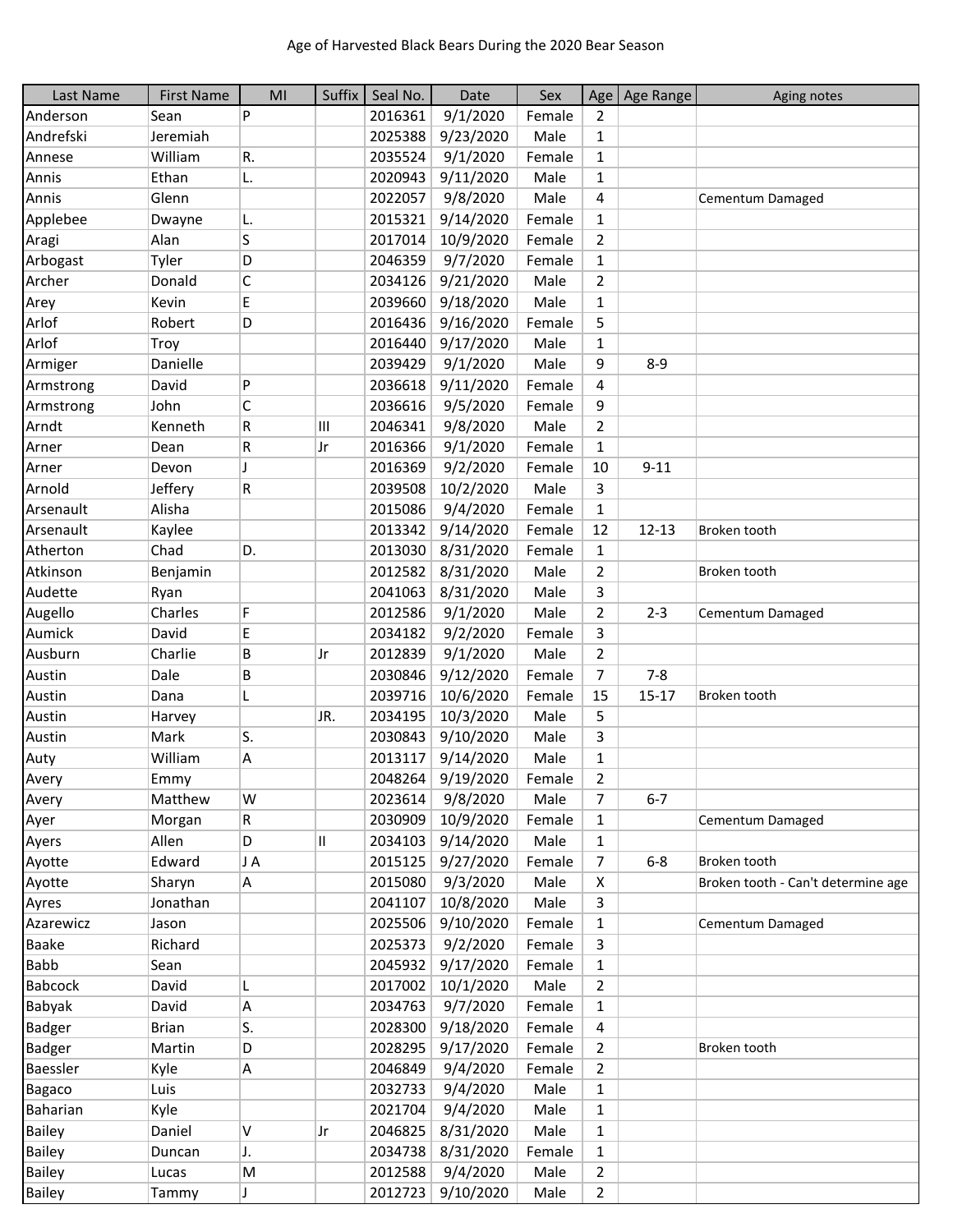| Last Name        | <b>First Name</b> | MI    | Suffix | Seal No. | Date                                  | Sex    |                | Age Age Range | Aging notes                      |
|------------------|-------------------|-------|--------|----------|---------------------------------------|--------|----------------|---------------|----------------------------------|
| <b>Bailey Jr</b> | Edward            |       |        | 2035979  | 9/18/2020                             | Male   | $\overline{2}$ |               |                                  |
| <b>Baker</b>     | Matthieu          | H     |        | 2022086  | 9/16/2020                             | Female | 1              |               |                                  |
| Baker            | Raymond           |       |        | 2025366  | 9/1/2020                              | Female | 4              | $3 - 4$       |                                  |
| <b>Baker</b>     | Ronald            | M     | Jr     | 2035530  | 9/9/2020                              | Female | 3              |               | Broken tooth                     |
| <b>Baker</b>     | Stephen           | M     | Sr     | 2024339  | 9/21/2020                             | Female | 6              |               |                                  |
| <b>Baker</b>     | Wilbur            |       |        | 2024340  | 9/22/2020                             | Female | 2              |               |                                  |
| Ball             | Cody              | D     |        | 2016426  | 9/14/2020                             | Female | 4              |               |                                  |
| Bampton          | Ryan              | R     |        | 2015075  | 9/1/2020                              | Male   | 5              | $4 - 5$       | Cementum Damaged                 |
| <b>Banas</b>     | Gary              |       |        | 2045287  | 9/11/2020                             | Female | $\mathbf{1}$   |               |                                  |
| Barden           | Thomas            | J     |        | 2043401  | 8/31/2020                             | Male   | 9              |               |                                  |
| <b>Bardsley</b>  | Donald            | E     | JR.    | 2047634  | 9/11/2020                             | Male   | 4              |               |                                  |
| Bardsley         | Donald            | E.    |        | 2047631  | 9/9/2020                              | Male   | 2              |               |                                  |
| <b>Barks</b>     | Kevin             |       |        | 2015058  | 8/31/2020                             | Male   | 4              | $3 - 4$       |                                  |
| <b>Barks</b>     | Tera              |       |        | 2015073  | 9/1/2020                              | Female | 12             | $10 - 12$     | Cementum Damaged                 |
| <b>Barnes</b>    | Amy               |       |        | 2022263  | 10/1/2020                             | Male   | 3              |               |                                  |
| <b>Barnes</b>    | Edsel             | G     | IV     | 2022165  | 9/28/2020                             | Male   | 12             | $12 - 13$     |                                  |
| Barnes           | Gregory           | N     |        | 2016983  | 9/22/2020                             | Female | 13             | $13 - 14$     | Broken tooth                     |
| <b>Barnes</b>    | Michael           | E     |        | 2041368  | 9/16/2020                             | Female | 3              |               |                                  |
| <b>Barnett</b>   | <b>Brent</b>      |       |        | 2034327  | 9/10/2020                             | Male   | $\overline{2}$ |               |                                  |
| <b>Barnett</b>   | Randall           | Keith |        | 2019589  | 8/31/2020                             | Male   | $\mathbf{1}$   |               |                                  |
| Barnhart         | Michael           | E     |        | 2038871  | 9/12/2020                             | Female | 10             |               |                                  |
| <b>Barr</b>      | Kent              | G.    |        | 2025491  | 9/4/2020                              | Female | 7              |               |                                  |
| <b>Barrett</b>   | Nathan            | Α     |        | 2034350  | 9/4/2020                              | Male   | 3              |               |                                  |
| <b>Barrick</b>   | Christopher       |       |        | 2022077  | 9/14/2020                             | Male   | 0              |               | Age by inspection                |
| Barrington       | <b>Dallas</b>     |       |        | 2034314  | 9/28/2020                             | Female | 15             | $14 - 15$     |                                  |
| <b>Barselle</b>  | Mark              |       |        | 2040231  | 10/23/2020                            | Male   | 3              | $2 - 4$       |                                  |
| <b>Barss</b>     | Lloyd             | K     |        | 2013038  | 8/31/2020                             | Male   | 6              | $5-6$         |                                  |
| Bartholomew      | Nicholas          | J     |        | 2027918  | 9/5/2020                              | Male   | $\mathbf{1}$   |               |                                  |
| <b>Bartlett</b>  | Benjamin          | D.    |        | 2034188  | 9/14/2020                             | Male   | 1              |               |                                  |
| <b>Bassett</b>   | Jay               | F     |        | 2022774  | 9/1/2020                              | Male   | 1              |               |                                  |
| <b>Bassett</b>   | Nicholas          |       |        | 2022766  | 9/4/2020                              | Female | $\mathbf{1}$   |               |                                  |
| <b>Bastian</b>   | Dale              |       |        | 2027634  | 9/1/2020                              | Female | $\mathbf{1}$   |               |                                  |
| Batchelder       |                   |       |        |          |                                       |        | X              |               |                                  |
|                  | Chris             |       |        | 2040208  | 2030359 10/31/2020 Female<br>9/9/2020 |        |                |               | Broken tooth Can't determine age |
| Bateman          | James             |       | Jr.    |          |                                       | Female | 2              |               |                                  |
| Bates            | Garrett           | S     |        | 2025384  | 9/19/2020                             | Male   | $\overline{2}$ |               |                                  |
| Bathgate         | <b>Brad</b>       |       |        | 2046494  | 9/4/2020                              | Male   | 1              |               |                                  |
| Bathgate         | Danny             | C     |        | 2046496  | 9/4/2020                              | Male   | 1              |               |                                  |
| Bauer            | Tristen           |       |        | 2030851  | 9/19/2020                             | Male   | $\mathbf{1}$   |               |                                  |
| Bayous           | Nathan            | J     |        | 2022022  | 9/1/2020                              | Male   | $\mathbf{1}$   |               |                                  |
| Beach            | <b>Brian</b>      |       |        | 2012778  | 9/8/2020                              | Female | 2              |               |                                  |
| Beach            | Todd              | F     |        | 2012772  | 9/7/2020                              | Male   | 2              |               |                                  |
| Beachel          | Dallas            | W.    |        | 2035687  | 9/5/2020                              | Female | 3              |               |                                  |
| Beal             | Alex              |       |        | 2015547  | 9/14/2020                             | Male   | $\mathbf{1}$   |               |                                  |
| Beal             | Christy           |       |        | 2015530  | 9/9/2020                              | Female | $\mathbf{1}$   |               |                                  |
| Beal             | Forrest           |       |        | 2025627  |                                       |        | 9              | $8-9$         |                                  |
| Beal             | Gary              | A     |        | 2034564  | 9/23/2020                             | Female | 9              | $8 - 9$       |                                  |
| Beal             | Kevin             |       |        | 2015536  | 9/6/2020                              | Female | 4              |               |                                  |
| <b>Beals</b>     | Trevor            | G     |        | 2013047  | 9/1/2020                              | Male   | $\overline{2}$ |               | Broken tooth                     |
| Bean             | Christopher       | M     |        | 2041428  | 9/4/2020                              | Male   | 3              |               |                                  |
| Bear             | James             | H     | Ш.     | 2046847  | 9/3/2020                              | Female | 4              |               |                                  |
| Beardsley        | Michael           | S.    |        | 2027628  | 8/31/2020                             | Male   | 4              | $3 - 4$       |                                  |
| Beattie          | Jamie             |       |        | 2015111  | 9/9/2020                              | Female | 3              |               |                                  |
| <b>Beatty</b>    | Memphis           | D     |        |          | 2022052 9/7/2020                      | Male   | $\mathbf{1}$   |               |                                  |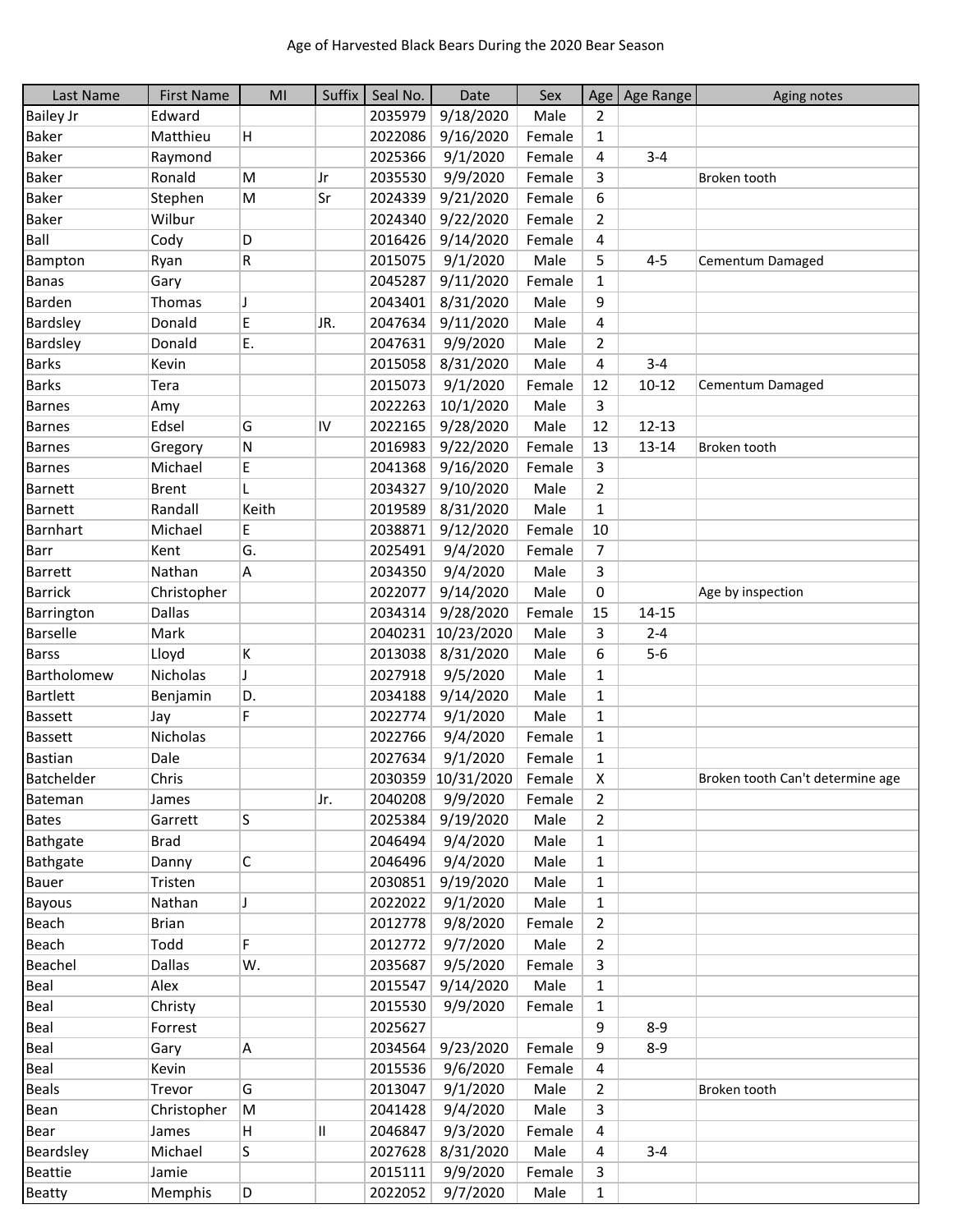| Last Name       | <b>First Name</b> | MI             | Suffix | Seal No. | Date       | Sex    |                | Age   Age Range | Aging notes                        |
|-----------------|-------------------|----------------|--------|----------|------------|--------|----------------|-----------------|------------------------------------|
| Beaudry         | Raymond           | P              |        | 2048281  | 9/3/2020   | Female | 6              | $6-8$           |                                    |
| <b>Beckett</b>  | Michael           | Ε.             |        | 2010823  | 10/5/2020  | Female | 9              | $8 - 9$         |                                    |
| Beckley         | Steven            |                |        | 2046464  | 9/18/2020  | Male   | $\overline{2}$ |                 |                                    |
| Beckman         | Hunter            | S              |        | 2041528  | 9/1/2020   | Female | $\mathbf{1}$   |                 |                                    |
| <b>Beckwith</b> | Steven            | E <sub>F</sub> |        | 2048294  | 9/8/2020   | Male   | $\mathbf{1}$   |                 |                                    |
| Bedard          | Chad              |                |        | 2012818  | 9/14/2020  | Male   | 3              |                 |                                    |
| Bedell          | Hayden            |                |        | 2040201  | 9/2/2020   | Male   | 4              | $4 - 5$         |                                    |
| Bedinger        | James             |                |        | 2047687  | 8/31/2020  | Male   | $\overline{2}$ |                 |                                    |
| Beechy          | Ethan             |                |        | 2038841  | 9/1/2020   | Male   | $\overline{2}$ |                 |                                    |
| Beem            | <b>Travis</b>     | S              |        | 2010710  | 9/18/2020  | Male   | $\mathbf{1}$   |                 |                                    |
| <b>Beers</b>    | Arthur            | D              | JR.    | 2037199  | 8/31/2020  | Female | 3              |                 |                                    |
| Beggarly        | Barry             |                |        | 2034098  | 9/10/2020  | Male   | 3              |                 | Broken tooth                       |
| <b>Begin</b>    | Ryan              | D.             |        | 2013092  | 9/7/2020   | Female | 21             | $21 - 24$       | Broken tooth                       |
| <b>Behrens</b>  | Joseph            | J              |        | 2010708  | 9/14/2020  | Female | $\mathbf{1}$   |                 |                                    |
| Beiler          | David             |                |        | 2039528  | 10/18/2020 | Male   | 3              |                 |                                    |
| <b>Beisel</b>   | John              | W              |        | 2022791  | 9/24/2020  | Male   | 12             | $11 - 12$       |                                    |
| <b>Beisel</b>   | John              | W              |        | 2022815  | 9/8/2020   | Female | $\mathbf{1}$   |                 |                                    |
| <b>Beisel</b>   | Kaitlyn           | L              |        | 2022816  | 9/8/2020   | Female | $\overline{2}$ |                 |                                    |
| Belanger        | James             |                |        | 2037317  | 10/12/2020 | Female | $\overline{2}$ |                 |                                    |
| Bell            | Jeffrey           | A              |        | 2025523  | 9/21/2020  | Male   | 3              |                 |                                    |
| Bellavance      | Antonio           |                |        | 2038149  | 9/16/2020  | Male   | X              |                 | Broken tooth - Can't determine age |
| Beller          | Charles           | F              |        | 2033079  | 9/3/2020   | Male   | 7              |                 | Broken tooth                       |
| Bellum          | Garrett           | ID.            |        | 2037098  | 9/14/2020  | Male   | 3              |                 |                                    |
| Bement          | Daniel            | M              |        | 2047715  | 9/7/2020   | Female | 5              |                 |                                    |
| Bennet          | Matthew           | E              |        | 2016414  | 9/8/2020   | Female | 1              |                 | Cementum Damaged                   |
| Bennett         | Craig             | S              |        | 2038141  | 9/14/2020  | Male   | 4              |                 | Broken tooth                       |
| Bennett         | Craig             | S              |        | 2027648  | 9/3/2020   | Male   | $\overline{2}$ |                 | Broken tooth                       |
| Bennett         | Ryan              | M              |        | 2035983  | 9/19/2020  | Male   | $\mathbf{1}$   |                 |                                    |
| Bennett         | William           | T              |        | 2045281  | 9/7/2020   | Female | $\overline{2}$ |                 |                                    |
| Benninger       | Joseph            | L              |        | 2016349  | 8/31/2020  | Female | 3              |                 |                                    |
| Bentley         | David             |                |        | 2041371  | 9/17/2020  | Male   | 0              |                 | Age by inspection                  |
| Bentley         | Evan              | M              |        | 2024355  | 9/25/2020  | Female | 8              |                 | Broken tooth                       |
| Benty           | David             |                |        | 2012817  | 9/15/2020  | Male   | 1              |                 |                                    |
| Benty           | Jeffrey           | D              |        | 2012813  | 9/14/2020  | Male   | 4              |                 |                                    |
| Berberian       | Gregory           |                |        | 2015122  | 9/24/2020  | Male   | 4              |                 |                                    |
| <b>Bercier</b>  | Guy               |                |        | 2046347  | 9/14/2020  | Female | 12             | $11 - 12$       |                                    |
| Berger          | Wayne             | E              |        | 2027895  | 9/16/2020  | Female | 3              |                 |                                    |
| Bergeron        | James             | T              |        | 2034775  | 9/12/2020  | Male   | 3              |                 |                                    |
| Bergeron        | Weston            | K              |        | 2046013  | 10/8/2020  | Female | $\overline{2}$ | $2 - 3$         |                                    |
| Bernier         | Ashton            | D              |        | 2045276  | 9/4/2020   | Male   | $\mathbf{1}$   |                 |                                    |
| Bernier         | Christopher       |                |        | 2019585  | 8/31/2020  | Female | $\overline{2}$ |                 |                                    |
| Berns           | Edward            |                |        | 2029990  | 9/2/2020   | Female | Χ              |                 | No Tooth in Envelope               |
| Bezanson        | Steven            | D              |        | 2016419  | 9/12/2020  | Female | $\overline{2}$ |                 |                                    |
| Bianchi-Coppola | Nicholas          | G              |        | 2022094  | 9/18/2020  | Male   | $\overline{2}$ |                 |                                    |
| Bianco          | Victor            | M              | Jr     | 2016368  | 9/1/2020   | Female | 4              |                 |                                    |
| Bickel          | Frederick         |                |        | 2047713  | 9/7/2020   | Female | $\overline{2}$ |                 |                                    |
| Bickford        | Kaleb             | $\mathsf{C}$   |        | 2013335  | 9/27/2020  | Female | $\mathbf{1}$   |                 |                                    |
| <b>Bickford</b> | Landon            | <b>Tufts</b>   |        | 2034790  | 9/19/2020  | Female | 6              |                 |                                    |
| <b>Bickford</b> | Layne             | E              |        | 2036483  | 8/31/2020  | Female | $\overline{2}$ |                 |                                    |
| <b>Bickford</b> | Randy             | Α.             |        | 2036495  | 9/5/2020   | Male   | $\mathbf{1}$   |                 |                                    |
| Bielefeldt      | Raymond           | Т              |        | 2022102  | 9/21/2020  | Male   | 0              |                 | Age by inspection                  |
| Bilodeau        | Adam              | J              |        | 2045759  | 9/4/2020   | Male   | 8              |                 | Cementum Damaged                   |
| Bingaman        | Walter            | E              | Jr     | 2013068  | 9/3/2020   | Female | $\overline{2}$ |                 | Cementum Damaged                   |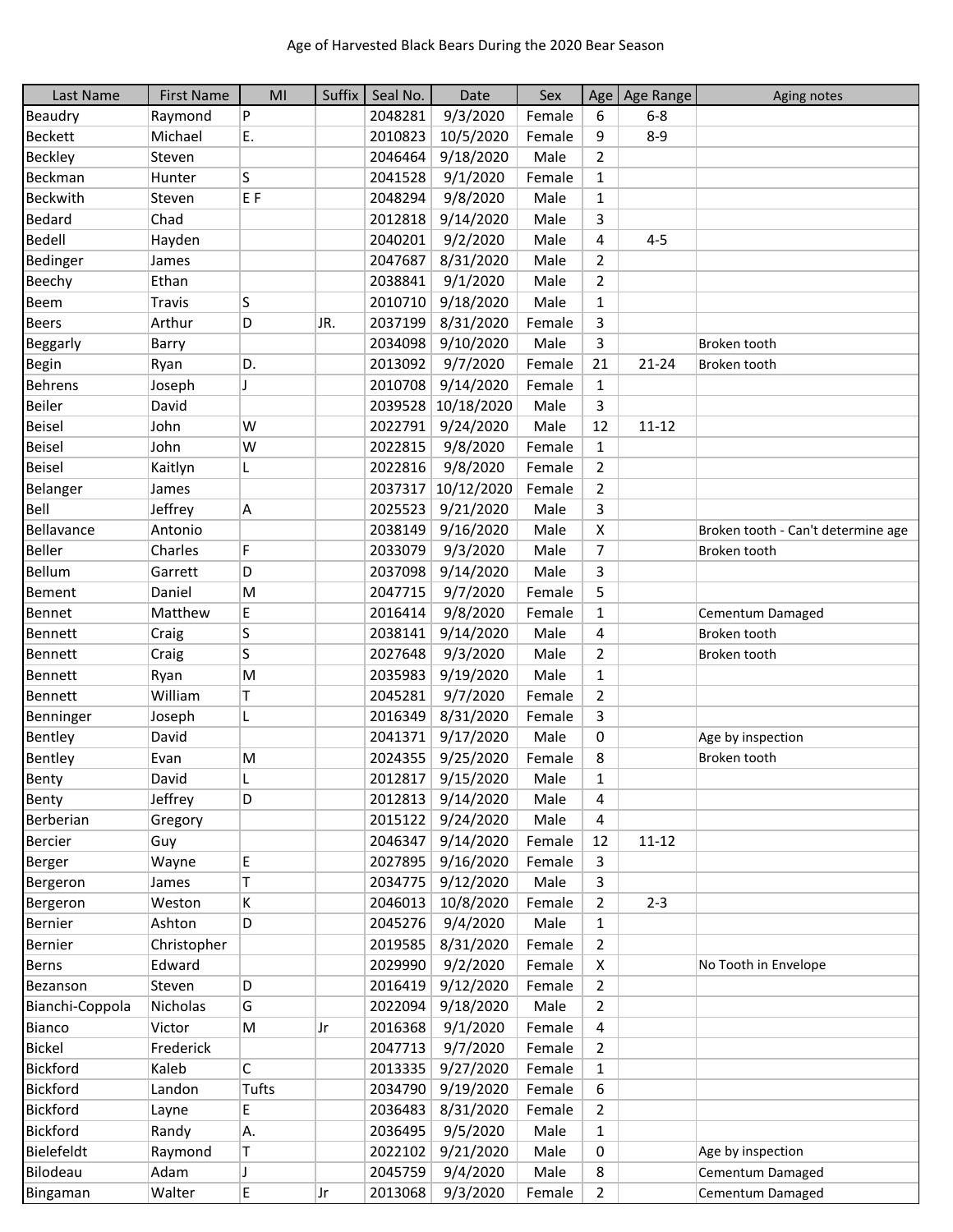| Last Name       | <b>First Name</b> | MI       | Suffix | Seal No. | Date               | Sex    |                | Age   Age Range | Aging notes                     |
|-----------------|-------------------|----------|--------|----------|--------------------|--------|----------------|-----------------|---------------------------------|
| Birdsley        | Daniel            | H        |        | 2017923  | 8/31/2020          | Male   | $\overline{2}$ |                 |                                 |
| <b>Bires</b>    | Corey             | M        |        | 2039624  | 8/31/2020          | Male   | 6              |                 |                                 |
| <b>Biron</b>    | Mark              | R        |        | 2048287  | 9/1/2020           | Female | $\overline{2}$ |                 |                                 |
| Birtel          | Vincent           |          |        | 2047688  | 9/1/2020           | Male   | 1              |                 |                                 |
| Biscardi        | Gino              |          |        | 2028883  | 9/23/2020          | Female | 4              |                 |                                 |
| Bish            | <b>Brennan</b>    |          |        | 2034324  | 9/9/2020           | Male   | 3              |                 |                                 |
| Bishop          | Tammy             | A.       |        | 2013107  | 9/9/2020           | Female | 4              |                 |                                 |
| <b>Bissett</b>  | James             | F        |        | 2015527  | 9/2/2020           | Male   | $\overline{2}$ |                 |                                 |
| Bixby           | James             | F        |        | 2029224  | 9/1/2020           | Female | $\mathbf{1}$   |                 |                                 |
| <b>Bjork</b>    | Carl              | M        |        | 2025362  | 9/1/2020           | Male   | $\mathbf{1}$   |                 |                                 |
| Blackburn       | John              |          |        | 2037092  | 9/8/2020           | Female | $\mathbf{1}$   |                 |                                 |
| Blackwell       | Joe               | Α        |        | 2022006  | 8/31/2020          | Male   | 3              | $2 - 3$         |                                 |
| <b>Blair</b>    | Everett           | M        |        | 2034070  | 9/1/2020           | Male   | 1              |                 |                                 |
| Blair           | George            |          |        | 2014571  | 9/1/2020           | Male   | $\overline{2}$ |                 |                                 |
| <b>Blair</b>    | Johnathan         | M        |        | 2034083  | 9/3/2020           | Male   | $\mathbf{1}$   |                 |                                 |
| Blair           | Luke              | M.       |        | 2034100  | 9/12/2020          | Female | $\mathbf{1}$   |                 |                                 |
| <b>Blake</b>    | Christopher       | M        |        | 2045910  | 9/2/2020           | Male   | 1              |                 |                                 |
| <b>Blake</b>    | Timothy           | A        |        | 2037397  | 11/26/2020         | Female | 3              |                 |                                 |
| <b>Blake</b>    | Trevor            | W        |        | 2032791  | 10/6/2020          | Male   | $\mathbf{1}$   |                 |                                 |
| Blakeney        | Nicky             |          |        | 2016370  | 9/1/2020           | Female | $\mathbf{1}$   |                 |                                 |
| Blanchard       | Corey             | A.       |        | 2012814  | 9/14/2020          | Male   | 3              |                 |                                 |
| <b>Blevins</b>  | Randall           |          |        | 2035522  | 8/31/2020          | Male   | $\overline{2}$ |                 |                                 |
| <b>Bliss</b>    | Ryan              | H        |        | 2025084  | 10/5/2020          | Male   | $\mathbf{1}$   |                 |                                 |
| Blouir          | Robert            | Τ        |        | 2029642  | 9/1/2020           | Female | 3              |                 |                                 |
| Bluemer         | Charles           | M        |        | 2038848  | 9/14/2020          | Male   | 0              |                 |                                 |
| <b>Board</b>    | Justin            | M        |        | 2040216  | 9/7/2020           | Female | 6              |                 |                                 |
| Bobo            | Cory              | D        |        |          | 2034156 10/13/2020 | Male   | 3              |                 |                                 |
| <b>Bock</b>     | Jordan            | W        |        | 2036511  | 9/17/2020          | Male   | 8              | $7 - 8$         |                                 |
| <b>Bock</b>     | Melanie           | C        |        | 2012847  | 9/15/2020          | Male   | 4              |                 |                                 |
| <b>Bock</b>     | Michael           | н        |        | 2016939  | 9/4/2020           | Male   | 0              |                 | Age by inspection               |
| <b>Boggs</b>    | Daniel            | Ν        |        | 2045743  | 9/5/2020           | Female | $\mathbf{1}$   |                 |                                 |
| <b>Bois</b>     | Corey             | M.       |        | 2029101  | 8/31/2020          | Female | 4              |                 |                                 |
| Bois            | Jordyn            | R        |        |          | 2029105 10/1/2020  | Male   | 3              |                 |                                 |
| <b>Boisvert</b> | Donald            | R        |        | 2045911  | 9/1/2020           | Female | 1              | $1 - 2$         |                                 |
| Bolstridge      | Connie            | J        |        | 2039452  | 9/7/2020           | Male   | $\mathbf{1}$   |                 |                                 |
| <b>Bolyard</b>  | Jameson           |          |        | 2035537  | 9/15/2020          | Male   | 2              |                 |                                 |
| Bolyard         | Jeremy            | S.       |        | 2028302  | 9/21/2020          | Female | X              |                 | Broken tooth at least 1 yrs old |
| Bolzan          | Cory              | J        |        | 2041537  | 9/2/2020           | Female | $\overline{2}$ |                 |                                 |
| Bonneau         | Paul              | R.       |        | 2014582  | 9/16/2020          | Male   | 4              |                 |                                 |
| Bonner          | Leah              | Rejeanne |        | 2013076  | 9/4/2020           | Male   | $\mathbf{1}$   |                 |                                 |
| <b>Booker</b>   | Kaden             | Q        |        | 2013330  | 9/23/2020          | Female | 4              |                 |                                 |
| <b>Booth</b>    | Christopher       | J        |        | 2034062  | 8/31/2020          | Male   | 4              |                 |                                 |
| Boothroyd       | Daniel            | J        |        |          | 2022320 10/10/2020 | Male   | $\mathbf{1}$   |                 |                                 |
| <b>Border</b>   | Ezra              |          |        | 2047719  | 9/11/2020          | Male   | $\mathbf{1}$   |                 |                                 |
| Borkholder      | Joseph            |          |        | 2041421  | 9/3/2020           | Male   | 1              |                 |                                 |
| Borkholder      | Melvin            |          |        | 2041530  | 9/1/2020           | Male   | 1              |                 |                                 |
| <b>Borys</b>    | Mark              | т        |        | 2027633  | 9/1/2020           | Female | $\overline{2}$ |                 |                                 |
| <b>Borys</b>    | Michael           | J        |        | 2027639  | 9/2/2020           | Female | X              |                 | Broken tooth at least 5 yrs old |
| <b>Boss</b>     | Kelsey            |          |        | 2015056  | 8/31/2020          | Male   | $\mathbf{1}$   |                 |                                 |
| Boston          | Ralph             | Η.       |        | 2010696  | 9/4/2020           | Female | 1              |                 |                                 |
| <b>Botley</b>   | David             | V.       |        | 2025502  | 9/8/2020           | Male   | $\overline{2}$ |                 |                                 |
| <b>Botley</b>   | Victor            |          |        | 2025503  | 9/7/2020           | Female | 5              | $4 - 5$         |                                 |
| Bouchard        | Christopher $ L $ |          |        |          | 2015021 8/31/2020  | Female | 7              |                 |                                 |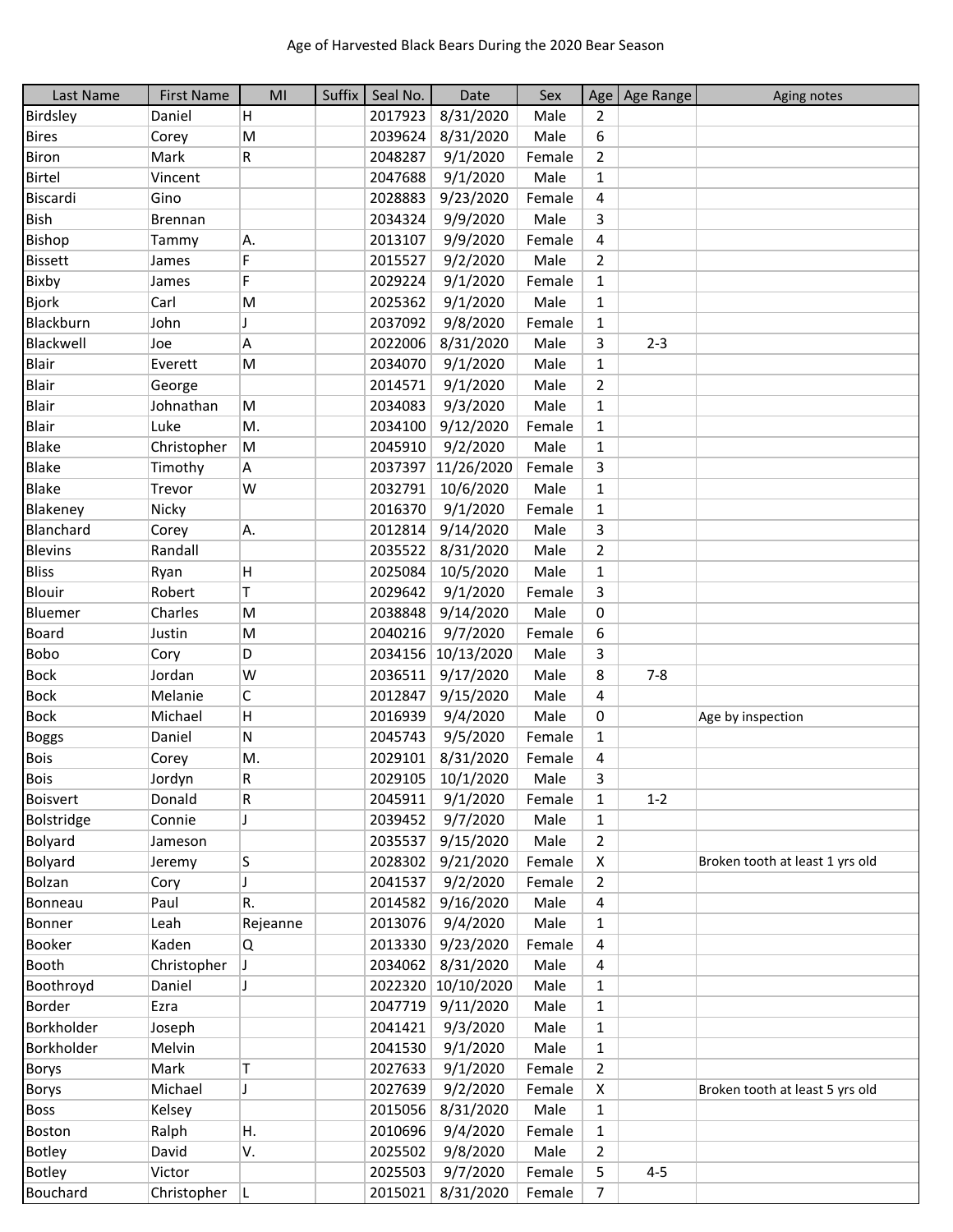| Last Name        | <b>First Name</b> | MI    | Suffix | Seal No. | Date              | Sex    |                | Age   Age Range | Aging notes                        |
|------------------|-------------------|-------|--------|----------|-------------------|--------|----------------|-----------------|------------------------------------|
| Bouchard         | Shyla             |       |        | 2019582  | 8/31/2020         | Male   | 2              |                 |                                    |
| Bouchat          | Henry             |       |        | 2045268  | 9/1/2020          | Male   | $\mathbf{1}$   |                 |                                    |
| Boudreau         | Georgette         | L.    |        | 2012745  | 9/1/2020          | Female | 10             | $10 - 12$       | Broken tooth                       |
| Bourbeau         | Richard           | I.    |        | 2012789  | 9/14/2020         | Male   | 4              |                 |                                    |
| Bourque          | Kevin             | P     |        | 2015520  | 9/2/2020          | Female | $\mathbf{1}$   |                 |                                    |
| Boutin           | Sabrina           | IJ    |        | 2025118  | 10/26/2020        | Male   | $\overline{2}$ |                 |                                    |
| Bowden           | John              | S.    |        | 2019961  | 8/31/2020         | Female | X              |                 | Broken tooth - Can't determine age |
| Bowen            | John              | Α     |        | 2046407  | 10/23/2020        | Male   | 3              |                 |                                    |
| Bowen            | Mark              |       |        | 2015098  | 9/7/2020          | Female | 3              |                 | Cementum Damaged                   |
| <b>Bower</b>     | Gavin             |       |        | 2011911  | 10/6/2020         | Male   | 6              |                 |                                    |
| Bower            | Robert            | L     | JR.    | 2027646  | 9/2/2020          | Male   | $\overline{2}$ |                 |                                    |
| Bowey            | Phillip           | L     | Sr     | 2034114  | 9/17/2020         | Male   | 0              |                 | Age by inspection                  |
| Bowman           | David             | W     |        | 2013332  | 9/24/2020         | Male   | 0              |                 | Age by inspection                  |
| Boyd             | Ethan             | D     |        | 2043407  | 9/24/2020         | Male   | $\mathbf{1}$   |                 |                                    |
| Boyer            | Michael           | S     |        | 2013343  | 10/5/2020         | Female | 3              |                 | Broken tooth                       |
| Boyer            | Michael           | S     |        | 2047621  | 8/31/2020         | Female | $\overline{2}$ |                 |                                    |
| Boynton          | Earle             | C     | JR.    | 2024246  | 9/16/2020         | Male   | 7              |                 |                                    |
| <b>Bradley</b>   | Olen              |       |        | 2022085  | 9/16/2020         | Male   | $\overline{7}$ | $7 - 8$         | Broken tooth                       |
| <b>Bradley</b>   | Roy               |       |        | 2023619  | 9/14/2020         | Female | $\mathbf{1}$   |                 |                                    |
| <b>Bragan</b>    | Chance            | D     |        | 2029600  | 8/31/2020         | Female | $\overline{2}$ | $1 - 2$         |                                    |
| <b>Bragan</b>    | Miranda           | S.    |        | 2029647  | 9/17/2020         | Male   | 1              |                 |                                    |
| Bragan           | Spencer           | P     |        | 2029630  | 9/5/2020          | Female | $\overline{2}$ |                 | Broken tooth                       |
| Brandon          | David             | C     |        | 2048548  | 9/5/2020          | Female | 4              |                 |                                    |
| <b>Brannum</b>   | James             | R     |        | 2015088  | 9/4/2020          | Female | 0              |                 | Age by inspection                  |
| <b>Braun</b>     | Andrew            |       |        | 2022058  | 9/8/2020          | Male   | $\mathbf{1}$   |                 |                                    |
| <b>Braunns</b>   | Courtney          |       |        | 2013051  | 9/1/2020          | Female | 4              |                 |                                    |
| Brawn            | Greta             | L     |        | 2034780  | 9/5/2020          | Female | $\mathbf{1}$   |                 |                                    |
| <b>Bray</b>      | Stephen           |       |        | 2046346  | 9/9/2020          | Female | $\mathbf{1}$   |                 |                                    |
| <b>Brazier</b>   | Eric              | R     |        | 2010226  | 10/17/2020        | Male   | $\overline{2}$ |                 |                                    |
| Brennessel       | Edmond            | Α     |        | 2047627  | 9/4/2020          | Male   | $\overline{2}$ |                 |                                    |
| <b>Bresnak</b>   | James             | M     |        | 2015099  | 9/7/2020          | Female | 4              |                 |                                    |
| <b>Brewer</b>    | Daniel            | Α.    |        | 2031030  | 10/19/2020        | Female | 6              | $5-6$           |                                    |
| <b>Bricker</b>   | Donovan           | M     | SR.    | 2016382  | 9/4/2020          | Female | 1              |                 |                                    |
| <b>Brickett</b>  | Griffin           | J     |        | 2034756  | 9/2/2020          | Female | 3              |                 |                                    |
| <b>Brickett</b>  | Wayne             |       |        | 2034758  | 9/2/2020          | Male   | 3              |                 |                                    |
| <b>Bridges</b>   | Joshua            |       |        | 2018931  | 9/2/2020          | Female | $\overline{2}$ |                 |                                    |
| <b>Brinkley</b>  | Gavin             | С     |        | 2041062  | 8/31/2020         | Male   | $\overline{2}$ |                 | Broken tooth                       |
| <b>Brisard</b>   | Edward            | W.    | JR.    | 2012753  | 9/3/2020          | Male   | $\overline{2}$ |                 |                                    |
| <b>Brisard</b>   | Robert            | А     |        | 2038154  | 9/23/2020         | Male   | 12             |                 |                                    |
| <b>Britten</b>   | Adam              | M     |        | 2012724  | 9/10/2020         | Male   | 5              | $4 - 5$         | Broken tooth                       |
| <b>Broadbent</b> | Michael           | С     |        | 2036498  | 9/7/2020          | Female | 2              |                 |                                    |
| Brochu           | Michael           | IJ.   |        | 2029340  | 9/23/2020         | Female | $\overline{2}$ |                 |                                    |
| <b>Brooks</b>    | Jonathan          | М.    |        | 2048306  | 8/31/2020         | Female | $\overline{2}$ |                 |                                    |
| <b>Brooks</b>    | Thaddeus          | R     |        | 2012837  | 9/1/2020          | Male   | $\overline{2}$ |                 |                                    |
| <b>Broom</b>     | Dalton            | Lewis |        | 2034358  | 9/14/2020         | Female | $\overline{2}$ |                 |                                    |
| <b>Broom</b>     | Danner            | S     |        | 2034544  | 9/15/2020         | Female | 3              |                 |                                    |
| <b>Broom</b>     | Lindsey           | C     |        | 2034571  | 9/24/2020         | Male   | $\overline{2}$ |                 |                                    |
| Broom            | Steven            | L     |        | 2034558  | 9/21/2020         | Male   | $\overline{2}$ |                 |                                    |
| <b>Brosey</b>    | Wyatt             | S     |        | 2039465  | 9/14/2020         | Male   | $\mathbf{1}$   |                 |                                    |
| Brown            | Alec              | J     |        | 2029622  | 8/31/2020         | Male   | 5              | $4 - 5$         |                                    |
| Brown            | Dakota            |       |        | 2034345  | 9/1/2020          | Female | 1              |                 |                                    |
| Brown            | Danny             |       |        | 2046485  | 9/2/2020          | Female | $\overline{2}$ |                 | Broken tooth                       |
| Brown            | Daryl             | A     |        |          | 2045923 9/14/2020 | Male   | $\overline{2}$ |                 |                                    |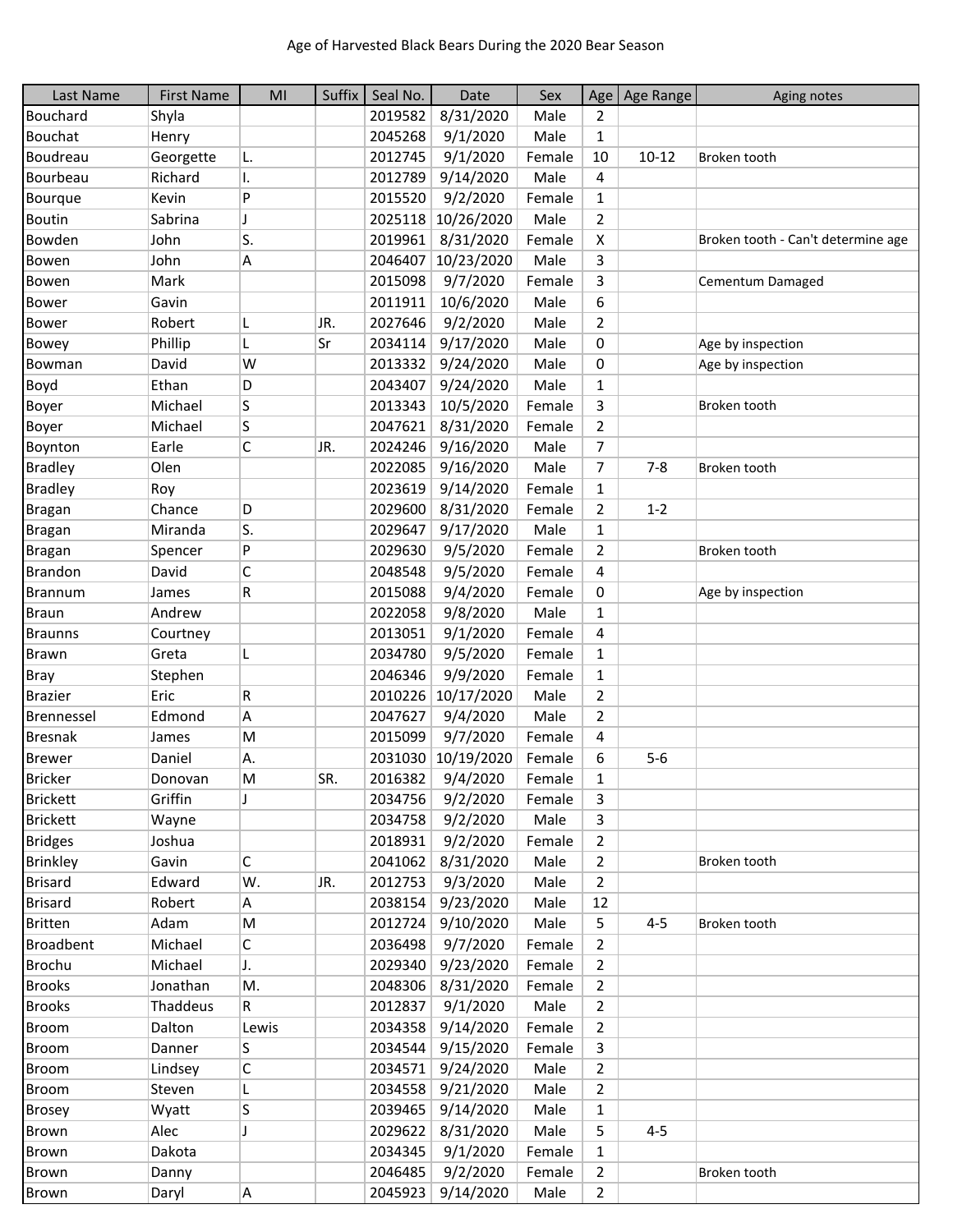| Last Name        | <b>First Name</b> | MI     | Suffix | Seal No. | Date              | Sex    |                | Age   Age Range | Aging notes                        |
|------------------|-------------------|--------|--------|----------|-------------------|--------|----------------|-----------------|------------------------------------|
| <b>Brown</b>     | David             | С      |        | 2032743  | 9/18/2020         | Male   | 3              |                 |                                    |
| <b>Brown</b>     | Elliott           | N      |        | 2016398  | 9/7/2020          | Male   | $\mathbf{1}$   |                 |                                    |
| <b>Brown</b>     | Ethan             | R      |        | 2018374  | 11/7/2020         | Female | 12             | $11 - 12$       |                                    |
| <b>Brown</b>     | Greg              | N      |        | 2013116  | 9/12/2020         | Male   | $\overline{2}$ |                 |                                    |
| <b>Brown</b>     | James             | D      |        | 2034546  | 9/16/2020         | Female | 4              |                 |                                    |
| <b>Brown</b>     | Jeffery           |        |        | 2012117  | 9/3/2020          | Male   | $\mathbf{1}$   |                 |                                    |
| <b>Brown</b>     | Jeremiah          |        |        | 2032738  | 9/14/2020         | Male   | $\mathbf{1}$   |                 |                                    |
| <b>Brown</b>     | Jeremy            |        |        | #######  |                   |        | $\mathbf{1}$   |                 |                                    |
| <b>Brown</b>     | Parker            | H      |        | 2048302  | 8/29/2020         | Female | 4              |                 |                                    |
| <b>Brown</b>     | Paul              | C      |        | 2015025  | 9/5/2020          | Female | $\overline{2}$ |                 |                                    |
| <b>Brown</b>     | Robert            | D      |        | 2032745  | 9/21/2020         | Female | $\mathbf{1}$   |                 |                                    |
| <b>Brown</b>     | Trent             |        |        | 2023615  | 9/8/2020          | Female | 3              |                 |                                    |
| <b>Brown</b>     | William           | R      |        | 2012139  | 9/4/2020          | Male   | 3              |                 | Broken tooth                       |
| <b>Brozini</b>   | Vincent           | J      |        | 2015027  | 9/10/2020         | Male   | 3              |                 |                                    |
| <b>Brubaker</b>  | Randall           |        |        | 2023644  | 10/1/2020         | Female | $\mathbf{1}$   |                 |                                    |
| Bryant           | James             | N      |        | 2017000  | 9/18/2020         | Male   | $\overline{2}$ |                 |                                    |
| Bryant           | Jeffrey           | M      | JR.    | 2037290  | 9/7/2020          | Female | $\mathbf{1}$   |                 |                                    |
| Buchanan         | Joseph            |        |        | 2041073  | 9/3/2020          | Female | $\overline{2}$ |                 |                                    |
| <b>Buck</b>      | Gregory           | J      |        | 2016461  | 10/7/2020         | Female | 3              |                 |                                    |
| <b>Buck</b>      | Scott             | J      |        | 2016460  | 10/5/2020         | Male   | $\mathbf{1}$   |                 |                                    |
| <b>Bucklen</b>   | Justin            |        |        | 2046343  | 9/8/2020          | Male   | 1              |                 |                                    |
| <b>Buckley</b>   | Todd              |        |        | 2027899  | 9/12/2020         | Male   | X              |                 | Broken tooth - Can't determine age |
| Budzinski        | James             | M.     |        | 2022043  | 9/4/2020          | Male   | 8              | $7 - 8$         |                                    |
| <b>Bullion</b>   |                   |        |        | 2041125  | 10/27/2020        | Male   | $\mathbf{1}$   |                 |                                    |
| <b>Bullion</b>   | Jamey<br>Richard  |        |        |          |                   | Male   |                |                 |                                    |
|                  |                   |        |        | 2041124  | 10/26/2020        |        | $\mathbf{1}$   |                 |                                    |
| <b>Bunch</b>     | Eric              |        |        | 2034149  | 10/8/2020         | Male   | $\mathbf{1}$   |                 |                                    |
| <b>Bungard</b>   | Noah              | Daniel |        | 2016447  | 9/21/2020         | Female | $\mathbf{1}$   |                 |                                    |
| Bunnell          | Ronald            |        |        | 2022023  | 9/1/2020          | Female | $\mathbf{1}$   |                 | Cementum Damaged                   |
| <b>Burgess</b>   | Michael           | Τ      |        | 2013155  | 10/8/2020         | Male   | $\mathbf{1}$   |                 |                                    |
| <b>Burke</b>     | John              | D.     |        | 2035969  | 9/12/2020         | Male   | 1              |                 |                                    |
| <b>Burke</b>     | Joseph            | D.     |        | 2016457  | 9/29/2020         | Male   | $\mathbf{1}$   |                 |                                    |
| <b>Burkett</b>   | Timothy           | Α      |        | 2022806  | 9/14/2020         | Female | 6              |                 |                                    |
| <b>Burkhart</b>  | Christopher       |        |        | 2025372  | 9/2/2020          | Male   | 4              |                 |                                    |
| Burnham          | Gary              | M      |        | 2028878  | 9/10/2020         | Male   | $\overline{2}$ |                 |                                    |
| Burnham          | Kacey             | В      |        | 2028879  | 9/11/2020         | Female | 13             | 13-14           |                                    |
| Burnham          | Kevin             | В      |        | 2028877  | 9/8/2020          | Female | $\overline{2}$ |                 |                                    |
| Burnham          | Michael           | P      |        | 2034741  | 9/3/2020          | Male   | 5              | $5-6$           |                                    |
| Burnham          | Michael           | P      |        | 2034765  | 9/8/2020          | Male   | 4              |                 |                                    |
| <b>Burns</b>     | Arlen             | B.     |        | 2041900  | 9/7/2020          | Female | 6              | $6 - 7$         | Broken tooth                       |
| <b>Burns</b>     | Jeffery           | T      |        | 2034108  | 9/14/2020         | Male   | 4              |                 |                                    |
| Burns            | Ryan              | T      |        | 2012733  | 9/18/2020         | Male   | 16             | $15 - 17$       | Broken tooth                       |
| <b>Burns</b>     | Shaun             |        |        | 2015112  | 9/11/2020         | Female | $\mathbf{1}$   |                 |                                    |
| <b>Burpee</b>    | Dennis            | D.     |        | 2035526  | 9/4/2020          | Female | $\mathbf{1}$   |                 |                                    |
| <b>Burr</b>      | Dennis            |        |        | 2025377  | 9/3/2020          | Male   | 16             | $15 - 16$       | Broken tooth                       |
| <b>Burroughs</b> | Loran             | P      |        | 2041388  | 9/22/2020         | Male   | 3              |                 |                                    |
| <b>Burroughs</b> | Loran             | P      |        | 2041387  | 9/21/2020         | Male   | $\overline{2}$ |                 |                                    |
| <b>Burskey</b>   | Michael           |        |        | 2045263  | 8/31/2020         | Female | $\overline{2}$ |                 |                                    |
| <b>Burt</b>      | Wayne             | R.     |        | 2023617  | 9/9/2020          | Male   | 5              | $4 - 5$         |                                    |
| <b>Burton</b>    | Jerry             | S      |        | 2013059  | 9/2/2020          | Male   | $\mathbf{1}$   |                 |                                    |
| <b>Burton</b>    | Nathan            | T      |        | 2037096  | 9/10/2020         | Male   | $\overline{2}$ |                 |                                    |
| <b>Bush</b>      | Jeffrey           | Τ      |        | 2027642  | 9/2/2020          | Female | 3              |                 |                                    |
| <b>Bushey</b>    | Daniel            | Α.     |        | 2041372  | 9/17/2020         | Female | 3              |                 |                                    |
| <b>Butler</b>    | Dan               | L      | Jr     |          | 2015053 8/31/2020 | Male   | $\overline{2}$ |                 |                                    |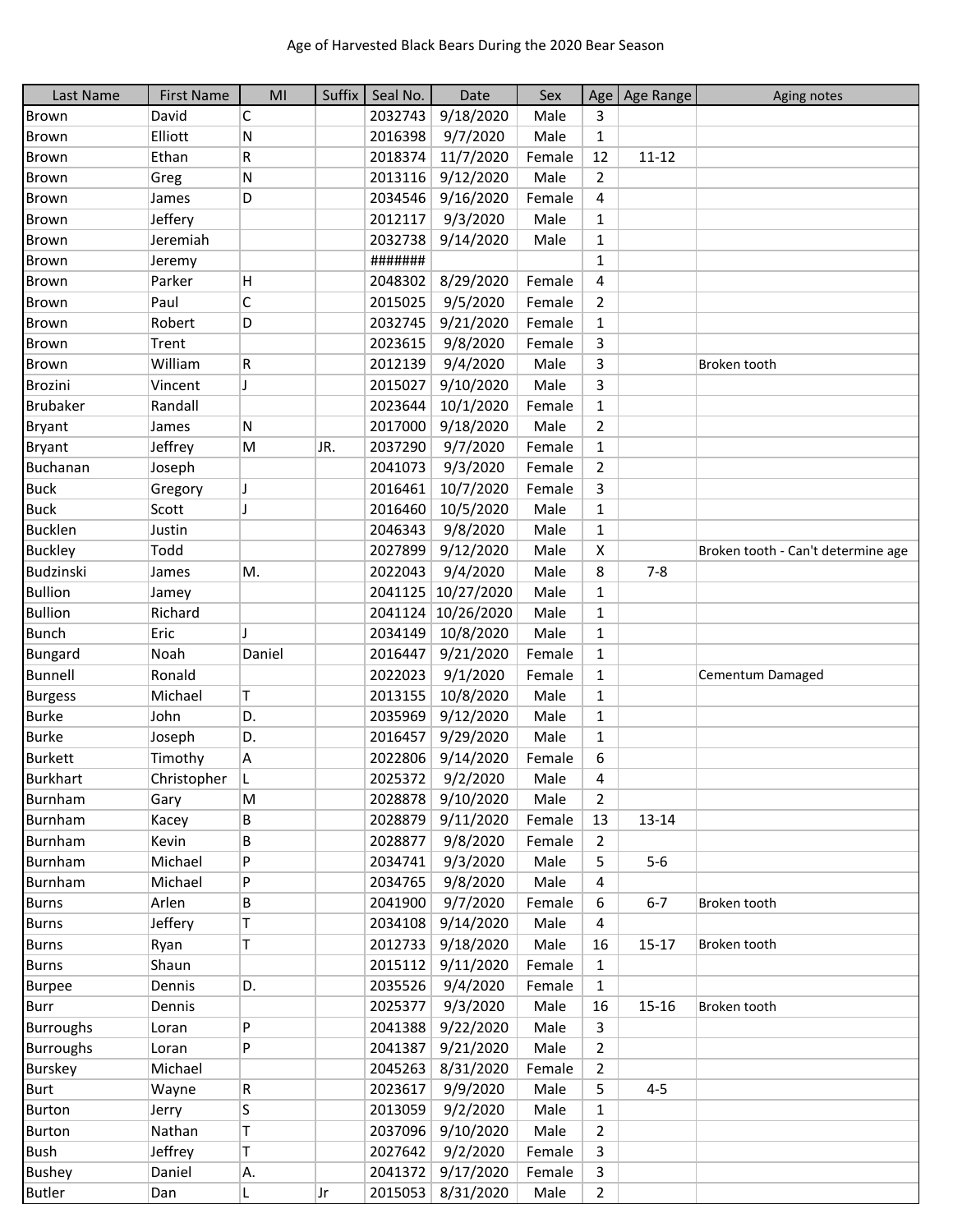| Last Name                 | <b>First Name</b> | MI    | Suffix | Seal No. | Date               | Sex    | Age            | Age Range | Aging notes                        |
|---------------------------|-------------------|-------|--------|----------|--------------------|--------|----------------|-----------|------------------------------------|
| <b>Butler</b>             | Dennis            | L.    |        | 2034740  | 8/31/2020          | Female | $\overline{2}$ |           |                                    |
| <b>Buttles</b>            | Derek             | M     |        | 2015001  | 9/28/2020          | Female | 5              |           |                                    |
| <b>Buxton</b>             | Tammy             | L     |        | 2016925  | 8/31/2020          | Male   | $\mathbf{1}$   |           | Broken tooth                       |
| <b>Buzzard</b>            | Stanley           |       |        | 2015095  | 9/7/2020           | Male   | $\mathbf{1}$   |           |                                    |
| Buzzell                   | Darrell           | W     |        | 2012822  | 8/31/2020          | Male   | $\mathbf{1}$   |           |                                    |
| Byram                     | Mario             |       | JR.    | 2022040  | 9/4/2020           | Female | 8              | $7 - 8$   |                                    |
| <b>Byrd</b>               | Mitchell          |       |        | 2046351  | 9/15/2020          | Female | $\mathbf{1}$   |           |                                    |
| Byrne                     | Norman            | W.    |        | 2038845  | 9/7/2020           | Female | $\mathbf{1}$   |           |                                    |
| Cabral                    | Sean              | M     |        | 2045931  | 9/17/2020          | Male   | $\overline{2}$ |           |                                    |
| Caffyn                    | Thomas            |       |        | 2012821  | 8/31/2020          | Male   | 0              |           | Age by inspection                  |
| Caffyn                    | Thomas            | Ε.    | JR.    | 2012581  | 8/31/2020          | Female | $\overline{2}$ |           |                                    |
| Caldwell                  | Robert            | M     |        | 2010021  | 9/2/2020           | Female | 3              |           |                                    |
| Caler                     | Aaron             | R     |        | 2032782  | 10/3/2020          | Male   | $\mathbf{1}$   |           |                                    |
| Callas                    | William           |       |        | 2041087  | 9/15/2020          | Female | 4              |           |                                    |
| Caltagirone               | Thomas            |       |        | 2033075  | 9/4/2020           | Male   | $\mathbf{1}$   |           |                                    |
| Caltagirone               | Thomas            |       | JR.    | 2033076  | 9/4/2020           | Female | $\overline{2}$ |           |                                    |
| Camden                    | John              | E     |        | 2034189  | 9/15/2020          | Male   | 5              | $4 - 5$   |                                    |
| Campbell                  | Alexander         | K     |        | 2045760  | 8/31/2020          | Male   | X              |           | Broken tooth - Can't determine age |
| Camping                   | Paul              | R.    |        | 2022817  | 9/8/2020           | Female | $\overline{2}$ |           | Broken tooth                       |
| Candage                   | Nolan             | P     |        | 2040001  | 8/29/2020          | Male   | $\mathbf{1}$   |           |                                    |
| Cantu                     | <b>Trinidad</b>   |       |        | 2039424  | 8/31/2020          | Female | 8              |           |                                    |
| Capano                    | <b>Brandon</b>    |       |        |          | 2046022 10/13/2020 | Male   | $\mathbf{1}$   |           |                                    |
| Carbaugh                  | Joey              |       |        | 2013328  | 9/22/2020          | Male   | $\overline{2}$ |           |                                    |
| Carbonaro                 | Michael           |       |        | 2015323  | 9/15/2020          | Male   | 14             | $14 - 15$ |                                    |
| Carden                    | Gerald            | A.    |        | 2012598  | 9/7/2020           | Male   | $\mathbf{1}$   |           |                                    |
| Carey                     | Gabriel           | K     |        | 2015336  | 9/19/2020          | Male   | $\overline{2}$ |           |                                    |
| Carey                     | Gwendolyn         | S     |        | 2048303  | 8/31/2020          | Male   | 3              |           |                                    |
| Carey                     | Mary Lou          | E     |        | 2015531  | 9/4/2020           | Male   | 4              |           |                                    |
| Carichner                 | Joseph            |       |        | 2034769  | 9/8/2020           | Male   | $\overline{2}$ |           |                                    |
| Carl                      | Angela            | L.    |        | 2027670  | 9/8/2020           | Female | 6              |           |                                    |
| Carl                      | Kenneth           |       |        | 2024358  | 10/11/2020         | Male   | 4              |           |                                    |
| Carlino                   | Christopher       | M     |        | 2029699  | 9/1/2020           | Female | $\overline{2}$ |           |                                    |
| Carlson                   | Mark              | Α     |        | 2032722  | 8/31/2020          | Male   | 3              |           |                                    |
| Carlson                   | Nikki             | L     |        | 2036507  | 9/12/2020          | Male   | 4              |           |                                    |
|                           |                   |       |        |          |                    |        |                |           |                                    |
| Carmichael-Austin Rebekah |                   | E     |        | 2035941  | 8/31/2020          | Male   | 2              |           |                                    |
| Carmody                   | Tobbrey           |       |        | 2027631  | 9/1/2020           | Male   | $\mathbf{1}$   |           |                                    |
| Carney                    | Aric              | D     |        | 2022071  | 9/11/2020          | Male   | $\overline{2}$ |           |                                    |
| Carozza                   | Patrick           |       |        | 2012799  | 9/22/2020          | Male   | $\overline{2}$ | $1 - 2$   |                                    |
| Carpenter                 | Adam              |       |        | 2017988  | 9/23/2020          | Male   | $\mathbf{1}$   |           |                                    |
| Carpenter                 | Chad              |       |        | 2039431  | 9/2/2020           | Male   | 4              |           |                                    |
| Carpenter                 | Greg              | A     |        | 2022062  | 9/8/2020           | Male   | 5              |           |                                    |
| Carpinello                | Gregory           | Α     |        | 2017017  | 10/12/2020         | Female | $\mathbf{1}$   |           |                                    |
| Carrier                   | Anna              | M     |        | 2013137  | 9/19/2020          | Female | $\mathbf{1}$   |           |                                    |
| Carrier                   | Kathleen          | Α     |        | 2015050  | 8/31/2020          | Female | $\overline{2}$ |           |                                    |
| Carrier                   | Roger             | E     |        | 2015049  | 8/31/2020          | Male   | $\overline{2}$ |           |                                    |
| Cartee                    | Charles           | N     |        | 2035525  | 9/2/2020           | Male   | $\overline{2}$ |           |                                    |
| Carter                    | <b>Brandon</b>    | A     |        | 2034566  | 9/23/2020          | Female | 11             | $11 - 12$ |                                    |
| Carter                    | Dakota            | L     |        | 2025392  | 9/25/2020          | Male   | 4              |           | Cementum Damaged                   |
| Carter                    | Kevin             | M     |        | 2034136  | 9/26/2020          | Male   | $\overline{2}$ |           |                                    |
| Carter                    | Michael           | Shawn |        | 2022033  | 9/3/2020           | Male   | 5              |           |                                    |
| Caruso                    | Aidan             | M     |        | 2022007  | 8/31/2020          | Male   | $\mathbf{1}$   |           |                                    |
| Carvalheiro               | Ilidio            |       |        |          | 2036822 9/19/2020  | Female | 12             | $12 - 14$ | Broken tooth                       |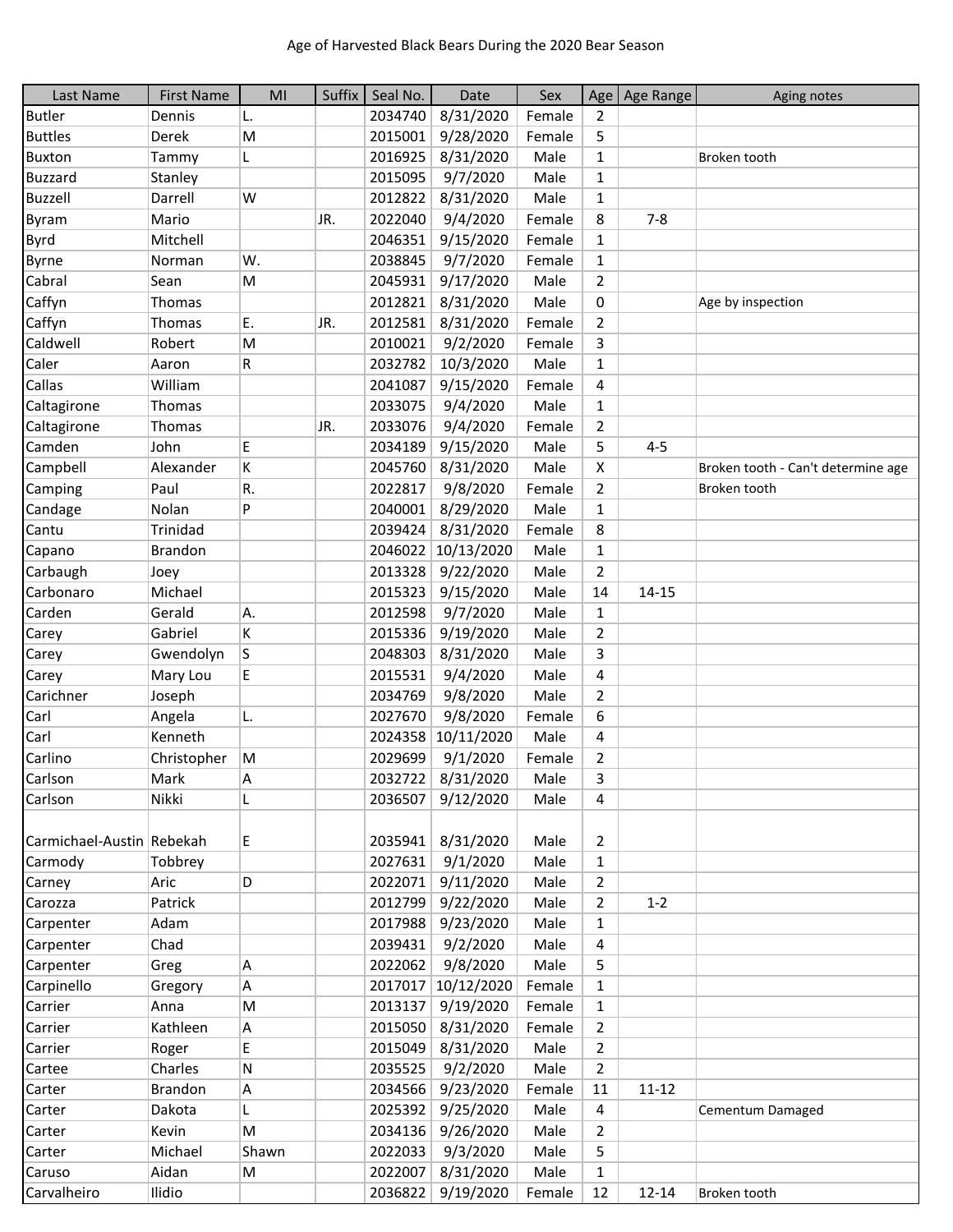| Last Name    | <b>First Name</b> | MI          | Suffix | Seal No. | Date               | Sex    |                | Age Age Range | Aging notes       |
|--------------|-------------------|-------------|--------|----------|--------------------|--------|----------------|---------------|-------------------|
| Carvell      | Jacob             |             |        | 2029597  | 9/22/2020          | Female | $\overline{2}$ |               |                   |
| Case         | Bryan             |             |        | 2034064  | 8/31/2020          | Female | 3              |               |                   |
| Case         | Christopher       | A           |        | 2014578  | 9/14/2020          | Female | 2              |               |                   |
| Case         | Larry             | R           | Jr     | 2014580  | 9/14/2020          | Female | $\mathbf{1}$   |               |                   |
| Casey        | Blane             | G           |        | 2013033  | 8/31/2020          | Female | $\overline{2}$ |               |                   |
| Casterline   | Lindsay           | N           |        | 2016360  | 9/1/2020           | Female | $\overline{2}$ |               |                   |
| Castonguay   | David             | Α           |        | 2017842  | 9/21/2020          | Male   | $\mathbf{1}$   |               |                   |
| Catale       | Frank             | P           |        | 2027661  | 9/7/2020           | Female | 4              |               |                   |
| Cates        | <b>Brad</b>       | R           |        | 2034569  | 9/23/2020          | Male   | $\mathbf{1}$   |               |                   |
| Chadbourne   | Ronald            | W           |        | 2028642  | 9/1/2020           | Female | $\mathbf{1}$   |               |                   |
| Chaisson     | Peyton            | Michelle    |        | 2013023  | 8/29/2020          | Male   | 5              | $4 - 5$       |                   |
| Chamberlain  | Wendell           |             |        | 2017003  | 10/2/2020          | Male   | 2              |               |                   |
| Chamberlin   | Christopher       |             |        | 2013075  | 9/3/2020           | Male   | $\overline{2}$ |               |                   |
| Chamberlin   | Joseph            |             |        | 2025350  | 8/31/2020          | Female | $\mathbf{1}$   |               |                   |
| Chaney       | William           |             |        | 2046489  | 9/2/2020           | Female | 3              |               |                   |
| Chapin       | Jesse             | P           |        | 2018057  | 10/10/2020         | Male   | 6              |               |                   |
| Chapman      | Jason             | R           |        | 2029982  | 8/31/2020          | Female | 12             | $11 - 12$     |                   |
| Chapman      | Michael           | R           |        | 2014581  | 9/15/2020          | Male   | $\mathbf{1}$   |               |                   |
| Charles      | Joshua            | Thomas      |        | 2046358  | 9/7/2020           | Female | 13             | 13-14         |                   |
| Charlier     | Shawn             |             |        | 2034759  | 9/2/2020           | Female | $\overline{7}$ |               |                   |
| Charrette    | Joseph            | D           |        | 2012764  | 9/4/2020           | Male   | 4              |               |                   |
| Charron      | Joshua            | Α           |        | 2047706  | 9/4/2020           | Male   | $\overline{2}$ |               |                   |
| Charters     | Thomas            |             | Jr     | 2037101  | 9/18/2020          | Female | 9              |               |                   |
| Chase        | Colby             | J           |        | 2038901  | 8/29/2020          | Male   | $\overline{2}$ |               |                   |
| Chase        | Daria             |             |        | 2015139  | 10/6/2020          | Female | 4              |               |                   |
| Chase        | Keegan            | E           |        | 2017921  | 8/31/2020          | Male   | $\overline{2}$ |               |                   |
| Chase        | Kole              |             |        | 2043431  | 10/30/2020         | Male   | 0              |               | Age by inspection |
| Chase        | Timothy           | W           |        | 2013087  | 9/5/2020           | Male   | 3              |               |                   |
| Chase        | Tyler             | Gavin       |        | 2046821  | 8/29/2020          | Female | 4              |               |                   |
| Chasse       | <b>Travis</b>     | P           |        |          | 2022518 10/26/2020 | Male   | 4              |               |                   |
| Chastain     | Makayla           | J           |        | 2034357  | 9/14/2020          | Female | 6              |               |                   |
| Chelednik    | Craig             | Α           |        | 2015129  | 9/29/2020          | Male   | $\overline{2}$ |               |                   |
| Cherry       | Nathan            | G.          |        |          | 2039475 9/19/2020  | Female | $\overline{2}$ |               |                   |
| Childress    | <b>Brian</b>      | S           |        |          | 2016995 9/29/2020  | Male   | 3              |               |                   |
| Chipman      | Maverick          |             |        | 2015576  | 9/19/2020          | Female | 17             |               |                   |
| Cho          | Dong-In           |             |        | 2035527  | 9/4/2020           | Female | 1              |               |                   |
| Choflet      | Stephen           | Κ           |        | 2025383  | 9/21/2020          | Female | 3              |               |                   |
| Chow         | Ngan              | F           |        | 2037284  | 8/31/2020          | Female | 1              |               |                   |
| Christiansen | Eric              |             |        | 2035948  | 9/1/2020           | Female | 5              | $4 - 5$       |                   |
| Christiansen | Ross              | W           | Jr     | 2035952  | 9/2/2020           | Female | $\overline{2}$ |               |                   |
| Christy      | Benjamin          | G           |        | 2034725  | 8/31/2020          | Female | 1              |               | Broken tooth      |
| Christy      | Jacob             | Α           |        | 2034755  | 9/3/2020           | Female | $\overline{2}$ |               |                   |
| Churchill    | Kale              |             |        | 2027907  | 9/3/2020           | Female | 7              | $6 - 7$       |                   |
| Cieplenski   | John              |             |        | 2041070  | 9/2/2020           | Male   | 0              | $0 - 1$       |                   |
| Cinquegrano  | Ronald            |             | JR.    | 2012820  | 9/15/2020          | Male   | $\mathbf{1}$   |               |                   |
| Cinquegrano  | Ronald            |             | UR.    | 2012820  | 9/15/2020          | Male   | 3              |               |                   |
| Clark        | Benjamin          | $\mathsf R$ |        | 2036482  | 8/29/2020          | Male   | 4              |               |                   |
| Clark        | Ethan             | н           |        | 2025521  | 8/29/2020          | Male   | $\mathbf{1}$   |               |                   |
| Clark        | Grayson           | M           |        | 2047636  | 9/16/2020          | Female | 8              | $8 - 10$      | Broken tooth      |
| Clark        | Jeremy            | G           |        | 2035681  | 8/31/2020          | Male   | 3              |               |                   |
| Clark        | Mark              | С           |        | 2040207  | 9/4/2020           | Male   | $\overline{2}$ |               |                   |
| Clark        | Michael           |             |        |          | 2012770 9/7/2020   | Male   | $\mathbf{1}$   |               |                   |
| Clark        | Noah              |             |        |          | 2016988 9/24/2020  | Male   | $\overline{2}$ |               |                   |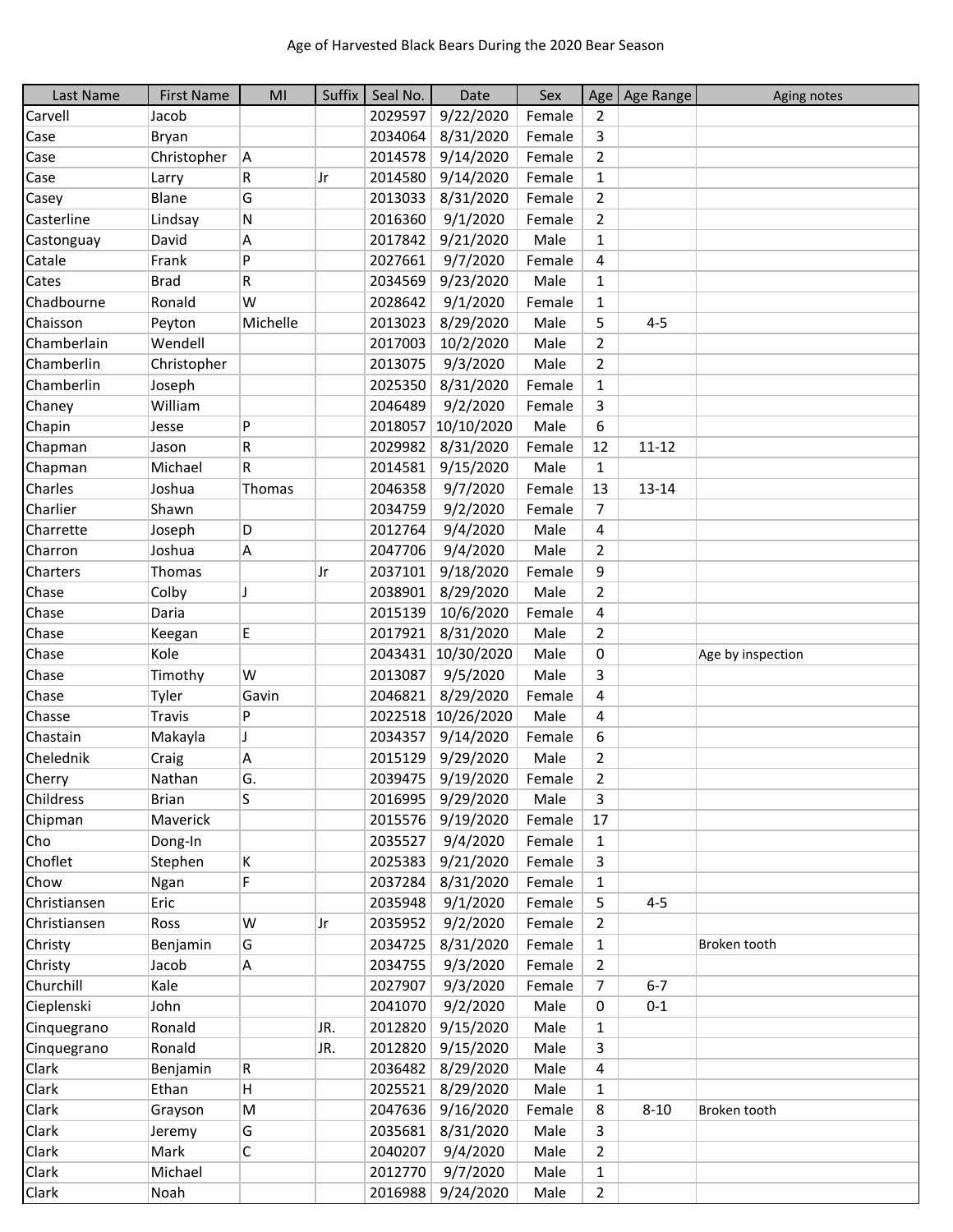| Last Name | <b>First Name</b> | MI      | Suffix | Seal No. | Date               | Sex    |                | Age   Age Range | Aging notes                     |
|-----------|-------------------|---------|--------|----------|--------------------|--------|----------------|-----------------|---------------------------------|
| Clark     | Thomas            |         |        | 2041103  | 10/2/2020          | Male   | 3              |                 |                                 |
| Clarke    | <b>Brian</b>      |         |        | 2035978  | 9/17/2020          | Male   | 1              |                 |                                 |
| Cleaves   | Ryan              | Α       |        | 2031022  | 10/10/2020         | Female | 3              | $2 - 3$         |                                 |
| Clement   | Jessica           | L       |        | 2015044  | 8/31/2020          | Male   | $\overline{2}$ |                 | Broken tooth                    |
| Clement   | Raymond           | D       |        | 2015120  | 9/14/2020          | Female | $\mathbf{1}$   | $1 - 2$         | Broken tooth                    |
| Clement   | Raymond           | D       |        | 2015062  | 9/1/2020           | Male   | 2              |                 |                                 |
| Clements  | John              | F       |        | 2029991  | 9/3/2020           | Male   | $\mathbf{1}$   |                 |                                 |
| Clevenger | Jeffrey           | L       |        | 2012792  | 9/17/2020          | Female | $\overline{2}$ | $1 - 2$         | Broken tooth                    |
| Clifford  | Jeffrey           | C       |        | 2013321  | 9/20/2020          | Male   | $\overline{2}$ |                 | Broken tooth                    |
| Closson   | Norman            | H       | JR.    | 2022681  | 9/6/2020           | Male   | 3              |                 |                                 |
| Clough    | Alan              |         |        | 2036485  | 8/31/2020          | Male   | 4              |                 |                                 |
| Clough    | James             | T       |        | 2013055  | 9/2/2020           | Male   | $\mathbf{1}$   |                 |                                 |
| Clough    | Jonahant          | H       |        | 2013064  | 9/3/2020           | Male   | $\mathbf{1}$   |                 |                                 |
| Cloutier  | Jenessia          | Gail    |        | 2012585  | 9/2/2020           | Male   | $\mathbf{1}$   |                 |                                 |
| Clukey    | Adam              | Stanley |        | 2012832  | 8/31/2020          | Female | $\overline{2}$ |                 | Broken tooth                    |
| Coats     | Steven            | E       |        | 2022021  | 9/1/2020           | Male   | 1              |                 |                                 |
| Cobb      | Liza              | M       |        | 2012738  | 9/21/2020          | Female | $\overline{2}$ | $1 - 2$         |                                 |
| Cobbett   | Dylan             | T       |        | 2017933  | 9/4/2020           | Male   | $\overline{2}$ |                 |                                 |
| Coblentz  | Marcus            | А       |        | 2010581  | 8/31/2020          | Male   | $\overline{2}$ |                 |                                 |
| Cochran   | Thomas            | C.      |        | 2046456  | 10/5/2020          | Male   | 4              |                 |                                 |
| Cochrane  | Curtis            | B       |        | 2047685  | 8/31/2020          | Male   | 1              |                 |                                 |
| Cogan     | Jess              | D       |        | 2034355  | 9/10/2020          | Female | $\overline{2}$ |                 |                                 |
| Cogill    | <b>Brian</b>      | F       | JR.    | 2045961  | 9/19/2020          | Female | $\overline{2}$ |                 |                                 |
| Cogill    | <b>Brian</b>      | F       | SR.    | 2045915  | 9/5/2020           | Male   | 6              | $5-6$           |                                 |
| Colbert   | Michael           | H       |        | 2016409  | 9/10/2020          | Male   | 0              |                 | Age by inspection               |
| Cole      | Darrell           |         |        | 2046491  | 9/3/2020           | Female | 3              |                 |                                 |
| Cole      | Marvin            | L       |        | 2017987  | 9/23/2020          | Female | $\overline{2}$ |                 |                                 |
| Collins   | Ethan             |         |        | 2034153  | 10/10/2020         | Male   | $\overline{2}$ |                 |                                 |
| Collins   | John              | A       |        | 2041881  | 8/31/2020          | Female | 4              |                 |                                 |
| Collins   | John              | D.      |        | 2023605  | 9/2/2020           | Male   | 2              |                 |                                 |
| Collins   | Kevin             | В       | Ш      | 2035987  | 9/26/2020          | Female | $\mathbf{1}$   |                 |                                 |
| Collins   | Layne             | Т       |        | 2034148  | 10/5/2020          | Male   | $\overline{2}$ |                 |                                 |
| Collins   | Natalie           | R       |        | 2046342  | 9/8/2020           | Male   | 4              | $3 - 4$         |                                 |
| Collins   | Oliver            | Michael |        |          | 2040230 10/23/2020 | Male   | 3              |                 | Broken tooth                    |
| Colson    | Kenneth           | IJ.     |        | 2048555  | 9/15/2020          | Female | 4              |                 |                                 |
| Colvin    | Timothy           |         |        | 2025367  | 9/1/2020           | Female | $\mathbf{1}$   |                 |                                 |
| Colyer    | Joseph            | M       | Ш      | 2027640  | 9/1/2020           | Male   | $\overline{2}$ | $1 - 2$         |                                 |
| Comes     | Thomas            | F       |        | 2039455  | 9/7/2020           | Male   | $\overline{2}$ |                 |                                 |
| Commeau   | Carrie            | L       |        | 2013085  | 9/5/2020           | Male   | $\overline{2}$ |                 |                                 |
| Commons   | David             | Α       |        | 2029229  | 9/7/2020           | Male   | $\overline{2}$ |                 |                                 |
| Confalone | Gary              | C       |        | 2027652  | 9/4/2020           | Male   | $\mathbf{1}$   |                 |                                 |
| Congdon   | <b>Travis</b>     | E       |        | 2013885  | 9/1/2020           | Male   | 4              | $3 - 4$         |                                 |
| Congrove  | Joshua            | C       |        | 2040209  | 9/11/2020          | Female | X              |                 | Broken tooth at least 8 yrs old |
| Conley    | Denny             | Α       | Jr     | 2025637  | 9/23/2020          | Male   | $\mathbf{1}$   |                 |                                 |
| Conrad    | Kamdyn            | C       |        | 2012876  | 10/10/2020         | Male   | 3              |                 |                                 |
| Conrad    | Troy              | G       |        | 2012855  | 9/22/2020          | Female | 3              |                 |                                 |
| Cook      | David             | M       |        | 2022002  | 8/31/2020          | Female | 1              |                 |                                 |
| Cook      | Robert            | A       |        | 2047630  | 9/8/2020           | Female | X              |                 | Broken tooth at least 7 yrs old |
| Cooley    | Melvin            |         |        | 2027901  | 8/31/2020          | Male   | $\mathbf{1}$   |                 |                                 |
| Cooper    | David             |         |        | 2013135  | 9/18/2020          | Female | 3              |                 |                                 |
| Cooper    | David             |         |        |          |                    |        | X              |                 |                                 |
| Cooper    | Joshua            | т       |        |          | 2036062 11/14/2020 | Male   | 3              |                 |                                 |
| Coover    | Leonard           | R       | SR.    |          | 2015331 9/17/2020  | Male   | $\mathbf{1}$   |                 |                                 |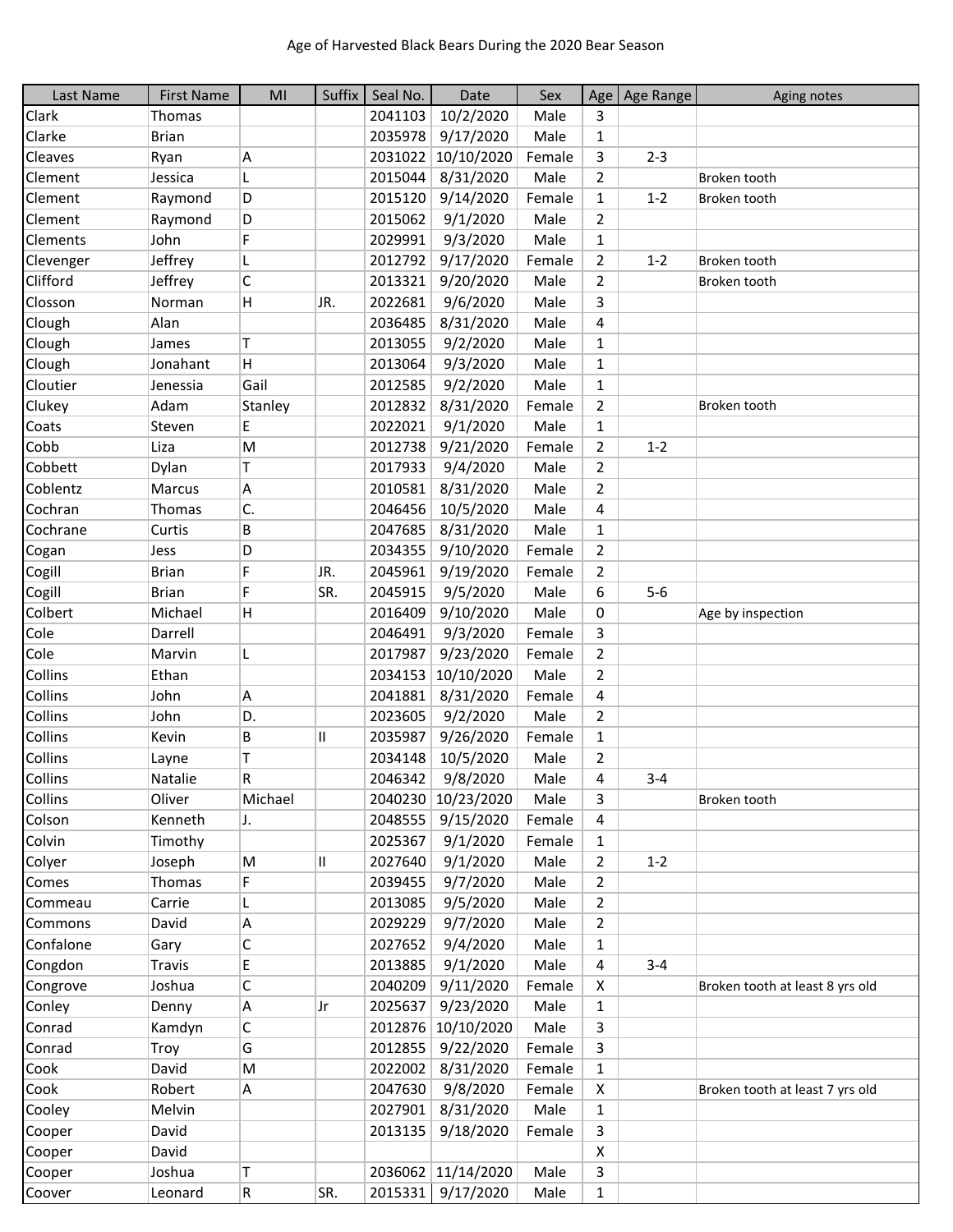| Last Name | <b>First Name</b> | MI     | Suffix | Seal No. | Date               | Sex    |                | Age   Age Range | Aging notes                     |
|-----------|-------------------|--------|--------|----------|--------------------|--------|----------------|-----------------|---------------------------------|
| Coover    | Russell           | W      | JR.    | 2015094  | 9/7/2020           | Male   | 5              |                 |                                 |
| Copley    | Sean              | D      |        | 2015110  | 9/9/2020           | Female | 4              |                 |                                 |
| Coponen   | David             | M      |        | 2074006  | 9/14/2020          | Male   | 8              | $8 - 9$         |                                 |
| Coponen   | Eli               |        |        | 2074008  | 9/15/2020          | Male   | $\overline{2}$ |                 | Broken tooth                    |
| Coponen   | Harley            |        |        | 2074007  | 9/15/2020          | Female | $\overline{7}$ | $6 - 8$         | Broken tooth                    |
| Coraggio  | Louis             | Ρ.     |        | 2016383  | 9/4/2020           | Female | 5              |                 |                                 |
| Coraggio  | Paul              |        |        | 2016346  | 8/31/2020          | Male   | $\mathbf{1}$   |                 |                                 |
| Corbett   | Taylor            | P      |        | 2012843  | 9/15/2020          | Male   | 6              |                 |                                 |
| Cordell   | Kahl              |        |        | 2029695  | 9/2/2020           | Male   | 4              |                 |                                 |
| Cordell   | Mark              |        |        | 2029691  | 9/4/2020           | Female | $\mathbf{1}$   |                 |                                 |
| Cordell   | Randee            |        |        | 2029692  | 9/4/2020           | Male   | $\overline{2}$ |                 |                                 |
| Cordell   | William           | Н      |        | 2029701  | 9/5/2020           | Female | 6              |                 |                                 |
| Corliss   | Paul              | J.     |        | 2016388  | 9/5/2020           | Female | 8              |                 |                                 |
| Cormier   | Paul              | E      |        | 2025418  | 9/21/2020          | Male   | $\mathbf{1}$   |                 |                                 |
| Cormier   | Philip            | E.     |        | 2030573  | 9/19/2020          | Male   | $\overline{2}$ |                 | Broken tooth                    |
| Cormier   | Philip            | E.     |        | 2030566  | 9/10/2020          | Male   | 4              |                 | Broken tooth                    |
| Cormier   | Randy             | Ν      |        | 2022027  | 9/1/2020           | Female | 6              |                 |                                 |
| Cormier   | Stephen           | M      | Ш      | 2016982  | 9/21/2020          | Male   | $\mathbf{1}$   |                 |                                 |
| Cormier   | Stephen           | M.     |        | 2016940  | 8/31/2020          | Male   | $\mathbf{1}$   |                 |                                 |
| Corn      | Frank             | E      | Ш      | 2040202  | 9/1/2020           | Male   | 3              |                 |                                 |
| Coro      | Kori              | R      |        | 2012859  | 9/23/2020          | Male   | $\mathbf{1}$   |                 |                                 |
| Corriveau | Dennis            | R      |        | 2016987  | 9/23/2020          | Female | $\overline{2}$ |                 |                                 |
| Corson    | Nathan            | Ν      |        | 2030860  | 10/1/2020          | Female | $\overline{2}$ |                 |                                 |
| Coslet    | Michael           | S      |        | 2012800  | 9/23/2020          | Male   | 6              | $5-6$           |                                 |
| Coston    | Liadian           | M      |        | 2039438  | 9/3/2020           | Female | 4              |                 |                                 |
| Cote      | Christopher       | J      |        | 2018925  | 9/4/2020           | Male   | $\overline{2}$ |                 |                                 |
| Cote      | David             | Α.     |        | 2010209  | 9/22/2020          | Female | X              |                 | Broken tooth at least 2 yrs old |
| Cote      | David             | G      | SR.    | 2037289  | 9/4/2020           | Male   | X              |                 | Broken tooth at least 8 yrs old |
| Cote      | Mark              | IJ     |        | 2037282  | 8/31/2020          | Male   | $\mathbf{1}$   |                 |                                 |
| Cote      | Mark              | J      |        | 2037287  | 9/4/2020           | Female | 6              | $6 - 7$         |                                 |
| Cote      | Michael           |        |        | 2037288  | 9/4/2020           | Male   | 4              |                 |                                 |
| Cote      | Nashoba           |        |        | 2034767  | 9/8/2020           | Male   | $\overline{2}$ |                 |                                 |
| Cote      | Timothy           | С      |        |          | 2023228 10/28/2020 | Male   | $\overline{2}$ |                 |                                 |
| Cottrell  | Braden            |        |        | 2025346  | 8/31/2020          | Male   | 8              | 7-8             |                                 |
| Counts    | Joshua            | Edward |        | 2018926  | 9/3/2020           | Male   | 5              | $4 - 5$         |                                 |
| Cousins   | David             | H      |        |          | 2045908 9/1/2020   | Male   | 3              |                 |                                 |
| Coutts    | Denis             |        |        | 2016971  | 9/16/2020          | Male   | $\mathbf{1}$   |                 |                                 |
| Covel     | Daniel            |        |        | 2027674  | 9/25/2020          | Female | $\overline{7}$ |                 |                                 |
| Cowitch   | Christopher       |        |        | 2034144  | 10/2/2020          | Male   | $\overline{2}$ |                 |                                 |
| Cowitch   | Leonard           |        |        | 2034147  | 10/3/2020          | Male   | 3              |                 |                                 |
| Cowley    | Ryan              | M      |        | 2035706  | 10/1/2020          | Female | 3              |                 |                                 |
| Craddock  | Jeffrey           | D      |        | 2022805  | 9/17/2020          | Male   | $\mathbf{1}$   |                 |                                 |
| Craig     | John              | Α      | JR.    | 2034124  | 9/19/2020          | Male   | 3              |                 |                                 |
| Craver    | Tripp             | E      |        | 2025075  | 9/22/2020          | Female | 10             | $10 - 12$       |                                 |
| Crawford  | Alan              | D      | Ш      | 2013071  | 9/3/2020           | Female | 4              |                 |                                 |
| Crawford  | Carl              |        |        | 2012797  | 9/19/2020          | Male   | $\mathbf{1}$   |                 |                                 |
| Crawford  | Jeffrey           |        |        | 2034748  | 9/4/2020           | Male   | $\overline{2}$ | $1 - 2$         |                                 |
| Crawford  | Michelle          |        |        | 2015322  | 9/15/2020          | Male   | 8              | $7 - 8$         |                                 |
| Crawford  | Samuel            | D      |        | 2022065  | 9/8/2020           | Male   | 4              | $3 - 4$         |                                 |
| Cray      | Amanda            | L.     |        | 2014588  | 9/19/2020          | Female | 1              |                 | Broken tooth                    |
| Cray      | Oliver            | George |        | 2048043  | 8/29/2020          | Male   | 4              |                 |                                 |
| Crist     | Ronald            |        |        | 2012776  | 9/8/2020           | Female | 4              |                 |                                 |
| Crockett  | Ryan              | Daniel |        | 2013093  | 9/8/2020           | Male   | $\mathbf{1}$   |                 |                                 |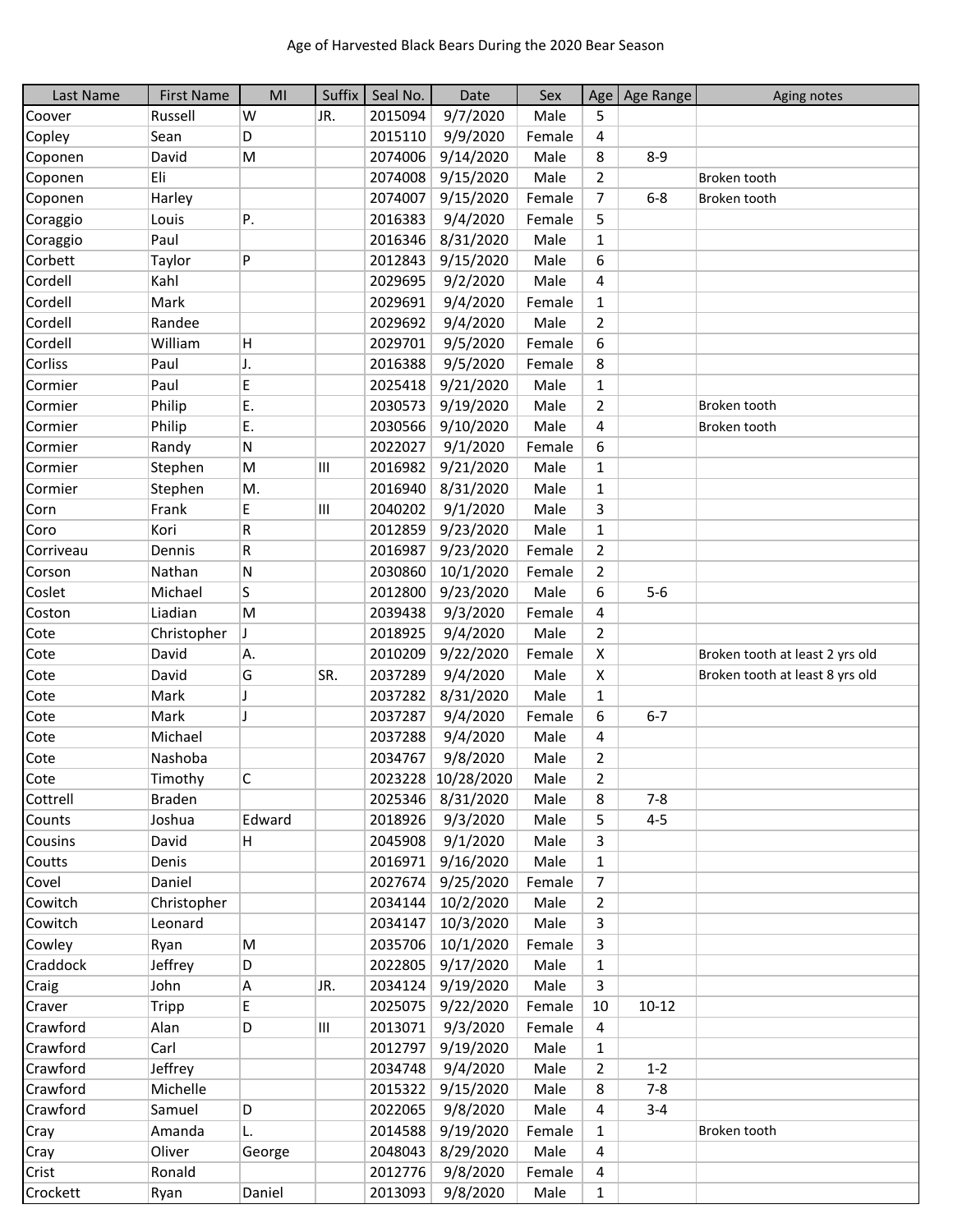| Last Name      | <b>First Name</b> | MI           | Suffix | Seal No. | Date              | Sex    | Age            | Age Range | Aging notes                      |
|----------------|-------------------|--------------|--------|----------|-------------------|--------|----------------|-----------|----------------------------------|
| Crosby         | Francis           | James        | Ш      | 2012785  | 9/11/2020         | Male   | 2              | $1 - 2$   |                                  |
| Crosby         | Jesse             | James        |        | 2012779  | 9/8/2020          | Female | $\mathbf{1}$   |           |                                  |
| Crosby         | Wyatt             | Edward       |        | 2012780  | 9/8/2020          | Female | 7              | $7 - 8$   | Cementum Damaged                 |
| Crossman       | Ryan              | M            |        | 2022024  | 9/1/2020          | Female | 3              |           |                                  |
| Crowe          | Chadwick          | L            |        | 2016463  | 10/9/2020         | Male   | 6              | $5-6$     |                                  |
| Crowley        | Tina              |              |        | 2035960  | 9/7/2020          | Female | $\mathbf{1}$   |           |                                  |
| Cruz           | Evan              |              |        | 2038844  | 9/7/2020          | Male   | $\mathbf{1}$   |           |                                  |
| Cullen         | Benjamin          | P.           |        | 2041429  | 9/5/2020          | Female | 20             | 18-23     |                                  |
| Cullen         | Lily              |              |        | 2047745  | 9/16/2020         | Male   | 9              | $8 - 9$   |                                  |
| Cullen         | Maizy             |              |        | 2047743  | 9/14/2020         | Male   | 1              |           |                                  |
| Cullen         | Polly             |              |        | 2041522  | 8/31/2020         | Female | $\mathbf{1}$   |           |                                  |
| <b>Cullins</b> | Callie            | M            |        | 2022042  | 9/4/2020          | Male   | $\overline{2}$ |           |                                  |
| Cummings       | Dale              | $\mathsf C$  |        | 2012748  | 9/2/2020          | Female | $\mathbf{2}$   |           |                                  |
| Cundiff        | George            |              |        | 2034761  | 9/3/2020          | Female | $\overline{2}$ |           |                                  |
| Cunningham     | Chris             |              |        | 2012722  | 9/8/2020          | Female | $\overline{2}$ |           | Broken tooth                     |
| Cunningham     | Eric              | M            |        | 2015335  | 9/18/2020         | Female | 3              |           |                                  |
| Cunningham     | Joaseph           |              |        | 2041105  | 10/6/2020         | Male   | $\overline{2}$ |           |                                  |
| Cunningham     | John              | L            |        | 2035683  | 9/1/2020          | Male   | 1              |           |                                  |
| Cunningham     | Molly             | E            |        | 2028301  | 9/19/2020         | Male   | X              |           | Broken tooth Can't determine age |
| Cunningham     | Sherry            |              |        | 2035685  | 9/3/2020          | Female | 4              | $3 - 4$   |                                  |
| Currie         | Carl              | F            | SR.    | 2034735  | 9/1/2020          | Male   | 6              |           |                                  |
| Cusack         | Joseph            | <b>B.</b>    |        | 2022501  | 10/20/2020        | Male   | $\overline{2}$ |           |                                  |
| Cutler         | Ethan             | D            |        | 2012825  | 8/31/2020         | Female | $\mathbf{1}$   |           |                                  |
| Cyr            | Anthony           | D            |        | 2016986  | 9/23/2020         | Female | $\mathbf{1}$   | $1 - 2$   | Broken tooth                     |
| Cyr            | Eric              |              |        | 2028863  | 9/1/2020          | Male   | $\overline{7}$ |           |                                  |
| Cyr            | Jacoby            | R            |        | 2016922  | 8/31/2020         | Male   | $\overline{2}$ |           |                                  |
| Cyr            | Karl              | Η.           |        | 2047623  | 9/1/2020          | Female | $\mathbf{1}$   |           |                                  |
| Cyr            | Keith             | I            |        | 2034784  | 9/15/2020         | Male   | 8              |           |                                  |
| Cyr            | Kirk              | Α            |        | 2012313  | 9/2/2020          | Male   | $\mathbf{1}$   |           |                                  |
| Cyr            | Shane             | $\mathsf{H}$ |        | 2016355  | 8/31/2020         | Female | 3              |           |                                  |
| Cyr            | Trisha            | L            |        | 2016930  | 9/1/2020          | Male   | X              |           | No Tooth in Envelope             |
| Czesnowski     | Michael           | E            |        | 2022828  | 8/31/2020         | Male   | 10             | $10 - 11$ |                                  |
| Daggett        | Patrick           |              |        | 2013125  | 9/15/2020         | Male   | 16             | 15-16     |                                  |
| Daggett        | Patrick           | L            |        | 2013110  | 9/10/2020         | Male   | 10             |           |                                  |
| Daggett        | Travis            | B            |        | 2028308  | 10/3/2020         | Female | 0              |           | Age by inspection                |
| Daigle         | Ricky             | J            |        | 2011163  | 9/18/2020         | Female | $\overline{2}$ |           |                                  |
| Daigle         | Ryan              | J            |        | 2022025  | 9/1/2020          | Male   | 3              |           |                                  |
| Dailey         | James             |              |        | 2013091  | 9/7/2020          | Female | 13             |           |                                  |
| Dale           | Bakari            | P            |        | 2030857  | 9/25/2020         | Male   | 6              |           |                                  |
| Daniel         | William           | В            |        | 2034772  | 9/11/2020         | Male   | $\overline{2}$ |           |                                  |
| Danilovich     | Michael           |              |        | 2015052  | 8/31/2020         | Female | 1              |           |                                  |
| Daou           | Joseph            | E            |        | 2048261  | 9/15/2020         | Male   | 2              |           |                                  |
| Dasilva        | Mario             |              | JR.    | 2041430  | 9/5/2020          | Male   | 1              |           |                                  |
| Davenport      | Matthew           | G.           |        | 2012319  | 9/4/2020          | Female | 3              |           |                                  |
| David          | Daulton           | W            |        | 2010841  | 9/1/2020          | Female | $\overline{2}$ |           |                                  |
| David          | Raymond           | В            |        | 2041373  | 9/18/2020         | Female | $\mathbf{1}$   |           |                                  |
| Davidson       | Seth              |              |        | 2015526  | 9/1/2020          | Female | $\mathbf{1}$   |           |                                  |
| Davies         | Kevin             | D            |        | 2022090  | 9/17/2020         | Male   | $\overline{2}$ |           |                                  |
| Davis          | Alanna            | P            |        | 2039622  | 8/31/2020         | Female | 7              |           |                                  |
| Davis          | Carson            | В            |        | 2016989  | 9/24/2020         | Female | 3              |           |                                  |
| Davis          | Dennis            | L            |        | 2029307  | 9/7/2020          | Male   | $\overline{2}$ | $1 - 2$   | Cementum Damaged                 |
| Davis          | Donald            |              |        | 2013060  | 9/2/2020          | Male   | $\overline{2}$ |           |                                  |
| Davis          | Emily             | R            |        |          | 2032721 8/31/2020 | Male   | $\mathsf{3}$   |           |                                  |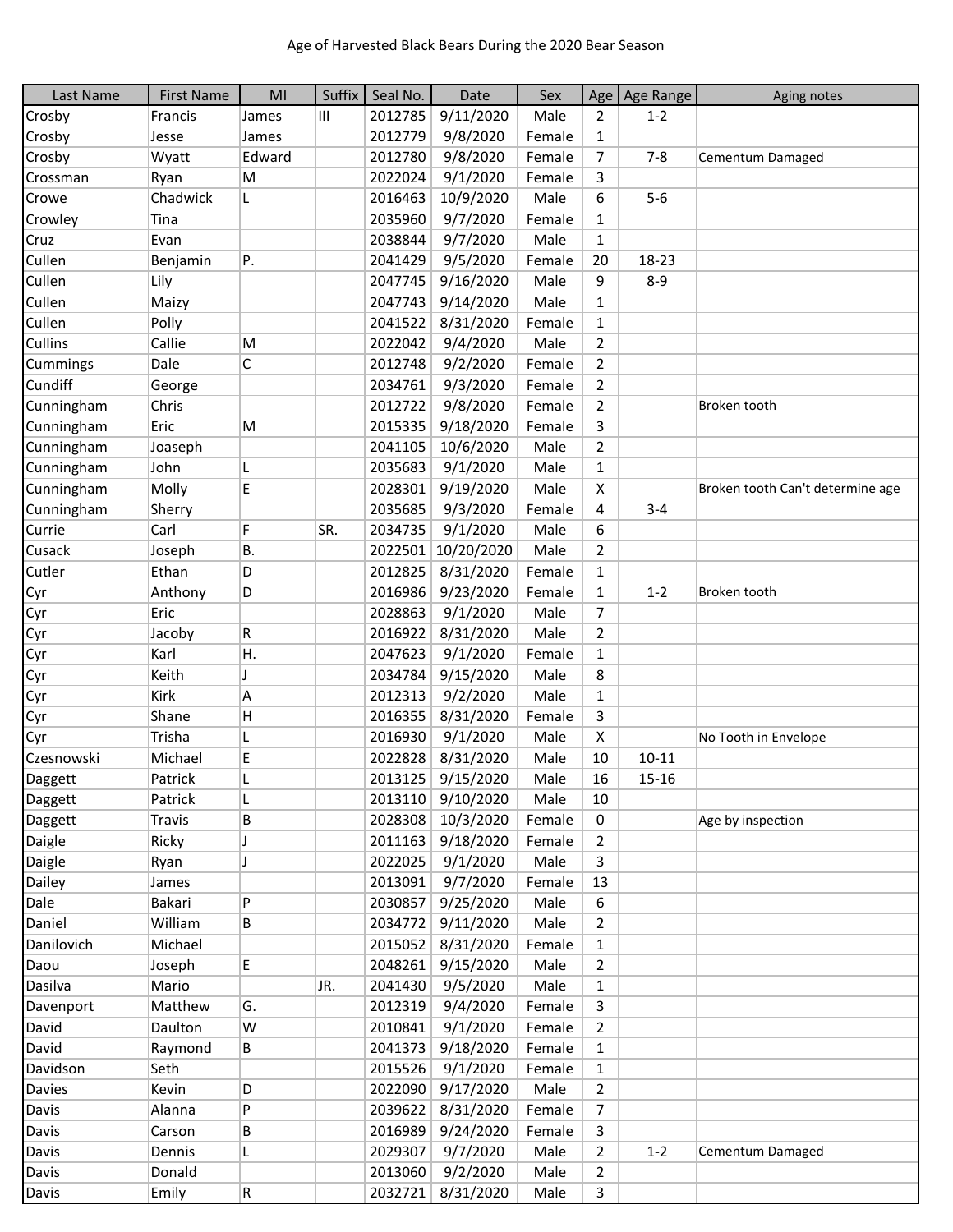| Last Name     | <b>First Name</b> | MI     | Suffix | Seal No. | Date               | Sex    |                | Age   Age Range | Aging notes       |
|---------------|-------------------|--------|--------|----------|--------------------|--------|----------------|-----------------|-------------------|
| Davis         | Joshua            | В      |        | 2015045  | 8/31/2020          | Female | $\mathbf{1}$   |                 |                   |
| Davis         | Lance             | E      |        | 2032742  | 9/17/2020          | Male   | 2              |                 |                   |
| Davis         | Randy             | E      |        | 2041437  | 9/10/2020          | Female | 4              |                 |                   |
| Davis         | Samuel            |        |        | 2014567  | 9/4/2020           | Female | 0              |                 | Age by inspection |
| Davis         | Thomas            | Ε.     |        | 2041524  | 8/31/2020          | Female | 5              |                 |                   |
| Davis         | Tim               |        |        | 2015079  | 9/2/2020           | Male   | $\mathbf{1}$   |                 |                   |
| Davis         | Tyler             |        |        | 2039461  | 9/10/2020          | Male   | 0              |                 | Age by inspection |
| Davis-Potocki | Cody              | W      |        | 2032833  | 9/23/2020          | Female | 10             | $10 - 11$       | Broken tooth      |
| Day           | Daniel            | W      |        | 2045747  | 10/19/2020         | Male   | 0              |                 | Age by inspection |
| Day           | Gary              |        |        | 2012743  | 8/31/2020          | Female | 4              | $3 - 4$         |                   |
| Day           | Kevin             | Arthur |        | 2028263  | 8/31/2020          | Female | $\mathbf{1}$   |                 |                   |
| Day           | Logan             | S      |        |          | 2046271 11/14/2020 | Female | $\overline{2}$ |                 |                   |
| Day           | Robert            | Α      |        | 2028264  | 8/31/2020          | Female | $\overline{2}$ |                 |                   |
| Day           | Stephen           | L      |        | 2045991  | 10/2/2020          | Female | 4              |                 |                   |
| Day           | Troy              | E      |        | 2039474  | 9/19/2020          | Female | 11             | $10 - 12$       |                   |
| Day           | William           | А      |        | 2045994  | 10/2/2020          | Male   | 5              |                 |                   |
| Day           | Stephen           | L      |        | 2045991  | 10/2/2020          | Female | X              |                 |                   |
| Daycoombs     | Lorenda           | Α.     |        |          | 2025398 10/22/2020 | Male   | 3              |                 |                   |
| Deabay        | Lane              | M      |        | 2022039  | 9/4/2020           | Male   | 1              |                 |                   |
| Deaven        | Lynn              | E      |        | 2025497  | 9/8/2020           | Male   | 1              |                 |                   |
| Debacco       | Ronald            |        | JR.    | 2017015  | 10/9/2020          | Male   | $\overline{2}$ |                 |                   |
| Decatur       | David             | J.     |        | 2034560  | 9/22/2020          | Female | 4              | $3 - 4$         |                   |
| Decker        | <b>Brady</b>      | C      |        | 2015170  | 10/15/2020         | Male   | 6              |                 |                   |
| Decoste       | Steven            | M      |        | 2024229  | 9/2/2020           | Female | 5              |                 |                   |
| Dedeo         | Deborah           |        |        | 2048551  | 9/11/2020          | Female | 10             |                 |                   |
| Deeter        | Keith             | В      |        |          | 2036518 10/13/2020 | Male   | 3              |                 | Broken tooth      |
| Deeter        | Keith             | E      |        | 2024359  | 10/16/2020         | Male   | $\overline{2}$ |                 | Broken tooth      |
| Defresne      | Zebodiah          |        |        | 2034791  |                    |        | X              |                 |                   |
| Dejong        | David             |        |        | 2025351  | 8/31/2020          | Female | $\mathbf{1}$   |                 |                   |
| Delgado       | John              | P      | Jr     | 2035705  | 9/28/2020          | Female | 14             | $12 - 15$       | Broken tooth      |
| Dellinger     | Frederick         | R      |        | 2028864  | 9/2/2020           | Female | $\mathbf{1}$   |                 |                   |
| Delong        | James             | А      |        | 2012121  | 8/31/2020          | Male   | $\mathbf{1}$   |                 |                   |
| Demello       | John              | D      | JR.    | 2045921  | 9/14/2020          | Male   | $10\,$         | $10 - 11$       | Broken tooth      |
| Demerchant    | Cathy             | Α.     |        | 2028862  | 8/31/2020          | Male   | 1              |                 |                   |
| Demerchant    | John              | R      | 11     | 2028871  | 9/3/2020           | Female | 7              | $6 - 7$         |                   |
| Demerchant    | Logan             | P      |        | 2028881  | 9/12/2020          | Female | 2              |                 |                   |
| Denk          | Jerome            | L      |        | 2035954  | 9/2/2020           | Male   | $\overline{2}$ | $1 - 2$         |                   |
| Denley        | Geoffrey          | W.     |        | 2012773  | 9/7/2020           | Male   | 2              |                 | Broken tooth      |
| Denley        | William           |        |        | 2012768  | 9/5/2020           | Male   | 8              | $7 - 8$         | Broken tooth      |
| Dent          | David             | Α      | Sr     | 2012794  | 9/18/2020          | Male   | 0              |                 | Age by inspection |
| Dent          | Terry             |        |        | 2012788  | 9/15/2020          | Male   | 3              | $2 - 3$         |                   |
| Depaola       | Richard           | Α      | JR.    | 2011840  | 9/4/2020           | Male   | 1              |                 |                   |
| Deroche       | Joel              | M      |        | 2029321  | 9/4/2020           | Female | 2              |                 |                   |
| Derr          | James             | Leory  |        | 2035523  | 8/31/2020          | Female | 4              |                 | Broken tooth      |
| Derwort       | Alexander         | W      |        | 2022803  | 9/16/2020          | Male   | 0              |                 | Age by inspection |
| Derwort       | Kurt              | A      |        | 2022762  | 9/15/2020          | Male   | $\mathbf{1}$   |                 |                   |
| Desantis      | Denise            |        |        | 2034282  | 10/9/2020          | Male   | $\mathbf{1}$   |                 |                   |
| Desantis      | John              | L      | Ш      | 2034281  | 10/5/2020          | Female | $\overline{2}$ |                 |                   |
| Desjardins    | Jaxson            | L      |        | 2013084  | 9/5/2020           | Male   | $\overline{2}$ |                 |                   |
| Desmarais     | Scott             | P      |        | 2038859  | 9/19/2020          | Male   | 1              |                 |                   |
| Desousa       | Billy             |        |        | 2016973  | 9/17/2020          | Male   | 7              |                 |                   |
| Devito        | Matthew           | L      |        | 2045745  | 10/6/2020          | Male   | $\overline{2}$ |                 |                   |
| Devlin        | Gregory           | A      |        |          | 2074009 9/21/2020  | Male   | 0              |                 | Age by inspection |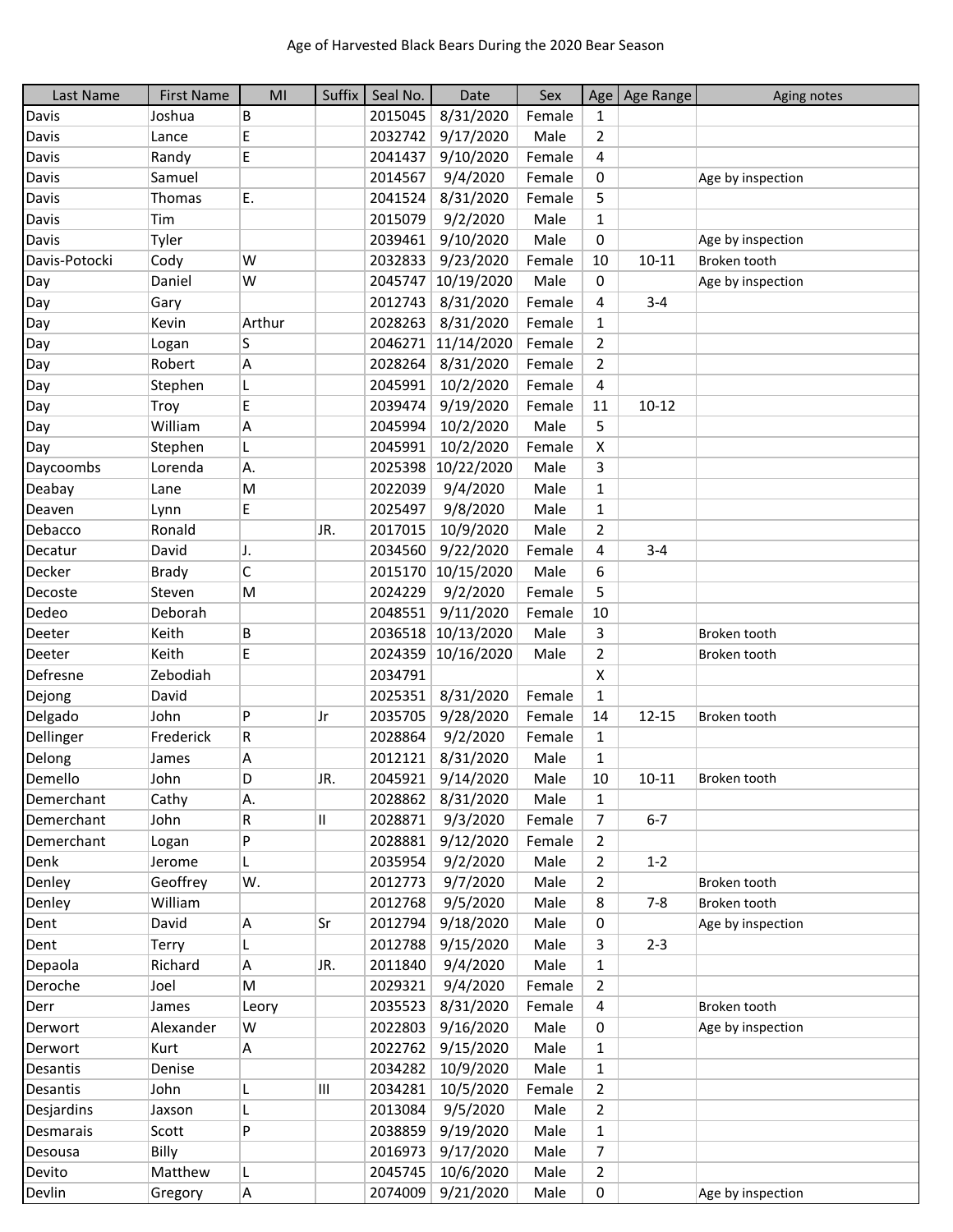| Last Name       | <b>First Name</b> | MI                      | Suffix | Seal No. | Date               | Sex    |                | Age   Age Range | Aging notes                     |
|-----------------|-------------------|-------------------------|--------|----------|--------------------|--------|----------------|-----------------|---------------------------------|
| <b>Dicentes</b> | Willis            | G                       |        | 2045968  | 9/21/2020          | Male   | 4              |                 |                                 |
| Dickenson       | <b>Bryce</b>      | W                       |        | 2046829  | 8/31/2020          | Female | 3              |                 |                                 |
| Dickinson       | Jeremy            | V                       |        | 2048542  | 8/31/2020          | Female | X              |                 | Broken tooth at least 4 yrs old |
| Diehr           | Joseph            | В                       |        | 2025406  | 9/14/2020          | Male   | 4              |                 |                                 |
| Dietz           | Doyle             |                         |        | 2034067  | 9/1/2020           | Female | 3              |                 |                                 |
| Difazio         | Anthony           |                         |        | 2024336  | 9/22/2020          | Male   | 4              |                 |                                 |
| Diggan          | Chad              |                         |        | 2029986  | 9/2/2020           | Female | 1              |                 |                                 |
| Diggan          | Tyler             |                         |        | 2029989  | 9/2/2020           | Male   | $\mathbf{1}$   |                 |                                 |
| Digiovanni      | Vincent           |                         |        | 2039426  | 9/1/2020           | Male   | 5              | $4 - 5$         |                                 |
| Dinnigan        | Thomas            |                         |        | 2015007  | 10/5/2020          | Male   | $\mathbf{1}$   |                 |                                 |
| Dinsmore        | Logan             |                         |        | 2015534  | 9/4/2020           | Male   | $\mathbf{1}$   |                 |                                 |
| Dionne          | Auguste           | R                       |        | 2015061  | 9/1/2020           | Male   | $\overline{2}$ |                 |                                 |
| Dippner         | Robert            | R.                      | Ш      | 2018941  | 9/26/2020          | Female | $\mathbf{1}$   |                 |                                 |
| Dixson          | Shawn             | L                       |        | 2023620  | 9/14/2020          | Male   | $\overline{2}$ |                 |                                 |
| Doberstein      | Heath             |                         |        | 2047683  | 8/31/2020          | Male   | $\mathbf{1}$   |                 |                                 |
| Dodge           | Edward            | J                       |        | 2016960  | 9/11/2020          | Female | $\mathbf{1}$   |                 |                                 |
| Dodge           | Tyler             | R.                      |        | 2031687  | 9/14/2020          | Female | 4              |                 |                                 |
| Doherty         | Robert            | $\overline{\mathbf{I}}$ |        | 2029305  | 9/3/2020           | Female | 5              |                 |                                 |
| Donaghy         | Mark              | R.                      |        | 2022050  | 9/5/2020           | Male   | 4              |                 |                                 |
| Donald          | Petty             | R                       |        | 2012786  | 9/14/2020          | Male   | $\overline{2}$ |                 |                                 |
| Donchez         | David             |                         |        | 2025364  | 9/1/2020           | Male   | 10             | $10 - 11$       |                                 |
| Donlan          | Michael           | F                       | Jr     | 2034344  | 8/31/2020          | Female | $\mathbf{1}$   |                 |                                 |
| Donovan         | Grace             |                         |        | 2022818  | 9/4/2020           | Male   | 4              |                 |                                 |
| Doremus         | Andrew            |                         |        | 2045904  | 8/31/2020          | Male   | 3              |                 |                                 |
| Dormer          | David             | J                       |        | 2013333  | 9/25/2020          | Male   | $\mathbf{1}$   |                 |                                 |
| Dorr            | Betsy             |                         |        | 2040621  | 9/1/2020           | Female | 13             | $12 - 13$       | Broken tooth                    |
| Dorr            | Ethan             | V.                      |        | 2015564  | 9/17/2020          | Male   | $\mathbf{1}$   |                 |                                 |
| Dorr            | George            | C                       |        | 2039469  | 9/15/2020          | Female | $\overline{2}$ |                 |                                 |
| Dorr            | Warren            | W.                      | IV     | 2015572  | 9/14/2020          | Female | $\mathbf{1}$   |                 |                                 |
| Dorr            | Warren            | W.                      | IV     | 2015572  | 9/14/2020          | Female | $\overline{2}$ |                 |                                 |
| Dorval          | Joshua            | F                       |        | 2012824  | 8/31/2020          | Female | 13             | $13 - 15$       |                                 |
| Dorval          | Joshua            | F                       |        | 2012848  | 9/17/2020          | Male   | 3              | $2 - 3$         |                                 |
| Dougherty       | Mark              | Τ                       |        | 2025404  | 9/14/2020          | Male   | X              |                 | No Tooth in Envelope            |
| Dougherty       | Mark              | T.                      |        | 2025405  | 9/14/2020          | Male   | 2              |                 |                                 |
| Douglas         | Lane              | Mark                    |        | 2015326  | 9/16/2020          | Female | $\mathbf{1}$   |                 |                                 |
| Dow             | Corey             | В                       |        | 2019285  | 9/14/2020          | Female | 4              |                 |                                 |
| Dowd            | Michael           | W.                      |        | 2010584  | 9/9/2020           | Male   | 3              |                 |                                 |
| Dowling         | Austin            |                         |        | 2015523  | 8/31/2020          | Male   | $\mathbf{1}$   | $1 - 2$         | Broken tooth                    |
| Dowling         | Charles           | A                       | JR.    | 2015528  | 9/2/2020           | Female | 1              |                 |                                 |
| Doyle           | Connor            | J                       |        | 2017949  | 9/15/2020          | Female | 8              | $7 - 8$         |                                 |
| Doyle           | David             | M                       |        | 2040214  | 9/8/2020           | Female | 3              |                 |                                 |
| <b>Draper</b>   | Marissa           | A                       |        | 2016363  | 9/1/2020           | Female | 3              |                 |                                 |
| <b>Draper</b>   | Robert            | E.                      |        | 2038843  | 9/5/2020           | Female | 1              |                 |                                 |
| <b>Drasher</b>  | Steven            | C                       |        | 2029705  | 9/28/2020          | Female | $\mathbf{1}$   |                 |                                 |
| Drew            | Cooper            |                         |        | 2041533  | 9/2/2020           | Female | 3              |                 |                                 |
| Drew            | Dillon            |                         |        | 2022763  | 9/2/2020           | Male   | $\mathbf{1}$   |                 |                                 |
| <b>Drost</b>    | Amy               | M                       |        | 2022811  | 9/8/2020           | Male   | $\mathbf{1}$   |                 |                                 |
| Dube            | Darrell           |                         |        | 2016379  | 9/3/2020           | Female | $\overline{2}$ |                 |                                 |
| Dube            | Tom               |                         |        | 2030561  | 9/6/2020           | Male   | $\mathbf{1}$   |                 |                                 |
| <b>Dubois</b>   | <b>Brooke</b>     |                         |        | 2046838  | 9/2/2020           | Male   | $\overline{2}$ |                 |                                 |
| Dubois          | Susan             | Е.                      |        |          | 2041446 10/24/2020 | Male   | 1              |                 |                                 |
| Duclos          | Justin            | P                       |        | 2022101  | 9/21/2020          | Female | 3              |                 |                                 |
| Duclos          | Larry             |                         |        |          | 2016933 9/1/2020   | Male   | $\mathbf{3}$   |                 | Broken tooth                    |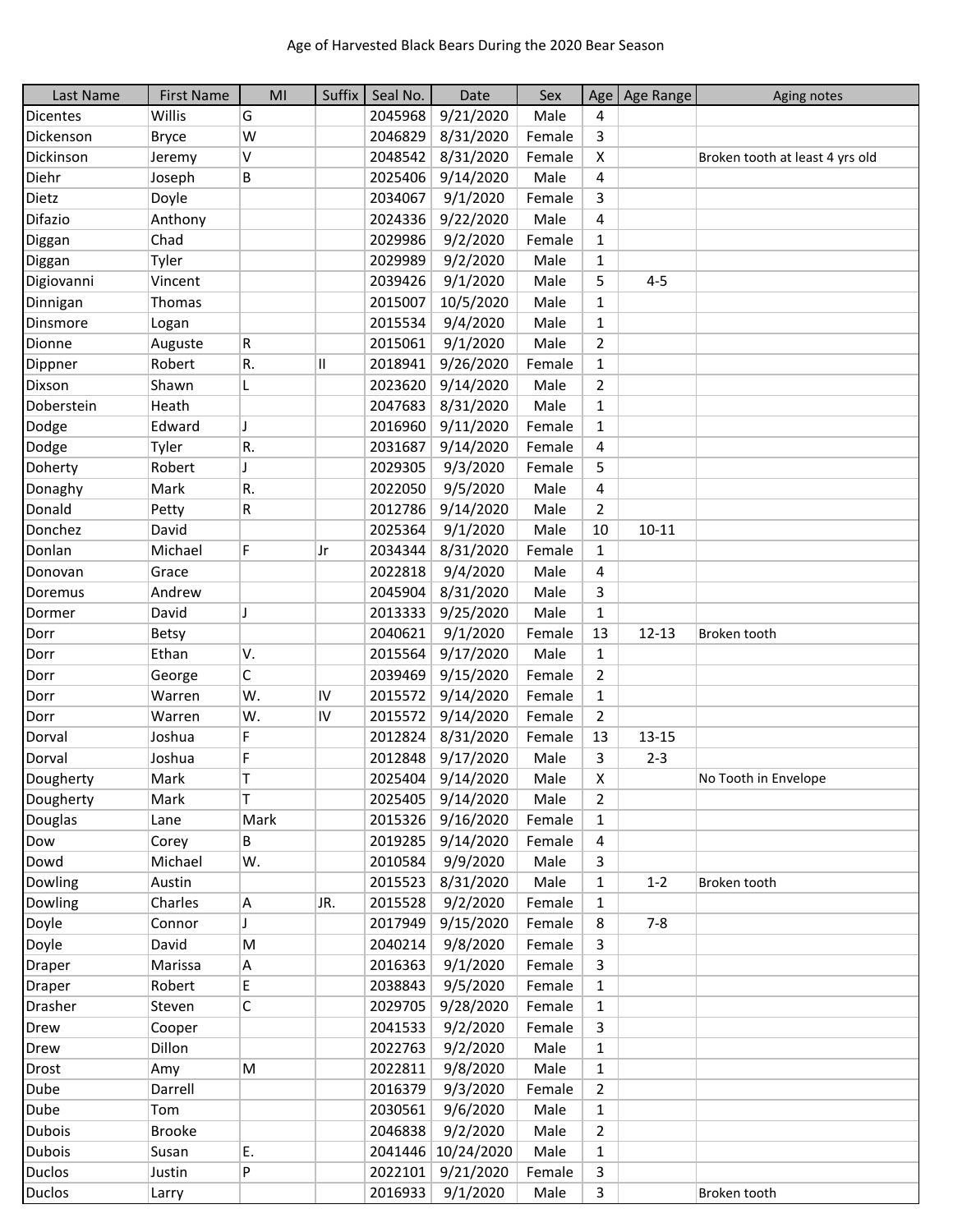| Last Name       | <b>First Name</b> | MI                       | Suffix | Seal No. | Date               | Sex    |                | Age   Age Range | Aging notes                        |
|-----------------|-------------------|--------------------------|--------|----------|--------------------|--------|----------------|-----------------|------------------------------------|
| <b>Duff</b>     | Ashlee            | J                        |        | 2012300  | 9/23/2020          | Male   | 2              |                 |                                    |
| <b>Duff</b>     | Douglas           | D                        |        | 2034336  | 9/2/2020           | Female | 4              | $3 - 4$         |                                    |
| Dufford         | Joseph            | E                        |        | 2046472  | 9/17/2020          | Male   | 3              |                 |                                    |
| Duffy           | Peter             | $\overline{\phantom{a}}$ | Jr     | 2028876  | 9/8/2020           | Female | 5              |                 |                                    |
| Duffy           | Tristan           | C.                       |        | 2039654  | 9/17/2020          | Female | $\overline{2}$ |                 |                                    |
| Dufour          | Donald            | P                        |        | 2019590  | 9/1/2020           | Male   | $\overline{2}$ |                 |                                    |
| Dufresne        | Mark              | $\mathsf C$              |        | 2016993  | 9/26/2020          | Male   | $\overline{2}$ |                 |                                    |
| <b>Dugas</b>    | Gregory           | F.                       |        | 2041365  | 9/15/2020          | Male   | X              |                 | Broken tooth - Can't determine age |
| <b>Dugas</b>    | Patrick           | G.                       |        | 2041378  | 9/14/2020          | Male   | $\overline{2}$ |                 |                                    |
| Dumaine         | Jason             | W                        |        | 2034771  | 9/10/2020          | Female | 4              |                 |                                    |
| <b>Dumas</b>    | Patrick           | J.                       |        | 2024230  | 9/1/2020           | Male   | $\mathbf{1}$   |                 |                                    |
| Dunbar          | Charles           |                          |        | 2029232  | 9/15/2020          | Female | $\overline{2}$ |                 |                                    |
| Duncan          | Jerome            | Andrew                   |        | 2034356  | 9/11/2020          | Male   | $\overline{2}$ | $1 - 2$         |                                    |
| Dunham          | Benjamin          | S.                       |        | 2032042  | 8/31/2020          | Female | 2              | $1 - 2$         | Broken tooth                       |
| Dunn            | Collin            | J                        |        | 2024247  | 9/16/2020          | Male   | 15             | $14 - 17$       | Broken tooth                       |
| Dunn            | Joshua            | E                        |        | 2032740  | 9/14/2020          | Female | $\overline{2}$ |                 |                                    |
| <b>Dunnells</b> | Craig             | А                        | SR.    | 2046040  | 10/22/2020         | Male   | $\overline{2}$ |                 |                                    |
| <b>Dunnells</b> | Lisa              | M                        |        | 2045977  | 9/26/2020          | Male   | 3              |                 |                                    |
| Durbin          | Robert            |                          |        | 2015096  | 9/7/2020           | Female | $\mathbf{1}$   |                 |                                    |
| Durost          | Will              | Τ                        |        | 2029601  | 9/3/2020           | Female | $\mathbf{1}$   |                 | Broken tooth                       |
| Dutille         | Isaac             | B                        |        | 2015261  | 8/29/2020          | Male   | 1              |                 |                                    |
| Dye             | Donald            | C                        | IV     | 2012740  | 9/21/2020          | Female | X              |                 | No Tooth in Envelope               |
| Dyer            | Dale              | Α                        |        | 2035961  | 9/7/2020           | Female | 4              |                 |                                    |
| Dyer            | Dennis            | Α                        |        | 2036612  | 9/3/2020           | Male   | $\overline{2}$ |                 |                                    |
| Dyer            | Ethan             | A                        |        | 2036499  | 9/5/2020           | Male   | 1              |                 |                                    |
| <b>Dykes</b>    | Jonathan          | Paul                     |        | 2012783  | 9/10/2020          | Female | $\mathbf{1}$   |                 |                                    |
| Dykstra         | Derek             | P                        |        | 2033072  | 9/10/2020          | Male   | $\overline{2}$ |                 |                                    |
| Dykstra         | Joshua            | J                        |        | 2033081  | 9/15/2020          | Male   | 1              |                 |                                    |
| Eagen           | Michael           | P                        |        | 2025341  | 8/31/2020          | Male   | $\overline{2}$ |                 |                                    |
| Easler          | Gregory           | L                        |        | 2034063  | 8/31/2020          | Male   | $\overline{2}$ |                 |                                    |
| Eastham         | Roger             | L                        |        | 2040204  | 9/3/2020           | Male   | 1              |                 |                                    |
| Eastham         | Roger             | L.                       | JR.    | 2040219  | 8/31/2020          | Female | 4              |                 |                                    |
| Eastman         | Joey              | Α.                       |        | 2045998  | 10/3/2020          | Female | x              |                 | No Tooth in Envelope               |
| Eastman         | Madison           | Τ                        |        | 2045912  | 9/2/2020           | Male   | 1              |                 | Broken tooth                       |
| Eaton           | Aaron             | L                        |        | 2010831  | 10/13/2020         | Male   | $\mathbf{1}$   |                 |                                    |
| Eaton           | Andrew            | A.                       |        | 2045914  | 9/4/2020           | Male   | $\overline{2}$ |                 |                                    |
| Edes            | Michael           | Τ                        |        | 2013034  | 8/31/2020          | Female | 5              | $4 - 5$         | Broken tooth                       |
| Edward          | Irving            |                          | JR.    | 2047717  | 9/8/2020           | Male   | 2              | $2 - 3$         |                                    |
| Edwardi         | Frank             | P                        |        | 2030906  | 10/6/2020          | Female | X              |                 | No Tooth in Envelope               |
| Edwards         | <b>Bailey</b>     | W.                       |        | 2025098  | 10/23/2020         | Male   | $\mathbf{1}$   |                 |                                    |
| Edwards         | Edward            |                          |        | 2041076  | 9/7/2020           | Male   | $\overline{2}$ |                 |                                    |
| Edwards         | Edward            |                          |        | 2041080  | 9/9/2020           | Female | 6              |                 |                                    |
| Edwards         | Gerry             |                          |        | 2030824  | 8/31/2020          | Female | 8              |                 |                                    |
| Edwards         | Jaxon             | R                        |        | 2046823  | 8/31/2020          | Female | $\overline{2}$ |                 | Broken tooth                       |
| Edwards         | Mark              |                          |        | 2030005  | 9/14/2020          | Male   | 0              |                 | Age by inspection                  |
| Edwards         | Raymond           | K                        | Ш      | 2046842  | 9/2/2020           | Male   | 1              |                 |                                    |
| Edwards         | Raymond           | K                        | Jr     | 2046841  | 9/2/2020           | Male   | $\mathbf{1}$   |                 | Cementum Damaged                   |
| Edwards         | Thomas            | W                        |        | 2015563  | 9/16/2020          | Female | 6              |                 |                                    |
| Eisenbrey       | Andrew            |                          |        | 2028261  | 8/31/2020          | Female | $\mathbf{1}$   |                 | Cementum Damaged                   |
| Elderkin        | Tricia            | A                        |        | 2010826  | 10/8/2020          | Female | 1              |                 |                                    |
| Elias           | Austin            |                          |        | 2012831  | 8/31/2020          | Male   | $\overline{2}$ |                 |                                    |
| Elliott         | Darrel            |                          |        | 2037292  | 9/12/2020          | Female | $\mathbf{1}$   |                 |                                    |
| <b>Ellis</b>    | Courtney          | C.                       |        |          | 2036000 10/22/2020 | Male   | $\overline{2}$ |                 |                                    |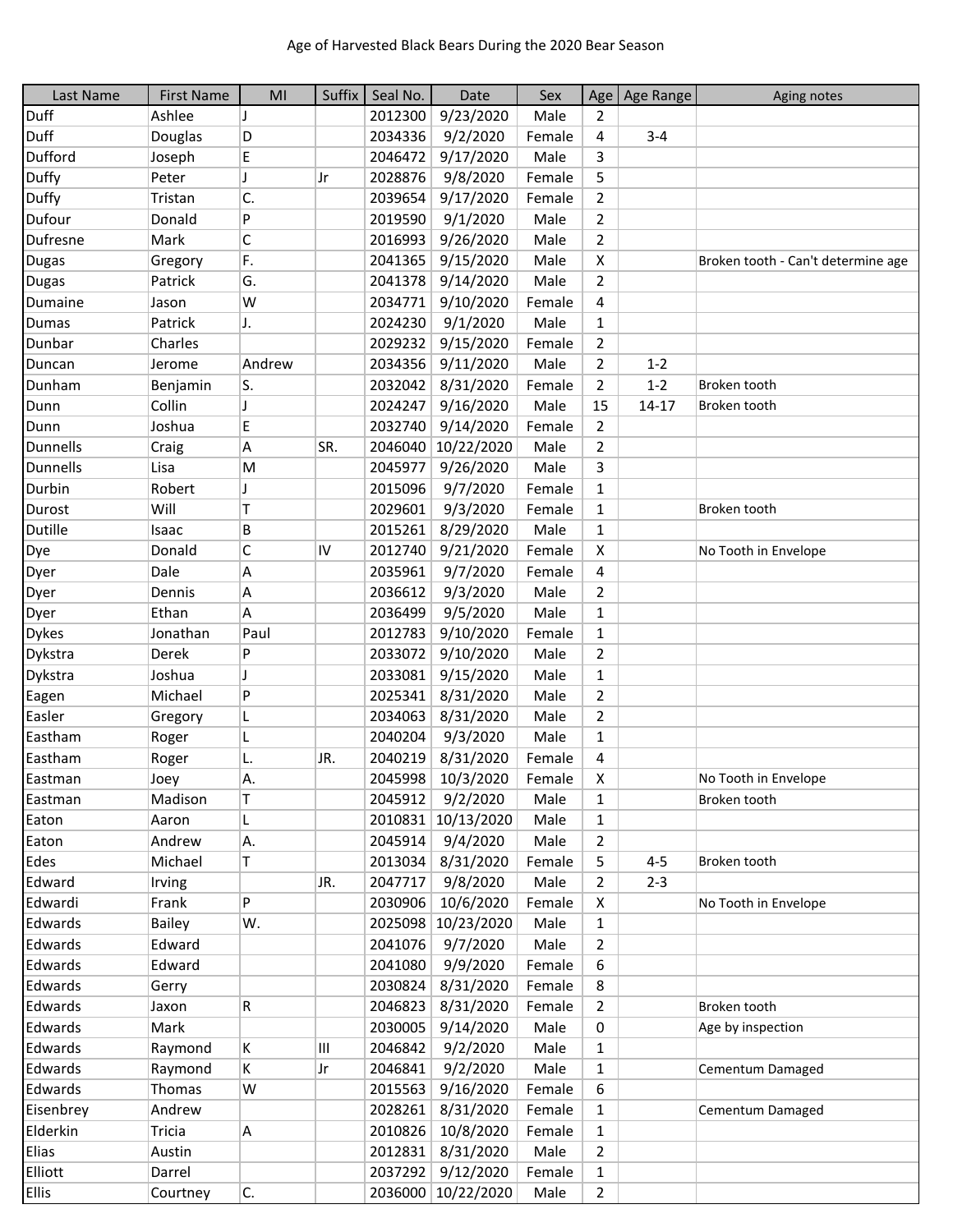| Last Name    | <b>First Name</b> | MI           | Suffix | Seal No. | Date      | Sex    |                | Age   Age Range | Aging notes       |
|--------------|-------------------|--------------|--------|----------|-----------|--------|----------------|-----------------|-------------------|
| <b>Ellis</b> | Danielle          | M            |        | 2035973  | 9/15/2020 | Male   | 3              |                 |                   |
| <b>Ellis</b> | Shawnee           | Mae          |        | 2043402  | 9/2/2020  | Female | 3              |                 |                   |
| Elvin        | Norman            | S            |        | 2028870  | 9/3/2020  | Male   | 1              |                 |                   |
| Elwell       | Tyler             | D            |        | 2034793  | 9/25/2020 | Male   | $\mathbf{1}$   |                 |                   |
| Elworthy     | David             |              |        | 2029689  | 9/8/2020  | Female | 3              |                 |                   |
| Emerick      | Jeffrey           | H            |        | 2015554  | 9/15/2020 | Female | $\mathbf{1}$   |                 |                   |
| Emery        | Alina             | <b>Blair</b> |        | 2039448  | 9/5/2020  | Male   | $\mathbf{1}$   |                 |                   |
| Emery        | Liza              | M            |        | 2036383  | 9/19/2020 | Female | $\mathbf{1}$   |                 |                   |
| Emery        | Seth              | D            |        | 2034341  | 8/31/2020 | Male   | 3              |                 |                   |
| Emke         | Troy              |              |        | 2015004  | 10/1/2020 | Female | $\overline{2}$ |                 |                   |
| Emmert       | Peter             |              |        | 2041102  | 10/2/2020 | Female | 7              |                 |                   |
| Engeling     | <b>Bruce</b>      | Α            |        | 2047686  | 8/31/2020 | Male   | 3              |                 |                   |
| England      | Curtis            | Laren        |        | 2029671  | 9/8/2020  | Male   | $\overline{2}$ |                 |                   |
| Engleman     | Michael           |              |        | 2023625  | 9/17/2020 | Male   | $\mathbf{1}$   |                 |                   |
| Erb          | Mahlon            |              |        | 2025343  | 8/31/2020 | Female | 1              |                 |                   |
| Ermold       | James             | W            |        | 2024205  | 9/5/2020  | Female | $\mathbf{1}$   |                 |                   |
| Eroh         | Dylana            |              |        | 2014592  | 9/23/2020 | Male   | $\overline{2}$ |                 |                   |
| Eroh         | Scott             |              |        | 2014593  | 9/25/2020 | Male   | 8              | $7 - 8$         |                   |
| Errington    | Curtis            | Α.           |        | 2018932  | 9/7/2020  | Female | 4              |                 |                   |
| Etheridge    | Kenneth           | P            |        | 2046470  | 9/21/2020 | Male   | $\mathbf{1}$   |                 |                   |
| Ethier       | Paul              |              |        | 2028887  | 9/24/2020 | Female | 0              |                 |                   |
| Evans        | David             | M            |        | 2029631  | 9/8/2020  | Female | $\overline{2}$ |                 |                   |
| Evans        | James             | Derwin       |        | 2018923  | 9/1/2020  | Female | 5              |                 |                   |
| Evans        | Johnny            | R            |        | 2018924  | 9/1/2020  | Male   | 6              |                 |                   |
| Evans        | Mark              | Richard      |        | 2041395  | 9/24/2020 | Male   | $\mathbf{1}$   |                 |                   |
| Ewer         | John              |              | JR.    | 2016999  | 9/26/2020 | Female | 17             | $15 - 18$       |                   |
| Ewer         | Michael           | J            |        | 2020941  | 9/1/2020  | Female | 8              | $7 - 8$         |                   |
| Faber        | David             | M            |        | 2034751  | 9/3/2020  | Male   | 9              | $9 - 10$        |                   |
| Fabre        | Meagan            |              |        | 2015543  | 9/11/2020 | Female | $\overline{2}$ |                 |                   |
| Fanguy       | Gilbert           |              |        | 2013040  | 8/31/2020 | Female | 3              |                 |                   |
| Fanguy       | Kyler             |              |        | 2013027  | 8/31/2020 | Female | 1              |                 |                   |
| Fanok        | Robert            | J            | JR.    | 2040206  | 9/3/2020  | Male   | $\overline{2}$ |                 |                   |
| Farley       | Ronald            | С            |        | 2012312  | 9/1/2020  | Female | $\overline{2}$ |                 |                   |
| Farmer       | Connor            | F            |        | 2025381  | 9/18/2020 | Female | 6              |                 | Broken tooth      |
| Farmer       | Gary              |              |        | 2012838  | 9/1/2020  | Female | 4              |                 |                   |
| Farmer       | Michelle          | R            |        | 2048288  | 9/5/2020  | Female | 1              |                 |                   |
| Farren       | William           | E.           |        | 2032764  | 9/21/2020 | Female | 5              | $4 - 5$         | Broken tooth      |
| Farrington   | Noah              |              |        | 2031681  | 8/31/2020 | Male   | $\mathbf{1}$   |                 |                   |
| Farver       | Donald            | $\mathsf{C}$ |        | 2074003  | 9/10/2020 | Male   | 7              | $7 - 8$         |                   |
| Favazza      | Giacomo           | W            |        | 2030853  | 9/21/2020 | Male   | 4              |                 |                   |
| Fedenets     | Sarah             | L.           |        | 2046855  | 9/9/2020  | Female | 0              |                 | Age by inspection |
| Feener       | Abby              | K            |        | 2025385  | 9/20/2020 | Male   | 2              |                 | Broken tooth      |
| Fegley       | Daniel            | C.           |        | 2028884  | 9/23/2020 | Female | 3              |                 |                   |
| Fellers      | Matthew           | С            | Jr     | 2025634  | 9/15/2020 | Male   | 1              |                 |                   |
| Fellows      | Kyle              | R            |        | 2046852  | 9/7/2020  | Female | 1              |                 |                   |
| Fernald      | <b>Brian</b>      | Е            |        | 2030822  | 8/31/2020 | Female | 2              |                 |                   |
|              |                   | Christoph    |        |          |           |        |                |                 |                   |
| Feucht       | John              | er           |        | 2012867  | 9/28/2020 | Male   | $\mathbf{1}$   |                 |                   |
| Feyler       | Jeffrey           | C.           | SR.    | 2034086  | 9/4/2020  | Female | $\overline{2}$ |                 |                   |
| Fields       | Phillip           | R            |        | 2022036  | 9/4/2020  | Female | 3              |                 |                   |
| Fifield      | Deborah           | A            |        | 2012605  | 10/2/2020 | Female | 4              |                 |                   |
| Fihin        | Frederick         |              |        | 2010711  | 9/14/2020 | Female | $\overline{2}$ | $1 - 2$         |                   |
| Findlay      | Kasey             | S.           |        | 2039626  | 9/1/2020  | Male   | 13             | $11 - 13$       |                   |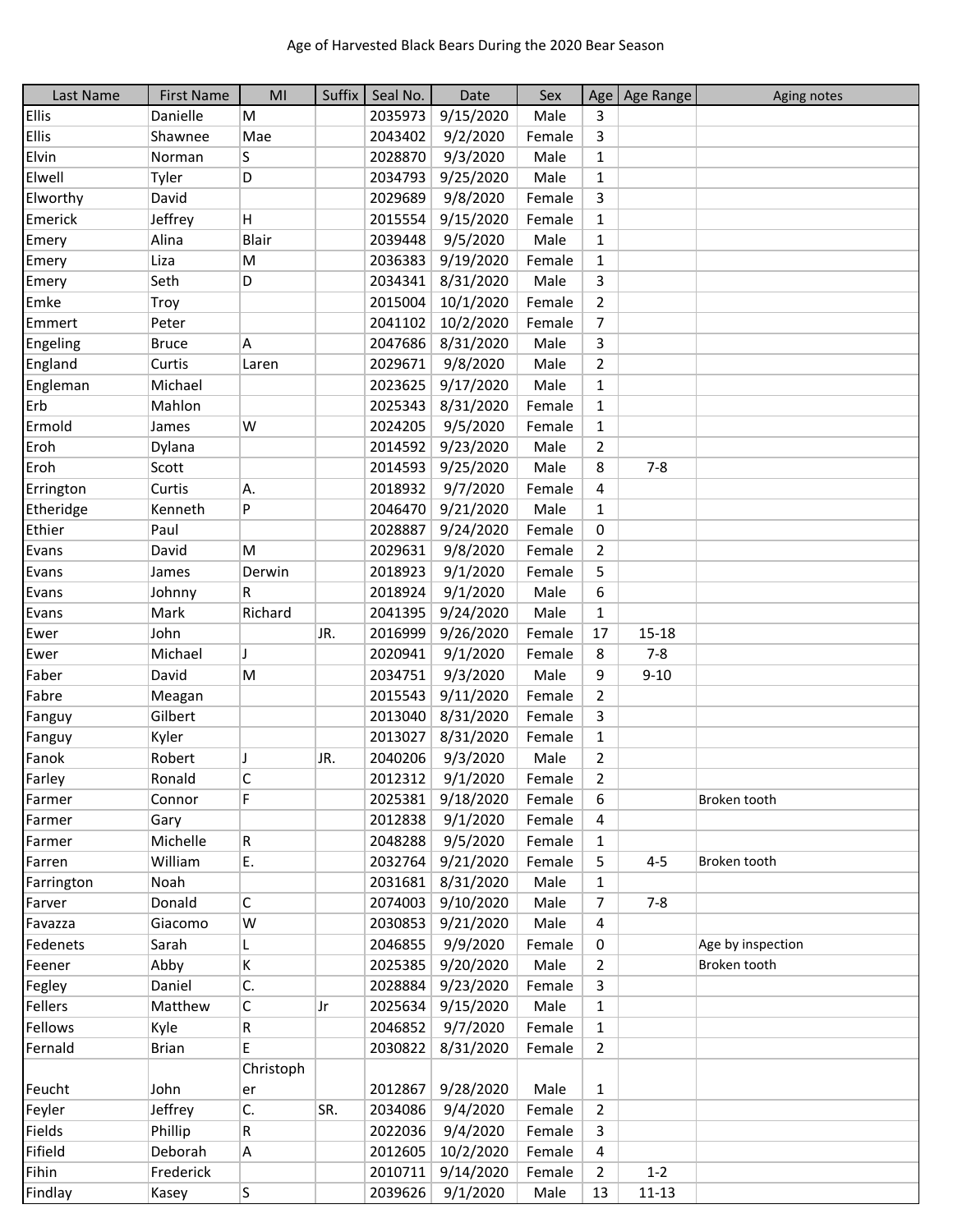| Last Name     | <b>First Name</b> | MI                       | Suffix | Seal No. | Date               | Sex    | Age                     | Age Range | Aging notes                    |
|---------------|-------------------|--------------------------|--------|----------|--------------------|--------|-------------------------|-----------|--------------------------------|
| Fink          | <b>Brooks</b>     | M                        |        | 2029998  | 9/8/2020           | Male   | 2                       |           |                                |
| Fischer       | Lawrence          | В                        | Ш      | 2035689  | 9/12/2020          | Female | 3                       |           |                                |
| Fisher        | Bernard           | C                        |        | 2035694  | 9/18/2020          | Male   | $\overline{\mathbf{4}}$ |           |                                |
| Fisher        | Daniel            | F                        | Sr     | 2012815  | 9/14/2020          | Male   | $\mathbf{1}$            |           |                                |
| Fisher        | Frankie           | W                        |        | 2010732  | 9/24/2020          | Female | $\overline{2}$          |           |                                |
| Fisher        | Matthew           |                          |        | 2041110  | 10/12/2020         | Female | 5                       |           |                                |
| Fisher        | Matthew           |                          |        | 2022316  | 10/8/2020          | Male   | 3                       |           |                                |
| Fisher        | Robert            |                          |        | 2041111  | 10/12/2020         | Male   | $\overline{2}$          |           |                                |
| Fitch         | Cameran           |                          |        | 2015841  | 8/31/2020          | Male   | $\mathbf{1}$            |           |                                |
| Flagg         | Wyatt             | Matthew                  |        | 2027647  | 9/3/2020           | Male   | $\mathbf{1}$            |           |                                |
| Flayhan       | Michael           | Α                        |        |          | 2011511 11/12/2020 | Male   | $\overline{2}$          | $1 - 2$   | Cementum Damaged               |
| Fleet         | Benjamin          | F                        |        | 2015097  | 9/7/2020           | Male   | $\overline{2}$          |           |                                |
| Fleet         | <b>Brittany</b>   | N                        |        | 2015108  | 9/9/2020           | Male   | $\overline{2}$          |           |                                |
| Fleming       | David             | C                        |        | 2020420  | 8/31/2020          | Female | $\overline{2}$          |           |                                |
| Fleury        | Daniel            | F                        |        | 2025347  | 8/31/2020          | Male   | $\mathbf{1}$            |           |                                |
| Flewelling    | Kyle              | H                        |        | 2029660  | 8/31/2020          | Female | 4                       |           |                                |
| Flowers       | Hunter            |                          |        | 2016418  | 9/10/2020          | Male   | 4                       |           |                                |
| Flowers       | Steven            | R                        |        | 2041396  | 9/25/2020          | Female | $\overline{2}$          |           |                                |
| Floyd         | John              |                          |        | 2039487  | 9/25/2020          | Male   | 1                       |           |                                |
| Flynn         | Hunter            |                          |        | 2022761  | 9/2/2020           | Female | 3                       |           |                                |
| Foley         | Michael           | D                        | JR.    | 2016949  | 9/9/2020           | Female | 8                       |           |                                |
| Foley         | Seamus            | M                        |        | 2017936  | 9/7/2020           | Male   | $\overline{2}$          |           |                                |
| Follette      | Robin             | T.                       |        | 2046481  | 8/31/2020          | Male   | 3                       |           |                                |
| Follette      | Stephen           | ${\sf N}$                | JR.    | 2046500  | 9/7/2020           | Female | $\mathbf{1}$            |           |                                |
| Follmer       | Jeffrey           | L                        |        | 2016434  | 9/16/2020          | Female | 12                      | $12 - 14$ |                                |
| Follweiler    | Kyle              | $\overline{\phantom{a}}$ |        | 2029639  | 9/12/2020          | Female | 5                       | $4 - 5$   |                                |
| Follweiler    | Michael           | Z                        |        | 2029633  | 9/14/2020          | Male   | X                       |           | Broken tooth at least 1 yr old |
| Folsom        | Benjamen          | P                        |        | 2036839  | 10/10/2020         | Male   | 1                       |           |                                |
| Foor          | Philip            | F                        |        | 2017004  | 10/3/2020          | Male   | $\mathbf{1}$            |           |                                |
| Foote         | Zachary           | Α                        |        | 2012609  | 10/10/2020         | Male   | $\overline{2}$          |           | Broken tooth                   |
| Forberger     | James             | R                        |        | 2015533  | 9/4/2020           | Male   | $\overline{2}$          |           |                                |
| Forcier       | Daniel            | James                    | JR.    | 2029651  | 9/4/2020           | Male   | $\mathbf{1}$            |           |                                |
| Fore          | Jeffrey           | T.                       |        | 2034322  | 9/4/2020           | Male   | $\overline{7}$          |           |                                |
| Foss          | Gabriel           |                          |        | 2014563  | 9/1/2020           | Female | 3                       |           |                                |
| Foster        | Chad              | ${\sf R}$                |        | 2037310  | 10/8/2020          | Male   | 6                       |           |                                |
| Foster        | Haisen            |                          |        |          | 2030865 10/15/2020 | Female | 18                      | $16 - 21$ |                                |
| Fouracre      | Robert            | Е                        |        | 2012864  | 9/25/2020          | Male   | 4                       |           |                                |
| Fournier      | John              | C                        |        | 2012600  | 9/8/2020           | Female | $\overline{2}$          |           |                                |
| Fournier      | Scott             | T                        |        | 2013082  | 9/5/2020           | Female | 1                       |           |                                |
| Fournier-Wren | Rae               | Μ.                       |        | 2013031  | 8/31/2020          | Male   | $\mathbf{1}$            |           |                                |
| Fowler        | Tyler             | н                        |        | 2047749  | 9/19/2020          | Female | 3                       |           |                                |
| Fox           | Tim               | R                        |        | 2047633  | 9/9/2020           | Male   | $\mathbf{1}$            |           |                                |
| Frame         | David             | J                        |        | 2032729  | 9/1/2020           | Male   | $\overline{2}$          | $1 - 2$   |                                |
| Frankhouser   | Harry             | Α                        | Ш      | 2012734  | 9/18/2020          | Male   | 2                       |           |                                |
| Franklin      | Kyle              | P                        |        | 2028284  | 9/5/2020           | Male   | 5                       |           |                                |
| Fraser        | James             | W.                       | SR.    | 2035968  | 9/11/2020          | Male   | 4                       |           |                                |
| Frattone      | David             |                          |        | 2048296  | 9/9/2020           | Female | 1                       |           |                                |
| Frechette     | Joseph            | J                        |        | 2034191  | 9/17/2020          | Male   | $\overline{2}$          |           |                                |
| Frederick     | Shawn             | M                        |        | 2025481  | 9/3/2020           | Male   | 6                       |           | Cementum Damaged               |
| Fredette      | Amber             | Rita                     |        | 2042120  | 8/31/2020          | Female | 12                      | $11 - 13$ | Broken tooth                   |
| Fredette      | Oliver            | Kyle                     |        | 2030849  | 9/18/2020          | Female | 6                       | $5-6$     |                                |
| Free          | Donald            |                          |        | 2045275  | 9/4/2020           | Female | $\overline{2}$          |           | Broken tooth                   |
| Free          | Dusty             |                          |        |          | 2045261 8/31/2020  | Male   | $\mathbf{1}$            |           |                                |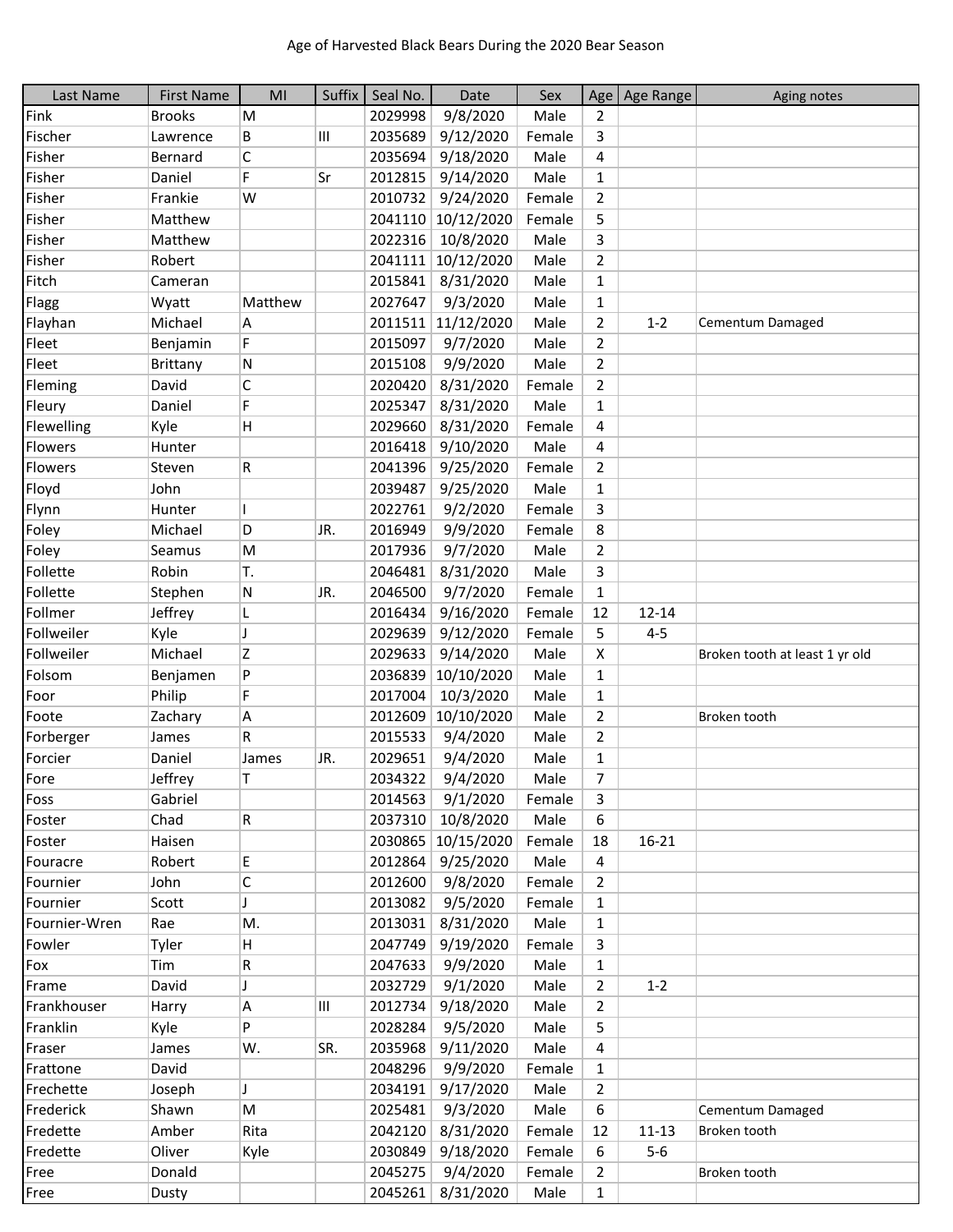| Last Name   | <b>First Name</b> | MI     | Suffix | Seal No. | Date              | Sex    |                   | Age   Age Range | Aging notes                        |
|-------------|-------------------|--------|--------|----------|-------------------|--------|-------------------|-----------------|------------------------------------|
| Fregeau     | Kevin             |        |        | 2032736  | 9/11/2020         | Female | $\mathbf{1}$      |                 |                                    |
| French      | Colton            | W      |        | 2024206  | 9/1/2020          | Male   | 8                 | $7 - 8$         | Broken tooth                       |
| Frick       | Scott             | W.     |        | 2022105  | 9/23/2020         | Male   | 4                 |                 |                                    |
| Frick       | Shane             |        |        | 2022103  | 9/22/2020         | Male   | 3                 |                 |                                    |
| Frisby      | Eileen            | M      |        | 2038849  | 9/14/2020         | Male   | 6                 |                 | Broken tooth                       |
| Froehly     | Glenn             | K      |        | 2015334  | 9/17/2020         | Female | 15                | $13 - 15$       | Broken tooth                       |
| Frongillo   | James             | V.     | JR.    | 2035946  | 8/31/2020         | Male   | $\overline{2}$    |                 |                                    |
| Frost       | Anna              | E      |        | 2017965  | 9/18/2020         | Male   | 1                 |                 |                                    |
| Frost       | Nelson            | H      | JR.    | 2015023  | 9/2/2020          | Female | 4                 |                 |                                    |
| Frost       | Sean              | D.     |        | 2039391  | 10/3/2020         | Male   | 3                 |                 |                                    |
| Fruits      | Isaac             |        |        | 2012811  | 9/9/2020          | Female | $\mathbf{1}$      |                 |                                    |
| Fulton      | Ethan             |        |        | 2019583  | 8/31/2020         | Male   | $\mathbf{1}$      |                 |                                    |
| Fulton      | Rodney            | W      |        | 2019601  | 9/12/2020         | Female | 3                 |                 |                                    |
| Fulton      | Roger             |        |        | 2022030  | 9/2/2020          | Male   | $\mathbf{1}$      |                 |                                    |
| <b>FUNK</b> | <b>ADAM</b>       |        |        | 2046465  | 9/18/2020         | Male   | $\overline{2}$    |                 |                                    |
| Furbush     | Rodney            | B      | JR.    | 2010415  | 10/10/2020        | Female | $\mathbf 1$       |                 | Broken tooth                       |
| Furness     | Jonathan          | R      |        | 2010685  | 9/1/2020          | Male   | $\mathbf{1}$      |                 |                                    |
| Furtado     | William           | Α      |        | 2029658  | 9/14/2020         | Female | 8                 | $7 - 8$         | Broken tooth                       |
| Fusco       | Michael           | R      |        | 2035957  | 9/4/2020          | Male   | 10                |                 |                                    |
|             |                   |        |        |          |                   |        |                   |                 |                                    |
| Gabel       | Craig             | S      |        | 2034129  | 9/23/2020         | Female | 3                 |                 |                                    |
| Gabel       | Joseph            |        |        | 2034134  | 9/25/2020         | Female | $\overline{2}$    |                 |                                    |
| Gaddis      | James             | R      |        | 2022837  | 9/5/2020          | Male   | 5                 |                 | Broken tooth                       |
| Gaebel      | Scott             | P      |        | 2034285  | 10/14/2020        | Male   | $\overline{2}$    |                 |                                    |
| Gaffield    | Aaron             | R      |        | 2034152  | 10/9/2020         | Male   | $\overline{2}$    |                 |                                    |
| Gaffield    | Christopher       | J      |        | 2034151  | 10/9/2020         | Female | $\mathbf{1}$      |                 |                                    |
| Gagne       | Owen              | D      |        | 2018004  | 9/28/2020         | Male   | $\mathbf{1}$      |                 |                                    |
| Gagner      | Robert            | H      |        | 2035700  | 9/21/2020         | Female | 0                 |                 | Age by inspection                  |
| Gagner      | Rylan             | S.     |        | 2035703  | 9/25/2020         | Male   | 4                 |                 |                                    |
| Gagnon      | Robin             |        |        | 2029102  | 9/3/2020          | Male   | 4                 |                 |                                    |
| Gallagher   | John              |        |        | 2047691  | 9/1/2020          | Female | $\overline{2}$    |                 |                                    |
| Gallagher   | Timothy           | P      |        | 2030842  | 9/5/2020          | Female | $\overline{2}$    |                 |                                    |
| Gallant     | John              | E      |        | 2013081  | 9/5/2020          | Female | 3                 |                 |                                    |
| Gallerani   | Richard           |        | JR.    | 2028276  | 9/1/2020          | Male   | 3                 |                 |                                    |
| Galvin      | Patrick           |        | JR.    | 2013090  | 9/7/2020          | Female | 1                 |                 |                                    |
| Gamble      | Karen             | E      |        | 2027914  | 9/8/2020          | Female | X                 |                 | Broken tooth - Can't determine age |
| Gamble      | <b>Travis</b>     | L      |        | 2046321  | 9/25/2020         | Male   | 2                 |                 |                                    |
| Gambrel     | Lonnie            |        |        | 2030008  | 9/17/2020         | Female | $\overline{2}$    |                 |                                    |
| Gammon      | Andrew            | James  |        | 2045913  | 9/3/2020          | Male   | 6                 |                 |                                    |
|             |                   | John   |        |          |                   |        |                   |                 |                                    |
| Gammon      | Ayden             | Robert |        | 2016921  | 8/29/2020         | Male   | 1                 |                 |                                    |
| Gammon      | Barry             | H.     | JR.    | 2028665  | 9/15/2020         | Female | 2                 |                 |                                    |
| Gardella    | Thomas            | Α      |        | 2048304  | 8/31/2020         | Female | 6                 | $5-6$           |                                    |
| Gardner     | Adam              | C      |        | 2016395  | 9/7/2020          | Female | $\overline{2}$    |                 |                                    |
| Gardner     | Kurt              | Α      |        | 2016411  | 9/11/2020         | Male   | 0                 |                 | Age by inspection                  |
| Gardner     | Lucas             |        |        | 2016936  | 9/2/2020          | Female | 3                 |                 | Broken tooth                       |
| Gardner     | Richard           |        |        | 2016942  | 9/4/2020          | Male   | $\overline{2}$    |                 |                                    |
| Gareri      | Gerard            | J      |        | 2022820  | 9/5/2020          | Female | $\mathbf{1}$      |                 |                                    |
| Gareri      | John              | Α      |        | 2022769  | 9/3/2020          | Female | $\overline{2}$    |                 |                                    |
| Garland     | Jason             | Α      |        | 2038160  | 9/7/2020          | Male   | 0                 |                 | Age by inspection                  |
| Garland     | Michael           |        |        | 2045917  | 9/5/2020          | Male   | 2                 |                 | Broken tooth                       |
| Garland     | William           | т      |        | 2023639  | 9/22/2020         | Male   | $\overline{2}$    |                 |                                    |
| Garrett     | Dewey             |        |        | 2046826  | 8/31/2020         | Male   |                   | $3 - 4$         |                                    |
| Garrison    | Boyd              | D      |        |          | 2012829 8/31/2020 | Male   | 4<br>$\mathbf{1}$ |                 |                                    |
|             |                   |        |        |          |                   |        |                   |                 |                                    |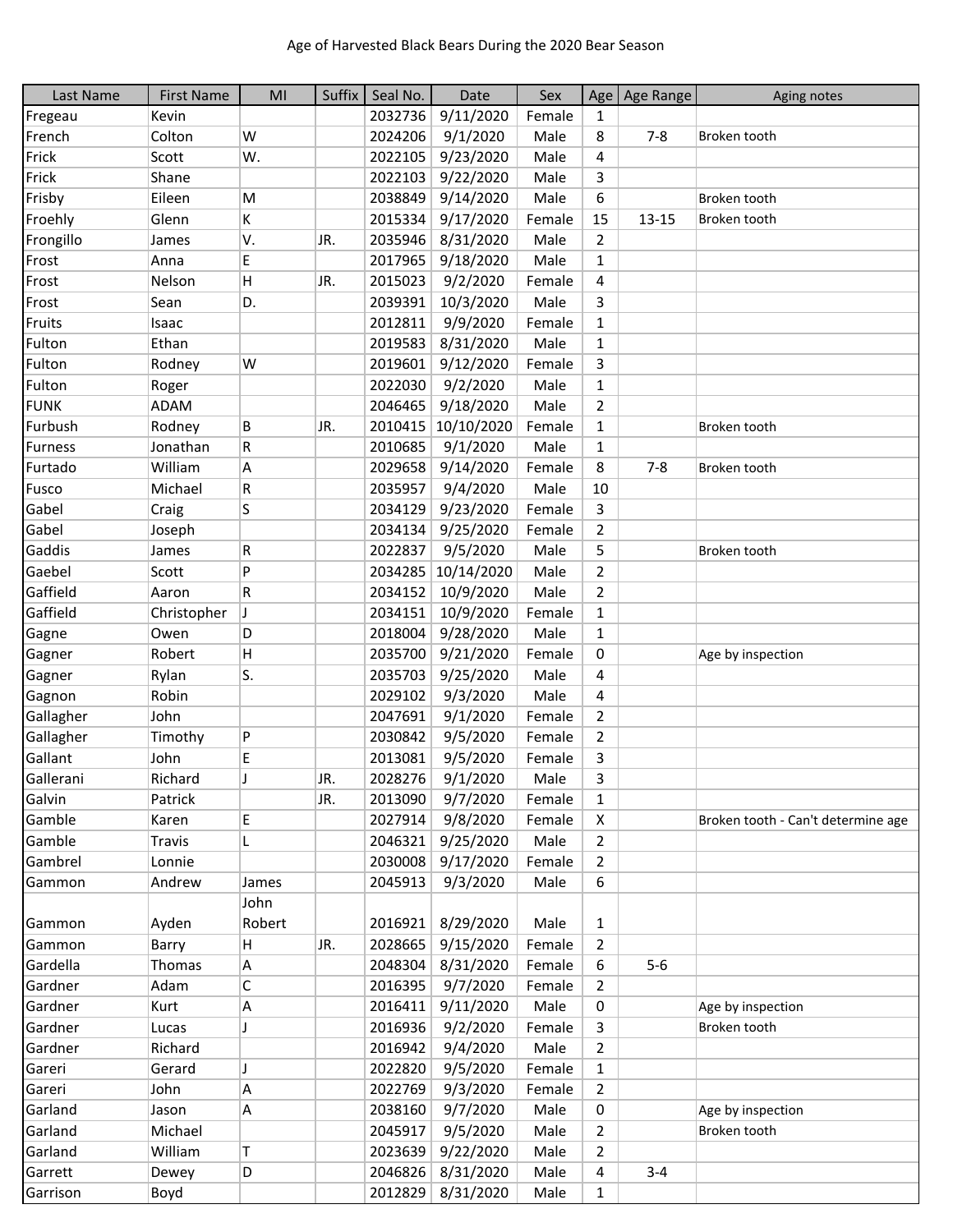| Last Name  | <b>First Name</b> | MI           | Suffix | Seal No. | Date             | Sex    |                | Age   Age Range | Aging notes       |
|------------|-------------------|--------------|--------|----------|------------------|--------|----------------|-----------------|-------------------|
| Garrity    | Harry             | H            |        | 2016386  | 9/4/2020         | Female | 5              |                 |                   |
| Garside    | Lori-Ann          |              |        | 2028866  | 9/2/2020         | Female | $\overline{2}$ |                 |                   |
| Gasperin   | Scott             | А            |        | 2028875  | 9/8/2020         | Female | 19             | 16-20           | Broken tooth      |
| Gatcomb    | Chad              | E.           |        | 2025625  | 9/5/2020         | Female | $\overline{2}$ |                 |                   |
| Gathen     | Thomas            | J            | Jr     | 2012823  | 8/31/2020        | Female | $\overline{2}$ |                 |                   |
| Gaudin     | Garrett           | Τ            |        | 2018929  | 10/9/2020        | Male   | $\mathbf{1}$   |                 |                   |
| Gauthier   | <b>Braxten</b>    | Hunter       |        | 2012865  | 9/26/2020        | Male   | 3              |                 |                   |
| Gautreau   | Francis           |              |        | 2037091  | 9/8/2020         | Female | $\mathbf{1}$   |                 |                   |
| Gawlowski  | Helena            |              |        | 2027911  | 9/4/2020         | Female | 7              |                 |                   |
| Geib       | Arthur            | Ray          |        | 2016397  | 9/7/2020         | Female | 4              |                 |                   |
| Geikie     | Glendon           | M            | IJr.   | 2023651  | 10/10/2020       | Male   | 3              |                 |                   |
| Geist      | Raymond           | G            |        | 2010692  | 9/2/2020         | Male   | 4              |                 |                   |
| Gelinas    | Justin            | G.           |        | 2022044  | 9/5/2020         | Male   | 3              |                 |                   |
| Gemelli    | <b>Blake</b>      | D            |        | 2012729  | 9/13/2020        | Male   | 6              | $5-6$           |                   |
| Gemelli    | Carver            | Α            |        | 2012595  | 9/7/2020         | Male   | 15             | $15 - 17$       |                   |
| Gemelli    | Courtney          | L            |        | 2012594  | 9/6/2020         | Male   | 4              |                 |                   |
| Gentili    | Paul              |              |        | 2016975  | 9/18/2020        | Female | 22             | $21 - 24$       |                   |
| George     | Norman            | С            | IV     | 2025393  | 9/25/2020        | Male   | 4              |                 |                   |
| Gerhart    | John              | N            |        | 2025358  | 8/31/2020        | Male   | 3              |                 |                   |
| Geroski    | Erik              |              |        | 2028305  | 9/22/2020        | Male   | $\overline{7}$ | $7 - 8$         | Broken tooth      |
| Gerrish    | Lance             | R            |        | 2015093  | 9/7/2020         | Male   | $\overline{2}$ |                 |                   |
| Gerrish    | Preston           | L            |        | 2015046  | 8/31/2020        | Male   | 6              |                 |                   |
| Gervais    | Chance            | B            |        | 2037200  | 8/31/2020        | Male   | 3              |                 |                   |
| Geyer      | Kevin             | L            |        | 2046354  | 9/16/2020        | Male   | 9              |                 |                   |
| Ghent      | Jason             | $\mathsf{H}$ |        | 2023610  | 9/7/2020         | Female | $\mathbf{1}$   |                 |                   |
| Ghostlaw   | Shane             | R            |        | 2014595  | 9/28/2020        | Male   | 15             | $14 - 15$       |                   |
| Giannini   | Robert            |              |        | 2013080  | 9/4/2020         | Female | $\overline{2}$ |                 |                   |
| Gibbons    | Danielle          |              |        | 2016433  | 9/16/2020        | Male   | $\mathbf{1}$   |                 |                   |
| Gibbs      | John              | D            |        | 2016377  | 9/2/2020         | Female | 2              |                 |                   |
| Gibson     | Robert            | F            |        | 2013102  | 9/8/2020         | Male   | $\overline{2}$ | $1 - 2$         |                   |
| Gibson     | Tucker            | J            |        | 2023640  | 9/26/2020        | Male   | 3              |                 |                   |
| Giel       | Matthew           |              | JR.    | 2030828  | 9/1/2020         | Female | 8              |                 |                   |
| Giguere    | Thomas            | J            |        | 2038860  | 9/14/2020        | Female | 1              |                 |                   |
| Gilbar     | Nickolus          | A            |        | 2013121  | 9/15/2020        | Female | 5              |                 | Broken tooth      |
| Gilbert    | Sherry            | L.           |        | 2031620  | 9/4/2020         | Male   | $\mathbf{1}$   |                 |                   |
| Gilchrist  | Dakota            |              |        | 2045757  | 9/1/2020         | Male   | 2              |                 |                   |
| Gilchrist  | Kirt              |              |        | 2010706  | 9/10/2020        | Female | 2              | $1 - 2$         |                   |
| Gillespe   | Evan              | J            |        | 2035723  | 10/12/2020       | Male   | 2              |                 |                   |
| Gillich    | Patrick           | J            |        | 2022014  | 8/31/2020        | Male   | $\overline{2}$ |                 |                   |
| Gilliland  | Charles           | L            |        | 2029683  | 9/12/2020        | Male   | 0              |                 | Age by inspection |
| Gillmore   | Kelly             |              |        | 2034309  | 10/8/2020        | Male   | 1              |                 |                   |
| Gilmore    | Edward            | F            |        | 2013073  | 9/3/2020         | Male   | 4              |                 | Broken tooth      |
| Ginnitti   | Emily             |              |        | 2012805  | 9/4/2020         | Male   | $\overline{2}$ |                 |                   |
| Giorgi     | Pietro            | Α            | IJr.   | 2033080  | 9/2/2020         | Female | 7              |                 |                   |
| Giovinco   | Joseph            | D            |        | 2012119  | 9/2/2020         | Female | 3              |                 |                   |
| Gladfelter | Norman            | S            |        | 2046471  | 9/17/2020        | Male   | 3              | $3 - 4$         |                   |
| Gladfelter | Norman            | S            | UR.    | 2046353  | 9/15/2020        | Female | 7              |                 |                   |
| Glasco     | Alan              |              |        | 2030825  | 8/31/2020        | Female | 2              |                 |                   |
| Glasscock  | Timothy           | L            |        | 2015077  | 9/2/2020         | Female | 9              | $8 - 9$         |                   |
| Glick      | Elmer             |              |        | 2022779  | 8/31/2020        | Female | 13             |                 |                   |
| Glick      | Elmer             | A            |        | 2022773  | 9/1/2020         | Female | $\overline{2}$ |                 |                   |
| Glick      | Tyler             |              |        | 2048547  | 9/4/2020         | Female | 5              |                 |                   |
| Glidden    | Edward            |              |        |          | 2027658 9/7/2020 | Male   | 1              |                 |                   |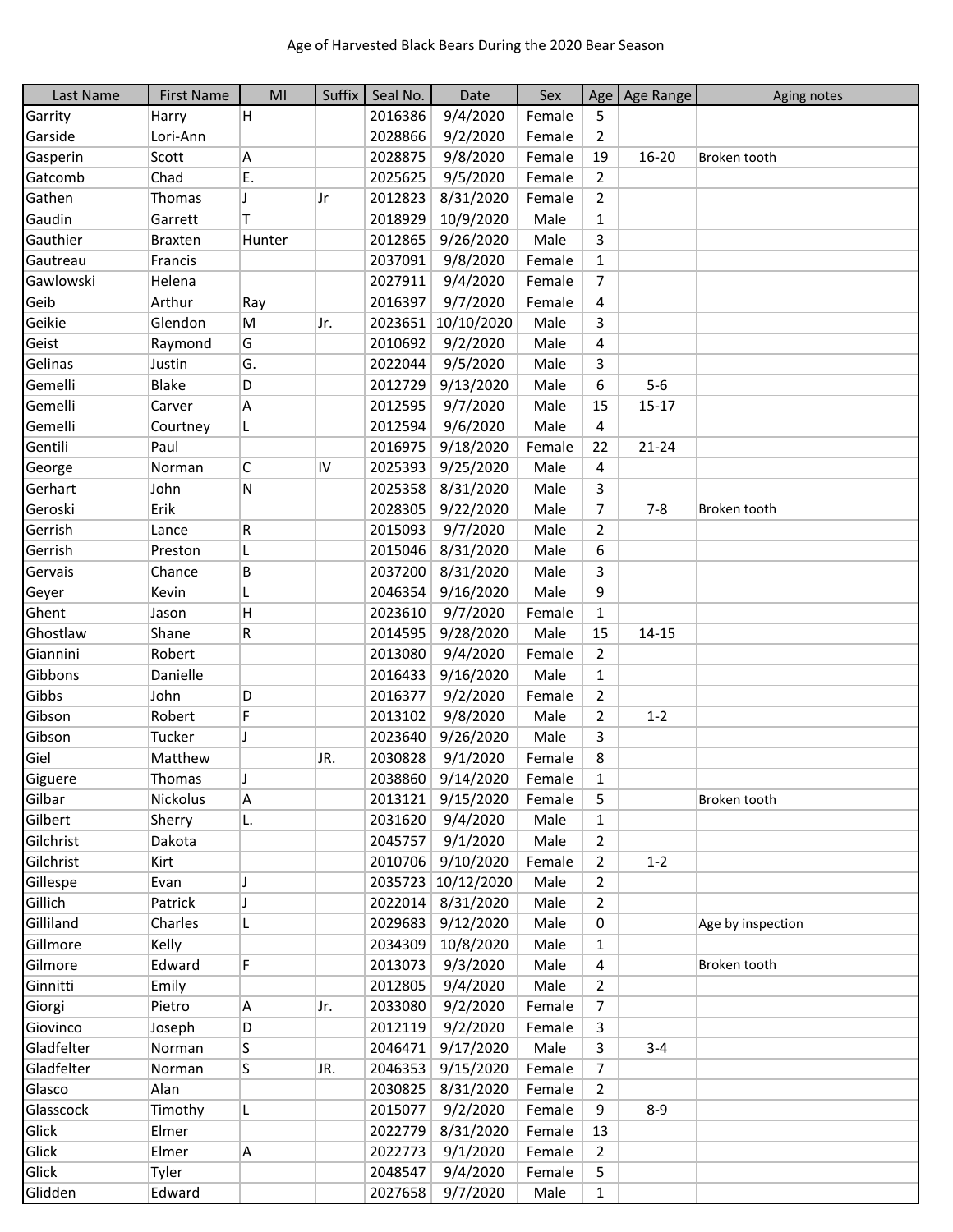| Last Name  | <b>First Name</b> | MI           | Suffix | Seal No. | Date               | Sex    |                | Age Age Range | Aging notes       |
|------------|-------------------|--------------|--------|----------|--------------------|--------|----------------|---------------|-------------------|
| Goebel     | Michael           |              |        | 2047635  | 9/16/2020          | Male   | $\mathbf{1}$   |               |                   |
| Gollihue   | Jessie            | L            |        | 2012741  | 8/31/2020          | Female | 4              |               |                   |
| Gomes      | Corey             |              |        | 2041094  | 9/15/2020          | Female | 25             | 24-25         |                   |
| Gonzalez   | Jose              |              |        | 2013036  | 8/31/2020          | Male   | 10             | $9 - 10$      | Broken tooth      |
| Goode      | Emily             | A            |        | 2039623  | 8/31/2020          | Male   | $\overline{2}$ |               |                   |
| Goodhue    | Robert            | E            |        | 2024237  | 8/31/2020          | Female | $\mathbf{1}$   |               |                   |
| Gooding    | Lawrence          | E            |        | 2024233  | 9/3/2020           | Female | $\mathbf{1}$   |               |                   |
| Goodwin    | Richard           | M            | Ш      | 2025396  | 10/9/2020          | Male   | 3              |               |                   |
| Goodwin    | Richard           | M            | JR.    | 2025395  | 10/7/2020          | Male   | 2              |               |                   |
| Gordon     | Cole              | В            |        | 2018934  | 9/24/2020          | Male   | 8              | $7 - 8$       |                   |
| Gorham     | John              | P            | SR.    | 2041065  | 9/1/2020           | Male   | 6              |               |                   |
| Gorneau    | Tobiah            |              |        | 2027632  | 9/1/2020           | Female | 3              |               |                   |
| Gosier     | Leo               |              |        | 2047751  | 9/22/2020          | Male   | $\overline{2}$ |               |                   |
| Gosselin   | Gratien           |              |        | 2010731  | 9/23/2020          | Female | 10             | $10 - 12$     | Broken tooth      |
| Gould      | Clifton           | J            | JR.    | 2029226  | 9/1/2020           | Female | 4              | $3 - 4$       | Broken tooth      |
| Gould      | David             | A            |        | 2031027  | 10/15/2020         | Female | $\mathbf{1}$   |               |                   |
| Gould      | Kristopher        | A            |        | 2012845  | 9/15/2020          | Male   | 3              |               | Broken tooth      |
| Graber     | Loren             | R            |        | 2030003  | 9/11/2020          | Male   | 0              |               | Age by inspection |
| Gracie     | Reginald          | S            | III    | 2012736  | 9/19/2020          | Female | 5              |               | Broken tooth      |
| Graham     | Corey             |              |        | 2022096  | 9/18/2020          | Male   | 3              | $2 - 3$       |                   |
| Graleski   | Ronald            | A.           |        | 2022810  | 9/10/2020          | Female | 1              |               | Broken tooth      |
| Grant      | Jonathan          | J            |        | 2012871  | 10/3/2020          | Female | 1              |               |                   |
| Grant      | Micah             |              |        | 2019283  | 9/5/2020           | Female | $\overline{2}$ |               |                   |
| Grant      | William           | R            | JR.    | 2034118  | 9/18/2020          | Female | 3              |               |                   |
| Grantier   | Fred              | $\mathsf{C}$ | JR.    | 2028272  | 9/1/2020           | Male   | $\overline{2}$ |               | Cementum Damaged  |
| Grard      | Jeffrey           | R            |        | 2015084  | 9/3/2020           | Male   | $\mathbf{1}$   |               |                   |
| Grard      | Nicholas          |              |        | 2048299  | 9/15/2020          | Male   | $\mathbf{1}$   |               |                   |
| Graves     | William           | L            |        | 2015041  | 8/31/2020          | Male   | $\mathbf{1}$   |               | Cementum Damaged  |
| Gray       | Matthew           | R            |        | 2039639  | 9/12/2020          | Male   | $\overline{2}$ |               |                   |
| Graybill   | Jason             |              |        | 2039480  | 9/22/2020          | Female | $\overline{2}$ |               |                   |
| Grebleski  | Scott             |              |        | 2025487  | 9/4/2020           | Male   | 1              |               |                   |
| Green      | Dylan             | Μ.           |        | 2013417  | 9/5/2020           | Male   | 3              |               |                   |
| Green      | Greg              |              |        | 2030837  | 9/7/2020           | Female | 2              |               |                   |
| Green      | John              | D            |        | 2022061  | 9/8/2020           | Female | 9              |               |                   |
| Green      | Rein              | M            |        | 2025043  | 9/14/2020          | Female | 5              |               |                   |
| Green      | Thomas            | G            |        | 2012765  | 9/4/2020           | Male   | 2              | $1 - 2$       |                   |
| Greene     | Augustus          | Ρ.           |        | 2048307  | 8/31/2020          | Female | 2              |               |                   |
| Gregg      | Joshua            |              |        | 2048552  | 9/11/2020          | Female | 1              |               |                   |
| Gregory    | Christopher       | Gerard       |        | 2036605  | 8/31/2020          | Male   | 5              |               |                   |
| Gresham    | Paul              | L.           |        |          | 2012118 9/2/2020   | Male   | $\mathbf{1}$   |               |                   |
| Gribble    | Zachary           | M            |        |          | 2035718 10/10/2020 | Male   | 1              |               |                   |
| Griffin    | Jacob             | R            |        | 2027629  | 8/31/2020          | Female | $\overline{7}$ |               |                   |
| Griffiths  | Corbin            |              |        | 2013111  | 9/10/2020          | Male   | 5              |               |                   |
| Griffiths  | Thomas            | W            |        | 2037090  | 9/8/2020           | Female | 2              |               |                   |
| Grinnell   | Raymond           | С            | Ш      | 2015162  | 10/8/2020          | Male   | $\overline{2}$ |               |                   |
| Gross      | James             | R            |        | 2040215  | 9/7/2020           | Female | 7              |               |                   |
| Gross      | Phillip           |              |        | 2041088  | 9/17/2020          | Male   | 4              |               |                   |
| Grover     | <b>Brent</b>      | J            |        | 2013134  | 9/18/2020          | Male   | $\overline{2}$ |               |                   |
| Grover     | Caleb             | D            |        | 2017940  | 8/31/2020          | Male   | 4              |               |                   |
| Grover     | Korben            | Mr           |        | 2047637  | 9/19/2020          | Male   | 2              |               |                   |
| Groves     | Kirk              |              |        | 2024338  | 9/25/2020          | Male   | 1              |               |                   |
| Grubbs     | Jason             |              |        | 2041435  | 9/8/2020           | Male   | 3              | $3 - 4$       | Broken tooth      |
| Grunenwald | Robert            | E.           |        | 2010724  | 9/22/2020          | Female | 8              | $8 - 10$      | Broken tooth      |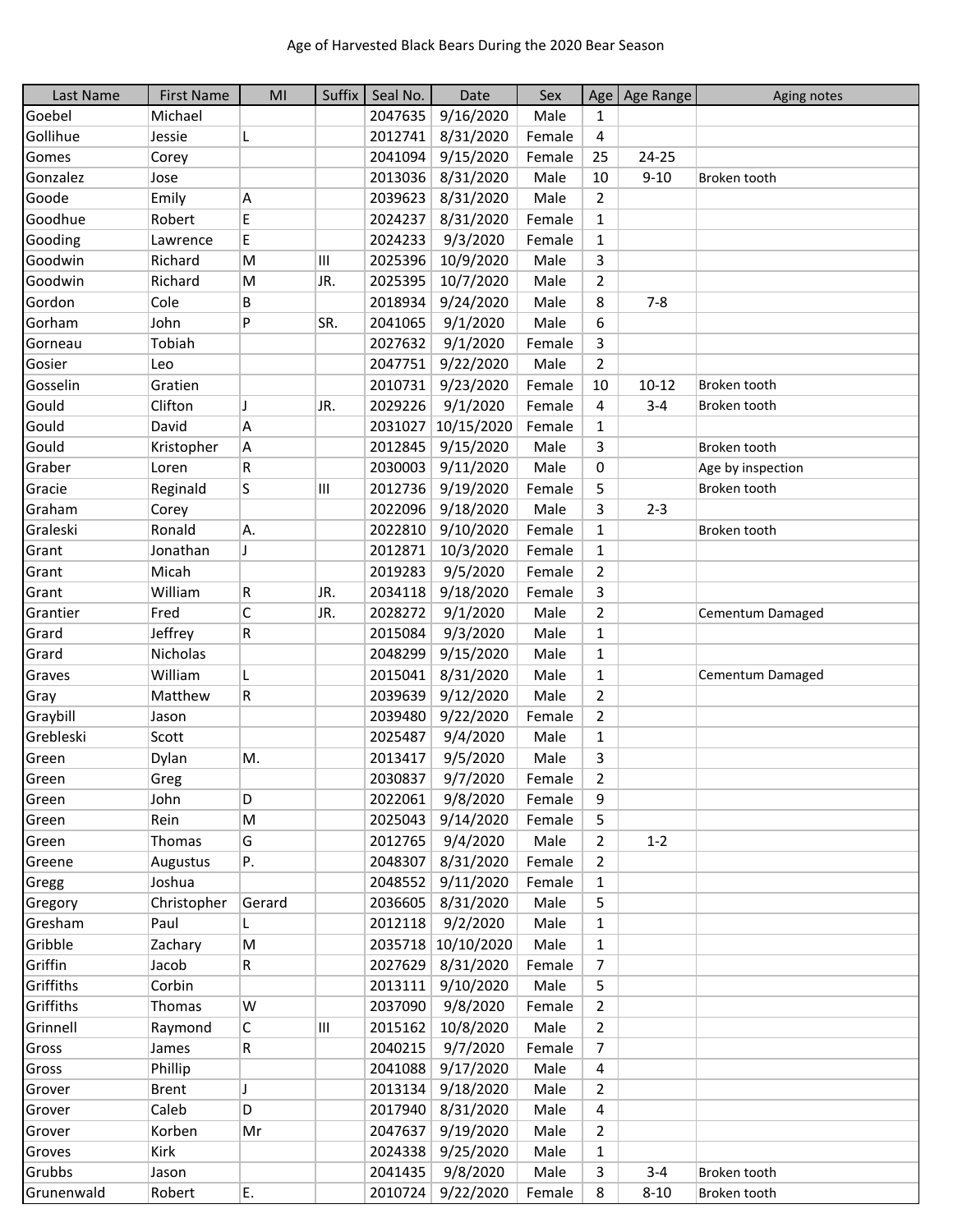| Last Name | <b>First Name</b> | MI     | Suffix | Seal No. | Date               | Sex    |                | Age   Age Range | Aging notes                        |
|-----------|-------------------|--------|--------|----------|--------------------|--------|----------------|-----------------|------------------------------------|
| Guay      | Wyatt             | M      |        | 2013067  | 9/3/2020           | Male   | 1              |                 |                                    |
| Guerin    | Chris             | D      |        | 2013024  | 8/31/2020          | Male   | 1              |                 |                                    |
| Guerrera  | Theodore          | J      |        | 2035967  | 9/10/2020          | Male   | $\overline{2}$ |                 |                                    |
| Guido     | Samual            |        |        | 2027641  | 9/2/2020           | Female | 6              |                 |                                    |
| Guilherme | Chris             | J      |        | 2045741  | 9/1/2020           | Female | $\mathbf{1}$   |                 |                                    |
| Guillory  | Thomas            |        |        | 2041892  | 9/24/2020          | Male   | $\overline{2}$ | $2 - 3$         |                                    |
| Guizar    | Samuel            | R      |        | 2032734  | 9/5/2020           | Female | 2              |                 |                                    |
| Gulick    | Glenn             | E      |        | 2022831  | 9/1/2020           | Male   | 0              |                 | Age by inspection                  |
| Gumina    | William           |        |        | 2022321  | 10/9/2020          | Male   | 7              |                 |                                    |
| Haas      | Lee               | A      |        | 2012731  | 9/14/2020          | Male   | $\overline{2}$ |                 |                                    |
| Hackett   | William           | J      |        | 2028292  | 9/15/2020          | Male   | $\mathbf{1}$   |                 |                                    |
| Haigis    | Frederick         |        |        | 2013132  | 9/17/2020          | Male   | 18             | 18-19           |                                    |
| Haigis    | Sydney            | R      |        | 2013035  | 8/31/2020          | Male   | $\mathbf{1}$   |                 |                                    |
| Haines    | Joshua            | P      |        | 2029582  | 9/9/2020           | Male   | 2              |                 |                                    |
| Haines    | Lucas             | W      |        | 2029680  | 8/31/2020          | Male   | $\overline{2}$ |                 |                                    |
| Hairston  | Mitchell          | T.     |        | 2015103  | 9/7/2020           | Female | 9              | $8 - 9$         |                                    |
| Hale      | Alec              | J      |        | 2045936  | 9/18/2020          | Male   | $\mathbf{1}$   |                 |                                    |
| Hale      | John              | B      |        | 2048273  | 9/22/2020          | Female | $\mathbf{1}$   |                 |                                    |
| Hale      | Tanner            | R      |        | 2046026  | 10/14/2020         | Female | 3              |                 |                                    |
| Haley     | Connor            |        |        | 2045758  | 9/3/2020           | Female | $\overline{2}$ |                 |                                    |
| Haley     | Kaj               |        |        | 2015123  | 9/25/2020          | Male   | $\mathbf{1}$   |                 |                                    |
| Halinski  | John              | W      |        | 2015083  | 9/3/2020           | Female | 3              |                 |                                    |
| Hall      | Aaron             | Carter |        | 2035529  | 9/8/2020           | Female | X              |                 | Broken tooth - Can't determine age |
| Hall      | Aurelie           | IJ.    |        | 2024228  | 9/1/2020           | Male   | 4              | 4-5             |                                    |
| Hall      | Dennis            | L.     |        | 2013531  | 10/31/2020         | Male   | $\mathbf{1}$   |                 |                                    |
| Hall      | Glenn             | L.     |        | 2024238  | 8/31/2020          | Female | $\overline{2}$ |                 |                                    |
| Hall      | Jessica           | M      |        | 2034550  | 9/18/2020          | Female | 3              |                 |                                    |
| Hall      | Kyle              | M      |        | 2045971  | 9/21/2020          | Female | 8              | $8 - 9$         |                                    |
| Hall      | Matthew           | C.     |        | 2022809  | 9/11/2020          | Male   | $\overline{2}$ |                 |                                    |
| Hall      | Michael           | D      |        | 2011860  | 9/23/2020          | Female | 7              | $7 - 8$         |                                    |
| Hall      | Michael           | W      |        | 2012806  | 9/4/2020           | Female | $\mathbf{1}$   |                 |                                    |
| Hall      | Timothy           | L      |        | 2047753  | 9/25/2020          | Male   | 2              |                 |                                    |
| Halliwell | Steven            | P      |        | 2016365  | 9/1/2020           | Female | 1              |                 |                                    |
| Halloran  | Russell           | С      |        | 2023161  | 9/8/2020           | Male   | 6              |                 |                                    |
| Hamer     | Lucas             | W      |        | 2029679  | 8/31/2020          | Male   | 11             |                 |                                    |
| Hamilton  | Barry             |        |        | 2029598  | 8/31/2020          | Female | $\overline{2}$ |                 |                                    |
| Hamilton  | Barry             | K      |        | 2014575  | 9/10/2020          | Male   | $\overline{2}$ |                 |                                    |
| Hamilton  | Harold            | Kelly  |        | 2015109  | 9/9/2020           | Female | $\mathbf{1}$   |                 |                                    |
| Hamilton  | Leroy             |        |        | 2014576  | 9/10/2020          | Female | 9              |                 | Broken tooth                       |
| Hammond   | Benjamin          | S      |        | 2034186  | 9/8/2020           | Male   | $\mathbf{1}$   |                 |                                    |
| Hammond   | Charles           | R      |        | 2015024  | 9/2/2020           | Male   | 0              |                 | Age by inspection                  |
| Hammond   | Darric            | R      |        | 2034117  | 9/18/2020          | Male   | $\overline{2}$ |                 |                                    |
| Hamor     | William           |        |        | 2033800  | 9/11/2020          | Male   | $\mathbf{1}$   |                 |                                    |
| Hancock   | Christopher       |        |        | 2046422  | 10/1/2020          | Male   | $\mathbf{1}$   |                 |                                    |
| Hann      | Shawn             | B.     |        | 2047699  | 9/2/2020           | Male   | $\mathbf{1}$   |                 |                                    |
| Hannagan  | Paul              | G      |        | 2036508  | 9/16/2020          | Female | $\mathbf{1}$   |                 |                                    |
| Hanratty  | Richard           | Α      |        | 2025361  | 9/1/2020           | Female | 5              |                 |                                    |
| Hanscom   | Paul              | E.     |        | 2035993  | 10/5/2020          | Male   | $\overline{2}$ |                 |                                    |
| Hanson    | Stephen           | M      |        | 2027665  | 9/19/2020          | Female | 8              |                 |                                    |
| Hardmon   | Theodore          | В      | Ш      | 2045289  | 9/15/2020          | Male   | 13             | $13 - 14$       |                                    |
| Harman    | Carroll           | В      |        | 2012762  | 9/4/2020           | Male   | $\overline{2}$ |                 | Cementum Damaged                   |
| Harmeyer  | Adam              |        |        |          | 2035726 10/15/2020 | Female | 9              |                 |                                    |
| Harmon    | Carl              | Π      |        |          | 2025376 9/3/2020   | Female | 3              |                 |                                    |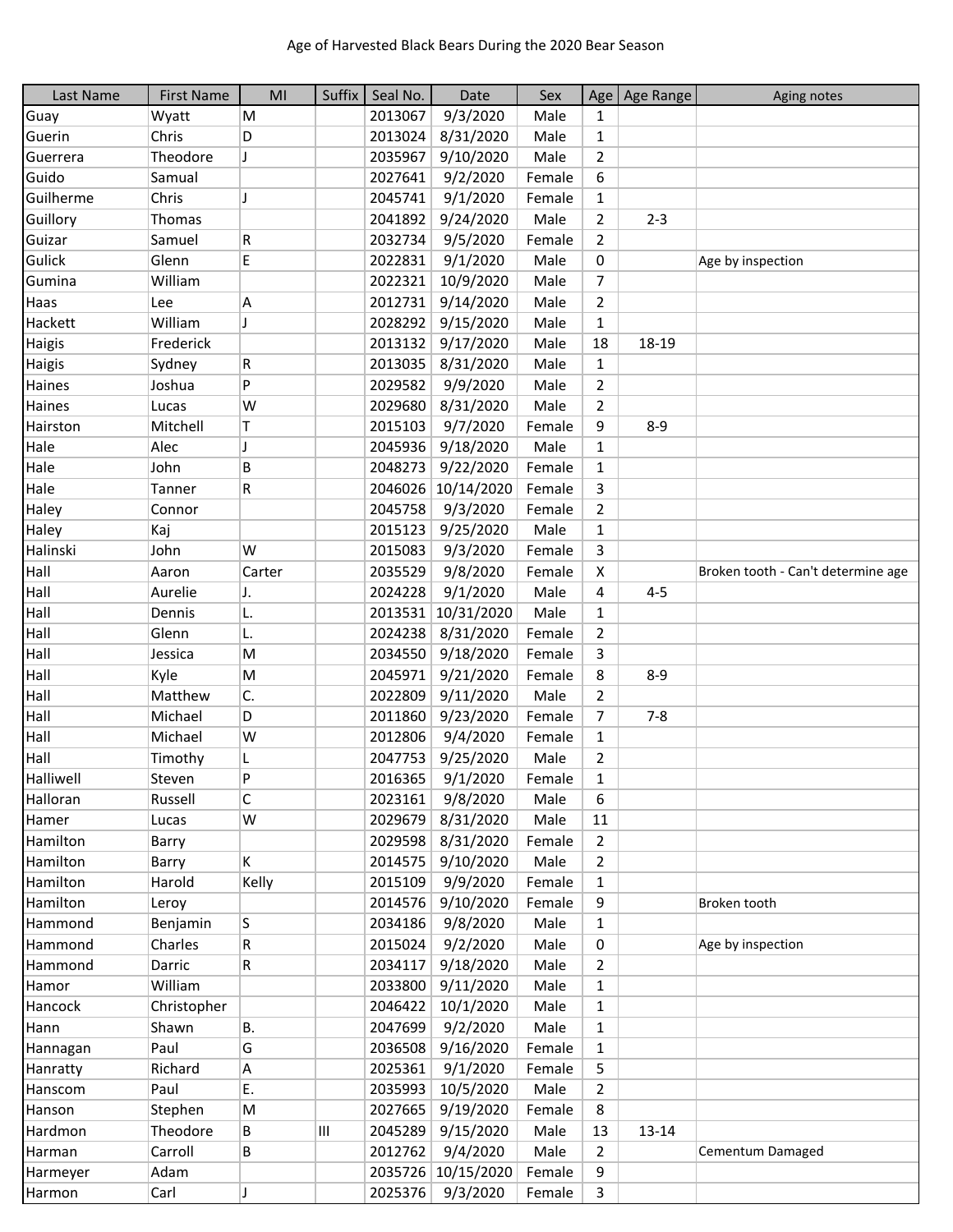| Last Name     | <b>First Name</b> | MI     |     | Suffix Seal No. | Date              | Sex    |                | Age   Age Range | Aging notes       |
|---------------|-------------------|--------|-----|-----------------|-------------------|--------|----------------|-----------------|-------------------|
| Harner        | Kaden             | B      |     | 2012730         | 9/14/2020         | Male   | 3              |                 | Broken tooth      |
| Harney        | John              | Joseph | Sr  | 2034342         | 8/31/2020         | Female | 11             | $11 - 12$       |                   |
| Harriman      | Darren            | F      |     | 2039627         | 9/2/2020          | Female | $\overline{2}$ |                 |                   |
| Harriman      | Todd              | W      |     | 2039685         | 9/26/2020         | Male   | 0              |                 |                   |
| Harrington    | Patrick           |        |     | 2014572         | 9/5/2020          | Female | $\mathbf{1}$   |                 |                   |
| Harris        | Brandon           | L      |     | 2034736         | 9/2/2020          | Male   | $\mathbf{1}$   |                 |                   |
| Harris        | <b>Brian</b>      |        |     | 2034318         | 9/14/2020         | Male   | 4              |                 |                   |
| <b>Harris</b> | <b>Brian</b>      | J      |     | 2037311         | 9/25/2020         | Female | $\mathbf{1}$   |                 |                   |
| Harris        | Christopher       |        |     | 2034319         | 9/14/2020         | Male   | $\mathbf{1}$   |                 |                   |
| <b>Harris</b> | Jason             | C      |     | 2039451         | 9/5/2020          | Female | 3              |                 |                   |
| Harris        | Sean              | P      |     | 2034307         | 9/21/2020         | Male   | 3              |                 |                   |
| Harrison      | Mark              |        | JR. | 2012721         | 9/9/2020          | Male   | $\overline{2}$ |                 | Broken tooth      |
| Hart          | Callie            | C      |     | 2046021         | 10/12/2020        | Male   | 3              |                 |                   |
| Hart          | Kelly             | Α      |     | 2046475         | 9/22/2020         | Male   | 5              |                 | Broken tooth      |
| Hart          | Maurice           | F      | Jr  | 2040213         | 9/15/2020         | Female | 10             |                 |                   |
| Hart          | Tony              | W.     |     | 2040203         | 9/3/2020          | Male   | $\overline{2}$ |                 |                   |
| Hartman       | Lester            |        |     | 2025368         | 9/1/2020          | Male   | 1              |                 |                   |
| Hartshorn     | Hunter            |        |     | 2024241         | 8/31/2020         | Male   | 4              |                 |                   |
| Hartshorn     | Troy              |        |     | 2024235         | 8/31/2020         | Male   | 4              |                 |                   |
| Harvey        | Paul              | E      |     | 2034747         | 9/4/2020          | Female | $\overline{2}$ |                 |                   |
| Harvey        | Timothy           | P.     |     | 2012819         | 9/14/2020         | Male   | $\mathbf{1}$   |                 |                   |
| Harwood       | Richard           | R      |     | 2022830         | 8/31/2020         | Male   | 4              |                 |                   |
| Haskell       | <b>Drake</b>      | G      |     | 2025359         | 8/31/2020         | Male   | 4              |                 |                   |
| Haskell       | Nathaniel         | H      |     | 2025492         | 9/4/2020          | Male   | 3              |                 |                   |
| Hatch         | Matthew           | D      |     | 2010163         | 9/15/2020         | Male   | $\mathbf{1}$   |                 |                   |
| Hatcher       | Curtis            | Glenn  |     | 2027672         | 9/21/2020         | Male   | $\overline{2}$ |                 |                   |
| Haun          | Michael           | IJ.    |     | 2047700         | 9/2/2020          | Male   | 0              |                 | Age by inspection |
| Haun          | Robert            | A      |     | 2047701         | 9/2/2020          | Female | 0              |                 | Age by inspection |
| Haury         | <b>Styles</b>     | Ν      |     | 2046027         | 10/14/2020        | Male   | $\overline{2}$ |                 |                   |
| Hawes         | Jordan            | M      |     | 2022824         | 8/31/2020         | Female | 0              |                 | Broken tooth      |
| Hawes         | Mark              | А      |     | 2022836         | 9/3/2020          | Male   | $\overline{2}$ |                 | Broken tooth      |
| Hawley        | Philip            |        |     | 2022261         | 10/2/2020         | Male   | $\mathbf{1}$   |                 | Cementum Damaged  |
| Hayes         | James             | C.     |     |                 | 2032744 9/21/2020 | Male   | $\mathbf{1}$   |                 |                   |
| Haynes        | <b>Brady</b>      | H      |     | 2028274         | 9/2/2020          | Female | 11             | $11 - 15$       |                   |
| Hazleton      | Michelle          |        |     | 2025508         | 9/10/2020         | Female | $\mathbf{1}$   |                 |                   |
| Header        | Daniel            | R      |     | 2041427         | 9/4/2020          | Female | 3              |                 |                   |
| Heady         | Robert            | Edward | Jr  | 2015074         | 9/1/2020          | Male   | 11             | $10 - 11$       |                   |
| Heasley       | Carlton           | E.     |     | 2019282         | 8/31/2020         | Female | $\overline{2}$ |                 |                   |
| Heasley       | Donald            | E.     |     | 2019282         | 8/31/2020         | Female | $\overline{2}$ |                 |                   |
| Heath         | David             | M.     |     | 2041436         | 9/9/2020          | Female | $\mathbf{1}$   |                 | Broken tooth      |
| Heath         | Erik              | T      |     | 2026356         | 9/24/2020         | Male   | $\overline{4}$ |                 |                   |
| Heath         | Warren            | Α      | IV  | 2015324         | 9/15/2020         | Female | $\mathbf{1}$   |                 |                   |
| Heavener      | <b>Bradley</b>    |        |     | 2041113         | 10/14/2020        | Male   | 5              |                 |                   |
| Heberling     | Kyle              | E      |     | 2031008         | 10/1/2020         | Male   | $\mathbf{1}$   |                 |                   |
| Hebert        | Alex              | P      |     | 2028269         | 8/31/2020         | Female | 3              |                 |                   |
| Hedgespeth    | Hannah            | J      |     | 2012747         | 9/1/2020          | Female | $\overline{2}$ |                 |                   |
| Heider        | Vincent           | W      | Jr  | 2035951         | 9/2/2020          | Female | 4              | $3 - 4$         |                   |
| Heiner        | Robert            | M      | Jr  | 2034080         | 9/3/2020          | Male   | $\overline{2}$ |                 |                   |
| Helms         | Rodger            |        |     | 2047720         | 9/11/2020         | Female | 5              |                 |                   |
| Helmuth       | Lucas             | A      |     | 2039687         | 9/29/2020         | Male   | $\mathbf{1}$   |                 |                   |
| Helmuth       | Zachary           | G      |     | 2032822         | 9/28/2020         | Male   | $\mathbf{1}$   |                 |                   |
| Henderson     | Julian            | D      |     | 2034722         | 8/29/2020         | Male   | $\overline{2}$ |                 | Cementum Damaged  |
| Henderson     | Steven            |        |     |                 | 2013139 9/19/2020 | Female | 6              | $5-6$           |                   |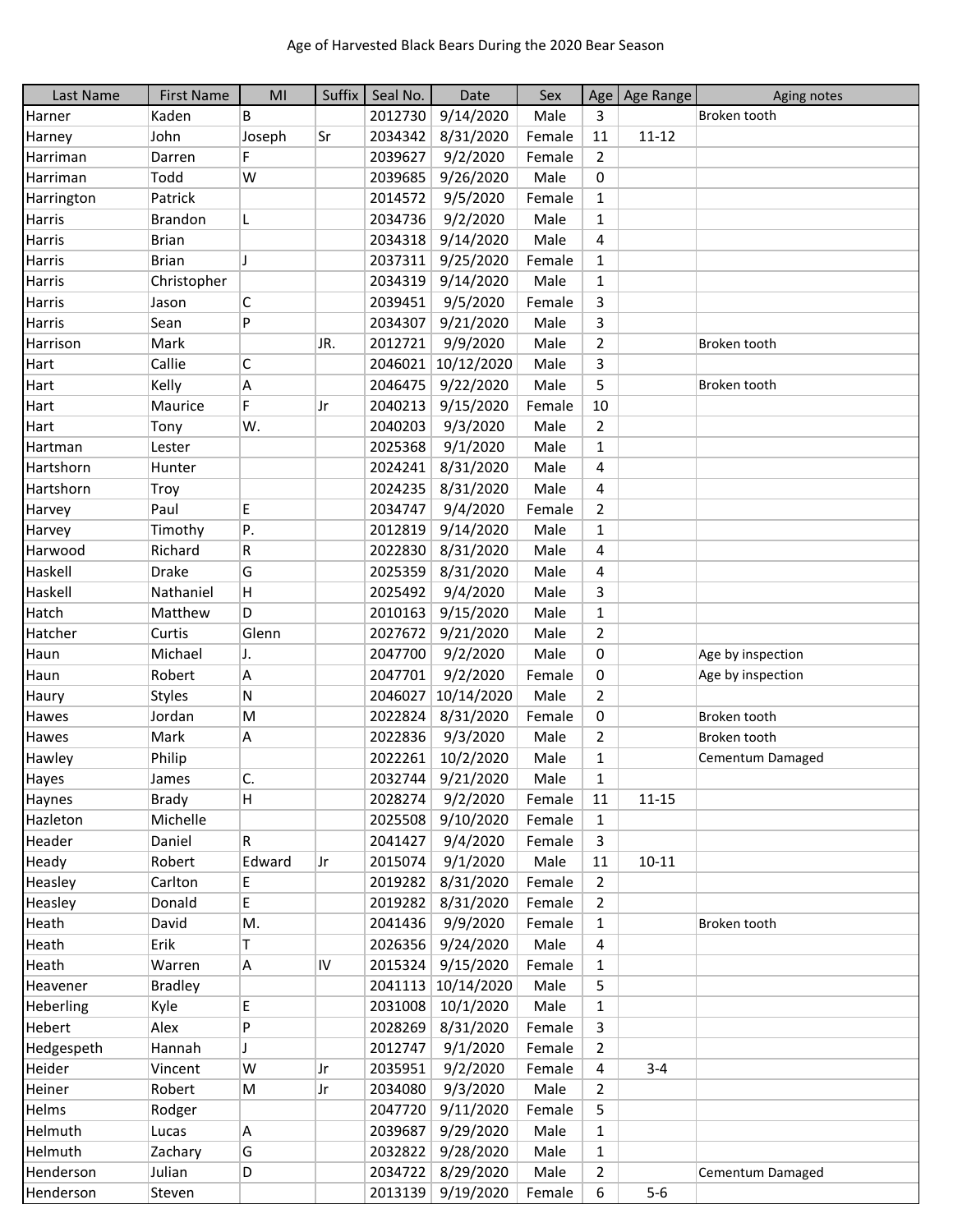| Last Name      | <b>First Name</b> | MI   | Suffix | Seal No. | Date      | Sex    |                | Age Age Range | Aging notes                     |
|----------------|-------------------|------|--------|----------|-----------|--------|----------------|---------------|---------------------------------|
| Henderson      | Thomas            | A    |        | 2022067  | 9/10/2020 | Female | 5              |               |                                 |
| Hendon         | David             | Mark |        | 2034079  | 9/3/2020  | Male   | $\overline{2}$ |               |                                 |
| Hendricks      | Autumn            | R    |        | 2013886  | 9/14/2020 | Male   | $\overline{2}$ |               |                                 |
| Hendricks      | Gerald            | R    |        | 2013887  | 9/14/2020 | Male   | 4              |               |                                 |
| Henkin         | Stephen           |      |        | 2035955  | 9/2/2020  | Female | 4              |               |                                 |
| Henning        | Nathan            |      |        | 2041075  | 9/4/2020  | Female | 0              |               | Age by inspection               |
| Henshaw        | <b>Brodee</b>     | T    |        | 2039435  | 9/3/2020  | Male   | 4              |               |                                 |
| Henshaw        | Joel              |      |        | 2039446  | 9/4/2020  | Male   | $\overline{2}$ |               |                                 |
| Hensler        | Samuel            |      |        | 2041108  | 10/8/2020 | Female | $\overline{2}$ |               |                                 |
| Hepler         | Donald            | W.   |        | 2041061  | 8/31/2020 | Female | $\overline{2}$ |               |                                 |
| Heraty         | Zachary           |      |        | 2014565  | 9/1/2020  | Male   | 1              |               |                                 |
| Herbest        | Corey             | Α.   |        | 2015167  | 10/9/2020 | Male   | 3              |               |                                 |
| Hermansen      | Knud              | E    |        | 2036925  | 9/7/2020  | Female | $\overline{2}$ |               |                                 |
| Herne          | Tyler             | C    |        | 2013122  | 9/15/2020 | Female | 11             |               |                                 |
| Hershberger    | George            | E    | Jr     | 2013063  | 9/3/2020  | Male   | $\mathbf{1}$   |               |                                 |
| Hess           | Jeffrey           |      |        | 2032731  | 9/3/2020  | Female | $\mathbf{1}$   |               |                                 |
| <b>Hess</b>    | Robert            |      |        | 2028280  | 9/4/2020  | Male   | $\mathbf{1}$   |               |                                 |
| Hess           | Trevor            |      |        | 2041083  | 9/14/2020 | Female | 1              |               |                                 |
| Hesse          | Benjamin          | A    |        | 2015140  | 10/6/2020 | Male   | X              |               | Broken tooth at least 8 yrs old |
| Hesseltine     | Mitchell          | T    |        | 2012775  | 9/8/2020  | Female | 9              |               |                                 |
| <b>Hetrick</b> | Lee               |      |        | 2034194  | 9/22/2020 | Female | 3              |               |                                 |
| Heyder         | James             | G    |        | 2016350  | 8/31/2020 | Male   | $\overline{2}$ |               |                                 |
| Hiatt          | Matthew           | А    |        | 2034783  | 9/14/2020 | Female | 3              |               |                                 |
| <b>Hicks</b>   | Donald            | G    |        | 2028279  | 9/3/2020  | Male   | 5              | $5-6$         |                                 |
| <b>Hicks</b>   | Zachary           |      |        | 2047695  | 9/1/2020  | Female | 13             |               |                                 |
| Hightshoe      | Robert            |      |        | 2034088  | 9/5/2020  | Male   | $\mathbf{1}$   |               |                                 |
| Hilfiker       | Joseph            | L    |        | 2034305  | 9/15/2020 | Female | 4              |               |                                 |
| Hill           | Jeffrey           |      |        | 2047716  | 9/8/2020  | Female | $\overline{2}$ |               |                                 |
| Hill           | <b>Travis</b>     | E    |        | 2034192  | 9/18/2020 | Male   | 5              |               |                                 |
| Hillard        | Ricky             |      |        | 2034109  | 9/15/2020 | Male   | $\mathbf{1}$   |               |                                 |
| Hilliard       | Todd              | Α    |        | 2013115  | 9/12/2020 | Female | X              |               | Broken tooth at least 7 yrs old |
| Hilton         | Alicia            | Ν    |        | 2024225  | 8/31/2020 | Male   | $\overline{2}$ |               |                                 |
| Hiple          | Mark              | S.   | JR.    | 2045742  | 9/5/2020  | Female | 3              |               |                                 |
| Hjort          | Jarod             | B    |        | 2048313  | 9/1/2020  | Male   | 4              |               |                                 |
| Hochstetler    | Austin            | L    |        | 2034320  | 9/14/2020 | Male   | 8              |               |                                 |
| Hochstetler    | Verle             | G    |        | 2030002  | 9/9/2020  | Male   | 1              |               |                                 |
| Hockenberry    | William           | R.   |        | 2029231  | 9/10/2020 | Female | 1              |               | Broken tooth                    |
| Hoderman       | John              | C    |        | 2025356  | 8/31/2020 | Female | 3              |               |                                 |
| Hodgdon        | Hunter            |      |        | 2045920  | 9/8/2020  | Male   | $\mathbf{1}$   |               |                                 |
| Hodge          | Patrick           | IJ   |        | 2013039  | 8/31/2020 | Female | 3              |               |                                 |
| Hoffman        | James             | Т    | JR.    | 2012744  | 8/31/2020 | Female | 6              |               |                                 |
| Hoke           | Jeffrey           | W.   |        | 2015573  | 9/14/2020 | Female | $\overline{2}$ |               |                                 |
| Holcomb        | James             | W    |        | 2041422  | 9/3/2020  | Male   | $\mathbf{1}$   |               |                                 |
| Holden         | James             | J    | Jr     | 2041539  | 9/3/2020  | Male   | $\mathbf{1}$   |               |                                 |
| Holland        | Jacob             |      |        | 2035690  | 9/14/2020 | Male   | $\mathbf{1}$   |               |                                 |
| Holland        | Ronald            |      | Ш      | 2043415  | 10/7/2020 | Male   | 2              |               |                                 |
| Holloway       | Stanley           | J    |        | 2012833  | 8/31/2020 | Male   | $\overline{2}$ |               |                                 |
| Holmes         | Donald            | W    |        | 2025380  | 9/3/2020  | Female | 3              |               |                                 |
| Holmes         | Mary              |      |        | 2025374  | 9/2/2020  | Male   | $\mathbf{1}$   |               | Cementum Damaged                |
| Holmes         | Richard           | J.   |        | 2015535  | 9/5/2020  | Male   | 1              |               |                                 |
| Holt           | Kenneth           | K    |        | 2022066  | 9/9/2020  | Male   | 5              |               |                                 |
| Hood           | Henry             |      |        | 2027682  | 9/18/2020 | Male   | 4              |               |                                 |
| Hood           | Kevin             |      |        | 2012781  | 9/9/2020  | Female | 4              | $3 - 4$       | Broken tooth                    |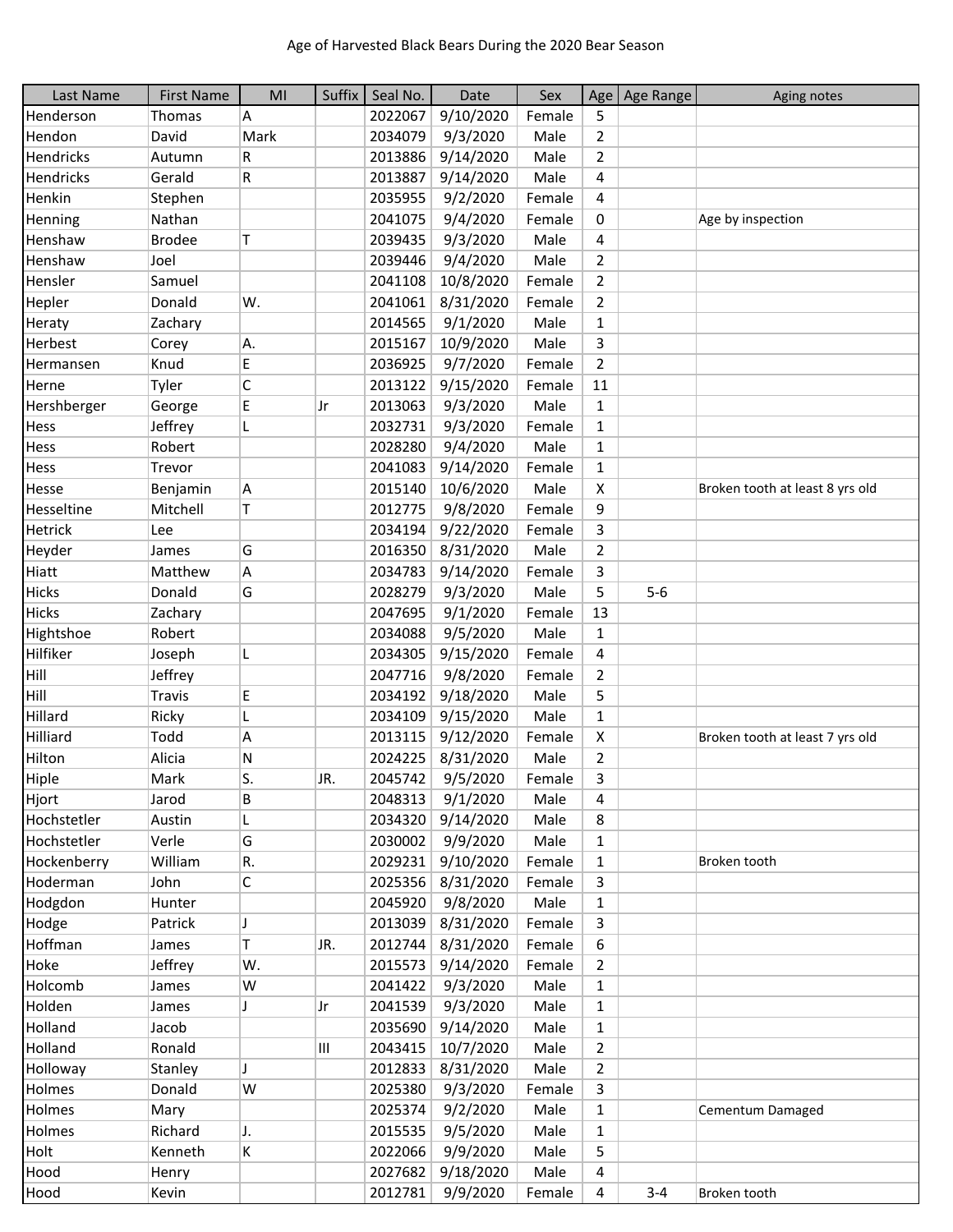| Last Name  | <b>First Name</b> | M <sub>l</sub> | Suffix | Seal No. | Date               | Sex    |                | Age   Age Range | Aging notes                        |
|------------|-------------------|----------------|--------|----------|--------------------|--------|----------------|-----------------|------------------------------------|
| Hood       | Richard           | A              |        | 2027906  | 9/2/2020           | Male   | $\mathbf{1}$   |                 |                                    |
| Hooper     | Christien         | E              |        | 2034089  | 9/5/2020           | Female | $\mathbf{1}$   |                 |                                    |
| Hooper     | Sandra            | J              |        | 2029323  | 9/5/2020           | Female | $\overline{2}$ |                 |                                    |
| Hoover     | Eric              |                |        | 2041423  | 9/4/2020           | Male   | 20             | 19-21           | Cementum Damaged                   |
| Hort       | Franklin          | Earl           |        | 2016378  | 9/2/2020           | Male   | $\mathbf{1}$   |                 |                                    |
| Horton     | Hunter            | James          |        | 2016344  | 8/31/2020          | Female | 8              | $8 - 9$         | Broken tooth                       |
| Hoskins    | Michael           | W              |        | 2034093  | 9/7/2020           | Female | 12             | $11 - 12$       |                                    |
| Hostetler  | Darin             | K              |        | 2010716  | 9/21/2020          | Female | $\overline{2}$ |                 |                                    |
| Hostetler  | Ivan              | U              |        | 2025391  | 9/24/2020          | Male   | $\overline{2}$ |                 |                                    |
| Hostetler  | Joseph            |                |        | 2022771  | 8/31/2020          | Male   | 1              |                 |                                    |
| Hotham     | Dylan             |                |        | 2022048  | 9/2/2020           | Female | 5              |                 |                                    |
| Hotham     | Dylan             |                |        | 2022049  | 9/5/2020           | Female | $\overline{2}$ |                 |                                    |
| Hott       | Stacy             | L              |        | 2015105  | 9/8/2020           | Female | 4              |                 |                                    |
| Hotter     | Charles           | G              |        | 2045267  | 9/1/2020           | Male   | $\overline{2}$ |                 |                                    |
| Houde      | <b>Brian</b>      | D.             |        | 2010423  | 10/31/2020         | Male   | X              |                 | Broken tooth - Can't determine age |
| Howard     | Andrew            |                |        | 2025114  | 10/24/2020         | Female | 3              | $3 - 4$         | Cementum Damaged                   |
| Howard     | Caleb             | M              |        | 2015043  | 8/31/2020          | Male   | 1              |                 |                                    |
| Howard     | Jamey             |                |        | 2034766  | 9/8/2020           | Female | $\mathbf{1}$   |                 |                                    |
| Howard     | Kevin             | J              |        | 2036602  | 8/31/2020          | Female | 19             | 18-20           | Broken tooth                       |
| Howard     | Richard           | A              |        | 2015042  | 8/31/2020          | Male   | $\overline{2}$ |                 | Broken tooth                       |
| Howard     | Stephen           |                |        | 2022802  | 9/15/2020          | Female | 3              |                 |                                    |
| Howe       |                   |                |        | 2012816  | 9/14/2020          | Male   | 4              |                 |                                    |
| Howk       | Terry<br>Joshua   | B              |        | 2022011  | 8/31/2020          | Male   | $\overline{2}$ |                 |                                    |
|            |                   | D              |        | 2039427  |                    |        |                |                 |                                    |
| Hudson     | <b>Bryant</b>     |                |        |          | 9/1/2020           | Female | 5              |                 |                                    |
| Hudson     | Charles           |                |        | 2012767  | 9/5/2020           | Female | 0              |                 | Age by inspection                  |
| Hudson     | Charles           | F.             |        | 2010735  | 9/24/2020          | Male   | $\overline{2}$ |                 |                                    |
| Hudson     | Thomas            |                |        | 2035981  | 9/18/2020          | Male   | $\overline{2}$ |                 |                                    |
| Hudspeth   | David             | A              |        | 2034333  | 9/2/2020           | Female | 11             | $10 - 11$       |                                    |
| Huffman    | Michelle          |                |        | 2045282  | 9/7/2020           | Male   | 0              |                 | Age by inspection                  |
| Hughes     | Robert            |                |        | 2048053  | 9/24/2020          | Female | 5              |                 |                                    |
| Hughes     | Seth              | <b>B.</b>      |        | 2025504  | 9/8/2020           | Male   | $\mathbf{1}$   |                 |                                    |
| Hunchard   | Michael           | J.             |        | 2016950  | 9/11/2020          | Male   | $\overline{2}$ |                 |                                    |
| Hunt       | Brookelynn        | $\mathsf{M}$   |        | 2036481  | 8/29/2020          | Female | $\mathbf{1}$   | $1 - 2$         | Broken tooth                       |
| Hunt       | Clinton           |                |        | 2047714  | 9/7/2020           | Male   | 1              |                 |                                    |
| Hunt       | Kevin             |                |        | 2026358  | 9/25/2020          | Female | 5              |                 |                                    |
| Hunter     | Joseph            | D.             |        | 2035688  | 9/7/2020           | Male   | 3              |                 |                                    |
| Hunter     | Ronald            | V              |        | 2022028  | 9/2/2020           | Male   | $\overline{2}$ |                 |                                    |
| Hunziker   | William           | R              |        | 2015522  | 8/31/2020          | Female | 4              |                 |                                    |
| Huot       | Tristan           | M              |        | 2047741  | 9/11/2020          | Male   | $\mathbf{1}$   |                 |                                    |
| Husmann    | Fred              | В              |        | 2046850  | 9/7/2020           | Male   | 0              |                 | Age by inspection                  |
| Hussak     | Ryan              | F              |        | 2016430  | 9/15/2020          | Male   | 0              |                 | Age by inspection                  |
| Hutchinson | Trent             | R              |        | 2012583  | 8/31/2020          | Female | 8              |                 | Cementum Damaged                   |
| Hutchinson | William           |                |        | 2040210  | 9/11/2020          | Female | 5              | $4 - 5$         |                                    |
| Hyatt      | Joseph            | C              |        | 2022298  | 10/3/2020          | Male   | 4              |                 |                                    |
| Igo        | William           | J              |        | 2022107  | 9/25/2020          | Female | 4              |                 |                                    |
| Iman       | Donald            | J              |        | 2048285  | 9/4/2020           | Male   | $\mathbf{1}$   |                 |                                    |
| Indingaro  | Daniel            | J.             |        | 2036606  | 8/31/2020          | Male   | 4              |                 |                                    |
| Ingraham   | Randal            | R.             |        | 2016423  | 9/14/2020          | Male   | $\mathbf{1}$   |                 |                                    |
| Ireland    | Christopher       | Α.             |        | 2010032  | 9/19/2020          | Female | 15             | 13-16           | Broken tooth                       |
| Irons      | Jordan            | Τ              |        | 2012761  | 9/4/2020           | Female | 1              |                 |                                    |
| Jackson    | Carol             | Α.             |        | 2033298  | 9/21/2020          | Female | $\overline{2}$ |                 |                                    |
| Jackson    | Garett            |                |        |          | 2046412 10/16/2020 | Male   | 3              |                 |                                    |
| Jackson    | Randall           |                |        |          | 2025349 8/31/2020  | Male   | 5              | $4 - 5$         |                                    |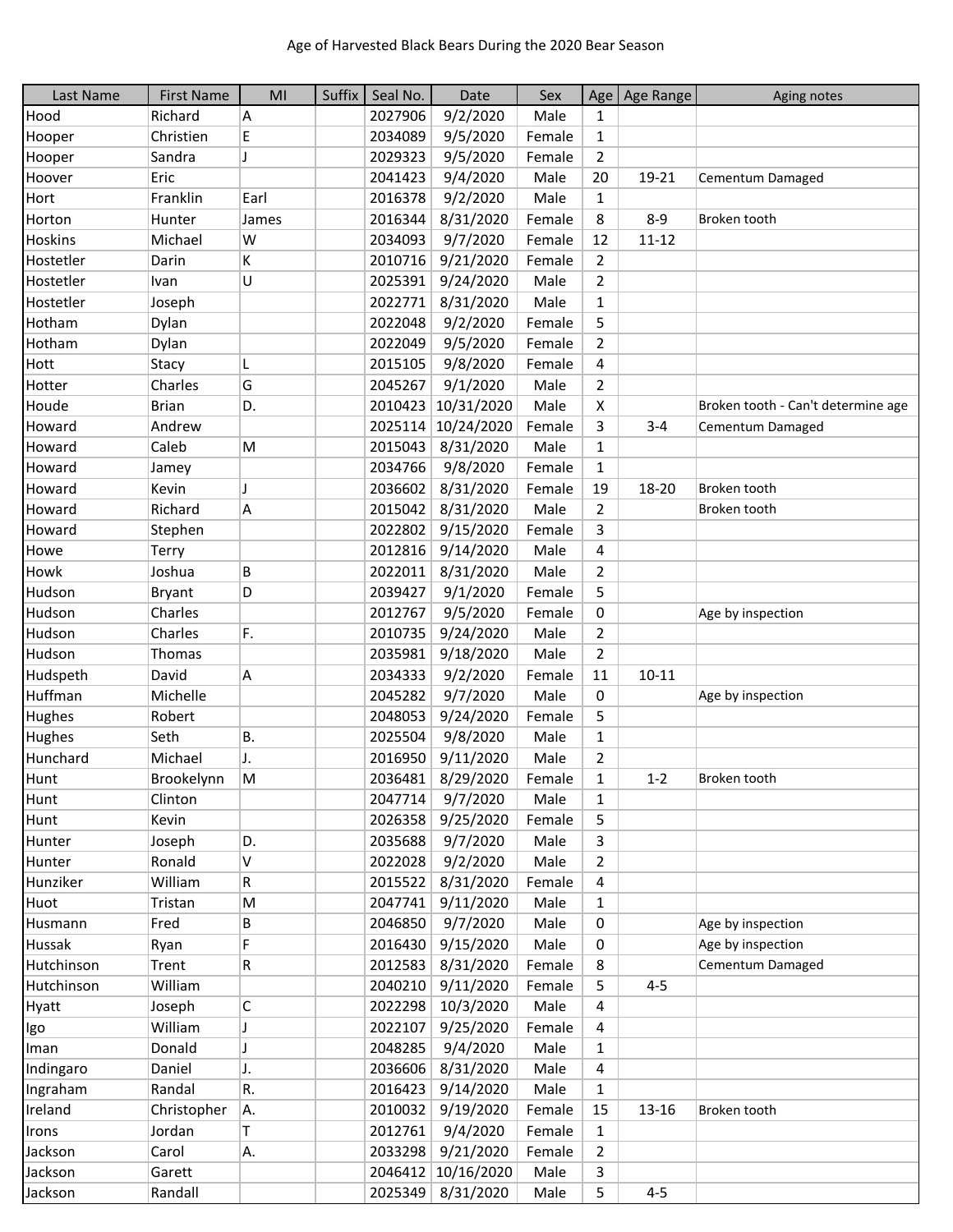| Last Name | <b>First Name</b> | MI       | Suffix | Seal No. | Date               | Sex    |                | Age   Age Range | Aging notes                        |
|-----------|-------------------|----------|--------|----------|--------------------|--------|----------------|-----------------|------------------------------------|
| Jackson   | Randy             |          |        | 2046433  | 10/12/2020         | Male   | 5              |                 |                                    |
| Jacobs    | Nolan             |          |        | 2047750  | 9/20/2020          | Male   | 0              |                 | Age by inspection                  |
| Jacobs    | Thomas            | G        | Ш      | 2022835  | 9/3/2020           | Male   | 2              |                 |                                    |
| Jager     | Charles           |          |        | 2047632  | 9/9/2020           | Male   | $\overline{2}$ |                 |                                    |
| Jagger    | Robert            | W        |        | 2036509  | 9/16/2020          | Female | 19             | 18-21           |                                    |
| Jagger    | Robert            | W        |        | 2036510  | 9/17/2020          | Male   | 5              |                 |                                    |
| Jaksec    | Greg              |          | Sr     | 2012728  | 9/12/2020          | Female | 1              |                 |                                    |
| James     | Eddie             | D        |        | 2030936  | 9/14/2020          | Male   | $\mathbf{1}$   |                 |                                    |
| James     | Elizabeth         |          |        | 2041096  | 9/25/2020          | Male   | $\overline{2}$ |                 |                                    |
| James     | Jackson           |          |        | 2035959  | 9/4/2020           | Female | 6              |                 |                                    |
| Janelle   | Roger             | E        |        | 2036506  | 9/11/2020          | Female | 12             | $11 - 12$       |                                    |
| Janes     | Garrett           | A        |        | 2034795  | 9/29/2020          | Male   | 12             | $11 - 13$       |                                    |
| Jantti    | David             | J        |        | 2039661  | 9/18/2020          | Female | $\overline{2}$ |                 |                                    |
| Jantzen   | Joel              | A        |        | 2029661  | 9/25/2020          | Male   | 9              | $8 - 9$         | Broken tooth                       |
| Jarvis    | Michael           | J.       |        | 2025486  | 9/4/2020           | Male   | 4              |                 |                                    |
| Jarvis    | Phil              | J.       |        | 2025394  | 9/25/2020          | Male   | 2              |                 |                                    |
| Jason     | Updyke            |          |        | 2029690  | 9/4/2020           | Female | $\overline{2}$ |                 |                                    |
| Jeannette | Vincent           | A        |        | 2047703  | 9/2/2020           | Male   | $\overline{2}$ |                 |                                    |
| Jehnings  | Timothy           | S        |        | 2016953  | 9/11/2020          | Female | $\mathbf{1}$   |                 |                                    |
| Jenkins   | Marshall          |          |        | 2047710  | 9/7/2020           | Male   | 9              | $8 - 10$        |                                    |
| Jennings  | Jeff              | S        |        | 2047705  | 9/3/2020           | Male   | 1              |                 |                                    |
| Jennings  | Jeffrey           | A        |        | 2047707  | 9/5/2020           | Male   | 1              |                 |                                    |
| Jensen    | Philip            | R        |        | 2027663  | 9/15/2020          | Male   | 4              |                 |                                    |
| Jensen    | Robert            | Α        |        | 2035963  | 9/7/2020           | Male   | $\overline{2}$ |                 |                                    |
| Jessiman  | Abbey             | E        |        | 2034708  | 10/2/2020          | Male   | 2              |                 |                                    |
| Jewett    | Jeannine          | M.       |        | 2010701  | 9/9/2020           | Female | 9              | $8 - 9$         | Broken tooth                       |
| Jewett    | Jeffrey           | Α.       |        | 2048291  | 9/5/2020           | Female | $\overline{2}$ |                 |                                    |
| Jewett    | Wilbert           | S        |        | 2035531  | 9/9/2020           | Female | 0              |                 | Age by inspection                  |
| Johnson   | <b>Brian</b>      | J        |        | 2047638  | 9/21/2020          | Male   | $\mathbf{1}$   |                 |                                    |
| Johnson   | <b>Bruce</b>      | T        |        | 2030838  | 9/8/2020           | Female | 15             |                 |                                    |
| Johnson   | Christopher       | W        |        | 2048316  | 9/4/2020           | Male   | $\overline{2}$ | $1 - 2$         |                                    |
| Johnson   | Dana              | R.       | SR.    | 2039466  | 9/15/2020          | Female | $\mathbf{1}$   |                 |                                    |
| Johnson   | David             | E        |        | 2046350  | 9/14/2020          | Male   | 2              |                 |                                    |
| Johnson   | David             | Ross     |        | 2028287  | 9/8/2020           | Female | 1              |                 |                                    |
| Johnson   | Gregory           |          |        |          | 2046405 10/17/2020 | Male   | 3              |                 |                                    |
| Johnson   | Hunter            | L.       |        | 2015089  | 9/4/2020           | Female | 0              |                 | Age by inspection                  |
| Johnson   | Jacoby            | R.       |        | 2039020  | 9/12/2020          | Male   | X              |                 | Broken tooth - Can't determine age |
| Johnson   | Jared             | M        |        | 2045761  | 8/29/2020          | Male   | 4              | $4 - 5$         |                                    |
| Johnson   | Jay               | R        |        | 2030932  | 9/11/2020          | Male   | 5              |                 |                                    |
| Johnson   | Jeffrey           | L.       |        | 2015328  | 9/17/2020          | Male   | 10             | $9 - 10$        |                                    |
| Johnson   | Michael           | David    | Ш      | 2030821  | 8/29/2020          | Female | 3              |                 |                                    |
| Johnson   | Michael           | G        |        | 2034348  | 9/2/2020           | Female | $\mathbf{1}$   |                 |                                    |
| Johnson   | Montana           | Mary Ann |        | 2015327  | 9/17/2020          | Male   | 11             | $11 - 13$       |                                    |
| Johnson   | Ronald            | M        |        | 2039680  | 9/22/2020          | Male   | 1              |                 |                                    |
| Johnson   | Ryan              |          |        | 2041367  | 9/16/2020          | Female | 1              |                 |                                    |
| Johnston  | <b>Brad</b>       | J        |        | 2048286  | 9/4/2020           | Male   | 6              |                 |                                    |
| Joki      | Joshua            | D        |        | 2037089  | 9/4/2020           | Male   | 16             | $15 - 16$       | Broken tooth                       |
| Jones     | David             | н        |        | 2048055  | 9/25/2020          | Female | X              |                 | Broken tooth at least 4 yrs old    |
| Jones     | Elizabeth         | A        |        | 2039450  | 9/5/2020           | Female | $\overline{2}$ |                 |                                    |
| Jones     | Kerry             | W        |        | 2025624  | 9/1/2020           | Female | 6              |                 |                                    |
| Jones     | Paul              | Τ        |        | 2023624  | 9/17/2020          | Male   | 10             | $9 - 10$        |                                    |
| Jones     | Robert            | В        |        | 2034743  | 9/3/2020           | Male   | 6              |                 |                                    |
| Jones     | Shawn             | P        |        | 2022029  | 9/2/2020           | Male   | 1              |                 |                                    |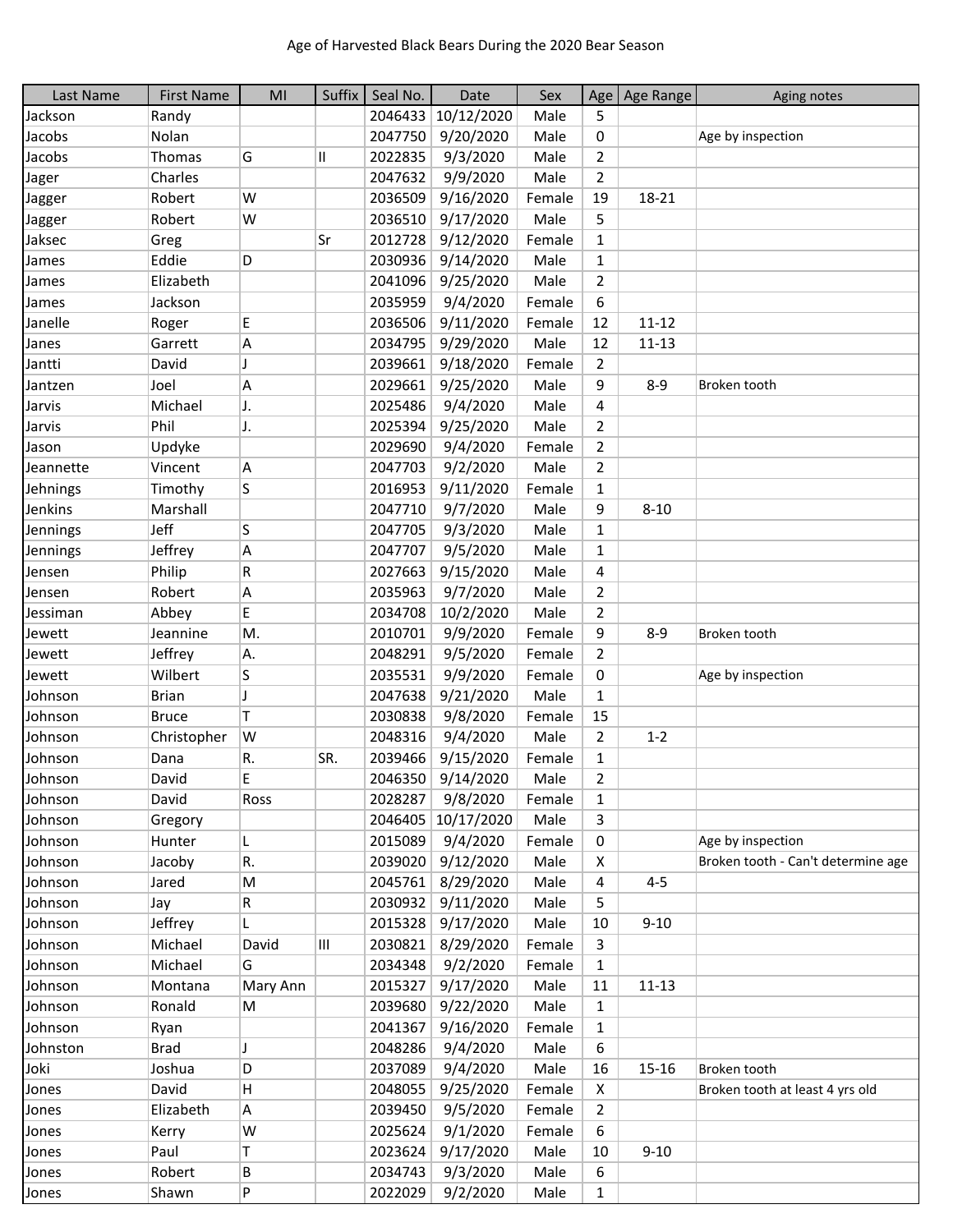| Last Name  | <b>First Name</b> | MI           | Suffix | Seal No. | Date       | Sex    |                | Age   Age Range | Aging notes                        |
|------------|-------------------|--------------|--------|----------|------------|--------|----------------|-----------------|------------------------------------|
| Jones      | Thomas            | R            |        | 2013105  | 9/9/2020   | Female | 3              |                 |                                    |
| Jones      | Trinity           | A            |        | 2025622  | 9/1/2020   | Male   | $\mathbf{1}$   |                 |                                    |
| Jones      | William           | H            |        | 2029653  | 9/8/2020   | Female | 2              |                 |                                    |
| Jordan     | Adam              | R            |        | 2022053  | 9/7/2020   | Female | $\mathbf{1}$   |                 |                                    |
| Jordan     | Ralph             |              |        | 2048297  | 9/11/2020  | Male   | 10             | $9 - 10$        |                                    |
| Joseph     | Sarah             | L            |        | 2028283  | 9/5/2020   | Male   | $\overline{2}$ |                 |                                    |
| Joslin     | Lucas             | O            |        | 2022768  | 9/3/2020   | Female | 9              |                 |                                    |
| Joy        | Mary              | Ε.           |        | 2034721  | 8/29/2020  | Female | 3              |                 |                                    |
| Joyce      | John              |              | Jr     | 2025414  | 9/17/2020  | Male   | 3              |                 |                                    |
| Joyce      | Kevin             | M            |        | 2038902  | 9/7/2020   | Male   | 6              |                 |                                    |
| Jubb       | Jesse             | G            |        | 2022814  | 9/9/2020   | Male   | $\mathbf{1}$   |                 | Broken tooth                       |
| Kabel      | Mark              | J.           |        | 2025419  | 9/17/2020  | Female | 2              |                 |                                    |
| Kain       | D                 | Kenneth      |        | 2036607  | 8/31/2020  | Male   | 3              |                 |                                    |
| Kain       | David             | M            | JR.    | 2036514  | 9/18/2020  | Female | $\mathbf{1}$   |                 |                                    |
| Kaita      | Ryan              | L            |        | 2017922  | 8/31/2020  | Male   | 5              |                 |                                    |
| Kalinowski | Edward            |              |        | 2039486  | 9/25/2020  | Male   | $\overline{2}$ |                 |                                    |
| Kamarec    | Frank             | Τ            | Ш      | 2034304  | 9/14/2020  | Male   | 4              |                 |                                    |
| Kaminski   | Paul              | K            | Ш      | 2025509  | 9/10/2020  | Female | 10             | $10 - 12$       |                                    |
| Kanoff     | William           | E            | Ш      | 2028296  | 9/17/2020  | Female | $\mathbf{1}$   |                 |                                    |
| Karaba     | Joshua            | D            |        | 2034312  | 9/23/2020  | Male   | 11             | $11 - 12$       |                                    |
| Karbaum    | Milton            | J.           |        | 2041082  | 9/14/2020  | Male   | 9              | $9 - 10$        |                                    |
| Karbaum    | Roland            |              |        | 2041086  | 9/15/2020  | Male   | 3              |                 |                                    |
| Karkos     | Kandi             |              |        | 2030852  | 9/19/2020  | Female | $\mathbf{1}$   |                 | Cementum Damaged                   |
| Karns      | Steven            |              |        | 2041100  | 10/1/2020  | Female | $\mathbf{1}$   |                 |                                    |
| Kassa      | Tyler             |              |        | 2037093  | 9/8/2020   | Female | 9              | $8 - 9$         |                                    |
| Kassouf    | Cecil             |              |        | 2012739  | 9/21/2020  | Male   | 2              |                 |                                    |
| Kassouf    | Richard           | A            |        | 2012590  | 9/21/2020  | Male   | $\mathbf{1}$   |                 |                                    |
| Kauffman   | Micah             |              |        | 2038842  | 9/3/2020   | Male   | $\overline{2}$ |                 |                                    |
| Kauffman   | Palmer            | P            | JR.    | 2015113  | 9/12/2020  | Female | $\mathbf{1}$   | $1 - 2$         | Broken tooth                       |
| Kauffman   | Ryan              |              |        | 2041119  | 10/20/2020 | Male   | $\overline{2}$ |                 |                                    |
| Kays       | Robert            |              | JR.    | 2037083  | 9/2/2020   | Female | 8              | $7 - 8$         |                                    |
| Keeder     | Cory              | A            |        | 2013048  | 9/1/2020   | Male   | 24             | 23-26           |                                    |
| Keefer     | John              |              | Ш      | 2015033  | 9/18/2020  | Female | 13             | $11 - 13$       |                                    |
| Keene      | Aaron             |              |        | 2013044  | 9/1/2020   | Male   | 2              | $1 - 2$         |                                    |
| Keim       | David             |              |        | 2029650  | 9/5/2020   | Female | 14             | $13 - 14$       | Broken tooth                       |
| Keim       | David             |              |        | 2027916  | 9/11/2020  | Male   | $\mathbf{1}$   |                 |                                    |
| Keister    | Paul              | D            |        | 2016429  | 9/15/2020  | Male   | 0              |                 | Age by inspection                  |
| Keller     | Jonathan          |              |        | 2012771  | 9/7/2020   | Male   | X              |                 | Broken tooth - Can't determine age |
| Keller     | Sage              |              |        | 2027896  | 9/14/2020  | Female | 6              |                 |                                    |
| Kelley     | Justin            | J            |        | 2034744  | 9/3/2020   | Female | 20             | 18-20           |                                    |
| Kelley     | Michael           | P.           |        | 2022098  | 9/18/2020  | Female | 5              |                 |                                    |
| Kelley     | Philip            | Н.           | II     | 2039635  | 9/7/2020   | Female | 14             |                 |                                    |
| Kelley     | Zachary           |              |        | 2046327  | 9/28/2020  | Male   | 4              |                 |                                    |
| Keniston   | Clyde             | $\mathsf{H}$ |        | 2039630  | 9/3/2020   | Male   | 0              |                 | Age by inspection                  |
| Keniston   | Nicole            | L.           |        | 2039634  | 9/7/2020   | Female | 8              |                 |                                    |
| Kennedy    | Jay               | R            |        | 2015124  | 9/26/2020  | Male   | 3              |                 |                                    |
| Kennedy    | Jillian           | M            |        | 2012802  | 9/3/2020   | Male   | 1              |                 |                                    |
| Kennedy    | Kirstin           | N.           |        | 2015538  | 9/8/2020   | Male   | $\mathbf{1}$   |                 |                                    |
| Kennett    | Carroll           | L            |        | 2034334  | 9/2/2020   | Female | $\mathbf{1}$   |                 |                                    |
| Kerekes    | Wayne             | J            |        | 2022056  | 9/7/2020   | Female | 3              |                 |                                    |
| Kerr       | Gregory           |              |        | 2034154  | 10/12/2020 | Male   | $\overline{2}$ | $2 - 3$         |                                    |
| Keys       | Robert            | J            | JR.    | 2022035  | 9/4/2020   | Female | 3              |                 |                                    |
| Kilcollins | Deanna            | N            |        | 2019592  | 9/4/2020   | Female | 5              |                 |                                    |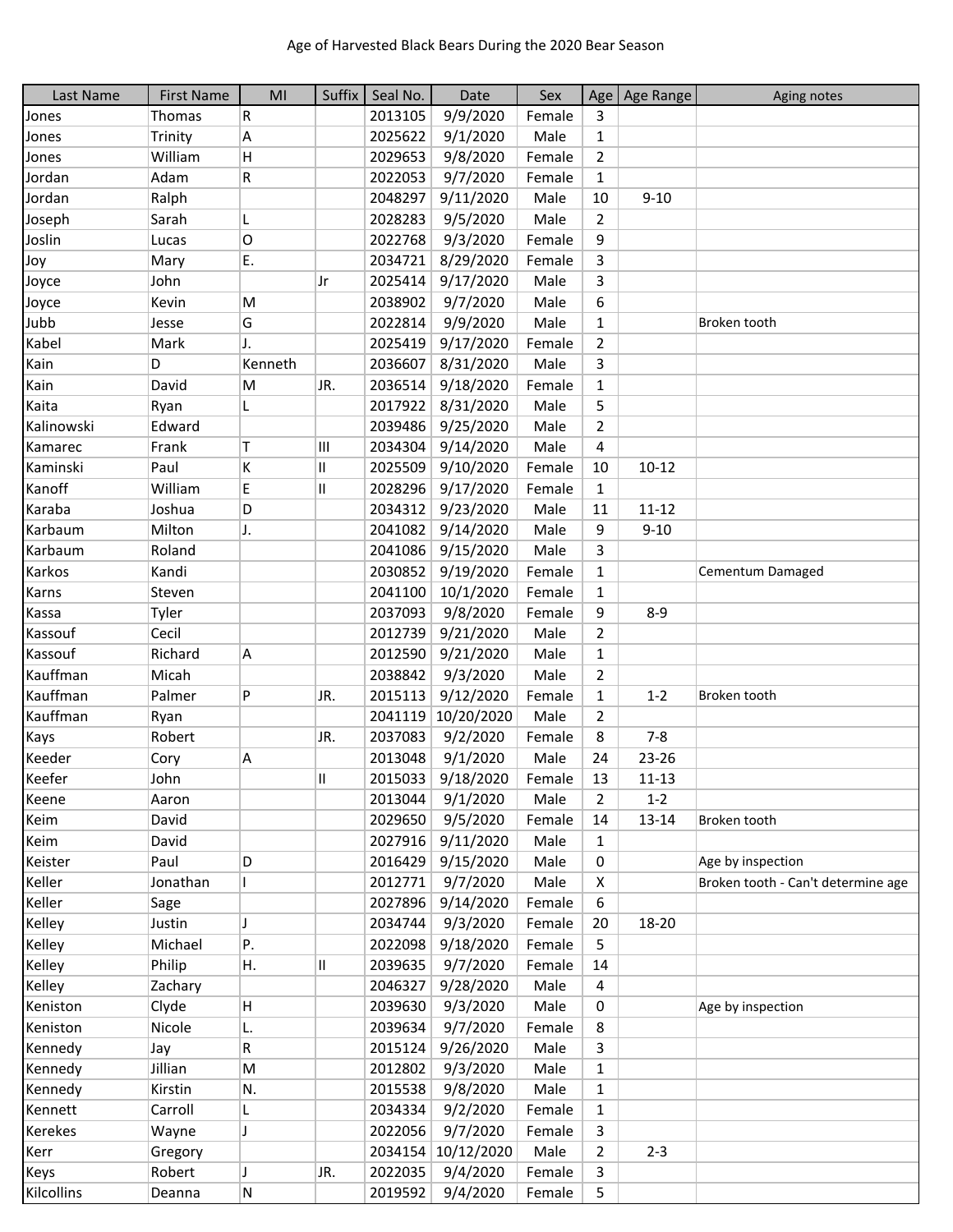| Last Name               | <b>First Name</b> | MI   | Suffix | Seal No. | Date               | Sex    |                | Age   Age Range | Aging notes                      |
|-------------------------|-------------------|------|--------|----------|--------------------|--------|----------------|-----------------|----------------------------------|
| Kilcollins              | Logan             | В    |        | 2019595  | 9/5/2020           | Male   | 2              |                 |                                  |
| Kilcollins              | Robert            | Ε.   |        | 2019602  | 9/18/2020          | Male   | 5              |                 |                                  |
| Kilcollins              | Robert            | R.   |        | 2019597  | 9/12/2020          | Female | 14             | $13 - 14$       |                                  |
| Kilgore                 | Jaden             | Н    | Jr     | 2014573  | 9/7/2020           | Female | 3              |                 |                                  |
| Kilmer                  | David             | L.   |        | 2041389  | 9/22/2020          | Female | $\mathbf{2}$   |                 |                                  |
| Kilrain                 | James             | L.   |        | 2015091  | 9/5/2020           | Female | 4              |                 |                                  |
| King                    | Aaron             | K    |        | 2047628  | 9/11/2020          | Male   | $\mathbf{1}$   | $1 - 2$         |                                  |
| King                    | <b>Brent</b>      | D    |        | 2028861  | 8/31/2020          | Female | 4              |                 |                                  |
| King                    | Roxann            |      |        | 2034737  | 9/2/2020           | Male   | 3              |                 |                                  |
| King                    | Scott             |      |        | 2035950  | 9/1/2020           | Female | 2              |                 |                                  |
| Kingkiner               | Dan               |      | Jr     | 2034287  | 10/19/2020         | Male   | $\mathbf{1}$   | $1 - 2$         | Broken tooth                     |
| Kipp                    | Russell           |      |        | 2013326  | 9/22/2020          | Male   | $\mathbf{1}$   | $1 - 2$         |                                  |
| Kirby                   | Saige             |      |        | 2032060  | 9/10/2020          | Female | 24             | 23-25           | Broken tooth                     |
| Kirchner                | Deen              |      |        | 2011141  | 9/5/2020           | Female | $\overline{2}$ |                 |                                  |
| Kirkpatrick             | Jacob             | Т    |        | 2048311  | 9/1/2020           | Male   | $\overline{2}$ |                 |                                  |
| Kirkwood                | Kylen             | S    | Ш      | 2035709  | 10/5/2020          | Female | $\mathbf{1}$   |                 |                                  |
| Kiseli                  | John              | M    |        | 2034306  | 9/21/2020          | Female | $\mathbf{1}$   |                 |                                  |
| Kishlock                | Elijah            | M    |        | 2013106  | 9/9/2020           | Female | 3              |                 |                                  |
| <b>Kiss</b>             | Dylan             | Α    |        | 2034337  | 9/2/2020           | Female | $\overline{2}$ |                 |                                  |
|                         |                   |      |        |          |                    | Female |                |                 |                                  |
| Klacking<br>Kleinfelder | Ryan              |      |        | 2025512  | 9/10/2020          |        | $\mathbf{1}$   |                 |                                  |
|                         | Michael           | D    |        | 2041442  | 10/3/2020          | Female | $\overline{2}$ |                 |                                  |
| Kline                   | Caleb             |      |        | 2013101  | 9/8/2020           | Female | X              |                 | Broken tooth at least 17 yrs old |
| Kline                   | Caleb             |      |        |          |                    |        | X              |                 |                                  |
| Kline                   | James             |      |        | 2013099  | 9/8/2020           | Female | $\overline{2}$ |                 |                                  |
| Kline                   | Trevor            | L    |        | 2013095  | 9/8/2020           | Male   | $\mathbf{1}$   | $0 - 1$         | Broken tooth                     |
| Kling                   | Allen             | J    |        | 2047622  | 8/31/2020          | Female | 4              |                 |                                  |
| Klopp                   | Calvin            | M    |        | 2028262  | 8/31/2020          | Male   | $\overline{2}$ |                 |                                  |
| Klopp                   | Calvin            | M    |        | 2028281  | 9/4/2020           | Female | 6              |                 |                                  |
| Kluj                    | Randall           | G    |        | 2015063  | 9/1/2020           | Male   | $\overline{2}$ |                 | Broken tooth                     |
| Knight                  | Sonny             | T    |        | 2018703  | 10/21/2020         | Female | $\overline{2}$ |                 | Broken tooth                     |
| Knight                  | William           | C    | Jr     | 2023630  | 9/19/2020          | Male   | $\overline{2}$ |                 |                                  |
| Knowles                 | David             | J    |        | 2023626  | 9/17/2020          | Female | 11             |                 |                                  |
| Koby                    | Edgar             | W.   |        | 2034243  | 9/3/2020           | Male   | 4              | $3 - 4$         |                                  |
| Koby                    | Edgar             | W.   |        | 2034335  | 9/2/2020           | Female | 2              |                 |                                  |
| Koch                    | Michael           | L    |        | 2021701  | 8/31/2020          | Female | $\mathbf{1}$   |                 |                                  |
| Kocon                   | Richard           |      |        | 2029686  | 9/19/2020          | Female | $\mathbf{1}$   |                 |                                  |
| Kohler                  | Frank             | W    |        | 2046499  | 9/4/2020           | Female | 3              |                 |                                  |
| Kolimaga                | Karen             | L    |        | 2027881  | 9/18/2020          | Male   | $\overline{2}$ |                 |                                  |
| Konow                   | Henry             | M.   | JR.    | 2016962  | 9/14/2020          | Female | $\overline{2}$ |                 |                                  |
| Korb                    | Joshua            | R    |        | 2047746  | 9/16/2020          | Female | 5              |                 |                                  |
| Kormanec                | <b>Brian</b>      | J.   |        | 2010833  | 10/21/2020         | Male   | $\overline{2}$ |                 |                                  |
| Kotecki                 | William           | Τ    |        | 2017932  | 9/4/2020           | Male   | 4              | $3 - 4$         |                                  |
| Kotnik                  | Joseph            | С    |        | 2029228  | 9/4/2020           | Female | $\overline{2}$ |                 |                                  |
| Kovach                  | Robert            |      |        | 2047690  | 9/1/2020           | Female | 3              |                 |                                  |
| Koziel                  | Jacob             | J    |        | 2046462  | 9/16/2020          | Male   | 4              |                 |                                  |
| Kraft                   | Nathan            |      |        | 2025382  | 9/19/2020          | Male   | $\mathbf{1}$   |                 |                                  |
| Kramer                  | Andrew            | ls.  |        | 2022008  | 8/31/2020          | Male   | 3              |                 |                                  |
| Kramer                  | Edward            | Adam | Ш      | 2029682  | 9/11/2020          | Male   | $\overline{2}$ |                 |                                  |
|                         | Andrew            | J    |        | 2014596  | 9/28/2020          | Female | 10             |                 |                                  |
| Krantz                  |                   |      |        |          |                    |        |                |                 |                                  |
| Krasowski               | <b>Brad</b>       |      |        |          | 2030511 11/20/2020 | Male   | 0              |                 | Age by inspection                |
| Kroll                   | Daniel            | С    |        | 2025378  | 9/3/2020           | Male   | 0              |                 | Age by inspection                |
| Kronk                   | <b>Bryce</b>      | Α    |        | 2034101  | 9/12/2020          | Female | $\overline{2}$ |                 |                                  |
| Krstonich               | Zachary           |      |        | 2047711  | 9/7/2020           | Female | $\overline{2}$ |                 |                                  |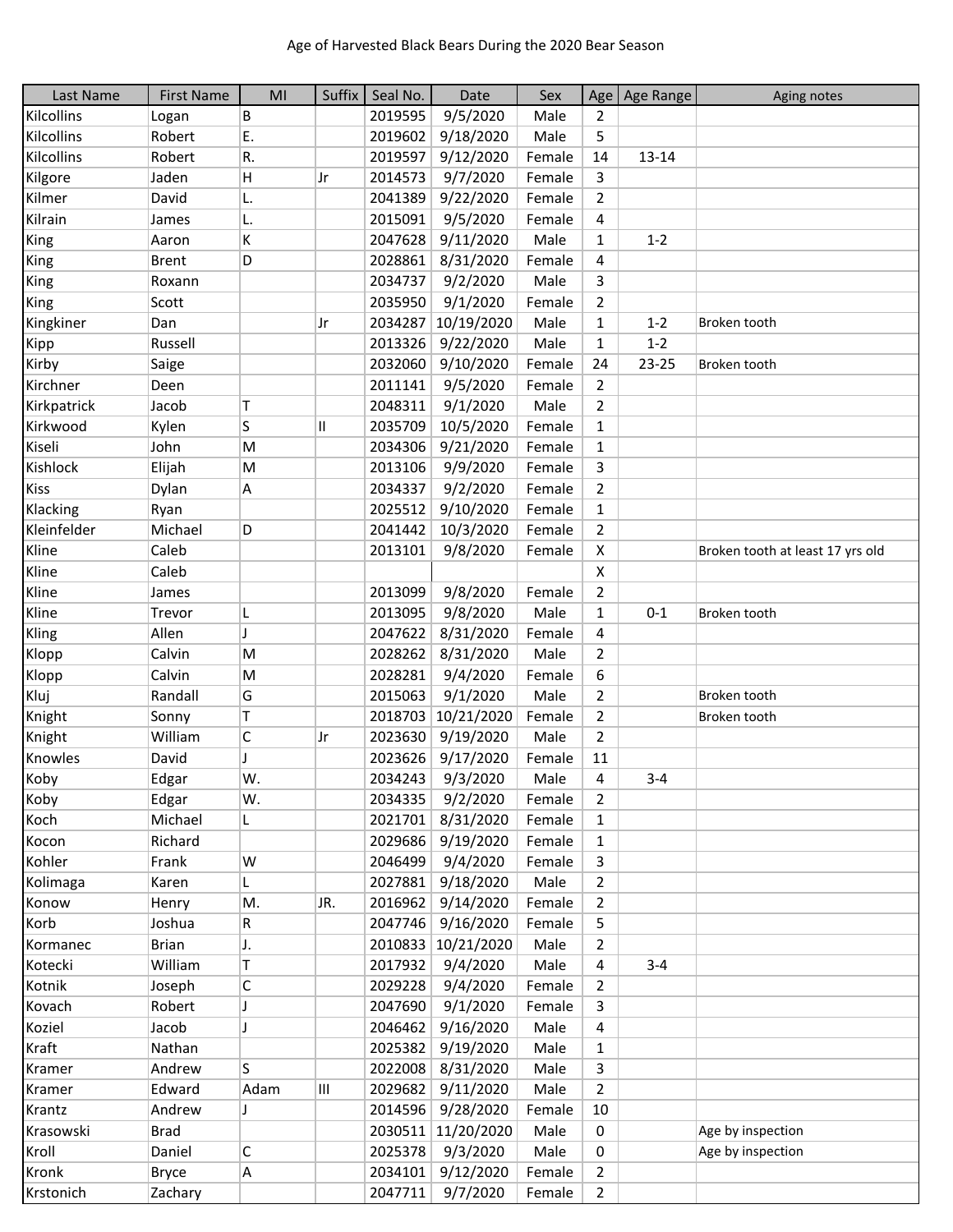| Last Name  | <b>First Name</b> | MI     | Suffix | Seal No. | Date               | Sex    | Age            | Age Range | Aging notes                     |
|------------|-------------------|--------|--------|----------|--------------------|--------|----------------|-----------|---------------------------------|
| Kruger     | Casey             | S      |        | 2036501  | 9/8/2020           | Female | 6              | $5-6$     |                                 |
| Krupa      | Michael           | D      |        | 2034567  | 9/23/2020          | Male   | 2              |           |                                 |
| Kryc       | Anthony           | J      |        | 2010689  | 9/1/2020           | Female | $\mathbf{1}$   |           |                                 |
| Kuczynski  | Terrance          |        |        | 2037099  | 9/14/2020          | Male   | 8              | $8 - 9$   | Broken tooth                    |
| Kuderik    | Eric              | W      |        | 2014568  | 9/4/2020           | Female | $\overline{2}$ |           |                                 |
| Kuderik    | Glenn             | D      | Sr     | 2014561  | 8/31/2020          | Male   | 5              |           | Cementum Damaged                |
| Kuntz      | John              | B      |        | 2013104  | 9/9/2020           | Male   | 5              |           |                                 |
| Kuntz      | Michael           | George | JR.    | 2013112  | 9/11/2020          | Male   | 1              |           |                                 |
| Kunz       | Kenneth           | R      |        | 2034078  | 9/3/2020           | Male   | $\mathbf{1}$   |           |                                 |
| Kutish     | Russell           | L      |        | 2025505  | 9/9/2020           | Female | 3              |           |                                 |
| Labella    | Antonio           |        |        | 2029581  | 9/7/2020           | Male   | $\overline{2}$ |           |                                 |
| Labella    | Dawn              | M.     |        | 2029652  | 9/7/2020           | Male   | $\mathbf{1}$   |           |                                 |
| Lacerra    | Christopher       | Α      |        | 2034789  | 9/18/2020          | Male   | 3              |           |                                 |
| Ladner     | Randall           | L.     |        | 2029585  | 9/22/2020          | Female | X              |           | Broken tooth at least 4 yrs old |
| Lafayette  | Leonard           | P      |        | 2016924  | 8/31/2020          | Male   | 3              |           |                                 |
| Laflin     | Michael           | K      |        | 2016923  | 8/31/2020          | Male   | 2              | $1 - 2$   |                                 |
| Laflin     | Nathan            | R      |        | 2016938  | 9/3/2020           | Male   | 7              |           |                                 |
| Laflin     | Scott             | E      |        | 2035970  | 9/12/2020          | Female | $\mathbf{1}$   |           |                                 |
| Lakomski   | Jacob             |        |        | 2039472  | 9/17/2020          | Male   | 0              |           | Age by inspection               |
| Lally      | Francis           | P      |        | 2034132  | 9/24/2020          | Female | 3              |           |                                 |
| Lamarre    | Peter             | B      |        | 2016959  | 9/12/2020          | Female | 4              |           |                                 |
| Lambert    | Jamie             | Α      |        | 2021708  | 9/14/2020          | Female | $\overline{2}$ |           |                                 |
| Lambert    | Robert            | E      |        | 2041438  | 9/9/2020           | Male   | 2              |           |                                 |
| Lambert    | Susan             | L.     |        | 2045935  | 9/18/2020          | Male   | $\overline{2}$ |           |                                 |
| Lamontagne | Dalton            | D      |        | 2042302  | 9/19/2020          | Male   | 2              |           |                                 |
| Lamontagne | Daniel            |        |        | 2022080  | 9/7/2020           | Female | $\mathbf{1}$   |           |                                 |
| Lamoreau   | Shawn             | S      |        | 2029693  | 9/3/2020           | Female | 3              |           |                                 |
| Lamoreau   | Tucker            | E      |        | 2012285  | 9/8/2020           | Male   | $\overline{2}$ |           |                                 |
| Lamp       | Matthew           | P      |        | 2015101  | 9/7/2020           | Female | $\mathbf{1}$   |           |                                 |
| Lancaster  | Jeffrey           | S      | II     | 2029641  | 9/1/2020           | Female | $\overline{2}$ |           |                                 |
| Lancaster  | Kenneth           | L      | Jr     | 2017926  | 8/31/2020          | Male   | 2              |           |                                 |
| Lane       | David             | C.     |        | 2011960  | 9/1/2020           | Male   | $\mathbf{1}$   |           |                                 |
| Lane       | Rodney            | Α      |        | 2030850  | 9/18/2020          | Female | 6              |           |                                 |
| Langlois   | Kenneth           | Е      | Jr     | 2039488  | 9/26/2020          | Male   | 1              |           |                                 |
| Langmyer   | Scott             | R      |        | 2046482  | 8/31/2020          | Male   | 2              |           |                                 |
| Lanutti    | Michael           |        |        | 2012751  | 9/2/2020           | Female | 0              |           | Age by inspection               |
| Lapell     | Peter             |        |        | 2034096  | 9/7/2020           | Male   | 1              |           |                                 |
| Lapham     | Joel              |        |        | 2012759  | 9/4/2020           | Female | 10             | $10 - 11$ |                                 |
| Laplant    | Sarah             |        |        | 2012726  | 9/13/2020          | Male   | 3              |           |                                 |
| Lapointe   | Steven            |        |        | 2034774  | 9/11/2020          | Female | 6              |           |                                 |
| Laporte    | David             | G      |        | 2027627  | 8/31/2020          | Male   | 3              |           | Broken tooth                    |
| Lapp       | Jason             |        |        | 2029322  | 9/4/2020           | Female | $\mathbf{1}$   |           |                                 |
| Larose     | Edward            |        |        | 2041067  | 9/1/2020           | Male   | $\mathbf{1}$   |           |                                 |
| Larose     | Matthew           | R      |        | 2047502  | 8/30/2020          | Female | 12             | $12 - 13$ |                                 |
| Larose     | Scott             |        |        | 2022154  | 9/29/2020          | Male   | 2              |           |                                 |
| Larose     | Todd              |        |        | 2022140  | 9/28/2020          | Female | $\overline{2}$ |           |                                 |
| Larrabee   | Alex              | T C    |        | 2028270  | 9/1/2020           | Male   | 1              |           |                                 |
| Lary       | Jesse             | G      |        | 2022772  | 8/31/2020          | Female | $\overline{2}$ |           |                                 |
| Laskey     | Chad              |        |        |          | 2046857 10/12/2020 | Male   | 10             | $9 - 10$  |                                 |
| Laskey     | Danny             |        |        |          | 2046858 10/14/2020 | Female | 2              | $1 - 2$   |                                 |
| Laskey     | Logan             |        |        |          | 2027637 9/1/2020   | Male   | 9              | $8 - 9$   |                                 |
| Lathrop    | Richard           |        |        |          | 2041097 9/25/2020  | Female | $\mathbf{1}$   |           |                                 |
| Latvis     | <b>Bruce</b>      | S      |        |          | 2032771 9/22/2020  | Male   | 1              |           |                                 |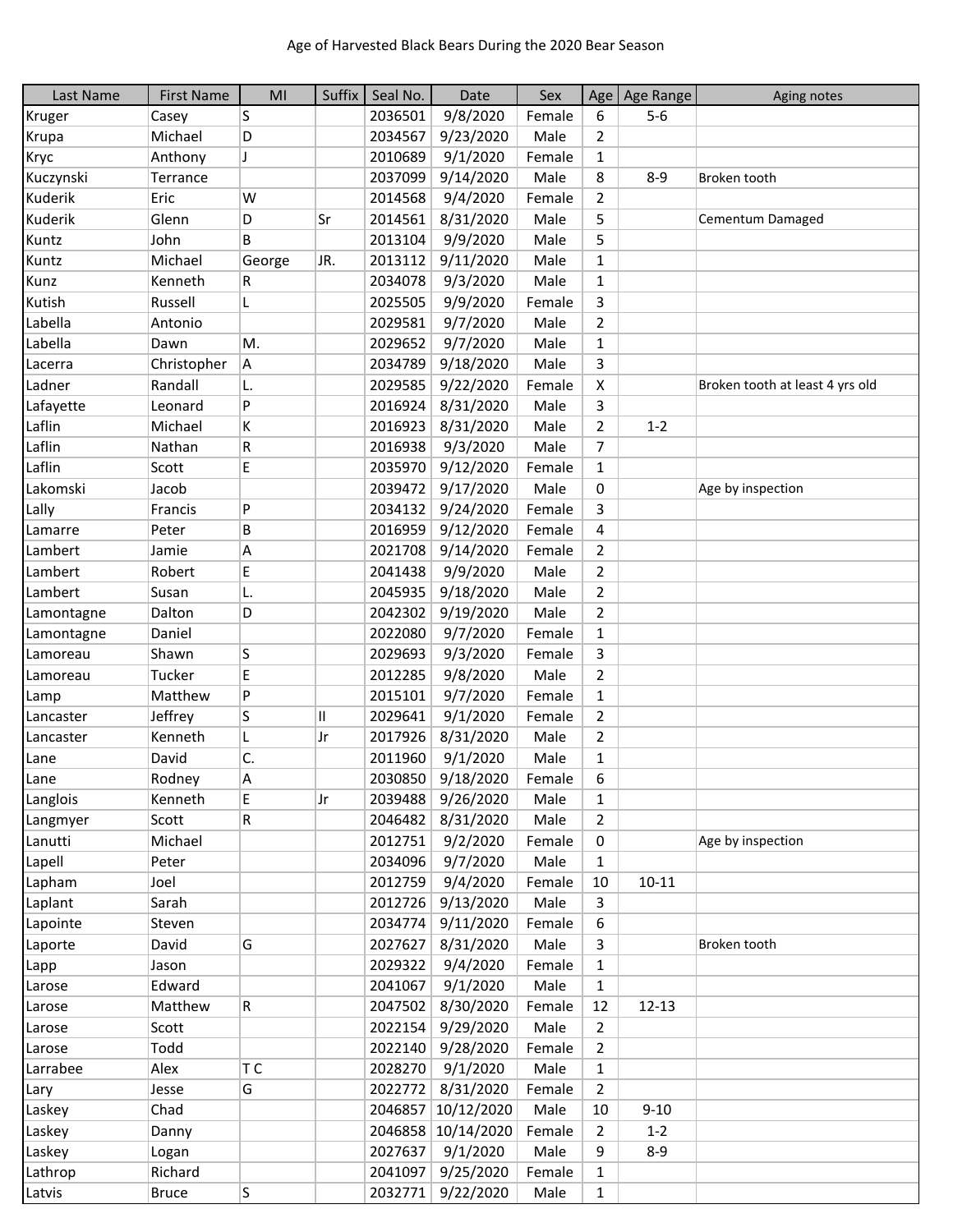| Last Name     | <b>First Name</b> | MI     |     | Suffix   Seal No. | Date              | Sex    |                | Age   Age Range | Aging notes       |
|---------------|-------------------|--------|-----|-------------------|-------------------|--------|----------------|-----------------|-------------------|
| Laubscher     | Constant          |        |     | 2041444           | 10/6/2020         | Male   | 2              |                 |                   |
| Laudeman      | George            | R.     | JR. | 2024240           | 8/31/2020         | Male   | $\mathbf{1}$   |                 |                   |
| Laudermich    | David             | S      |     | 2029306           | 9/3/2020          | Female | $\mathbf{1}$   |                 |                   |
| Laughlin      | James             | W      |     | 2046467           | 9/18/2020         | Male   | $\overline{2}$ |                 |                   |
| Laury         | Joshua            | S.     |     | 2017435           | 11/11/2020        | Male   | 3              |                 |                   |
| Lavalle       | David             | E      |     | 2029308           | 9/11/2020         | Male   | $\overline{2}$ |                 |                   |
| Lavalley      | Richard           | А      |     | 2016964           | 9/15/2020         | Female | 12             | $11 - 14$       | Broken tooth      |
| Laverty       | James             | W      |     | 2028278           | 9/2/2020          | Female | 3              |                 |                   |
| Lawn          | Alexander         | G.     |     | 2023602           | 9/1/2020          | Male   | $\mathbf{1}$   |                 |                   |
| Lawrence      | David             | R      |     | 2048289           | 9/5/2020          | Male   | $\mathbf{1}$   |                 |                   |
| Lawrence      | Michael           |        |     | 2010686           | 9/1/2020          | Female | 7              |                 |                   |
| Lawver        | Steven            | C      |     | 2040217           | 9/7/2020          | Female | $\overline{2}$ |                 |                   |
| Lawyer        | Cory              |        |     | 2023633           | 9/21/2020         | Male   | 6              |                 |                   |
| Lawyer        | Glen              |        |     | 2023631           | 9/21/2020         | Male   | $\mathbf{1}$   |                 |                   |
| Lea           | Robyn             | N      |     | 2034094           | 9/7/2020          | Male   | $\mathbf{1}$   |                 |                   |
| Leandro       | Adam              |        |     | 2024211           | 9/3/2020          | Male   | 3              |                 |                   |
| Leblanc       | John              |        |     | 2028885           | 9/23/2020         | Female | 4              | $3 - 4$         |                   |
| Leblanc       | Matthew           | R      |     | 2011862           | 9/26/2020         | Female | 9              |                 |                   |
| Leclair       | Jon               | D.     |     | 2041885           | 9/14/2020         | Male   | $\mathbf{1}$   |                 | Broken tooth      |
| Lecomte       | David             |        |     | 2034785           | 9/15/2020         | Female | $\overline{2}$ |                 |                   |
| Lecomte       | Matthew           |        |     | 2034799           | 9/18/2020         | Female | $\overline{2}$ |                 |                   |
| Lee           | Dan               |        |     | 2030941           | 9/14/2020         | Male   | $\mathbf{1}$   |                 |                   |
| Lee           | Jason             | D.     |     | 2041425           | 9/4/2020          | Female | 3              |                 |                   |
| Lee           | Richard           | P      | Ш   | 2016928           | 9/1/2020          | Female | $\overline{2}$ |                 |                   |
| Lefebvre      | Neil              | E      |     | 2029981           | 8/31/2020         | Female | 3              |                 |                   |
| Lefebvre      | Raoul             |        |     | 2029994           | 9/4/2020          | Male   | $\mathbf{1}$   |                 |                   |
| Lefevre       | Benjamin          |        |     | 2012604           | 9/29/2020         | Male   | 4              |                 |                   |
| Leibensperger | Collin            | Ν      |     | 2025408           | 9/15/2020         | Male   | 9              | $9 - 10$        |                   |
| Leigh         | Richard           | J      |     | 2039481           | 9/23/2020         | Male   | 11             | $10 - 11$       |                   |
| Leighton      | Dylan             | Α      |     | 2048274           | 9/23/2020         | Male   | $\mathbf{1}$   |                 |                   |
| Leighton      | Jeffrey           | R      |     | 2015542           | 9/9/2020          | Female | $\overline{2}$ |                 |                   |
| Leighton      | Preston           | C      |     | 2025626           | 9/5/2020          | Male   | $\overline{2}$ |                 |                   |
| Leitzel       | Justin            | D      |     |                   | 2041410 10/1/2020 | Female | 0              |                 | Age by inspection |
| Lemaire       | Frank             |        |     | 2040821           | 9/12/2020         | Male   | 2              |                 | Broken tooth      |
| Leman         | Grant             | R      |     | 2022798           | 9/21/2020         | Female | $\mathbf{1}$   |                 |                   |
| Lemieux       | Mark              |        |     | 2045262           | 8/31/2020         | Male   | $\overline{2}$ |                 |                   |
| Lemmon        | Michael           |        |     | 2046466           | 9/18/2020         | Male   | 0              |                 | Age by inspection |
| Lemonakis     | Michael           | D      |     | 2012752           | 9/3/2020          | Male   | $\overline{2}$ |                 | Broken tooth      |
| Lenkaitis     | Anthony           | M      |     | 2012326           | 9/25/2020         | Male   | 0              |                 | Age by inspection |
| Lenker        | Cody              | R      |     | 2024357           | 10/11/2020        | Male   | $\overline{2}$ |                 |                   |
| Lento         | Alice             | L      |     | 2029603           | 9/4/2020          | Male   | 1              |                 |                   |
| Lento         | Michael           | W      |     | 2029599           | 8/31/2020         | Female | 3              |                 |                   |
| Leone         | Phillip           |        | JR. | 2025514           | 9/11/2020         | Male   | 5              |                 |                   |
| Leone         | Phillip           | Joseph |     | 2025499           | 9/8/2020          | Female | $\overline{2}$ |                 |                   |
| Leonhartt     | Wyatt             | J      |     | 2038121           | 8/31/2020         | Female | $\overline{2}$ |                 |                   |
| Leonov        | Gregory           |        |     | 2028282           | 9/4/2020          | Male   | 1              |                 | Cementum Damaged  |
| Leonov        | Nicolas           | P      |     | 2028268           | 8/31/2020         | Male   | $\overline{2}$ |                 |                   |
| Leopold       | Terry             |        |     | 2012881           | 10/20/2020        | Male   | $\mathbf{1}$   |                 |                   |
| Lepage        | William           |        | Jr  | 2036492           | 9/1/2020          | Female | 8              |                 |                   |
| Lepley        | Mary              | В.     |     | 2024244           | 9/4/2020          | Female | 1              |                 |                   |
| Lesage        | Andrew            | Α      |     | 2035982           | 9/18/2020         | Female | 0              |                 | Age by inspection |
| Lessard       | Paul              | L      |     | 2022778           | 8/31/2020         | Female | 5              |                 |                   |
| Levengood     | Jeffrey           | N      |     |                   | 2012791 9/17/2020 | Male   | $\overline{2}$ |                 |                   |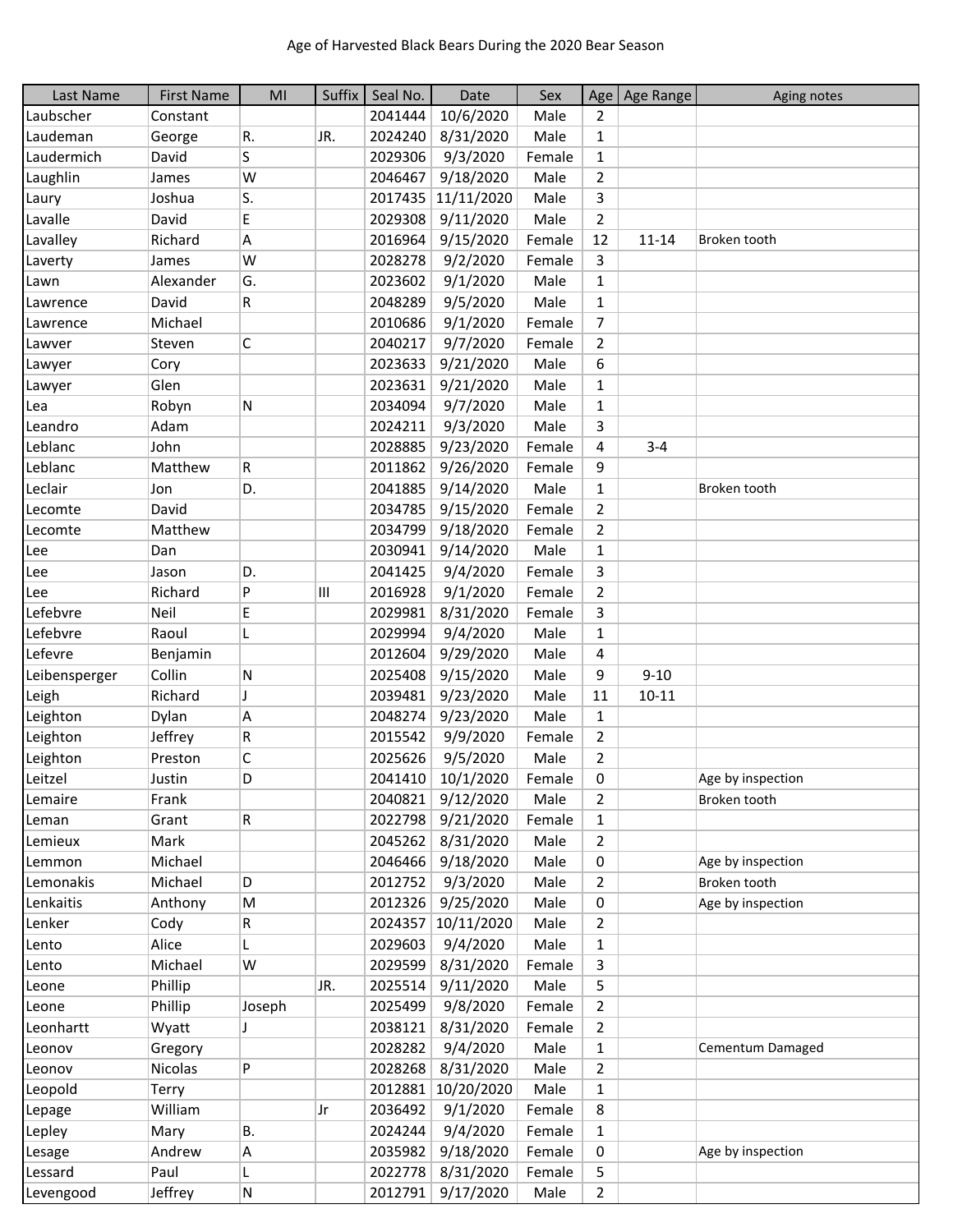| Last Name   | <b>First Name</b> | MI        | Suffix | Seal No. | Date              | Sex    |                | Age   Age Range | Aging notes                        |
|-------------|-------------------|-----------|--------|----------|-------------------|--------|----------------|-----------------|------------------------------------|
| Levensailor | Arnold            | J.        |        | 2030848  | 9/17/2020         | Female | $\overline{7}$ |                 |                                    |
| Levensailor | Royal             | Lee       |        | 2030935  | 9/14/2020         | Female | 4              |                 |                                    |
| Levesque    | Hateya            | Cm        |        | 2012852  | 9/21/2020         | Male   | 7              | $6 - 7$         |                                    |
| Levin       | Diane             | S         |        | 2013140  | 9/19/2020         | Male   | $\overline{2}$ | $1 - 2$         |                                    |
| Lewis       | Michael           |           |        | 2013037  | 8/31/2020         | Female | $\mathbf{1}$   |                 |                                    |
| Lewter      | Shawn             | R         |        | 2023646  | 10/2/2020         | Male   | $\mathbf{1}$   |                 |                                    |
| Libby       | Danielle          | L         |        | 2047747  | 9/17/2020         | Female | $\overline{2}$ |                 |                                    |
| Libby       | Ethan             | R         |        | 2025103  | 9/26/2020         | Male   | 4              |                 |                                    |
| Libby       | Evan              | D         |        | 2028722  | 10/31/2020        | Male   | 3              |                 |                                    |
| Liberatore  | Anthony           | L         |        | 2017861  | 9/3/2020          | Female | 8              | $8 - 9$         |                                    |
| Libertini   | Mark              |           |        | 2016941  | 9/4/2020          | Male   | $\overline{2}$ |                 |                                    |
| Liddiard    | Donald            |           |        | 2016462  | 10/9/2020         | Male   | $\mathbf{1}$   |                 |                                    |
| Lilly       | Jamison           | Lee       |        | 2048042  | 8/29/2020         | Male   | 4              | $3 - 4$         | Broken tooth                       |
| Lilly       | Keith             | D         |        | 2048265  | 9/26/2020         | Female | $\mathbf{1}$   |                 |                                    |
| Lindsey     | Gary              | R.        |        | 2039443  | 9/4/2020          | Male   | $\overline{2}$ |                 |                                    |
| Linkletter  | Robert            | E         |        | 2012851  | 9/18/2020         | Female | $\mathbf{1}$   |                 |                                    |
| Linnie      | Camden            | C         |        | 2015064  | 9/1/2020          | Male   | $\mathbf{1}$   |                 | Broken tooth                       |
| Lints       | James             | D         | SR.    | 2027625  | 8/31/2020         | Male   | $\overline{2}$ |                 |                                    |
| Lionti      | Lisa              | Α         |        | 2016381  | 9/3/2020          | Female | $\mathbf{1}$   |                 | Broken tooth                       |
| Lippincott  | Timothy           | v         |        | 2041525  | 8/31/2020         | Female | 6              |                 |                                    |
| Littlefield | Kermit            | E         |        | 2022780  | 8/31/2020         | Male   | $\overline{2}$ |                 |                                    |
| Littlefield | Matthew           |           |        | 2011142  |                   | Male   |                |                 |                                    |
| Litzelman   | Dalton            | M         |        |          | 9/9/2020          | Female | 6              | $6 - 7$         |                                    |
|             |                   |           |        | 2046856  | 9/9/2020          |        | 7              |                 |                                    |
| Livesey     | Nicholas          | R         |        | 2025097  | 10/22/2020        | Male   | $\overline{2}$ | $1 - 2$         |                                    |
| Livingston  | Trent             |           |        | 2041109  | 10/12/2020        | Male   | $\mathbf{1}$   |                 |                                    |
| Lizotte     | Joshua            | IJ        |        | 2030827  | 8/31/2020         | Male   | 4              |                 |                                    |
| Lloyd       | Charles           | P.        | JR.    | 2015332  | 9/17/2020         | Female | 3              |                 |                                    |
| Locaso      | Gregory           |           |        | 2015008  | 10/8/2020         | Female | 4              |                 |                                    |
| Lochman     | Chester           | Α         |        | 2025498  | 9/8/2020          | Female | $\mathbf{1}$   |                 |                                    |
| Lockwood    | Everett           | C         |        | 2034073  | 9/2/2020          | Male   | 3              |                 |                                    |
| Loffa       | Giovanni          |           |        | 2034788  | 9/17/2020         | Male   | 3              |                 |                                    |
| Lohaus      | Aaron             | Α         |        | 2013124  | 9/15/2020         | Female | 0              |                 | Age by inspection                  |
| Lohaus      | Frederick         | A         |        | 2013128  | 9/17/2020         | Female | $\mathbf{1}$   |                 |                                    |
| Lohaus      | Jake              | Α         |        |          | 2013129 9/17/2020 | Male   | 2              |                 |                                    |
| Long        | Gary              | E         |        | 2041394  | 9/24/2020         | Female | X              |                 | Broken tooth - Can't determine age |
| Long        | William           | M         |        |          | 2040220 8/31/2020 | Female | 4              |                 |                                    |
| Longo       | Benedetto         | J         |        | 2014562  | 8/31/2020         | Male   | $\overline{2}$ |                 |                                    |
| Longo       | Ronald            | М.        |        | 2046486  | 9/2/2020          | Male   | $\mathbf{1}$   |                 | Broken tooth                       |
| Lopez       | Royce             | W         |        | 2048041  | 8/29/2020         | Male   | $\mathbf{1}$   |                 |                                    |
| Lopresti    | Michael           | A         |        | 2015562  | 9/16/2020         | Female | 5              |                 |                                    |
| Lord        | April             |           |        | 2028267  | 8/31/2020         | Female | 4              |                 |                                    |
| Lord        | Christopher       | J         |        | 2023628  | 9/18/2020         | Female | 1              |                 | Broken tooth                       |
| Lord        | Larry             | W.        |        | 2037285  | 9/1/2020          | Male   | $\mathbf{1}$   |                 |                                    |
| Lougee      | Onie              |           |        | 2027671  | 9/19/2020         | Female | $\mathbf{1}$   |                 |                                    |
| Lozeau      | Raymond           | Α         | Jr     | 2034077  | 9/2/2020          | Female | 2              |                 |                                    |
| Ludwig      | Lance             | S.        |        | 2037097  | 9/14/2020         | Male   | $\mathbf{1}$   |                 |                                    |
| Lufkin      | Grant             | M         |        | 2048263  | 9/19/2020         | Female | $\overline{2}$ |                 |                                    |
| Luker       | Clifton           | А         |        | 2034717  | 10/6/2020         | Female | $\overline{2}$ |                 |                                    |
| Luker       | Michael           | L         |        | 2034710  | 10/3/2020         | Female | 6              |                 |                                    |
| Luongo      | Edward            | S.        |        | 2034734  | 9/2/2020          | Male   | $\overline{2}$ |                 |                                    |
| Lussier     | Thomas            | A         |        | 2029230  | 9/8/2020          | Female | $\mathbf{1}$   |                 |                                    |
| Lutmer      | Steven            | А         |        | 2046824  | 8/31/2020         | Female | 11             |                 |                                    |
| Lyons       | Todd              | ${\sf M}$ |        |          | 2032732 9/4/2020  | Female | $\mathbf{1}$   |                 | Broken tooth                       |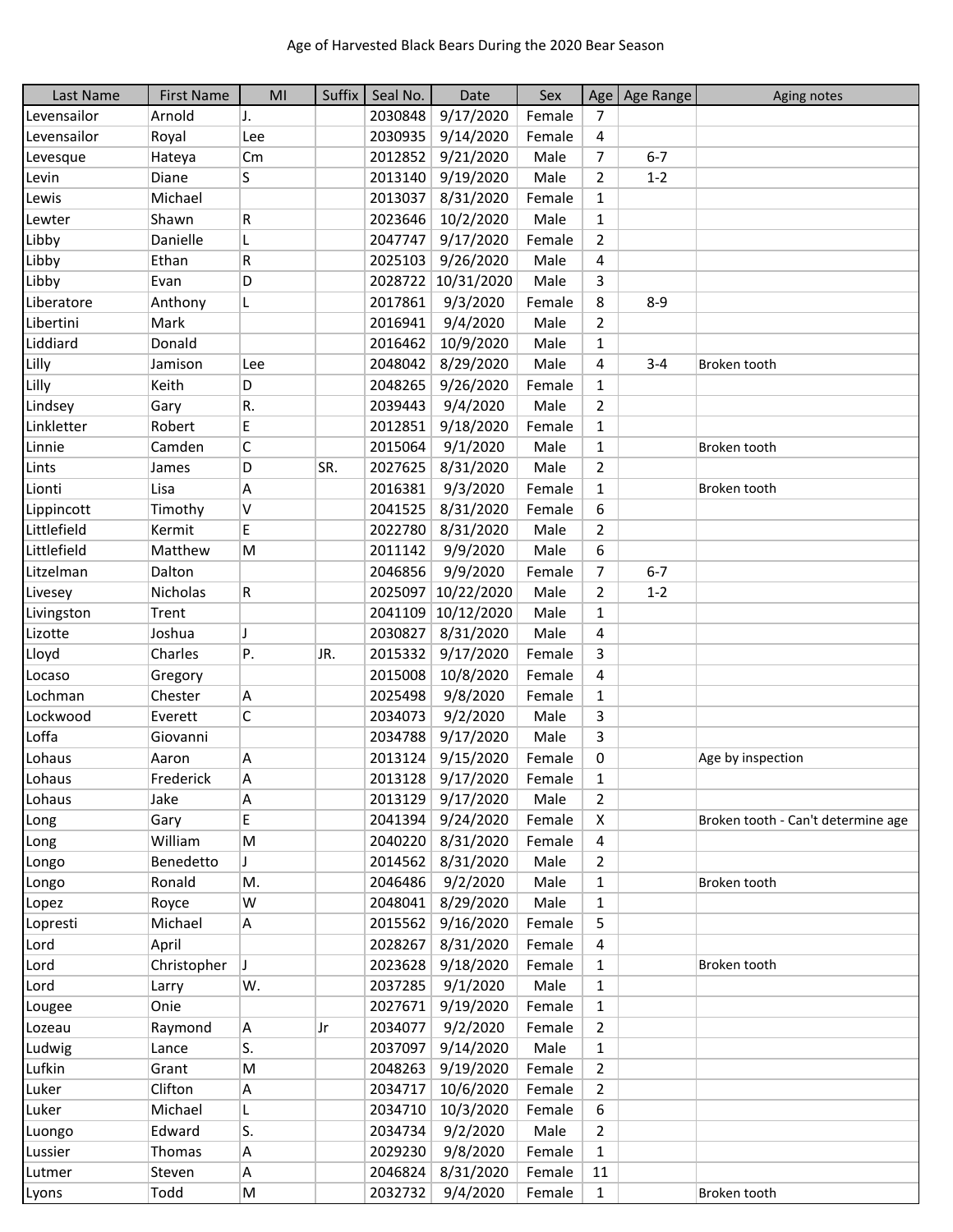| Last Name  | <b>First Name</b> | MI                       | Suffix    | Seal No. | Date              | Sex    | Age            | Age Range | Aging notes                      |
|------------|-------------------|--------------------------|-----------|----------|-------------------|--------|----------------|-----------|----------------------------------|
| Mabb       | Amber             | M                        |           | 2047624  | 9/1/2020          | Female | 12             | $11 - 12$ |                                  |
| Mabis      | Ricky             |                          |           | 2013089  | 9/7/2020          | Female | 8              |           |                                  |
| Macchione  | Nicholas          | IJ                       | <b>SR</b> | 2046835  | 9/1/2020          | Female | 1              | $1 - 2$   |                                  |
| Macisaac   | Harold            | $\overline{\phantom{a}}$ |           | 2040622  | 8/31/2020         | Male   | 3              |           | Broken tooth                     |
| Mackey     | Jedidiah          | C                        |           | 2020419  | 9/2/2020          | Female | 5              |           |                                  |
| Mackey     | Samuel            | Mark                     |           | 2019588  | 8/31/2020         | Male   | 1              |           |                                  |
| Mackin     | Edwin             |                          |           | 2035943  | 8/31/2020         | Male   | $\overline{2}$ |           |                                  |
| Macmaster  | Deborah           | Α                        |           | 2028277  | 9/3/2020          | Male   | $\mathbf{1}$   |           |                                  |
| Macomber   | Ashlyn            | L                        |           | 2018940  | 9/3/2020          | Male   | $\mathbf{1}$   |           |                                  |
| Madore     | Michael           | G                        | JR.       | 2022108  | 9/26/2020         | Female | X              |           | Broken tooth Can't determine age |
| Maglio     | Cassidy           |                          |           | 2034298  | 10/7/2020         | Male   | $\overline{2}$ |           |                                  |
| Maia       | Macicaac          |                          |           | 2040780  | 9/4/2020          | Male   | x              |           | Broken tooth at least 1 yrs old  |
| Maier      | Terrence          |                          |           | 2015003  | 10/1/2020         | Male   | $\mathbf{1}$   |           |                                  |
| Maines     | Michael           | A                        |           | 2036516  | 9/26/2020         | Female | 10             | $9 - 10$  | Broken tooth                     |
| Mains      | Emma              |                          |           | 2026377  | 10/13/2020        | Male   | $\mathbf{1}$   |           |                                  |
| Makhoul    | Munhel            |                          |           | 2041106  | 10/7/2020         | Male   | $\mathbf{1}$   |           |                                  |
| Malafronte | Michael           |                          |           | 2015057  | 8/31/2020         | Male   | $\overline{2}$ |           |                                  |
| Maminski   | Keith             |                          |           | 2016445  | 9/18/2020         | Male   | 1              |           |                                  |
| Maneval    | Franklin          | R                        |           | 2028869  | 9/7/2020          | Male   | 3              |           |                                  |
| Maneval    | Marc              | E                        |           | 2028891  | 9/8/2020          | Male   | 5              | $4 - 5$   |                                  |
| Manganaro  | Tyler             | Κ                        |           | 2016453  | 9/24/2020         | Male   | 1              |           |                                  |
| Mangano    | Anthony           | $\overline{\mathbf{I}}$  | JR.       | 2034764  | 9/8/2020          | Female | 5              | $4 - 5$   | Broken tooth                     |
| Mangiafico | Michael           | IJ                       |           | 2012766  | 9/5/2020          | Male   | $\overline{2}$ |           |                                  |
| Mangiafico | Tyler             | IJ                       |           | 2012742  | 8/31/2020         | Female | 8              | $8 - 10$  | Broken tooth                     |
| Mangin     | Parker            |                          |           | 2039425  | 8/31/2020         | Male   | $\mathbf{1}$   |           |                                  |
| Manley     | Jonathan          | M                        |           | 2016450  | 9/23/2020         | Male   | 3              |           |                                  |
| Mann       | John              | D                        |           | 2029225  | 9/1/2020          | Female | 4              |           | Broken tooth                     |
| Mannarino  | Mario             |                          |           | 2032747  | 9/23/2020         | Male   | 0              |           | Broken tooth                     |
| Manzo      | Michele           | Α                        |           | 2015136  | 10/1/2020         | Male   | 3              |           |                                  |
| Maradianos | Peter             |                          |           | 2016994  | 9/28/2020         | Female | 6              |           |                                  |
| Marcello   | Frank             |                          |           | 2022500  | 10/19/2020        | Male   | 1              |           |                                  |
| Marcelonis | Michael           |                          |           | 2022104  | 9/23/2020         | Female | 4              |           |                                  |
| Marini     | Joseph            | Е                        |           |          | 2012850 9/18/2020 | Male   | $\overline{2}$ |           |                                  |
| Markle     | Dennis            |                          | Jr        |          | 2034568 9/23/2020 | Female | 2              |           |                                  |
| Marquis    | Christopher       | IJ.                      |           | 2011160  | 8/31/2020         | Male   | 2              |           |                                  |
| Marriam    | Gregory           | L                        |           | 2030907  | 10/7/2020         | Male   | 2              |           |                                  |
| Marriott   | Robert            | С                        | Ш         | 2045283  | 9/8/2020          | Female | 3              |           |                                  |
| Marshall   | Charles           | т                        |           | 2025511  | 9/10/2020         | Male   | 0              |           | Age by inspection                |
| Marshall   | Conrad            | G.                       |           | 2017963  | 9/18/2020         | Male   | 0              |           | Age by inspection                |
| Martel     | Anna              | M                        |           | 2029684  | 9/16/2020         | Male   | 2              |           |                                  |
| Martin     | Aaron             | J.                       |           | 2036505  | 9/11/2020         | Male   | 2              |           |                                  |
| Martin     | Chad              | Α                        |           | 2034316  | 9/30/2020         | Male   | 2              |           |                                  |
| Martin     | Darrenn           |                          |           | 2025412  | 9/16/2020         | Female | 6              |           |                                  |
| Martin     | David             | E                        |           | 2035714  | 10/8/2020         | Female | 3              |           |                                  |
| Martin     | David             | P                        |           | 2020417  | 9/14/2020         | Female | 1              |           |                                  |
| Martin     | James             |                          |           | 2035947  | 9/1/2020          | Male   | $\overline{2}$ |           |                                  |
| Martin     | Jared             |                          |           | 2029999  | 9/8/2020          | Female | 3              |           |                                  |
| Martin     | Jeffery           | W                        |           | 2029697  | 9/1/2020          | Female | 1              |           |                                  |
| Martin     | Kara              | M                        |           | 2016455  | 9/22/2020         | Female | 1              |           |                                  |
| Martin     | Nicholas          | J.                       |           | 2027654  | 9/5/2020          | Male   | $\mathbf{1}$   |           |                                  |
| Martin     | Phil              |                          |           | 2027681  | 9/17/2020         | Female | 2              |           |                                  |
| Martineau  | Brandon           |                          |           | 2025055  | 9/15/2020         | Male   | 1              |           |                                  |
| Martinelli | Richard           | IJ                       |           |          | 2039444 9/4/2020  | Male   | 1              |           |                                  |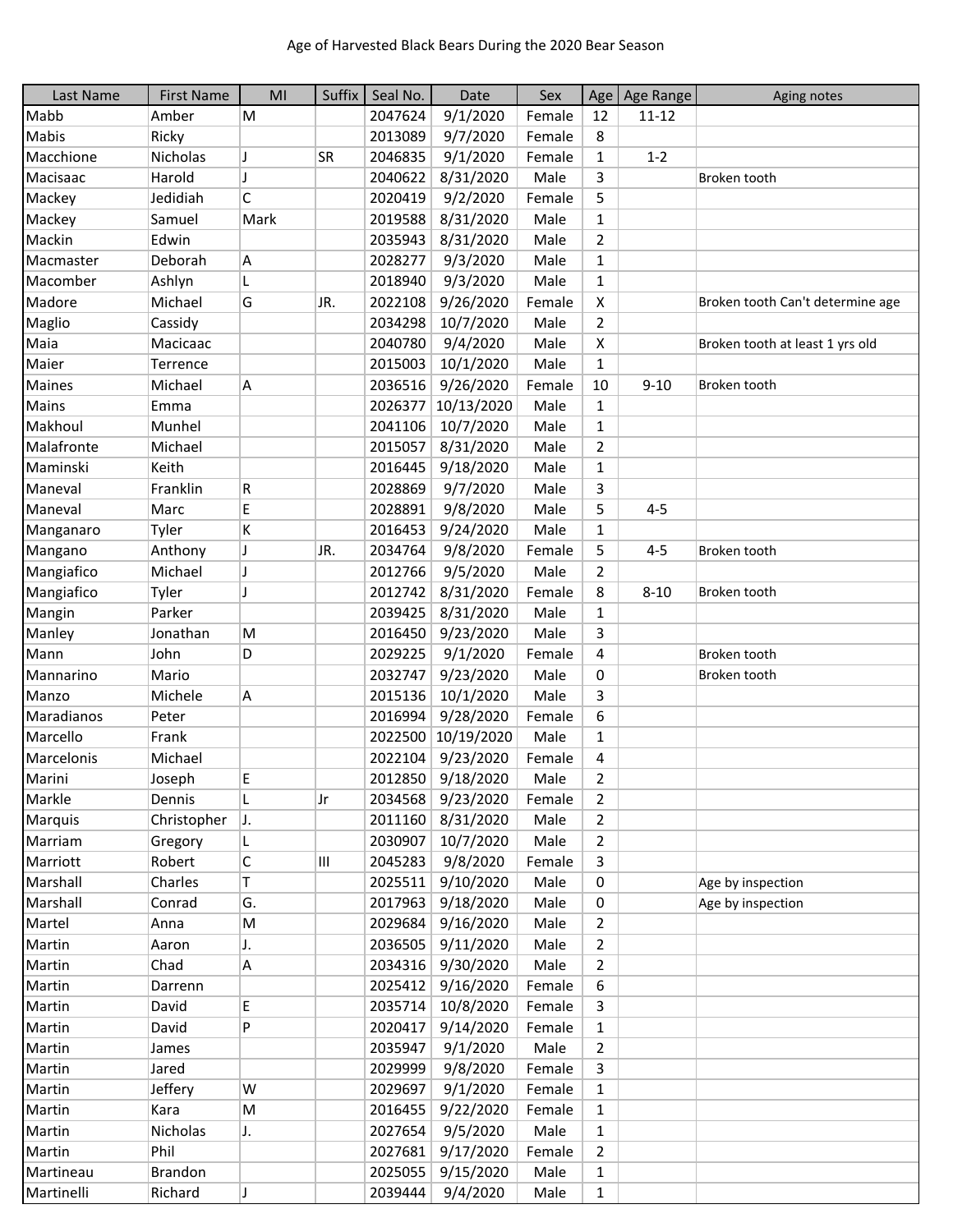| Last Name      | <b>First Name</b> | MI           | Suffix | Seal No. | Date       | Sex    | Age            | Age Range | Aging notes                      |
|----------------|-------------------|--------------|--------|----------|------------|--------|----------------|-----------|----------------------------------|
| <b>Martins</b> | Eric              | J.           |        | 2048278  | 9/25/2020  | Female | 9              |           |                                  |
| Martone        | Denise            | E            |        | 2013050  | 9/1/2020   | Male   | 1              |           |                                  |
| Martzen        | Walter            | J            |        | 2012801  | 9/2/2020   | Male   | 2              |           | Broken tooth                     |
| Marvel         | <b>Brenda</b>     |              |        | 2045279  | 9/7/2020   | Male   | $\mathbf{1}$   |           |                                  |
| Maschino       | George            |              | Ш      | 2041431  | 9/5/2020   | Male   | $\overline{2}$ |           |                                  |
| Mason          | Bill              | W            |        | 2036619  | 9/18/2020  | Female | $\overline{2}$ |           |                                  |
| Mason          | George            | F.           |        | 2037181  | 9/8/2020   | Female | $\mathbf{1}$   |           |                                  |
| Massaro        | Christopher       |              |        | 2045292  | 9/17/2020  | Male   | 0              |           | Age by inspection                |
| Massaro        | Salvatore         |              |        | 2045291  | 9/16/2020  | Female | $\mathbf{1}$   |           |                                  |
| Masse          | Ryan              | L.           |        | 2012603  | 9/25/2020  | Male   | 5              | $5-6$     | Broken tooth                     |
| Massicot       | Adam              | М            |        | 2046854  | 9/8/2020   | Male   | 4              |           |                                  |
| Massicot       | John              |              |        | 2074001  | 9/8/2020   | Female | 2              |           |                                  |
| Mast           | Ivan              | R            |        | 2046423  | 10/9/2020  | Female | 3              |           |                                  |
| Mast           | Jeremy            |              |        | 2027910  | 9/9/2020   | Female | $\mathbf{1}$   |           |                                  |
| <b>Masters</b> | Andy              | T            |        | 2022054  | 9/7/2020   | Female | 9              | $8 - 9$   |                                  |
| Mathews        | James             | А            |        | 2022822  | 8/31/2020  | Female | $\mathbf{1}$   |           |                                  |
| Mathews        | Russell           | L            |        | 2074770  | 11/2/2020  | Female | X              |           | Broken tooth Can't determine age |
| Matthews       | Bryan             |              |        | 2039449  | 9/5/2020   | Male   | $\mathbf{1}$   |           |                                  |
| Matthews       | Cheyenne          | А            |        | 2025631  | 9/12/2020  | Male   | $\mathbf{1}$   |           |                                  |
| Matthews       | Shaun             | J            |        | 2010700  | 9/7/2020   | Female | 5              |           |                                  |
| Matthieu       | Cathy             |              |        | 2033062  | 9/1/2020   | Male   | 5              | $4 - 5$   |                                  |
| Mattioli       | Joseph            | L            | Jr     | 2034762  | 9/7/2020   | Male   | 2              |           |                                  |
| Mattson        | Gage              | G            |        | 2037286  | 9/2/2020   | Male   | 6              | $5-6$     |                                  |
| Matyas         | Robert            | J            |        | 2046477  | 9/24/2020  | Male   | 10             |           |                                  |
| Matyas         | Robert            | $\mathbf{I}$ |        | 2046323  | 9/26/2020  | Male   | 12             | $11 - 12$ |                                  |
| Mauk           | Alex              | Roy          |        | 2034300  | 10/2/2020  | Male   | 0              |           | Age by inspection                |
| Mauk           | Alexander         |              |        | 2034315  | 9/30/2020  | Male   | 2              |           |                                  |
| Maxcy          | Connor            |              |        | 2041434  | 9/7/2020   | Male   | $\overline{2}$ |           |                                  |
| May            | Caleb             |              |        | 2027892  | 9/29/2020  | Male   | 2              |           |                                  |
| May            | Douglas           | С            |        | 2023603  | 9/1/2020   | Female | $\overline{2}$ |           |                                  |
| May            | Randy             | S            | Jr     | 2045277  | 9/4/2020   | Female | 4              |           |                                  |
| Mayberry       | Adam              | P            |        | 2025074  | 9/19/2020  | Male   | 2              |           |                                  |
| Mayberry       | John              | E            | JR.    | 2025078  | 9/22/2020  | Male   | 1              |           |                                  |
| Mayberry       | Steven            | D            |        | 2025071  | 9/18/2020  | Male   | 2              |           |                                  |
| Mayer          | Ryan              | В            |        | 2034727  | 8/31/2020  | Male   | $\overline{2}$ |           |                                  |
| Mayo           | Talan             |              |        | 2034085  | 9/4/2020   | Male   | $\mathbf{1}$   |           |                                  |
| Mc Carter      | Raymond           | E            |        | 2046478  | 9/23/2020  | Male   | 2              |           |                                  |
| Mcanulty       | <b>Bradley</b>    | J            |        | 2012812  | 9/11/2020  | Female | 4              |           |                                  |
| Mcbrine        | Mark              | J.           |        | 2048300  | 9/15/2020  | Male   | $\overline{2}$ |           |                                  |
| Mcbrine        | Mark              | J.           |        | 2048250  | 10/11/2020 | Male   | $\mathbf{1}$   |           |                                  |
| Mccann         | Robert            | L.           |        | 2012138  | 9/4/2020   | Female | 2              |           |                                  |
| Mccay          | Edward            |              |        | 2025363  | 9/1/2020   | Female | 2              |           |                                  |
| Mcconnell      | John              |              |        | 2025352  | 8/31/2020  | Male   | $\overline{2}$ |           |                                  |
| Mccorkle       | Wesley            | S            |        | 2016354  | 8/31/2020  | Female | 4              | $4 - 5$   |                                  |
| Мссоу          | Elias             | Samuel       |        | 2024227  | 8/31/2020  | Male   | $\overline{2}$ |           |                                  |
| Мссоу          | Joseph            | E            | 11     | 2034072  | 9/2/2020   | Female | $\overline{2}$ |           |                                  |
| Mccracken      | lan               | G            |        | 2034773  | 9/11/2020  | Female | 4              |           |                                  |
| Mccredie       | Tyler             |              |        | 2036928  | 9/12/2020  | Female | $\mathbf{1}$   |           |                                  |
| Mccrory        | Timothy           | В            |        | 2016431  | 9/16/2020  | Female | 4              | $4 - 5$   | Broken tooth                     |
| Mccrossin      | Dustin            | P            |        | 2034781  | 9/12/2020  | Female | 2              |           | Cementum Damaged                 |
| Mccuin         | Charles           | O            |        | 2038846  | 9/7/2020   | Male   | $\overline{2}$ |           |                                  |
| Mccullough     | <b>Brett</b>      | H.           |        | 2036420  | 9/4/2020   | Female | 5              |           | Broken tooth                     |
| Mccullough     | Jerry             | Donald       | JR.    | 2022767  | 9/3/2020   | Female | 4              |           |                                  |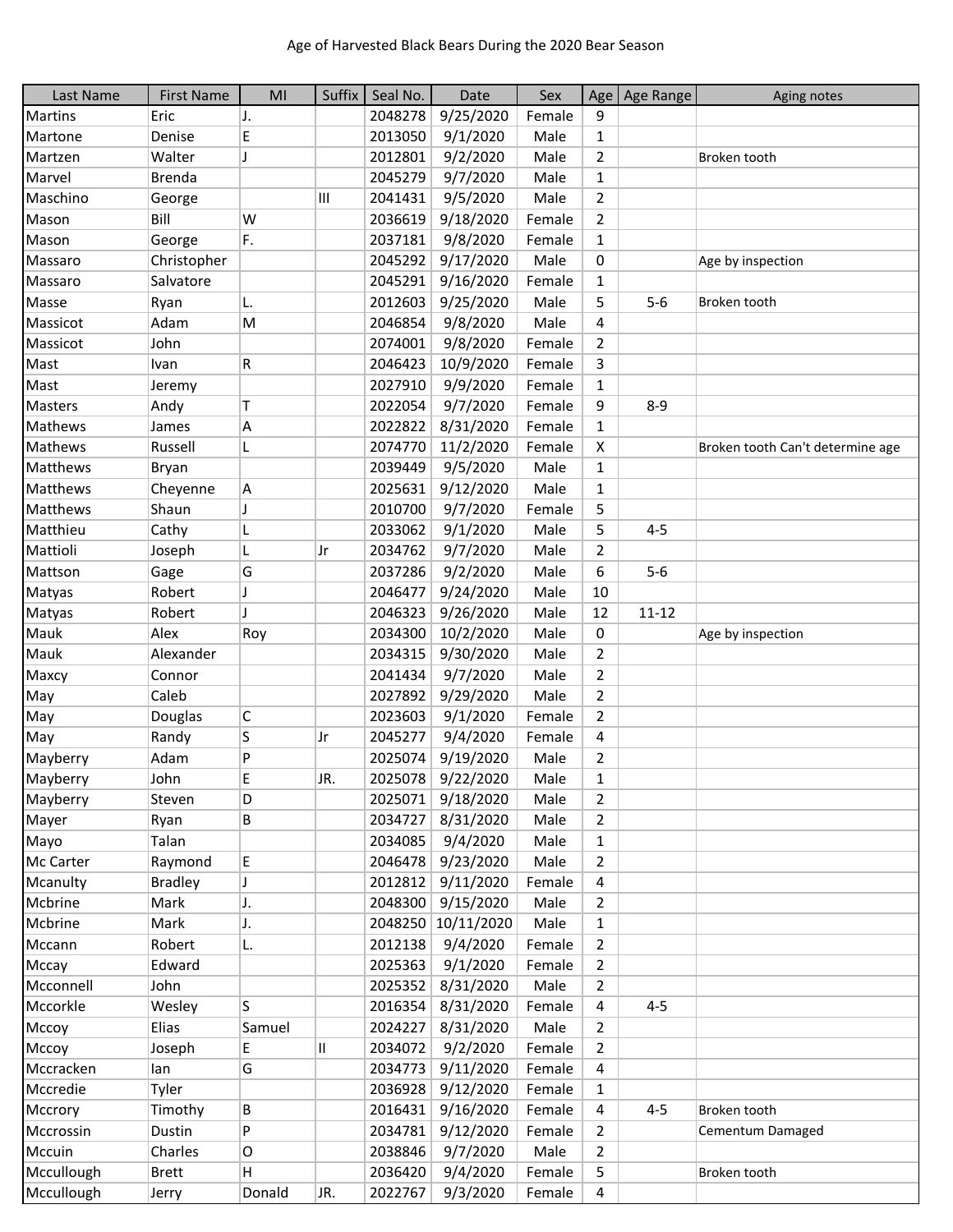| Last Name       | <b>First Name</b> | MI     | Suffix | Seal No. | Date              | Sex    |                | Age   Age Range | Aging notes                     |
|-----------------|-------------------|--------|--------|----------|-------------------|--------|----------------|-----------------|---------------------------------|
| Mccurdy         | Alex              |        |        | 2034349  | 9/4/2020          | Female | $\mathbf{1}$   |                 |                                 |
| Mcdavid         | John              |        |        | 2041433  | 9/7/2020          | Male   | $\overline{2}$ | $1 - 2$         |                                 |
| Mcdonald        | Christopher       | D      |        | 2029106  | 10/5/2020         | Female | 10             | $9 - 11$        |                                 |
| Mcdonald        | Tracey            | Mae    |        | 2030004  | 9/12/2020         | Male   | 0              |                 |                                 |
| Mcelhearn       | Marty             |        |        | 2027662  | 9/7/2020          | Female | $\overline{2}$ |                 |                                 |
| Mcelvaney       | Kevin             | C      |        | 2040211  | 9/11/2020         | Female | $\mathbf{1}$   |                 |                                 |
| Mcelvaney       | Ryan              |        |        | 2024217  | 9/16/2020         | Female | 4              |                 |                                 |
| Mcelwain        | Thomas            | J      | SR.    | 2046038  | 10/21/2020        | Male   | $\mathbf{1}$   |                 |                                 |
| Mcfadden        | Christopher       | A.     |        | 2029704  | 9/25/2020         | Female | $\mathbf{1}$   |                 |                                 |
| Mcfalls         | Paul              | Lyndon |        | 2034578  | 9/28/2020         | Female | 8              |                 |                                 |
| Mcgarvey        | John              | P      |        | 2013049  | 9/1/2020          | Male   | $\mathbf{1}$   |                 |                                 |
| Mcgary          | Caleb             | Η.     |        | 2021723  | 9/19/2020         | Female | $\mathbf{1}$   |                 |                                 |
| Mcghee          | <b>Brock</b>      | L      |        | 2015102  | 9/7/2020          | Female | $\overline{7}$ |                 |                                 |
| Mcgowan         | Michael           | P      |        | 2048544  | 9/2/2020          | Female | 3              |                 |                                 |
| Mcgowan         | Michael           | P      |        | 2048544  | 9/2/2020          | Female | 10             | $9 - 10$        |                                 |
| Mcgowan         | William           | J      |        | 2048541  | 8/29/2020         | Female | 17             | $16 - 18$       |                                 |
| Mcgrath         | Christopher       |        |        | 2039476  | 9/21/2020         | Male   | 4              |                 | Broken tooth                    |
| Mcgraw          | Anthony           | F      |        | 2034303  | 9/14/2020         | Male   | $\mathbf{1}$   |                 |                                 |
| Mcguire         | Charles           |        |        | 2022317  | 10/8/2020         | Male   | 4              |                 |                                 |
| Mcguire         | Richard           | R      |        | 2010740  | 10/2/2020         | Female | $\overline{2}$ |                 |                                 |
| Mcguire         | Ryan              |        |        | 2010695  | 9/4/2020          | Male   | $\overline{2}$ |                 |                                 |
| Mcguire         | William           | R      |        | 2039454  | 9/7/2020          | Female | $\mathbf{1}$   |                 |                                 |
| Mcintire        | Raymond           | L      | Ш      | 2028645  | 9/12/2020         | Female | 8              | $8 - 9$         |                                 |
| Mcintire        | Raymond           | L      | SR.    | 2026346  | 9/16/2020         | Female | 0              |                 | Age by inspection               |
| Mcintyre        | Ryan              | S      |        | 2015325  | 9/15/2020         | Female | 9              | $9 - 10$        | Cementum Damaged                |
| Mciver          | Aiden             |        |        | 2034352  | 9/5/2020          | Male   | 3              |                 |                                 |
| Mckay           | Jamie             | L.     |        | 2016943  | 9/4/2020          | Female | 3              |                 |                                 |
| McKee           | James             |        |        | 2041090  | 9/21/2020         | Female | 4              |                 |                                 |
| McKenna         | Jennifer          |        |        | 2027758  | 10/3/2020         | Male   | $\overline{2}$ |                 |                                 |
| Mckenney        | Patrick           | S      |        | 2048315  | 9/1/2020          | Female | $\overline{2}$ |                 |                                 |
| Mckinley        | Jim               | C      |        | 2025348  | 8/31/2020         | Male   | $\mathbf{1}$   |                 |                                 |
| Mckirryher      | Gregory           | L.     |        | 2034752  | 9/3/2020          | Male   | X              |                 | Broken tooth at least 3 yrs old |
| Mckown          | James             | E      |        | 2046484  | 8/31/2020         | Male   | 1              |                 |                                 |
| Mckown          | Paul              | R      |        | 2046488  | 9/2/2020          | Female | 1              |                 |                                 |
| Mclaren         | Kevin             | M.     |        | 2045930  | 9/16/2020         | Male   | 4              |                 |                                 |
| Mclaughlin      | Marissa           |        |        | 2041888  | 9/16/2020         | Female | $\mathbf{1}$   |                 |                                 |
| Mclellan        | Kristopher        | R      |        | 2036489  | 9/1/2020          | Male   | 1              |                 |                                 |
| Mcloughlin      | Vince             |        |        | 2037141  | 9/3/2020          | Male   | $\overline{2}$ | $1 - 2$         |                                 |
| Mcmackin        | John              | Thomas |        | 2030010  | 9/22/2020         | Female | 7              | $6 - 8$         | Broken tooth                    |
| Mcmahon         | Alexis            |        |        | 2039433  | 9/3/2020          | Male   | $\mathbf{1}$   |                 |                                 |
| Mcmahon         | Michael           | Ρ.     |        | 2027905  | 9/2/2020          | Male   | $\mathbf{1}$   |                 |                                 |
| Mcmillon        | Ethan             | L.     |        | 2023604  | 9/1/2020          | Male   | 4              |                 |                                 |
| Mcnear          | Randall           | L      |        | 2045756  | 9/12/2020         | Male   | $\overline{2}$ |                 |                                 |
| Mcphail         | Gavin             | J      |        | 2010705  | 9/11/2020         | Male   | $\overline{2}$ |                 |                                 |
| Mcquaid         | John              | K      |        | 2025485  | 9/4/2020          | Female | $\mathbf{1}$   |                 |                                 |
| Mcqueen         | Paul              | S      |        | 2015087  | 9/4/2020          | Female | 15             | $14 - 16$       | Broken tooth                    |
| Mcwilliams      | James             |        |        | 2046843  | 9/3/2020          | Male   | $\overline{2}$ |                 |                                 |
| <b>Mears</b>    | Otho              | L      |        | 2015055  | 8/31/2020         | Female | 8              | $8 - 10$        | Broken tooth                    |
| Meattey         | Bryan             | T      |        | 2024219  | 9/21/2020         | Female | $\overline{2}$ |                 |                                 |
| Mechalko        | Jeffrey           | S      |        | 2022825  | 8/31/2020         | Male   | $\mathbf{1}$   |                 |                                 |
| Medas           | Richard           | Ρ.     |        | 2036617  | 9/9/2020          | Female | 5              |                 |                                 |
| <b>Meddings</b> | Frederick         | L      |        | 2014564  | 9/1/2020          | Female | 3              |                 |                                 |
| Meehan          | Carney            |        |        |          | 2015553 9/14/2020 | Male   | $\mathbf{1}$   |                 |                                 |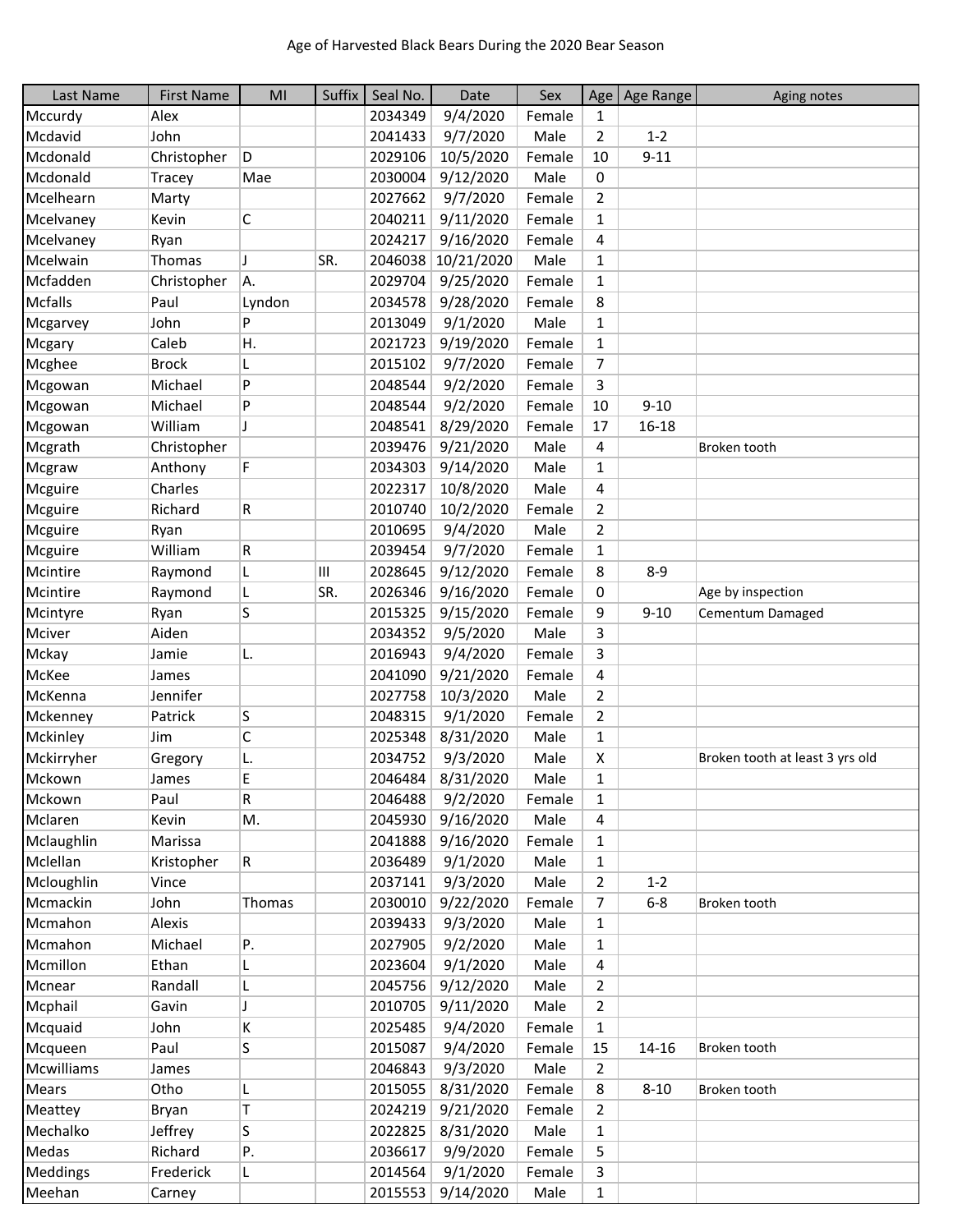| Last Name    | <b>First Name</b> | MI    | Suffix | Seal No. | Date               | Sex    |                | Age   Age Range | Aging notes                        |
|--------------|-------------------|-------|--------|----------|--------------------|--------|----------------|-----------------|------------------------------------|
| <b>Meeks</b> | Hunter            | т     |        | 2013074  | 9/3/2020           | Female | $\overline{2}$ |                 |                                    |
| Meikle       | John              | т     | Jr     | 2034127  | 9/21/2020          | Male   | $\mathbf{1}$   |                 |                                    |
| Meilutis     | Michael           |       |        | 2016351  | 8/31/2020          | Male   | $\mathbf{1}$   |                 |                                    |
| Meitzler     | Addison           | т     |        | 2029634  | 9/14/2020          | Female | 4              | $4 - 5$         |                                    |
| Mellor       | Lily              | J     |        | 2032041  | 8/29/2020          | Male   | $\mathbf{1}$   |                 |                                    |
|              | Mitchell          |       |        |          |                    |        |                |                 |                                    |
| Mennemeier   | Allen             |       |        | 2015090  | 9/4/2020           | Male   | $\mathbf{1}$   |                 |                                    |
| Mensik       | Jenna             |       |        | 2017925  | 8/31/2020          | Female | 3              |                 |                                    |
| Mercer       | Linda             | M     |        | 2013708  | 9/21/2020          | Female | $\overline{2}$ | $2 - 3$         |                                    |
| Mercier      | Creig             | L.    |        | 2013881  | 8/31/2020          | Male   | 4              |                 |                                    |
| Mercier      | Lionel            |       |        | 2013882  | 8/31/2020          | Female | 10             | $9 - 10$        |                                    |
| Meredith     | Sarrina           |       |        | 2027908  | 9/8/2020           | Male   | $\mathbf{1}$   |                 |                                    |
| Merithew     | David             | L.    |        | 2016357  | 9/1/2020           | Female | $\mathbf{1}$   |                 |                                    |
| Merrell      | Richard           | C.    |        | 2014590  | 9/19/2020          | Female | 10             | $10 - 11$       |                                    |
| Merrill      | Allen             | В     |        | 2014579  | 9/14/2020          | Female | $\mathbf{1}$   |                 |                                    |
| Merrill      | Gerald            | E     | III    | 2036609  | 9/1/2020           | Male   | 4              |                 |                                    |
| Messenger    | Jason             | E     |        | 2039458  | 9/8/2020           | Male   | $\mathbf{1}$   |                 |                                    |
| Metcalf      | <b>Bradly</b>     | Α     |        |          | 2046028 10/15/2020 | Male   | $\mathbf{1}$   |                 |                                    |
| Metcalf      | <b>Brady</b>      | Α     |        | 2045960  | 10/29/2020         | Male   | $\overline{2}$ |                 |                                    |
| Meyer        | William           | IJ    | JR     | 2022037  | 9/4/2020           | Male   | $\mathbf{1}$   |                 |                                    |
| Meyer        | Wyatt             | Α     |        | 2034792  | 9/23/2020          | Male   | 3              |                 |                                    |
| Michalka     | <b>Brian</b>      | Α     |        | 2016393  | 9/5/2020           | Male   | $\overline{2}$ |                 |                                    |
| Michaud      | Devin             | D     |        | 2029619  | 8/31/2020          | Female | X              |                 | Broken tooth - Can't determine age |
| Michaud      | Patrick           | D     |        | 2022012  | 8/31/2020          | Female | 3              |                 |                                    |
| Michelson    | Kent              | L     |        | 2046831  | 8/31/2020          | Male   | $\mathbf{1}$   |                 |                                    |
| Mihalos      | John              |       |        | 2039462  | 9/10/2020          | Male   | 5              | $4 - 5$         | Cementum Damaged                   |
| Mike         | Thomas            |       |        | 2012836  | 9/1/2020           | Female | 4              |                 |                                    |
| Milby        | Ronnie            |       |        | 2025488  | 9/4/2020           | Male   | $\mathbf{1}$   |                 |                                    |
| Miller       | Albert            |       |        | 2041115  | 10/15/2020         | Male   | 3              |                 |                                    |
| Miller       | Alfred            |       |        | 2010713  | 9/16/2020          | Male   | $\overline{2}$ |                 |                                    |
| Miller       | Ben               |       |        | 2012305  | 9/1/2020           | Female | 3              |                 |                                    |
| Miller       | Dakota            | C     |        | 2019284  | 9/12/2020          | Male   | 3              |                 |                                    |
| Miller       | David             |       |        | 2025411  | 9/16/2020          | Male   | 6              | $6 - 7$         |                                    |
| Miller       | Dennis            | E.    |        | 2022045  | 9/5/2020           | Male   | $\mathbf{1}$   |                 |                                    |
| miller       | earl              |       |        | 2039657  | 9/18/2020          | Female | 0              |                 | Age by inspection                  |
| Miller       | Eliah             | Ethan |        | 2038907  | 9/26/2020          | Female | 5              |                 |                                    |
| Miller       | Eric              | D     |        | 2016458  | 9/30/2020          | Male   | 3              |                 |                                    |
| Miller       | Ethan             | A     |        | 2038906  | 9/26/2020          | Female | $\mathbf{1}$   |                 |                                    |
| Miller       | Frederick         | W.    |        | 2012602  | 9/24/2020          | Female | 5              |                 |                                    |
| Miller       | Henry             |       |        |          | 2041540 9/3/2020   | Female | $\mathbf{1}$   |                 |                                    |
| Miller       | Kenny             | D     |        | 2022091  | 9/17/2020          | Male   | $\mathbf{1}$   |                 |                                    |
| Miller       | Marty             |       |        |          | 2041112 10/14/2020 | Male   | $\overline{2}$ |                 |                                    |
| Miller       | Nathan            | G     |        | 2046450  | 10/2/2020          | Female | 1              |                 |                                    |
| Miller       | Robert            | F     |        | 2016459  | 10/2/2020          | Female | 3              |                 |                                    |
| Miller       | Ryan              | C     |        | 2041402  | 9/26/2020          | Male   | $\overline{2}$ |                 |                                    |
| Miller       | Vernon            | Ray   |        | 2046458  | 10/7/2020          | Female | 3              |                 |                                    |
| Millett      | Dylan             | С     |        | 2017960  | 9/18/2020          | Female | $\overline{2}$ |                 |                                    |
| Milliken     | James             | Α     |        | 2022055  | 9/7/2020           | Male   | $\overline{2}$ |                 |                                    |
| Mills        | <b>Bradley</b>    | S.    |        | 2022038  | 9/4/2020           | Female | 5              |                 |                                    |
| Mills        | Bryan             |       |        | 2022031  | 9/1/2020           | Male   | $\overline{a}$ |                 |                                    |
| Milton       | Gary              | A     | JR.    | 2019581  | 8/31/2020          | Male   | $\overline{2}$ |                 |                                    |
| Minervino    | Thomas            |       |        | 2032808  | 10/3/2020          | Male   | $\mathbf{1}$   |                 |                                    |
| Minese       | Gerry             | A     |        | 2041535  | 9/2/2020           | Female | $\overline{2}$ |                 | Broken tooth                       |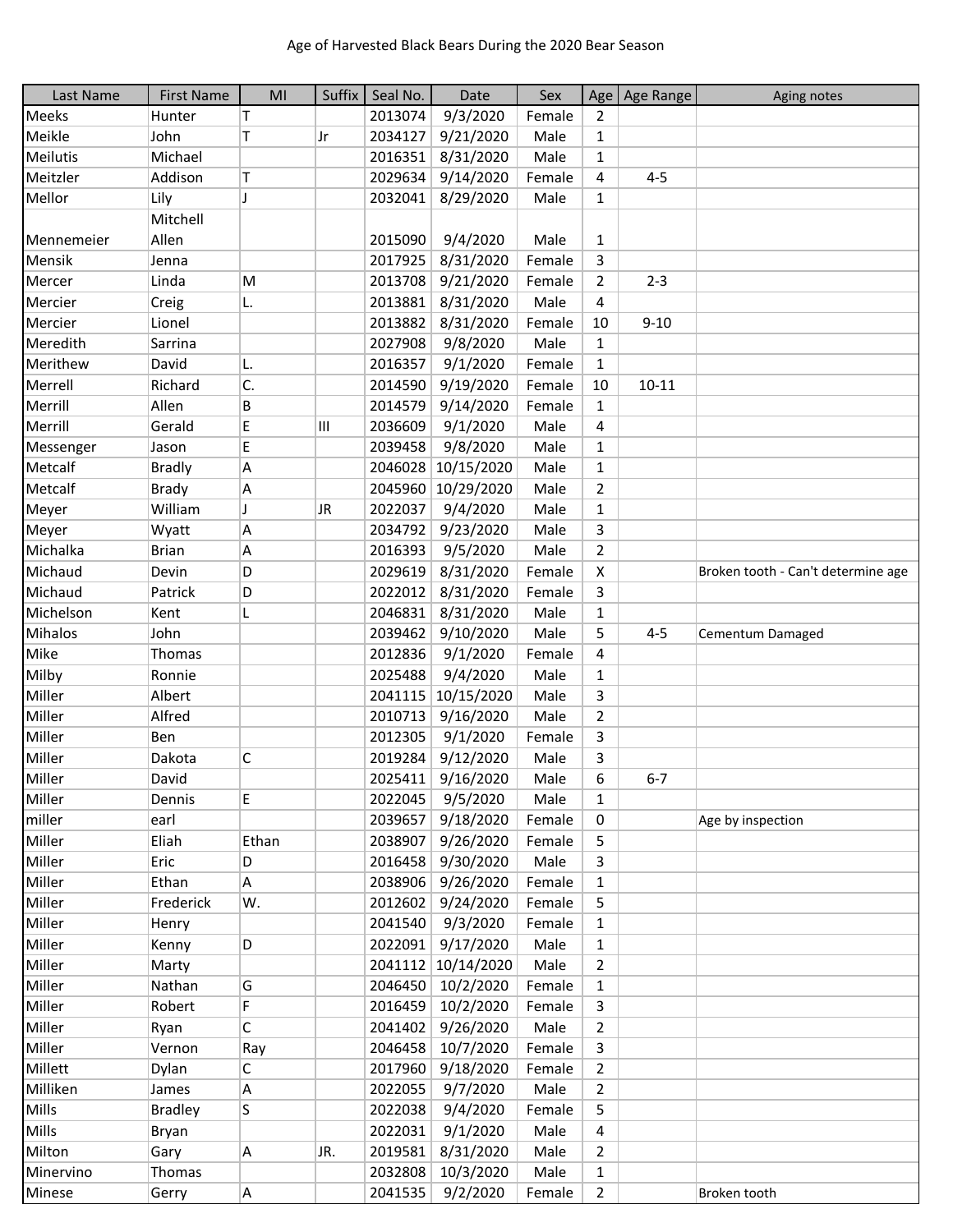| Last Name       | <b>First Name</b> | MI      | Suffix | Seal No. | Date              | Sex    |                | Age   Age Range | Aging notes       |
|-----------------|-------------------|---------|--------|----------|-------------------|--------|----------------|-----------------|-------------------|
| Minix           | Teyton            |         |        | 2022807  | 9/14/2020         | Female | 2              |                 |                   |
| Mitchell        | David             | т       |        | 2022775  | 9/1/2020          | Male   | 3              |                 |                   |
| Mitchell        | Eric              | R.      |        | 2039701  | 10/2/2020         | Male   | 10             | $10 - 11$       |                   |
| Mitchell        | Paul              | R       |        | 2039732  | 10/13/2020        | Female | $\overline{2}$ |                 |                   |
| Mittleman       | Monty             | L       |        | 2047702  | 9/2/2020          | Male   | 5              | $4 - 5$         |                   |
| Moberg          | Matthew           | D       |        | 2025495  | 9/7/2020          | Male   | $\mathbf{1}$   |                 |                   |
| Moberg          | Matthew           | D       |        | 2025493  | 9/7/2020          | Male   | 12             | $12 - 13$       |                   |
| Moffett         | Scott             | Α       |        | 2013103  | 9/9/2020          | Female | $\mathbf{1}$   |                 | Broken tooth      |
| Moffitt         | Janessa           | R       |        | 2013054  | 9/2/2020          | Female | 1              |                 |                   |
| Mollicone       | John              | Α       |        | 2034777  | 9/9/2020          | Male   | 3              |                 |                   |
| Molloy          | Steven            |         |        | 2029659  | 9/2/2020          | Female | 3              |                 |                   |
| Monaco          | Michael           |         |        | 2041127  | 10/28/2020        | Male   | $\mathbf{1}$   |                 |                   |
| Monahan         | John              |         |        | 2030832  | 9/4/2020          | Female | $\overline{2}$ |                 |                   |
| Monroe          | Steven            | H.      |        | 2024249  | 9/19/2020         | Male   | 9              | $8 - 9$         |                   |
| Monroy          | Jose              |         |        | 2013341  | 8/31/2020         | Female | 3              | $3 - 4$         |                   |
| Monteverde      | Stephen           | J       |        | 2037081  | 8/31/2020         | Female | 8              | $7 - 8$         |                   |
| Moody           | Craig             | D.      |        | 2048045  | 9/11/2020         | Male   | 1              | $1 - 2$         | Broken tooth      |
| Moody           | Danielle          | J.      |        | 2012606  | 10/3/2020         | Male   | 4              | $3 - 5$         | Broken tooth      |
| Moody           | Darin             |         |        | 2045901  | 8/29/2020         | Male   | 4              |                 |                   |
| Moody           | Michael           | D       |        | 2048046  | 9/11/2020         | Female | $\overline{2}$ |                 |                   |
| Moody           | Wayne             | P       |        | 2034184  | 9/3/2020          | Female | $\overline{2}$ |                 |                   |
| Moody           | Thomas            | P       |        | 2027649  | 9/2/2020          | Male   | 10             | $10 - 11$       | Broken tooth      |
| Mooers          | Timothy           | A.      |        | 2020942  | 9/5/2020          | Female | $\mathbf{1}$   |                 |                   |
| Moore           | Christopher       | R       |        | 2028273  | 9/2/2020          | Male   | $\mathbf{1}$   |                 |                   |
| Moore           | Laura             |         |        | 2025375  | 9/3/2020          | Male   | $\overline{2}$ |                 |                   |
| Moores          | Parker            | Α       |        | 2048301  | 8/29/2020         | Male   | 3              |                 |                   |
| Moran           | Daniel            | J.      |        | 2029985  | 9/1/2020          | Female | $\mathbf{1}$   |                 |                   |
| Moreau          | Gary              | R       |        | 2027630  | 8/31/2020         | Male   | 4              |                 |                   |
| Morgan          | Emily             | S       |        | 2041386  | 9/22/2020         | Male   | 3              |                 |                   |
| Morgan          | Gregory           | W       |        | 2025440  | 9/7/2020          | Male   | $\overline{2}$ |                 |                   |
| Morgan          | Jacob             | C       |        | 2025494  | 9/7/2020          | Male   | $\overline{2}$ |                 |                   |
| Morgan          | Jacob             | D       |        | 2048305  | 8/31/2020         | Female | 10             | $9 - 10$        |                   |
|                 |                   |         |        | 2041385  | 9/21/2020         | Male   | 2              |                 |                   |
| Morgan<br>Morin | James<br>Bethnay  |         |        | 2017541  | 9/7/2020          |        | 2              |                 |                   |
|                 |                   |         |        | 2030841  |                   | Female |                |                 |                   |
| Morin           | Douglas           | R       |        |          | 9/5/2020          | Male   | $\overline{2}$ |                 |                   |
| Morin           | Keith             | T       |        | 2012784  | 9/10/2020         | Male   | 4              |                 |                   |
| Morin           | Richard           | В       |        | 2022099  | 9/18/2020         | Male   | 9              | $8 - 9$         |                   |
| Morissette      | Leo               | Armand  |        | 2045744  | 9/7/2020          | Female | 5              |                 |                   |
| Morrell         | Jeffrey           | H       | SR.    | 2022020  | 9/1/2020          | Male   | $\overline{2}$ |                 | Broken tooth      |
| Morrell         | Kenneth           | L       | Ш.     | 2025093  | 10/13/2020        | Female | $\overline{2}$ |                 | Broken tooth      |
| Morris          | <b>Brian</b>      | J       |        | 2034299  | 10/5/2020         | Female | 2              |                 |                   |
| Morris          | David             | Е       |        | 2034159  | 10/15/2020        | Male   | 5              |                 |                   |
| Morris          | Douglas           | Α       |        | 2041398  | 9/25/2020         | Male   | 0              |                 | Age by inspection |
| Morris          | John              | E.      |        | 2034776  | 9/12/2020         | Female | 4              |                 |                   |
| Morrison        | Emily             | В       |        | 2017749  | 9/17/2020         | Female | 4              |                 |                   |
| Morrison        | lan               | J.      |        | 2041401  | 9/26/2020         | Female | $\mathbf{1}$   |                 |                   |
| Morrissey       | Michael           | M.      |        | 2016376  | 9/2/2020          | Male   | 0              |                 | Age by inspection |
| Morse           | Drew              |         |        | 2045929  | 9/16/2020         | Male   | $\overline{2}$ |                 |                   |
| Morse           | Nathan            | Mathews |        | 2030844  | 9/5/2020          | Female | 6              | $6 - 7$         |                   |
| Morse           | Wyatt             | S       |        | 2035942  | 8/31/2020         | Male   | 2              | $2 - 3$         |                   |
| Mortimer        | Jayson            | L.      |        | 2034091  | 9/7/2020          | Female | $\overline{2}$ |                 |                   |
| Mosher          | Arthur            | F       | JR.    | 2015072  | 9/1/2020          | Female | $\overline{2}$ |                 |                   |
| Mosher          | Judith            | А       |        |          | 2027623 8/31/2020 | Female | $\mathbf{1}$   |                 |                   |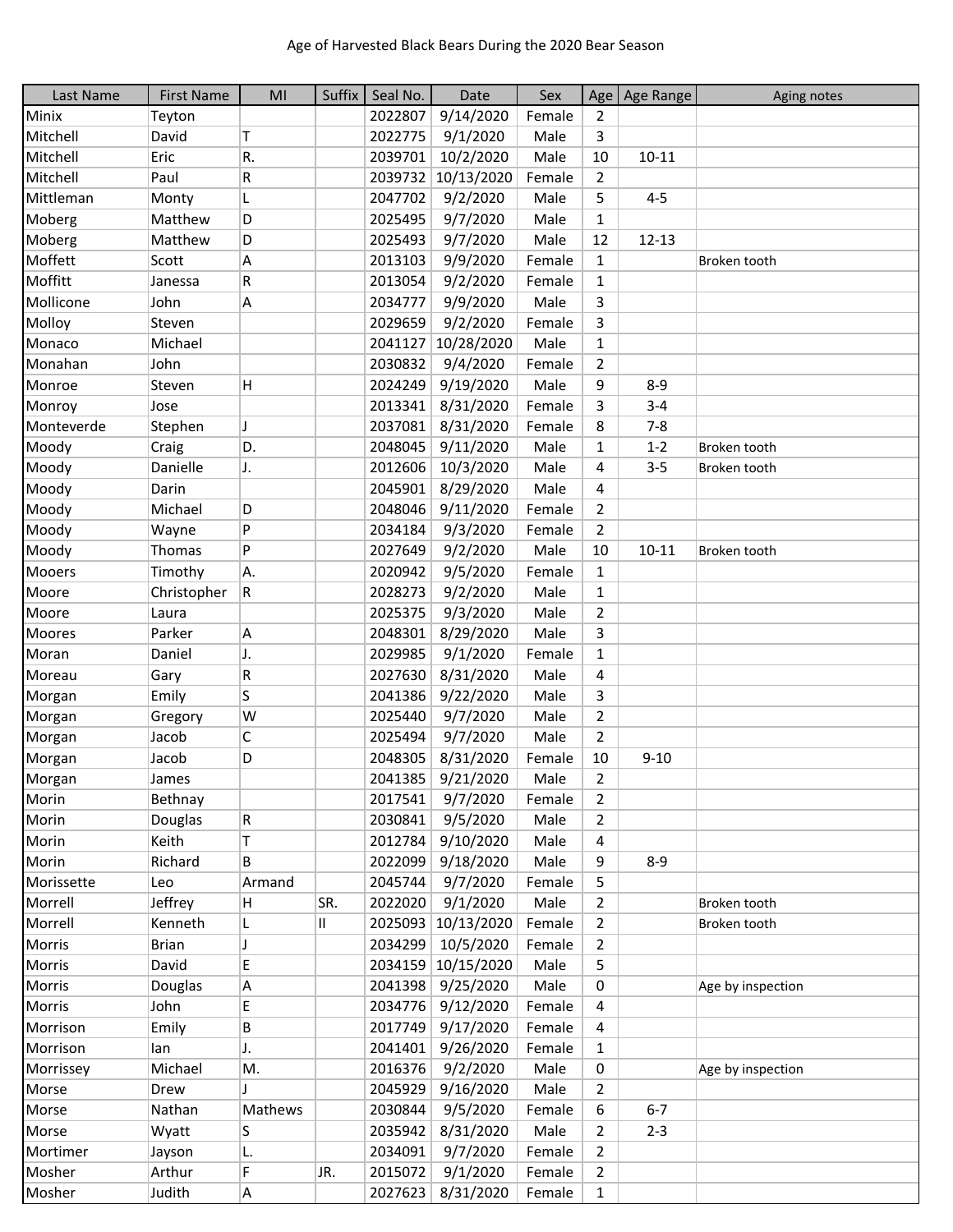| Last Name      | <b>First Name</b> | MI | Suffix | Seal No. | Date       | Sex    |                | Age   Age Range | Aging notes                      |
|----------------|-------------------|----|--------|----------|------------|--------|----------------|-----------------|----------------------------------|
| Mountainland   | John              | E  |        | 2027635  | 9/1/2020   | Female | 2              |                 |                                  |
| Mower          | Tyler             | J  |        | 2031320  | 9/5/2020   | Female | 1              |                 |                                  |
| Mowery         | Wyatt             | А  |        | 2015550  | 9/16/2020  | Female | 5              |                 |                                  |
| Moy            | Derek             | А  |        | 2017998  | 9/26/2020  | Female | $\mathbf{1}$   | $1 - 2$         |                                  |
| Moyer          | Charles           |    |        | 2041527  | 8/31/2020  | Male   | 3              |                 |                                  |
| Moyer          | Heidi             |    |        | 2041085  | 9/15/2020  | Male   | 2              |                 |                                  |
| Moyer          | Thomas            | P  |        | 2037100  | 9/15/2020  | Male   | 5              |                 |                                  |
| Moyes          | Eric              | W  |        | 2036488  | 9/1/2020   | Female | $\mathbf{1}$   |                 |                                  |
| Mroz           | <b>Barbara</b>    |    |        | 2028271  | 9/1/2020   | Male   | 2              |                 |                                  |
| Mullet         | Anthony           |    |        | 2041116  | 10/19/2020 | Male   | $\mathbf{1}$   |                 |                                  |
| Mullett        | Steven            | R. |        | 2012120  | 9/2/2020   | Male   | $\mathbf{1}$   |                 |                                  |
| Mullikin       | Wanda             | J  |        | 2025379  | 9/3/2020   | Male   | 0              |                 | Age by inspection                |
| Mullin         | Michael           | L  |        | 2011824  | 9/18/2020  | Female | 2              |                 |                                  |
| <b>Mullins</b> | Thomas            | D  |        | 2012140  | 9/7/2020   | Male   | 2              |                 |                                  |
| Muncy          | Molly             | K  |        | 2037084  | 9/7/2020   | Female | $\mathbf{1}$   |                 |                                  |
| Mundorff       | Billy             |    |        | 2016464  | 10/13/2020 | Female | $\mathbf{1}$   |                 | Broken tooth                     |
| Munukka        | Timothy           | J  |        | 2034749  | 9/4/2020   | Male   | $\overline{2}$ |                 |                                  |
| Murad          | James             |    |        | 2027656  | 9/2/2020   | Male   | X              |                 | No Tooth in Envelope             |
| Murdock        | Mark              | А  |        | 2025501  | 9/8/2020   | Female | 2              |                 |                                  |
| Murphy         | Aubrey            | L  |        | 2012587  | 9/3/2020   | Male   | $\mathbf{1}$   |                 | Broken tooth                     |
| Murphy         | Camron            | G  |        | 2016945  | 9/5/2020   | Male   | 0              |                 | Age by inspection                |
| <b>MURPHY</b>  | <b>CASEY</b>      |    |        | 2046349  | 9/14/2020  | Female | 8              |                 |                                  |
| Murphy         | Cynthia           |    |        | 2047692  | 9/1/2020   | Male   | 5              |                 |                                  |
| Murphy         | Dylan             | M  |        | 2010842  | 9/7/2020   | Male   | X              |                 | Broken tooth Can't determine age |
| Murphy         | Michael           |    |        | 2048282  | 9/3/2020   | Male   | 0              |                 | Age by inspection                |
| Murphy         | Ronald            | B  | Ш      | 2016948  | 9/7/2020   | Female | 3              |                 |                                  |
| Murray         | Augustus          | H  |        | 2035684  | 9/2/2020   | Female | 12             | $11 - 12$       |                                  |
| Murray         | John              | M  |        | 2022070  | 9/9/2020   | Male   | $\overline{2}$ |                 |                                  |
| Murtagh        | Aaron             |    |        | 2028873  | 9/5/2020   | Male   | 4              | $3 - 4$         |                                  |
| Muska          | Tymon             |    |        | 2036493  | 9/2/2020   | Female | $\mathbf{1}$   |                 |                                  |
| <b>Myers</b>   | James             | T  |        | 2027894  | 9/22/2020  | Female | 2              |                 |                                  |
| <b>Myers</b>   | Samuel            |    |        | 2035702  | 9/22/2020  | Female | 2              |                 |                                  |
| <b>Myers</b>   | Steven            | M  | Ш      | 2040226  | 10/9/2020  | Female | 9              | $8 - 9$         |                                  |
| <b>Myers</b>   | Steven            | M  | SR.    | 2040225  | 10/8/2020  | Male   | 2              |                 |                                  |
| Myotte         | <b>Buddy</b>      |    |        | 2017924  | 8/31/2020  | Male   | 5              |                 |                                  |
| Nadeau         | Blaine            | V  |        | 2013119  | 9/14/2020  | Female | $\mathbf{1}$   |                 |                                  |
| <b>Nalls</b>   | John              |    |        | 2029993  | 9/4/2020   | Male   | $\overline{2}$ | $2 - 3$         |                                  |
| Nardone        | Michael           |    |        | 2017956  | 9/15/2020  | Male   | $\mathbf{1}$   |                 |                                  |
| Nardone        | Sabino            |    |        | 2017931  | 9/3/2020   | Male   | $\overline{2}$ |                 |                                  |
| Nason          | Ashlee            |    |        | 2015076  | 9/2/2020   | Female | $\mathbf{1}$   |                 |                                  |
| Nason          | Miranda           | F  |        | 2048284  | 9/4/2020   | Male   | $\overline{2}$ |                 |                                  |
| Nason          | Morgan            | Η. |        | 2010698  | 9/5/2020   | Male   | 2              |                 |                                  |
| Natcher        | Craig             |    |        | 2032728  | 9/1/2020   | Male   | 3              |                 |                                  |
| Naumov         | Dusko             |    |        | 2041098  | 9/29/2020  | Male   | $\mathbf{1}$   |                 |                                  |
| Naylor         | Charles           | J  |        | 2041529  | 9/1/2020   | Male   | $\mathbf{1}$   |                 |                                  |
| <b>Nee</b>     | Michael           | J  |        | 2015104  | 9/8/2020   | Female | 5              |                 | Cementum Damaged                 |
| <b>Neff</b>    | Willet            | В  |        | 2010704  | 9/10/2020  | Female | 2              |                 |                                  |
| Neide          | Howard            | E  |        | 2034242  | 9/3/2020   | Female | $\overline{2}$ |                 |                                  |
| Neide          | Kyle              | E. |        | 2034338  | 9/2/2020   | Male   | 3              | $2 - 3$         |                                  |
| Neide          | William           | E  |        | 2034241  | 9/1/2020   | Male   | $\overline{2}$ |                 |                                  |
| Neill          | Jess              | H  |        | 2031007  | 9/29/2020  | Male   | 2              | $1 - 2$         |                                  |
| Nero           | Joseph            | E  |        | 2038847  | 9/7/2020   | Male   | $\mathbf{1}$   |                 |                                  |
| nESHEIWAT      | Zuhair            |    |        | 2041104  | 10/5/2020  | Male   | $\mathbf{1}$   |                 |                                  |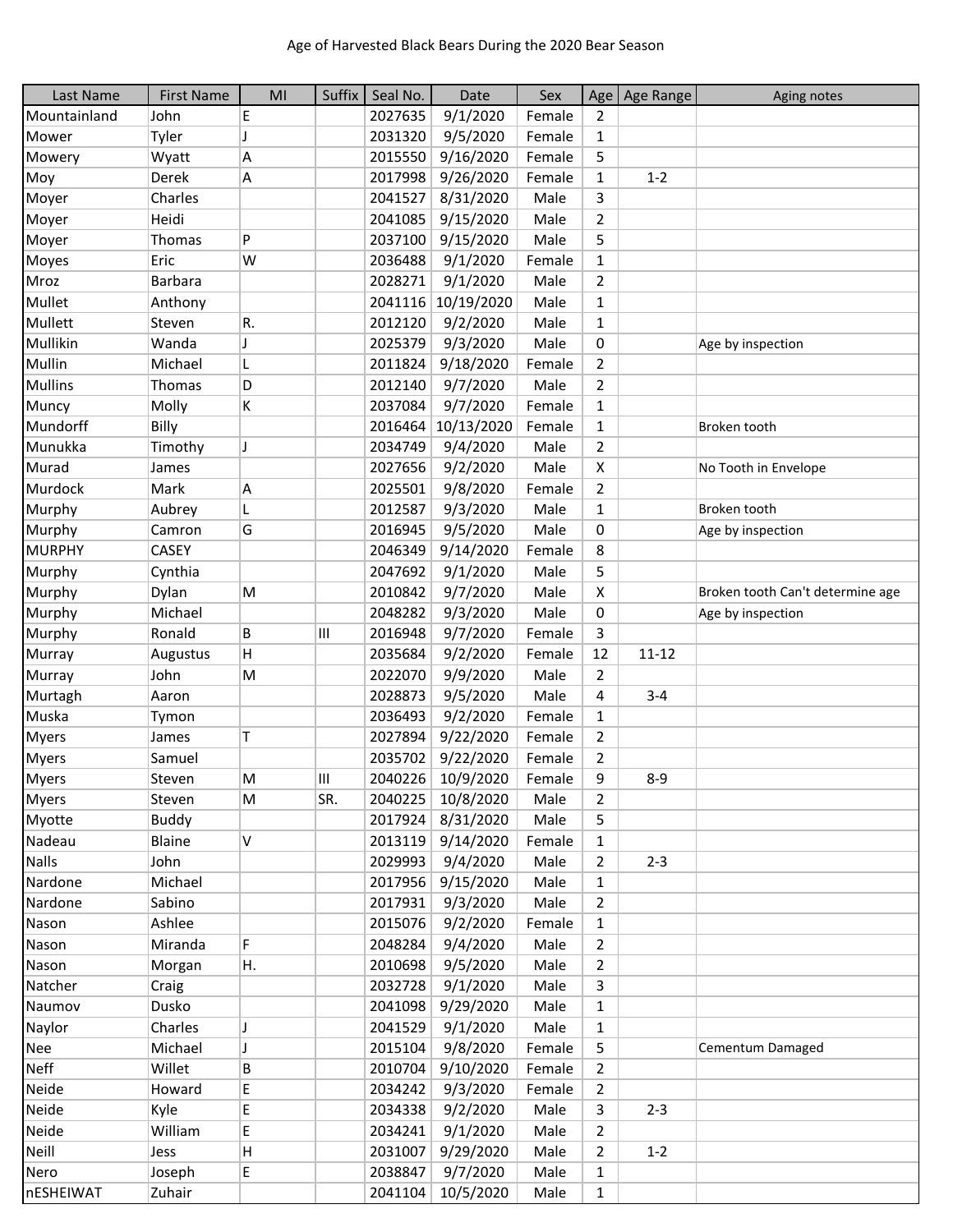| Last Name       | <b>First Name</b> | MI  | Suffix | Seal No. | Date       | Sex    |                | Age   Age Range | Aging notes                        |
|-----------------|-------------------|-----|--------|----------|------------|--------|----------------|-----------------|------------------------------------|
| Nestopoulos     | Nicholas          | J   |        | 2048545  | 9/2/2020   | Male   | 5              |                 |                                    |
| Newcomer        | Jeffrey           | R.  |        | 2013126  | 9/16/2020  | Female | 1              |                 |                                    |
| Newell          | Teddy             | W   |        | 2017929  | 9/3/2020   | Male   | 7              | $7 - 8$         |                                    |
| Nguyen          | Sam               | V   |        | 2027913  | 9/5/2020   | Female | 6              | $5-6$           | Broken tooth                       |
| Nicely          | <b>Brian</b>      |     |        | 2046322  | 9/26/2020  | Male   | $\overline{2}$ |                 |                                    |
| Nicholas        | Wayne             |     |        | 2047709  | 9/7/2020   | Female | $\mathbf{1}$   |                 |                                    |
| <b>Nichols</b>  | Anthony           | J   |        | 2034061  | 8/31/2020  | Female | 3              | $2 - 3$         |                                    |
| <b>Nichols</b>  | Todd              | S   |        | 2074201  | 9/18/2020  | Female | 4              |                 |                                    |
| Nickerson       | Chelsea           |     |        | 2012315  | 9/2/2020   | Male   | $\overline{2}$ |                 |                                    |
| Nicoletti       | John              | L   |        | 2024232  | 9/2/2020   | Male   | $\mathbf{1}$   |                 |                                    |
| Nielsen         | Jaime             | Lyn |        | 2012849  | 9/16/2020  | Male   | 4              |                 |                                    |
| Nipper          | Lonnie            | G   | II     | 2046837  | 9/1/2020   | Female | 3              |                 |                                    |
| Nitterour       | Cole              | R   |        | 2033073  | 9/10/2020  | Male   | $\mathbf{1}$   |                 |                                    |
| Noack           | Rodney            | Jt  |        | 2035966  | 9/9/2020   | Female | 8              | $7 - 8$         | Broken tooth                       |
| <b>Norcross</b> | Craig             | R   |        | 2012306  | 8/31/2020  | Female | 7              |                 |                                    |
| <b>Norkus</b>   | Michael           | А   |        | 2015539  | 9/8/2020   | Male   | $\mathbf{1}$   |                 |                                    |
| <b>Norris</b>   | Robert            |     | sr     | 2035710  | 10/6/2020  | Female | 21             | 19-22           |                                    |
| Norton          | Cassidy           | M   |        | 2016389  | 9/5/2020   | Male   | $\mathbf{1}$   |                 |                                    |
| Norton          | Kevin             | S   |        | 2016352  | 8/31/2020  | Male   | $\mathbf{1}$   |                 | Cementum Damaged                   |
| Norton          | Lester            | H   | JR.    | 2045903  | 8/31/2020  | Male   | $\mathbf{1}$   |                 |                                    |
| Nowakowski      | Thomas            |     |        | 2023627  | 9/18/2020  | Female | $\overline{2}$ |                 |                                    |
| Nowakowski      | Thomas            |     |        | 2023621  | 9/15/2020  | Male   | $\mathbf{1}$   |                 |                                    |
| Nowill          | Keith             |     |        | 2024245  | 8/31/2020  | Female | 9              |                 |                                    |
| Nowinski        | Suzanne           | M   |        | 2047748  | 9/18/2020  | Male   | 0              |                 | Cementum Damaged                   |
| <b>Nuhring</b>  | Joshua            |     |        | 2035728  | 10/15/2020 | Male   | 0              |                 | Age by inspection                  |
| <b>Nutter</b>   | Robert            | Α   |        | 2045918  | 9/5/2020   | Male   | $\overline{2}$ |                 |                                    |
| Oakes           | Lukas             |     |        | 2036921  | 8/29/2020  | Male   | $\mathbf{1}$   |                 |                                    |
| Obryan          | Brandon           | J   |        | 2046468  | 9/19/2020  | Male   | $\mathbf{1}$   |                 |                                    |
| O'Connell       | Erin              | E   |        | 2013094  | 9/7/2020   | Male   | $\mathbf{1}$   |                 | Broken tooth                       |
| O'Connell       | Erin              | E   |        | 2013094  | 9/7/2020   | Male   | X              |                 |                                    |
| Odonnell        | Peter             |     |        | 2027897  | 9/14/2020  | Male   | $\mathbf{1}$   |                 |                                    |
| O'Donnell       | Timothy           |     |        | 2041071  | 9/3/2020   | Male   | 6              |                 |                                    |
| Okeic           | Joseph            |     |        | 2046493  | 9/3/2020   | Female | 3              |                 |                                    |
| Olearchick      | James             | R   |        | 2016341  | 8/31/2020  | Male   | $\mathbf{1}$   |                 |                                    |
| Oles            | Thomas            | L   |        | 2047681  | 8/31/2020  | Female | 4              |                 |                                    |
| Oliver          | David             | K   | Sr     | 2046827  | 8/31/2020  | Male   | 8              | $7 - 8$         |                                    |
| Oliver          | Jeremie           | В   |        | 2037319  | 10/5/2020  | Female | 11             | $11 - 12$       |                                    |
| Oliver          | Wayne             |     |        | 2032724  | 8/31/2020  | Male   | 2              |                 |                                    |
| O'Loughlin      | Robert            | J   |        | 2040218  | 9/5/2020   | Male   | $\overline{2}$ |                 |                                    |
| Olson           | Carl              | E   |        | 2039625  | 9/1/2020   | Male   | 2              |                 |                                    |
| Olszowy         | Scott             |     |        | 2025518  | 9/11/2020  | Female | 4              |                 |                                    |
| Olwell          | Jude              | J   | Jr     | 2025344  | 8/31/2020  | Female | 5              |                 |                                    |
| O'Meara         | Tyler             | В   |        | 2035994  | 10/6/2020  | Male   | $\overline{2}$ |                 |                                    |
| Oneill          | Lee               | 0   |        | 2016449  | 9/22/2020  | Male   | $\mathbf{1}$   |                 |                                    |
| Orchard         | Megan             | А   |        | 2029672  | 9/9/2020   | Female | X              |                 | No Tooth in Envelope               |
| Orcutt          | Greg              | S   | Jr     | 2045273  | 9/3/2020   | Male   | $\overline{2}$ |                 |                                    |
| Orgeron         | <b>Brent</b>      |     |        | 2035691  | 9/15/2020  | Female | 4              |                 |                                    |
| Orgeron         | Trent             | T   |        | 2035692  | 9/16/2020  | Female | $\mathbf{1}$   |                 |                                    |
| Ortiz           | Wyatt             | В   |        | 2037308  | 10/7/2020  | Female | X              |                 | Broken tooth - Can't determine age |
| Osborne         | Nicholas          | P   |        | 2021730  | 9/22/2020  | Male   | $\overline{2}$ |                 |                                    |
| Osborne         | Richard           | R.  |        | 2034746  | 9/4/2020   | Male   | $\overline{2}$ |                 |                                    |
| Osborne         | Wesley            | W   |        | 2034768  | 9/9/2020   | Male   | $\mathbf{1}$   |                 |                                    |
| Osier           | David             |     |        | 2027644  | 9/3/2020   | Male   | 3              |                 |                                    |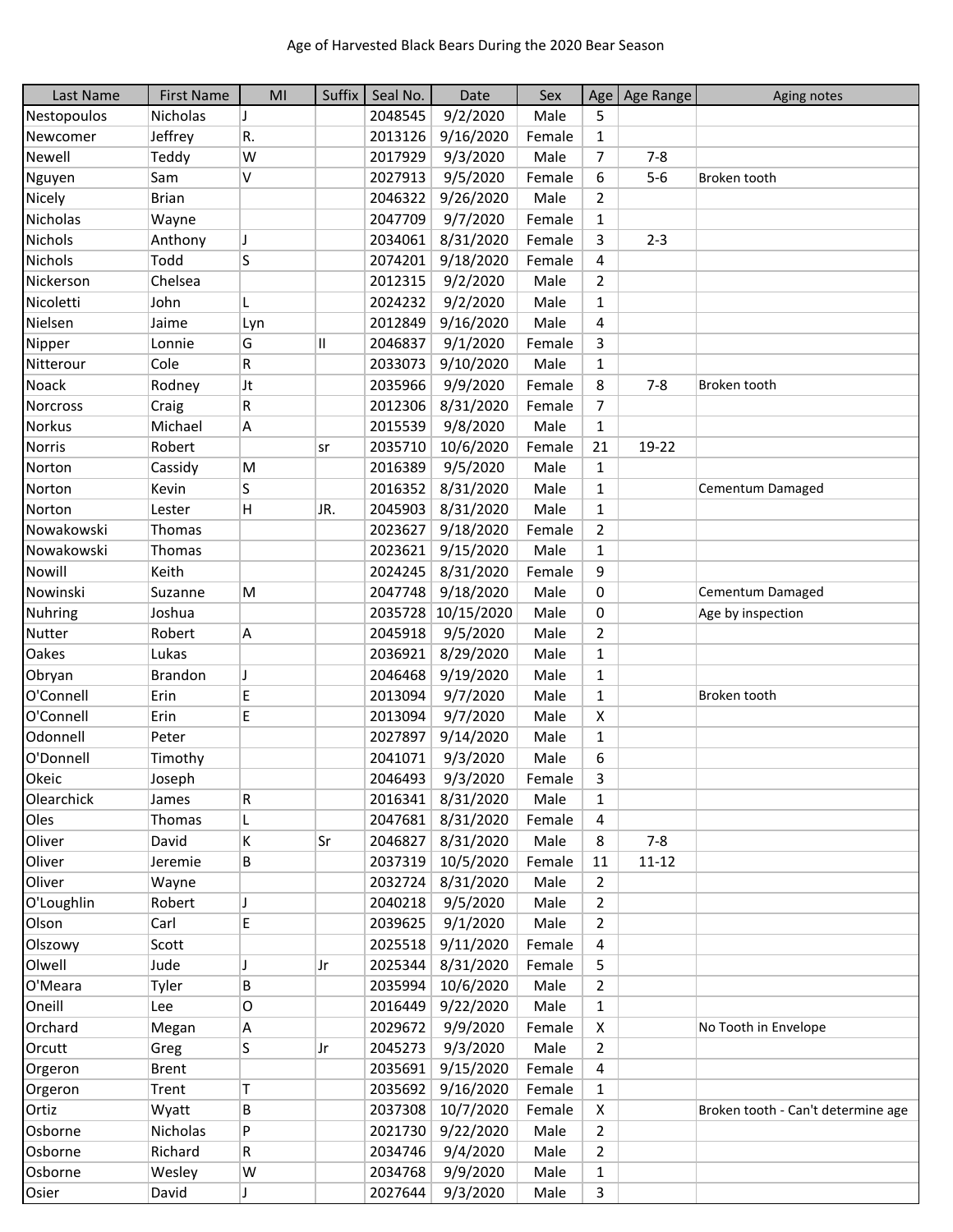| Last Name | <b>First Name</b> | MI           | Suffix | Seal No. | Date                  | Sex    |                | Age   Age Range | Aging notes       |
|-----------|-------------------|--------------|--------|----------|-----------------------|--------|----------------|-----------------|-------------------|
| Ott       | Kelly             |              |        | 2048317  | 9/4/2020              | Male   | $\mathbf{1}$   |                 |                   |
| Ouellette | Dave              | Π            |        | 2034137  | 9/28/2020             | Male   | 2              |                 |                   |
| Ouellette | Donnie            | E            |        | 2013070  | 9/3/2020              | Male   | 5              |                 |                   |
| Ouellette | Jack              |              |        | 2045909  | 9/1/2020              | Male   | 5              |                 |                   |
| Overbey   | W                 | Scott        |        | 2035953  | 9/2/2020              | Male   | $\overline{2}$ |                 |                   |
| Owen      | Jim               | Α            | SR.    | 2039439  | 9/4/2020              | Male   | 10             |                 |                   |
| Page      | William           | L            |        | 2040778  | 9/9/2020              | Female | $\overline{2}$ |                 |                   |
| Paine     | Dennis            | W            |        | 2040629  | 9/5/2020              | Female | $\mathbf{1}$   |                 |                   |
| Paine     | Tyler             | $\mathbf{I}$ |        | 2028872  | 9/4/2020              | Female | 4              |                 |                   |
| Palacios  | Rolando           |              |        | 2039432  | 9/2/2020              | Female | $\mathbf{1}$   |                 |                   |
| Palermo   | Samuel            |              |        | 2025489  | 9/4/2020              | Male   | 3              |                 |                   |
| Palm      | Waylon            |              |        | 2045284  | 9/9/2020              | Male   | 6              |                 |                   |
| Palm      | Zakery            |              |        | 2045286  | 9/11/2020             | Male   | 3              |                 |                   |
| Palmer    | Cory              | L            |        | 2012589  | 9/3/2020              | Female | $\mathbf{1}$   | $1 - 2$         | Broken tooth      |
| Palmer    | Gary              |              |        | 2014584  | 9/17/2020             | Male   | 5              |                 |                   |
| Palmer    | Howard            | A.           |        | 2012790  | 9/15/2020             | Female | $\mathbf{1}$   |                 |                   |
| Palubiak  | Michael           | S            |        | 2025410  | 9/16/2020             | Male   | $\overline{7}$ |                 |                   |
| Pape      | Eugene            |              | Jr     | 2024242  | 8/31/2020             | Male   | 2              |                 |                   |
| Paquet    | Dominic           |              |        | 2028889  | 9/25/2020             | Male   | 7              |                 |                   |
| Paquin    | Kevin             | S            |        | 2024213  | 9/9/2020              | Female | $\mathbf{1}$   |                 |                   |
| Park      | Kyle              |              |        | 2035985  | 9/21/2020             | Male   | 3              |                 |                   |
| Parker    | <b>Brooke</b>     | A            |        | 2045907  | 9/1/2020              | Male   | 1              | $1 - 2$         |                   |
| Parker    | Chase             | J            |        | 2045922  | 9/14/2020             | Female | 11             |                 |                   |
| Parker    | David             | P.           |        | 2024222  | 8/31/2020             | Male   | $\overline{2}$ |                 |                   |
| Parker    | Eugene            | н            |        | 2045926  | 9/14/2020             | Male   | 9              |                 |                   |
| Parker    | Jeffrey           | J.           |        | 2024224  | 8/31/2020             | Female | 3              |                 |                   |
| Parker    | Landon            | W            |        | 2017011  | 10/7/2020             | Male   | 4              | $3 - 4$         |                   |
| Parker    | Landon            | W            |        | 2017011  | 10/7/2020             | Male   | $\overline{2}$ |                 |                   |
| Parker    | Troy              | J            |        | 2022026  | 9/1/2020              | Male   | 4              |                 |                   |
| Parker    | Tyler             | J            |        | 2012763  | 9/4/2020              | Male   | 6              |                 | Broken tooth      |
| Parlon    | Sean              |              |        | 2036494  | 9/2/2020              | Female | 0              |                 | Broken tooth      |
| Parquette | Michael           | W.           |        | 2028865  | 9/2/2020              | Male   | $\mathbf{1}$   |                 |                   |
| Parris    | Julius            |              |        | 2015066  | 9/1/2020              | Male   | 1              |                 |                   |
| Parris    | Thaddous          |              |        | 2015065  | 9/1/2020              | Female | 5              |                 |                   |
| Parrott   | Christopher       | A            |        | 2046451  | 10/3/2020             | Male   | $\mathbf{1}$   |                 |                   |
| Parsons   | Joshua            |              |        | 2030000  | 9/9/2020              | Female | 1              |                 |                   |
| Patneaude | Gregory           |              |        | 2011861  | 9/24/2020             | Female |                |                 |                   |
| Patterson | Jonathan          | A<br>Τ       |        | 2016407  | 9/9/2020              | Male   | 2<br>2         |                 |                   |
| Patterson | Kevin             | J            |        | 2039468  | 9/15/2020             | Male   | 2              |                 |                   |
| Patterson | Ryan              | J            |        | 2045266  | 9/1/2020              | Male   | 1              |                 |                   |
| Patterson | Tad               | J            |        | 2016406  |                       | Female |                |                 |                   |
| Patton    | Coleman           |              | Sr     | 2012793  | 9/8/2020<br>9/17/2020 | Female | 4              |                 | Age by inspection |
| Paul      |                   |              |        | 2048262  |                       | Male   | 0              |                 |                   |
|           | Stephen<br>Joshua | М.           |        | 2045271  | 9/17/2020             |        | $\overline{2}$ |                 |                   |
| Pausic    |                   | M            |        |          | 9/2/2020              | Female | $\overline{2}$ |                 |                   |
| Paya      | David             |              |        | 2022097  | 9/18/2020             | Female | 1              |                 |                   |
| Payne     | Rex               | A            |        | 2015541  | 9/10/2020             | Female | 2              |                 |                   |
| Peachey   | Daryl             |              |        | 2041381  | 9/18/2020             | Female | 2              |                 |                   |
| Pearson   | James             |              |        | 2028886  | 9/24/2020             | Male   | 0              |                 | Age by inspection |
| Pease     | <b>Brandon</b>    |              |        | 2045270  | 9/1/2020              | Male   | 1              |                 |                   |
| Peaslee   | Steven            | W            |        | 2029761  | 9/1/2020              | Male   | 2              | $1 - 2$         |                   |
| Pede      | John              |              |        | 2015005  | 10/2/2020             | Female | 9              |                 |                   |
| Peers     | Charles           | S            |        |          | 2012301 8/31/2020     | Female | 1              |                 |                   |
| Peiffer   | Keith             | M.           |        |          | 2047752 9/23/2020     | Female | 3              |                 |                   |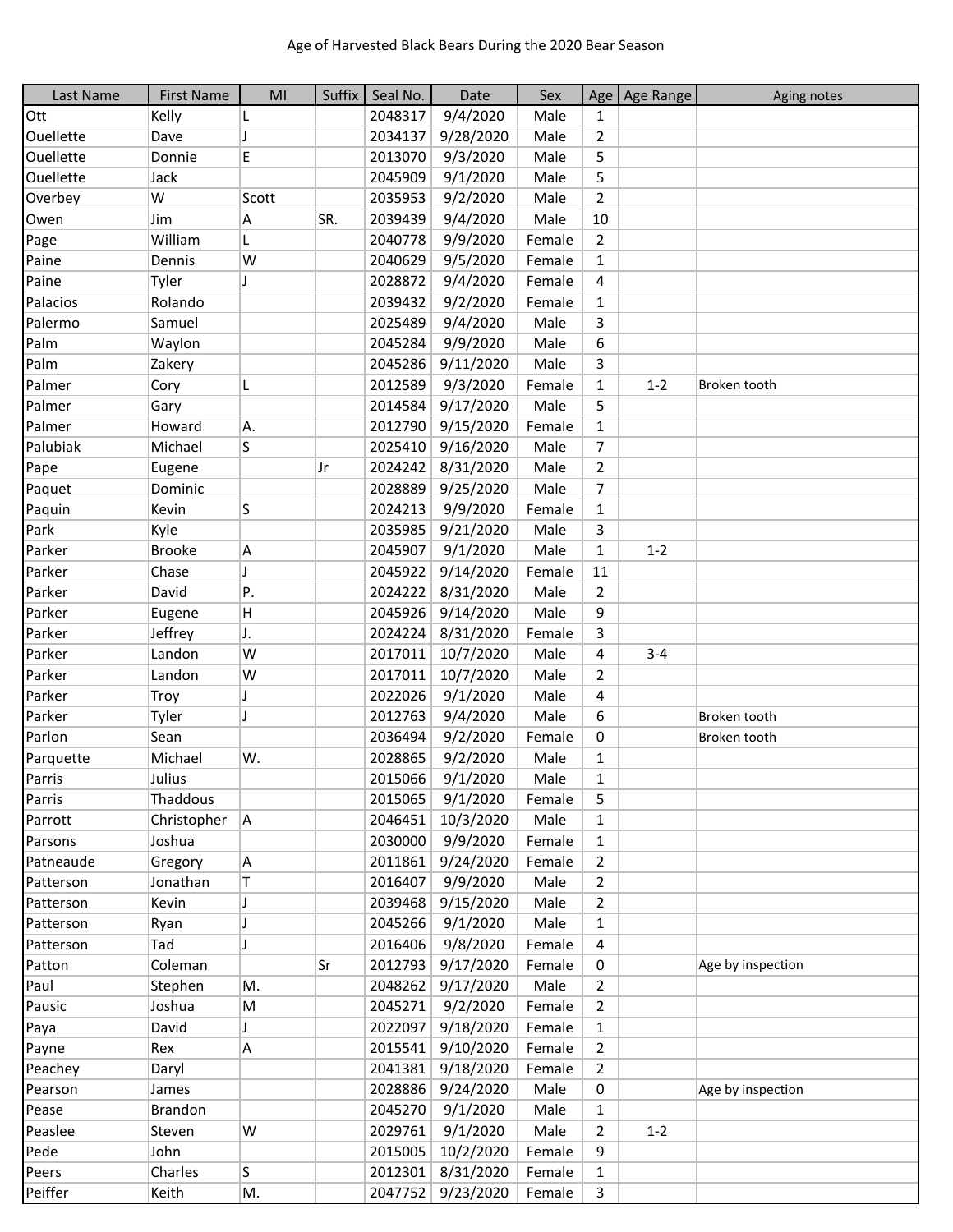| Last Name  | <b>First Name</b> | M <sub>l</sub> | Suffix | Seal No. | Date                | Sex    |                | Age   Age Range | Aging notes      |
|------------|-------------------|----------------|--------|----------|---------------------|--------|----------------|-----------------|------------------|
| Peirce     | Makayla           | M              |        | 2027919  | 9/3/2020            | Male   | 2              |                 |                  |
| Peirce     | Rebecca           | A              |        | 2027920  | 9/1/2020            | Female | 1              |                 |                  |
| Pelkey     | Dalton            |                |        | 2033074  | 9/5/2020            | Female | 3              |                 |                  |
| Pelkey     | Daniel            | L.             |        | 2041426  | 9/4/2020            | Female | 3              |                 |                  |
| Pelkey     | Donald            | P              | JR.    | 2015092  | 9/7/2020            | Female | $\mathbf{1}$   |                 |                  |
| Pelkey     | Lawrence          | C.             |        | 2027912  | 9/5/2020            | Female | $\mathbf{1}$   |                 |                  |
| Pelletier  | Amanda            | C              |        | 2022072  | 9/12/2020           | Male   | 12             | $12 - 13$       | Broken tooth     |
| Pelletier  | Carly             |                |        | 2036614  | 9/4/2020            | Female | 0              |                 | Broken tooth     |
| Pelletier  | Corey             | D              |        | 2022018  | 8/31/2020           | Male   | $\overline{2}$ |                 |                  |
| Pelletier  | Martial           | J.             |        | 2047744  | 9/14/2020           | Female | 1              |                 |                  |
| Pelletier  | Nicholas          | ls.            |        | 2036924  | 9/5/2020            | Male   | 5              | $4 - 5$         |                  |
| Pelletier  | Scott             | H              |        | 2033061  | 9/1/2020            | Male   | 5              |                 |                  |
| Pelletier  | Tristan           | N              |        | 2022064  | 9/9/2020            | Male   | $\mathbf{1}$   |                 |                  |
| Peltier    | Scottie           |                |        | 2032741  | 9/17/2020           | Male   | $\mathbf{1}$   |                 |                  |
| Pennell    | Elizabeth         | A              |        | 2034140  | 9/30/2020           | Male   | $\mathbf{1}$   |                 |                  |
| Pennington | Shawn             | E.             |        | 2016972  | 9/17/2020           | Female | 3              |                 |                  |
| Pepper     | Ryan              | M              |        | 2012875  | 10/7/2020           | Male   | 4              |                 | Broken tooth     |
| Perkins    | <b>Barrett</b>    | С              |        | 2027621  | 8/29/2020           | Male   | $\overline{2}$ |                 |                  |
| Perkins    | <b>Brianna</b>    | C              |        | 2036500  | 9/3/2020            | Female | 5              |                 |                  |
| Perkins    | Ernest            | E              |        | 2034081  | 9/3/2020            | Female | $\overline{2}$ |                 |                  |
| Perkins    | Frank             | E              |        | 2034066  | 9/1/2020            | Male   | 3              |                 |                  |
| Perreault  | Justin            | S              |        | 2015337  | 9/19/2020           | Male   | $\mathbf{1}$   |                 |                  |
| Perreault  | Scott             | R              |        | 2015333  | 9/17/2020           | Male   | $\mathbf{1}$   |                 | Cementum Damaged |
| Perreault  | Timothy           |                |        | 2025321  | 9/7/2020            | Male   | $\overline{2}$ |                 |                  |
| Perrone    | Joshua            | D              |        | 2016401  | 9/8/2020            | Female | 22             | $21 - 22$       |                  |
| Perry      | Christopher       | S              |        | 2032837  | 9/25/2020           | Female | 10             | $10 - 11$       |                  |
| Persons    | Samuel            |                |        | 2012304  | 8/31/2020           | Male   | $\mathbf{1}$   |                 |                  |
| Pesce      | Anthony           |                |        | 2041079  | 9/9/2020            | Female | $\mathbf{1}$   |                 |                  |
| Pesce      | John              | A              | JR     | 2041078  | 9/9/2020            | Male   | 3              |                 |                  |
| Peschel    | Jameson           |                |        | 2025397  | 10/19/2020          | Male   | $\overline{2}$ |                 |                  |
| Peschke    | James             |                |        | 2015169  | 10/15/2020          | Female | 6              | $5-6$           | Broken tooth     |
| Pestilli   | Luciano           | С              |        | 2028892  | 9/21/2020           | Female | 5              |                 |                  |
| Peterman   | Samuel            |                |        |          | 2015161   10/7/2020 | Male   | 6              | $5 - 6$         |                  |
| Peters     | Damon             |                |        | 2028888  | 9/24/2020           | Female | 2              |                 |                  |
| Peters     | James             |                | JR.    | 2032726  | 9/1/2020            | Female | 8              | $8 - 9$         |                  |
| Peters     | James             | K              |        | 2015060  | 8/31/2020           | Male   | $\mathbf{1}$   |                 |                  |
| Petersheim | Alvin             | S              | 11     | 2012844  | 9/16/2020           | Male   | 3              |                 |                  |
| Peterson   | Christopher       | M              |        | 2024226  | 8/31/2020           | Female | $\mathbf{1}$   |                 |                  |
| Peterson   | Lee               | M              |        | 2045272  | 9/2/2020            | Male   | $\mathbf{1}$   |                 |                  |
| Peterson   | Roger             | L              |        | 2045274  | 9/3/2020            | Male   | 3              |                 |                  |
| Petry      | John              | E              |        | 2034143  | 10/2/2020           | Female | 2              |                 |                  |
| Pettengill | Nathan            |                |        | 2034313  | 9/25/2020           | Female | 4              |                 |                  |
| Pezze      | David             | S              |        | 2015128  | 9/29/2020           | Male   | 3              |                 |                  |
| Pezze      | Matthew           | J              |        | 2015134  | 10/1/2020           | Female | 9              |                 |                  |
| Phelps     | Michael           | P              |        | 2043861  | 8/31/2020           | Male   | 8              | $8 - 10$        |                  |
| Philbrick  | Quinn             |                |        | 2035972  | 9/14/2020           | Male   | 19             | 19-20           |                  |
| Phillips   | Jesse             | R              | Sr     | 2015106  | 9/8/2020            | Male   | $\mathbf{1}$   |                 |                  |
| Phillips   | Michael           | Α.             |        | 2012601  | 9/23/2020           | Male   | 11             | $10 - 11$       | Broken tooth     |
| Phinney    | Chris             | R.             |        | 2032831  | 9/23/2020           | Male   | 5              |                 |                  |
| Phinney    | Colin             | R              |        | 2048556  | 9/15/2020           | Male   | 1              |                 |                  |
| Phinney    | Tom               | Α              |        | 2022770  | 9/1/2020            | Female | 5              | $4 - 5$         |                  |
| Piatt      | Steven            | M              |        | 2013130  | 9/17/2020           | Male   | $\mathbf{1}$   |                 | Cementum Damaged |
| Piawlock   | Kaine             |                |        | 2017937  | 9/8/2020            | Female | $\overline{2}$ |                 |                  |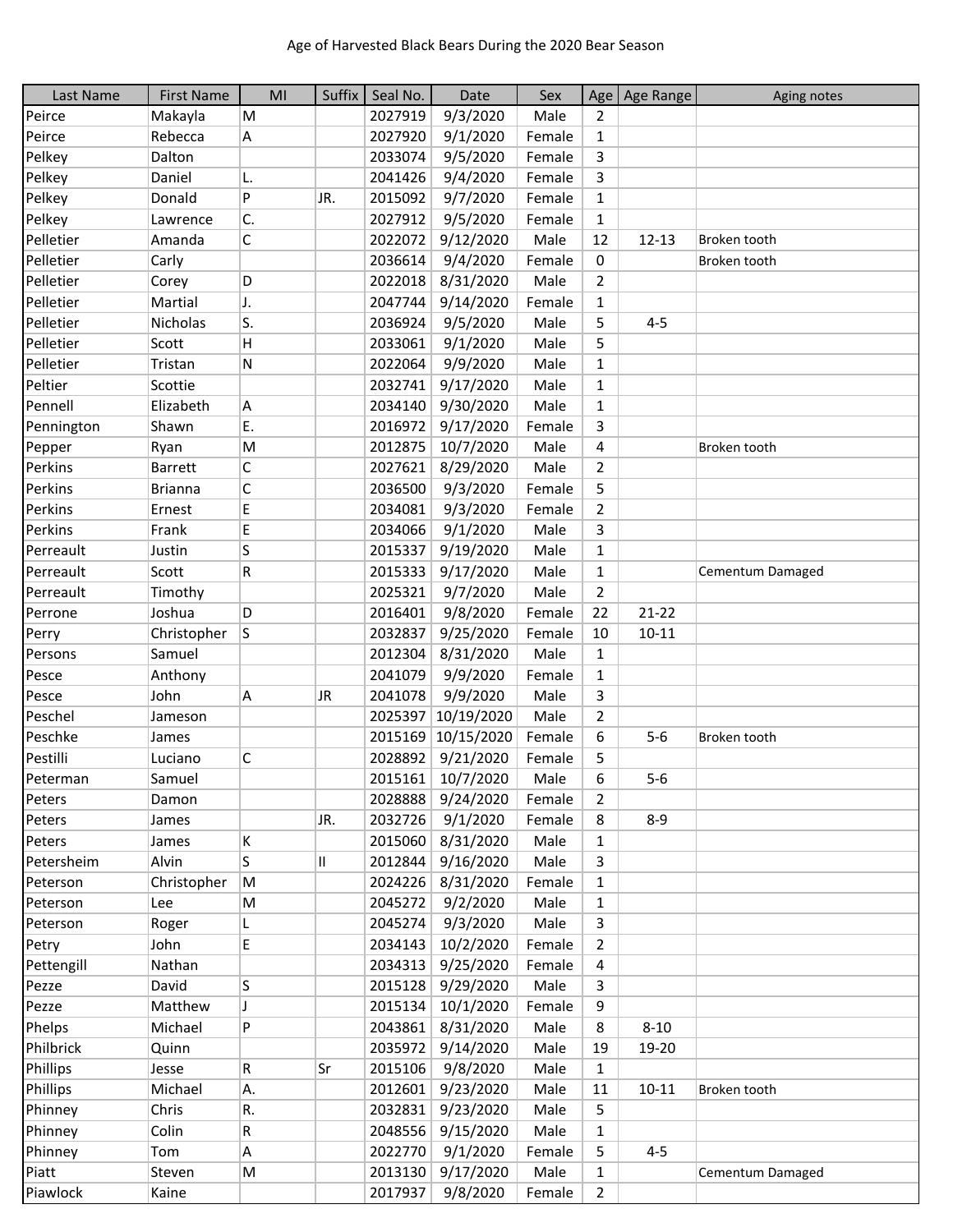| Last Name   | <b>First Name</b> | MI           |     | Suffix   Seal No. | Date               | Sex    |                | Age   Age Range | Aging notes                        |
|-------------|-------------------|--------------|-----|-------------------|--------------------|--------|----------------|-----------------|------------------------------------|
| Piawlock    | Michael           | G.           |     | 2017953           | 9/15/2020          | Male   | $\mathbf{1}$   |                 |                                    |
| Picard      | Rita              | M            |     | 2019594           | 9/4/2020           | Female | 9              | $9 - 10$        |                                    |
| Picard      | Ronnie            | Þ            |     | 2037180           | 9/12/2020          | Female | 4              |                 |                                    |
| Piekart     | Thomas            | A            | Ш   | 2043405           | 9/15/2020          | Male   | $\overline{2}$ |                 |                                    |
| Piersiak    | Holly             |              |     | 2032836           | 9/26/2020          | Male   | $\mathbf{1}$   |                 |                                    |
| Pilalas     | Michael           | ls.          |     | 2046822           | 8/31/2020          | Male   | 2              |                 |                                    |
| Pilatti     | Jonathan          | M            |     | 2032739           | 9/14/2020          | Male   | $\overline{2}$ |                 |                                    |
| Pinder      | Nicholas          | T            | Jr  | 2034757           | 9/2/2020           | Female | $\overline{2}$ |                 |                                    |
| Pinkham     | Jacob             | Α            |     | 2037291           | 9/7/2020           | Female | 11             |                 |                                    |
| Piper       | Stephen           | D.           |     | 2012584           | 9/1/2020           | Female | $\mathbf{1}$   |                 |                                    |
| Pitcher     | Randy             | M            |     | 2025354           | 8/31/2020          | Male   | 3              |                 |                                    |
| Pittman     | Gary              | D            |     | 2025402           | 9/13/2020          | Female | $\mathbf{1}$   |                 |                                    |
| Planty      | Robert            | D            |     | 2010736           | 9/25/2020          | Male   | 0              |                 | Age by inspection                  |
| Platz       | Tyler             | M            |     | 2034092           | 9/7/2020           | Male   | 8              |                 |                                    |
| Pletcher    | Jacob             |              |     | 2032746           | 9/21/2020          | Male   | $\mathbf{1}$   |                 |                                    |
| Ploetz      | Kevin             |              |     | 2012872           | 10/5/2020          | Male   | $\overline{2}$ |                 |                                    |
| Plotzke     | Michael           | IJ           |     | 2023634           | 9/22/2020          | Male   | 3              |                 |                                    |
| Plourde     | Carl              |              |     | 2013058           | 9/2/2020           | Male   | $\overline{7}$ | $6 - 7$         |                                    |
| Plummer     | <b>Barbara</b>    |              |     | 2027666           |                    | Female |                | $5-6$           |                                    |
|             |                   |              |     |                   | 9/19/2020          |        | 6              |                 |                                    |
| Plungis     | John              | E.           |     | 2027669           | 9/16/2020          | Female | $\overline{2}$ |                 |                                    |
| Polak       | Devin             | M            |     | 2041526           | 8/31/2020          | Male   | 12             | $11 - 13$       |                                    |
| Polk        | Richard           | A            |     | 2036923           | 9/5/2020           | Female | 3              |                 |                                    |
| Pollard     | Craig             | W.           |     | 2048044           | 8/31/2020          | Male   | $\overline{2}$ |                 |                                    |
| Pollina     | John              |              |     | 2024236           | 8/31/2020          | Female | $\mathbf{1}$   |                 |                                    |
| Pollis      | Addison           | Danielle     |     | 2010839           | 10/24/2020         | Male   | $\overline{2}$ |                 |                                    |
| Pomelow     | Zachary           | M            |     | 2037341           | 10/22/2020         | Male   | $\overline{4}$ |                 |                                    |
| Pomerleau   | Preston           | P            |     | 2016387           | 9/5/2020           | Female | 22             | 22-24           |                                    |
| Pono        | Paul              | L            |     | 2034190           | 9/16/2020          | Male   | $\mathbf{1}$   |                 |                                    |
| Pontano     | Gregory           | M            |     | 2025345           | 8/31/2020          | Female | 5              |                 |                                    |
| Porter      | Cole              | H.           |     | 2041523           | 8/31/2020          | Male   | $\mathbf{1}$   |                 |                                    |
| Porter      | Ryan              | <b>Brent</b> |     | 2022776           | 9/1/2020           | Male   | 8              |                 |                                    |
| Porterfield | David             |              |     | 2031682           | 9/4/2020           | Female | 11             | $10 - 11$       |                                    |
| Postlewaite | Neil              | R            |     | 2016931           | 9/1/2020           | Male   | 1              |                 |                                    |
| Potter      | James             | G            |     | 2015038           | 9/24/2020          | Male   | 3              |                 |                                    |
| Potter      | James             | Þ            |     | 2037082           | 8/31/2020          | Female | $\mathbf{1}$   |                 |                                    |
| Potter      | Kenneth           | M            |     | 2012321           | 9/4/2020           | Female | 4              |                 | Broken tooth                       |
| Potter      | Robert            |              |     | 2025369           | 9/1/2020           | Male   | $\mathbf{1}$   |                 |                                    |
| Potts       | Thomas            | V            |     | 2014583           | 9/16/2020          | Male   | 4              |                 |                                    |
| Pouliot     | Mark              | J            |     | 2039436           | 9/3/2020           | Female | $\overline{2}$ |                 |                                    |
| Powell      | Kera              | Μ.           |     | 2013325           | 9/21/2020          | Male   | 3              |                 |                                    |
| Powers      | Karen             |              |     | 2013066           | 9/3/2020           | Female | 1              |                 | Broken tooth                       |
| Powers      | Patrick           | A            |     | 2046019           | 10/12/2020         | Female | 2              |                 |                                    |
| Pratt       | Jonathan          | н            |     | 2025365           | 9/1/2020           | Male   | 3              |                 |                                    |
| Presby      | Clinton           | В.           |     | 2022046           | 9/5/2020           | Female | $\mathbf{1}$   |                 |                                    |
| Price       | William           | P            | JR. | 2047718           | 9/8/2020           | Male   | $\mathbf{1}$   |                 |                                    |
| Prisaznik   | Hannah            |              |     | 2025353           | 8/31/2020          | Female | 3              |                 |                                    |
| Prochaska   | Dave              |              |     | 2012777           | 9/8/2020           | Male   | 2              |                 |                                    |
| Profeta     | Philip            | R            |     | 2016374           | 9/2/2020           | Female | 1              |                 |                                    |
| Proulx      | Keith             | В            |     | 2041123           | 10/23/2020         | Male   | $\mathbf{1}$   |                 |                                    |
|             |                   |              |     |                   |                    |        |                |                 |                                    |
| Prout       | Tyler             |              |     | 2034548           | 9/17/2020          | Male   | 4              |                 |                                    |
| Pruitt      | Thomas            | Frank        |     | 2012846           | 9/15/2020          | Male   | Χ              |                 | Broken tooth - Can't determine age |
| Pryne       | Edward            | E,           | Jr  | 2027643           | 9/1/2020           | Male   | 4              |                 |                                    |
| Puerschner  | Mark              | Τ            |     |                   | 2034286 10/15/2020 | Male   | $\mathbf{1}$   |                 |                                    |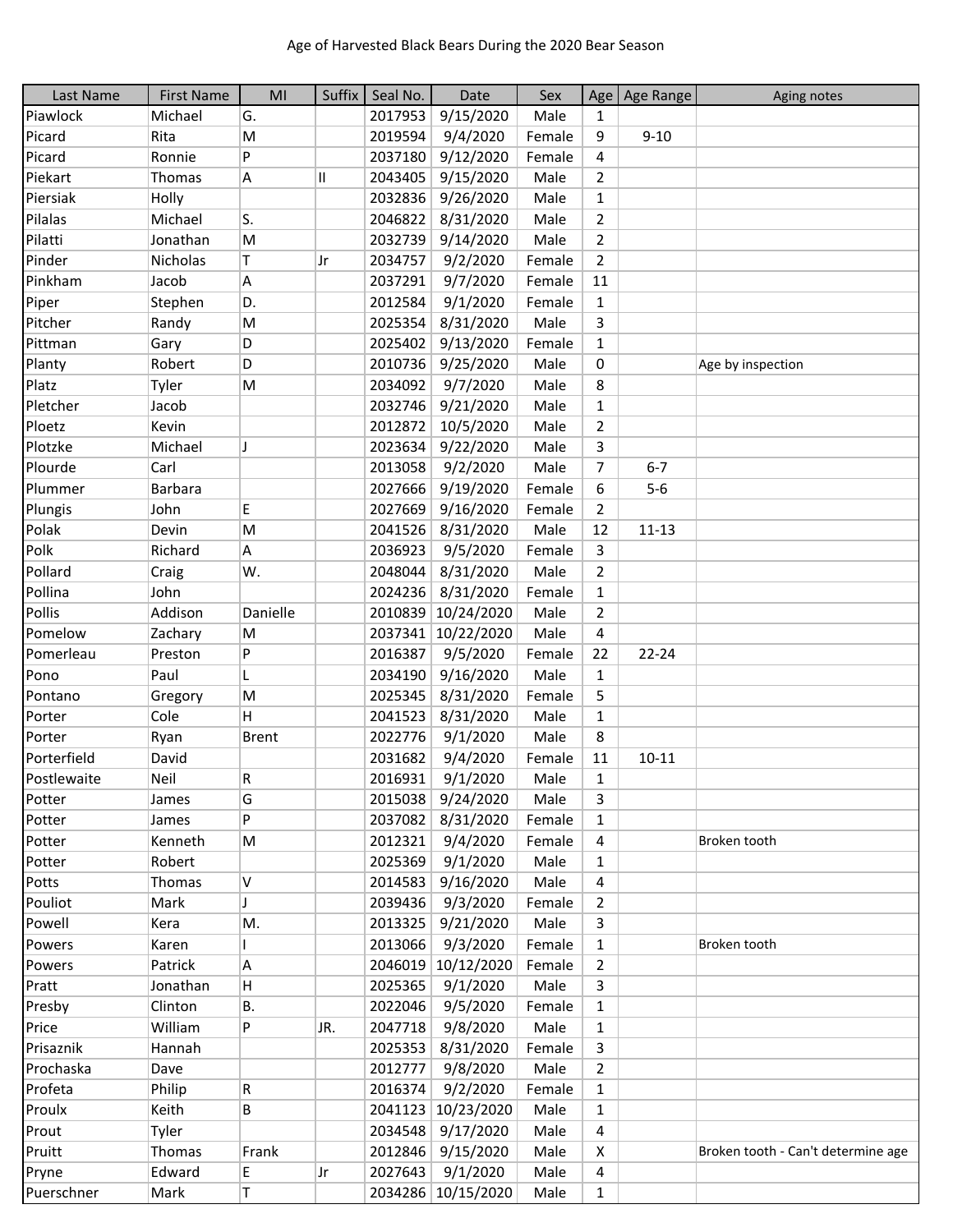| Last Name   | <b>First Name</b> | MI       | Suffix | Seal No. | Date             | Sex    |                | Age Age Range | Aging notes          |
|-------------|-------------------|----------|--------|----------|------------------|--------|----------------|---------------|----------------------|
| Puerschner  | Robert            |          |        | 2034284  | 9/12/2020        | Male   | $\mathbf{1}$   |               |                      |
| Pullen      | Charles           | E        |        | 2036497  | 9/7/2020         | Male   | 0              |               | Age by inspection    |
| Pyeron      | Joseph            | J        | Jr     | 2041128  | 10/30/2020       | Male   | $\mathbf{1}$   | $1 - 2$       | Broken tooth         |
| Pyles       | William           | D.       |        | 2046497  | 9/4/2020         | Female | $\overline{2}$ |               |                      |
| Quinlan     | Matthew           | C        |        | 2035965  | 9/8/2020         | Female | 6              |               |                      |
| Raber       | James             | R        |        | 2023606  | 9/2/2020         | Male   | 0              |               | Age by inspection    |
| Rabideau    | Alissa            |          | Jr     | 2029621  | 8/31/2020        | Male   | $\overline{2}$ |               |                      |
| Rabideau    | Austin            | IJ       |        | 2029602  | 9/2/2020         | Male   | 1              |               |                      |
| Rabideau    | Lisa              |          |        | 2029620  | 8/31/2020        | Female | 4              |               |                      |
| Racine      | Julie             |          |        | 2041366  | 9/16/2020        | Male   | 6              |               |                      |
| Rack        | Garrett           | W        |        | 2016421  | 9/14/2020        | Male   | $\mathbf 1$    |               |                      |
| Radle       | Paula             | Marie    |        | 2039423  | 8/31/2020        | Male   | $\mathbf{1}$   |               |                      |
| Radle       | Ronald            | Lee      | JR.    | 2039430  | 9/2/2020         | Male   | 4              |               |                      |
| Rae         | Cameron           |          |        | 2022047  | 9/1/2020         | Female | $\overline{2}$ |               |                      |
| Raftery     | Ryan              |          |        | 2022833  | 9/1/2020         | Male   | 3              |               |                      |
| Raia        | Rosario           | S        |        | 2030001  | 9/9/2020         | Male   | 4              |               | Broken tooth         |
| Rainey      | Thomas            | J        |        | 2012607  | 10/5/2020        | Male   | $\overline{2}$ |               |                      |
| Ralston     | Kim               | L        |        | 2019599  | 9/1/2020         | Male   | $\overline{2}$ |               |                      |
| Ramer       | Justin            |          |        | 2016396  | 9/3/2020         | Female | 7              |               |                      |
| Ramsey      | Rickey            | D        |        | 2016380  | 9/3/2020         | Female | 22             | $20 - 23$     | Broken tooth         |
| Rana        | Ronald            | S        |        | 2036504  | 9/11/2020        | Female | 0              |               | Age by inspection    |
| Rancourt    | David             | D        |        | 2012592  | 9/5/2020         | Male   | $\overline{2}$ |               |                      |
| Randall     | Gary              | J        |        | 2035964  | 9/8/2020         | Female | 3              |               |                      |
| Randall     | Randy             |          |        | 2039460  | 9/8/2020         | Female | 10             |               |                      |
| Randall     | Robert            |          |        | 2039453  | 9/7/2020         | Female | $\mathbf{1}$   |               |                      |
| Randolph    | Bennie            |          |        | 2023629  | 9/18/2020        | Female | 7              | $7 - 8$       | Broken tooth         |
| Ranhosky    | Daniel            | J.       |        | 2019587  | 8/31/2020        | Female | 5              |               |                      |
| Rankin      | Christopher       |          |        | 2023609  | 9/4/2020         | Female | X              |               | No Tooth in Envelope |
| Rankin      | James             | н        |        | 2024204  | 9/4/2020         | Male   | $\overline{2}$ |               |                      |
| Rankin      | Matthew           | B        |        | 2021703  | 9/3/2020         | Female | $\mathbf{2}$   |               |                      |
| Rankin      | Matthew           | В.       |        | 2021716  | 9/19/2020        | Female | 3              |               |                      |
| Rasmussen   | Kyle              |          |        | 2022001  | 8/29/2020        | Female | 6              |               |                      |
| Rathbun     | Micki             |          |        | 2012810  | 9/8/2020         | Female | $\mathbf{1}$   |               |                      |
| Raulukaitis | Aiden             |          |        | 2016927  | 8/31/2020        | Female | 3              |               |                      |
| Raulukaitis | <b>Bruce</b>      | М.       |        | 2016934  | 9/1/2020         | Female | 8              |               |                      |
| Raven       | Michael           | L        |        | 2028288  | 9/8/2020         | Female | 1              |               |                      |
| Rawson      | Michael           | Τ        |        | 2015540  | 9/9/2020         | Male   | 1              |               |                      |
| Ray         | Dylan             | L        |        | 2024214  | 9/11/2020        | Female | $\overline{2}$ |               |                      |
| Ray         | Nathan            |          |        | 2017962  | 9/18/2020        | Female | 5              |               |                      |
| Raye        | Nicholas          | William  |        | 2032765  | 9/22/2020        | Male   | $\mathbf{1}$   |               |                      |
| Raymond     | Joseph            | C        |        | 2046345  | 9/9/2020         | Male   | 1              |               |                      |
| Read        |                   | Chris    |        | 2035528  | 9/7/2020         | Female | $\overline{2}$ |               |                      |
| Read        | Thomas            | Reginald |        | 2015022  | 9/1/2020         | Female | $\mathbf{1}$   |               |                      |
| Reagan      | Earle             |          |        | 2048293  | 9/7/2020         | Male   | $\overline{2}$ |               |                      |
| Reamer      | Ronald            |          |        | 2036502  | 9/9/2020         | Male   | $\mathbf{1}$   | $0 - 1$       |                      |
| Redalen     | Samuel            | Joseph   |        | 2029108  | 10/20/2020       | Male   | 5              |               |                      |
| Redmond     | Zachary           | w        |        | 2025389  | 9/22/2020        | Male   | 3              |               |                      |
| Reed        | Andrew            | D        |        | 2010691  | 9/2/2020         | Female | 2              |               |                      |
| Reed        | Jasper            | W        |        | 2074011  | 9/25/2020        | Male   | 3              |               |                      |
| Reed        | Madison           | A        |        | 2010681  | 8/29/2020        | Male   | 3              |               |                      |
| Reed        | Paul              | D        | JR.    | 2047712  | 9/7/2020         | Male   | $\mathbf{1}$   |               |                      |
| Reed        | Russell           | А        |        | 2022812  | 9/8/2020         | Male   | $\mathbf{1}$   |               |                      |
| Reed        | Spencer           | P        |        |          | 2047708 9/5/2020 | Female | $\overline{2}$ |               |                      |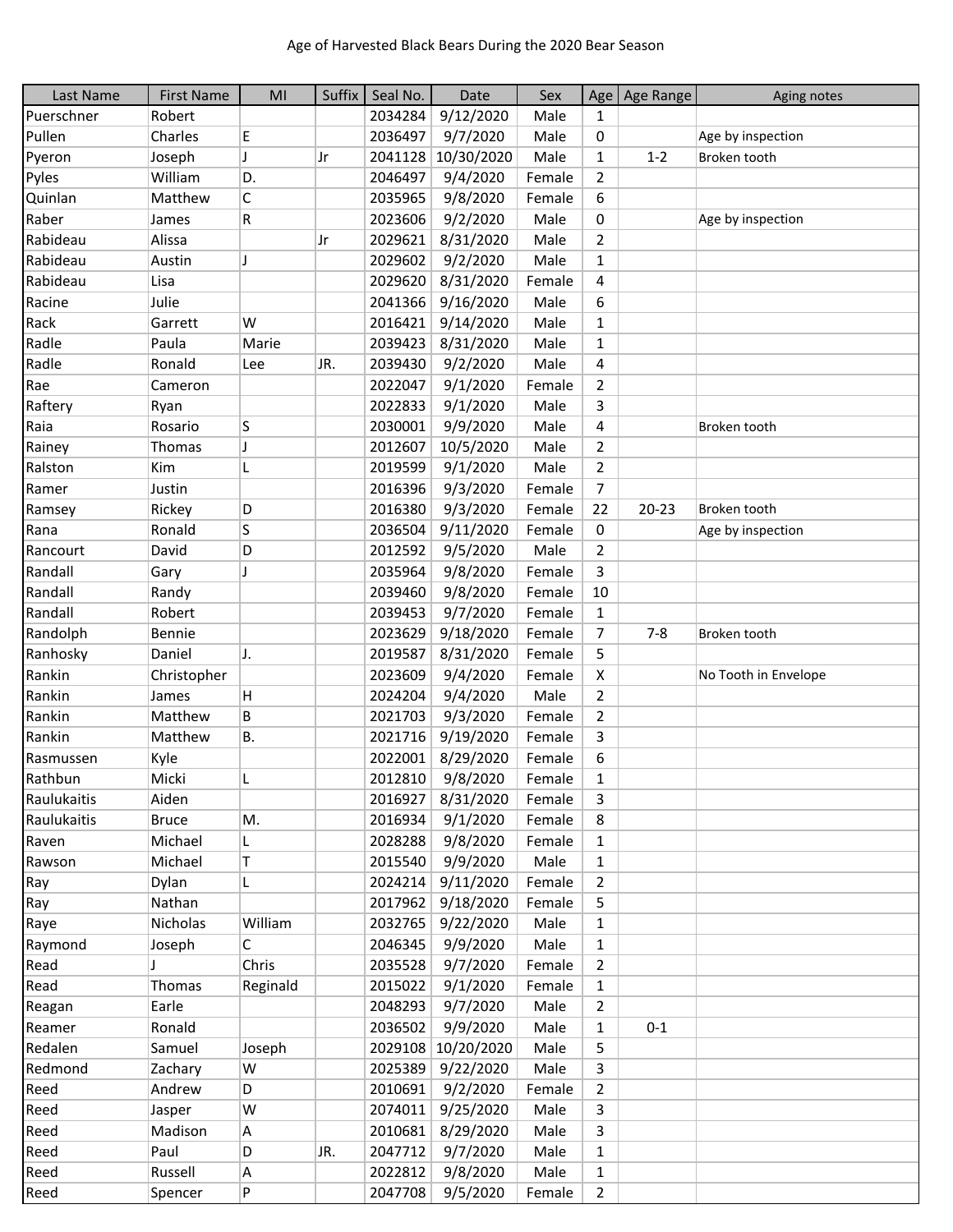| Last Name    | <b>First Name</b> | MI           | Suffix | Seal No. | Date              | Sex    |                | Age   Age Range | Aging notes       |
|--------------|-------------------|--------------|--------|----------|-------------------|--------|----------------|-----------------|-------------------|
| Reese        | Kay               |              |        | 2025628  | 9/8/2020          | Female | 6              | $6 - 7$         |                   |
| Rego         | Joseph            | N.           |        | 2015555  | 9/15/2020         | Male   | 3              |                 |                   |
| Rego         | Timothy           | Α            |        | 2013118  | 9/14/2020         | Male   | 4              |                 | Cementum Damaged  |
| Reinhard     | Sadie             | T            |        | 2013056  | 9/2/2020          | Female | 7              | $6 - 7$         |                   |
| Reis         | Gracie            |              |        | 2035988  | 9/28/2020         | Male   | $\mathbf{1}$   |                 |                   |
| Reiss        | John              | D            |        | 2037307  | 10/6/2020         | Male   | $\mathbf{1}$   |                 |                   |
| Rementer     | Charles           | E            |        | 2024356  | 9/22/2020         | Male   | 3              |                 |                   |
| Reposa       | Thomas            | John         |        | 2034787  | 9/17/2020         | Female | $\mathbf{1}$   |                 |                   |
| Reston       | Charlie           |              |        | 2074203  | 9/23/2020         | Male   | 6              | $5-6$           | Cementum Damaged  |
| Reynolds     | Keanna            |              |        | 2015529  | 9/3/2020          | Female | $\overline{2}$ |                 |                   |
| Reynolds     | Nicholas          | D.           |        | 2046035  | 10/19/2020        | Male   | 5              |                 | Broken tooth      |
| Reynolds     | Thomas            | M            |        | 2047696  | 9/1/2020          | Female | $\mathbf{1}$   |                 |                   |
| Rezendes     | Joseph            | Α.           |        | 2017995  | 9/24/2020         | Male   | $\overline{2}$ |                 |                   |
| Rezendes     | Patreasa          | Α            |        | 2017930  | 9/4/2020          | Female | 3              |                 |                   |
| Rhodes       | Edward            | R            |        | 2016444  | 9/18/2020         | Male   | 16             | 15-16           |                   |
| Rhodes       | Edward            | R            |        | 2016443  | 9/18/2020         | Female | 3              |                 |                   |
| Ricci        | John              | A            |        | 2026341  | 8/31/2020         | Female | $\overline{2}$ |                 |                   |
| Rice         | David             |              |        | 2029696  | 9/2/2020          | Male   | $\overline{2}$ |                 |                   |
| Rich         | <b>Brady</b>      | A            |        | 2025360  | 9/1/2020          | Female | $\mathbf{1}$   |                 |                   |
| Rich         | Leslie            |              |        | 2012294  | 9/15/2020         | Male   | $\mathbf{1}$   |                 |                   |
| Rich         | Raymond           |              |        | 2022089  | 9/17/2020         | Female | 3              |                 |                   |
| Richard      | Edward            | P            |        | 2029678  | 8/31/2020         | Female | 10             | $10 - 11$       | Broken tooth      |
| Richard      | Jared             | D            |        | 2010585  | 9/10/2020         | Male   | $\overline{2}$ |                 |                   |
| Richard      | Landen            | M.           |        | 2013021  | 8/29/2020         | Male   | $\mathbf{1}$   |                 |                   |
| Richard      | Matthew           | B            |        | 2025401  | 9/12/2020         | Male   | 1              |                 |                   |
| Richard      | Taylor            | N            |        | 2010583  | 9/8/2020          | Male   | 2              |                 |                   |
| Richards     | Chase             |              |        | 2023612  | 9/7/2020          | Male   | 2              |                 |                   |
| Richards     | Kayden            | J            |        | 2032059  | 9/9/2020          | Male   | $\overline{2}$ |                 |                   |
| Richards     | Patrick           | L            |        | 2032737  | 9/14/2020         | Male   | $\overline{2}$ |                 |                   |
| Richardson   | Darrin            | K.           |        | 2034754  | 9/3/2020          | Female | $\overline{2}$ |                 |                   |
| Richardson   | Evin              | J            |        | 2034742  | 9/3/2020          | Female | 12             | $12 - 13$       | Broken tooth      |
| Richardson   | John              | E            |        | 2034745  | 9/4/2020          | Male   | 9              |                 |                   |
| Richardson   | Susan             | F.           |        | 2027664  | 9/17/2020         | Female | 4              |                 |                   |
| Ricketts     | Andrew            | D            |        | 2034141  | 10/1/2020         | Female | 12             |                 |                   |
| Ricketts     | Gregory           | W            |        | 2034146  | 10/3/2020         | Male   | $\mathbf{1}$   |                 |                   |
| Ricottelli   | Daniel            |              |        | 2035984  | 9/19/2020         | Male   | $\overline{2}$ |                 |                   |
| Ridenhour    | Tess              | Α            |        | 2023608  | 9/5/2020          | Male   | $\overline{2}$ |                 |                   |
| Ridley       | <b>Brent</b>      | T.           |        | 2027636  | 8/31/2020         | Female | 8              | $8 - 9$         |                   |
| <b>Rigg</b>  | Wayne             | J            | Ш      | 2015558  | 9/14/2020         | Male   | $\mathbf{1}$   |                 |                   |
| Riggins      | James             |              |        | 2012828  | 8/31/2020         | Male   | $\overline{2}$ |                 |                   |
| <b>Riggs</b> | Brandon           | С            |        | 2034084  | 9/4/2020          | Female | $\mathbf{1}$   |                 |                   |
| <b>Riggs</b> | Jack              | F            |        | 2012309  | 8/31/2020         | Male   | 4              |                 |                   |
| Rimel        | Vaughn            |              |        | 2045278  | 9/7/2020          | Male   | $\mathbf{1}$   |                 |                   |
| Rimokaitis   | John              | J            |        | 2022015  | 8/31/2020         | Female | $\overline{2}$ |                 |                   |
| Riquier      | Madison           | L            |        | 2025621  | 8/31/2020         | Female | 1              |                 |                   |
| Risley       | Brenden           | We           |        | 2034131  | 9/24/2020         | Male   | 0              |                 | Age by inspection |
| Rivard       | Roger             | $\mathbf{I}$ |        | 2034090  | 9/7/2020          | Male   | $\overline{7}$ | $6 - 7$         |                   |
| Rivilli      | Joseph            | Salvatore    | JR.    | 2033067  | 9/14/2020         | Female | 11             | $10 - 11$       |                   |
| Robb         | Jared             | Mj           |        | 2016437  | 9/16/2020         | Female | $\mathbf{1}$   |                 |                   |
| Robbins      | James             | H            |        | 2028882  | 9/17/2020         | Female | 3              |                 |                   |
| Robbins      | Randy             | L.           |        | 2015115  | 9/11/2020         | Male   | $\overline{2}$ | $1 - 2$         |                   |
| Roberts      | Thomas            |              |        | 2010687  | 9/1/2020          | Female | 1              |                 |                   |
| Robertson    | Mark              | P            |        |          | 2023601 8/31/2020 | Male   | $\mathbf{1}$   |                 |                   |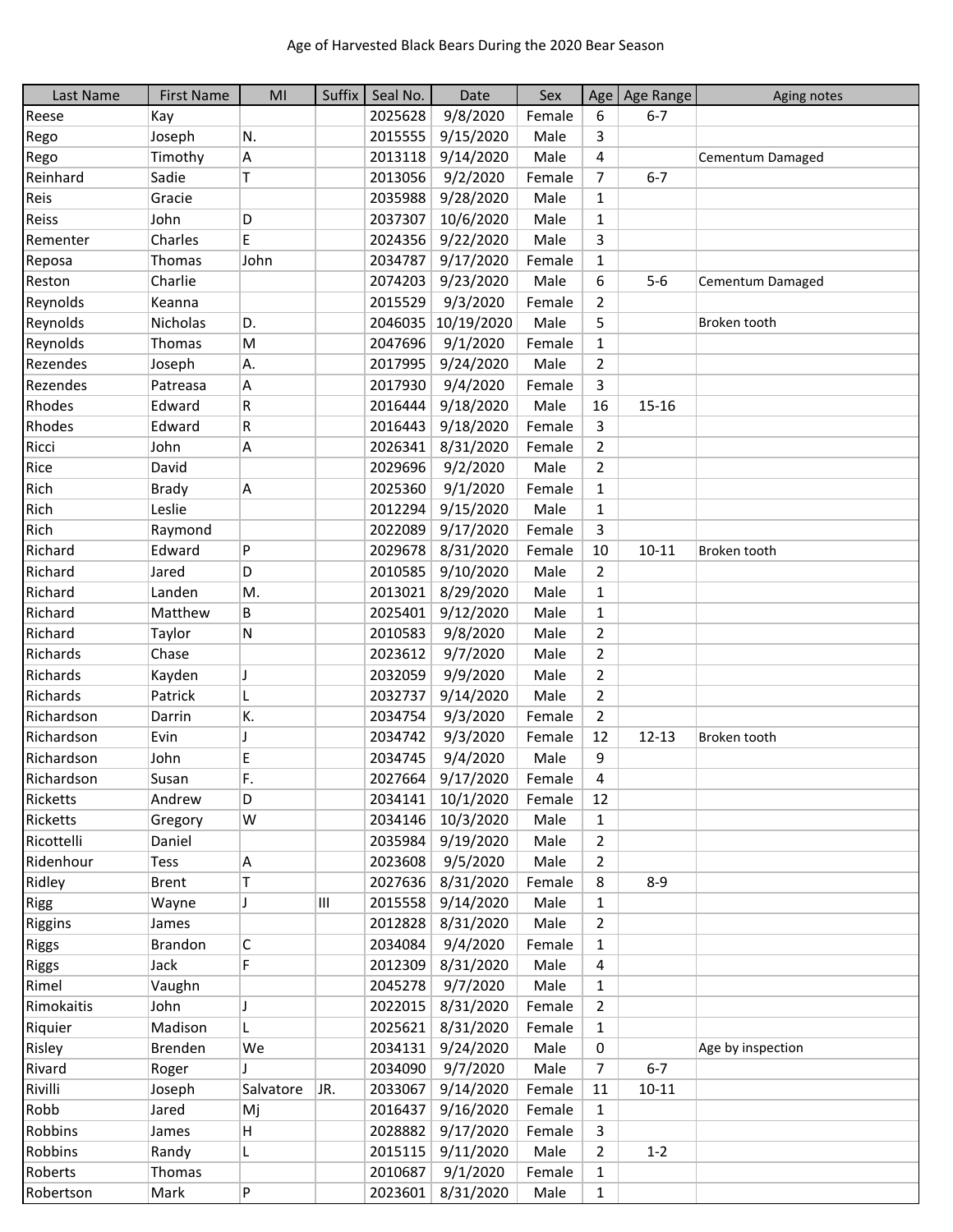| Last Name  | <b>First Name</b> | MI      | Suffix | Seal No. | Date               | Sex    |                | Age   Age Range | Aging notes       |
|------------|-------------------|---------|--------|----------|--------------------|--------|----------------|-----------------|-------------------|
| Robertson  | Ronnie            | Lee     |        | 2039503  | 10/1/2020          | Male   | 8              | $8 - 9$         | Cementum Damaged  |
| Robinson   | Cody              |         |        | 2039437  | 9/3/2020           | Male   | 4              |                 |                   |
| Robinson   | Derek             | А       |        | 2034343  | 8/31/2020          | Male   | 4              |                 |                   |
| Robinson   | Eric              | L       |        | 2036927  | 9/10/2020          | Male   | 2              |                 |                   |
| Robinson   | Geraldine         | А       |        | 2046834  | 9/1/2020           | Female | 3              |                 |                   |
| Robinson   | John              | D       |        | 2039445  | 9/4/2020           | Male   | 4              |                 |                   |
| Robinson   | Kenneth           | J       |        | 2039440  | 9/1/2020           | Male   | $\mathbf{1}$   |                 |                   |
| Robinson   | Lauren            | C       |        | 2036610  | 9/1/2020           | Male   | 4              | $3 - 4$         |                   |
| Robinson   | Leroy             | D       |        | 2046830  | 8/31/2020          | Male   | 6              | $5-6$           |                   |
| Robinson   | Ricky             | C.      |        | 2038903  | 9/18/2020          | Female | $\mathbf{1}$   |                 |                   |
| Robinson   | Scott             | D.      |        | 2034770  | 9/9/2020           | Male   | 3              |                 |                   |
| Robinson   | Steven            |         |        | 20824    |                    |        | 4              | $3 - 4$         | Broken tooth      |
| Robinson   | Tracy             | L.      |        | 2046833  | 9/1/2020           | Male   | 3              |                 |                   |
| Rockhold   | Deborah           | S       |        | 2024216  | 9/11/2020          | Female | 0              |                 | Age by inspection |
| Rockwell   | Timothy           | J       |        | 2017984  | 9/21/2020          | Male   | 2              |                 |                   |
| Rockwell   | Timothy           | J       |        | 2034778  | 9/8/2020           | Male   | $\overline{2}$ |                 |                   |
| Rodak      | Nicholas          | R       |        | 2016403  | 9/8/2020           | Male   | 3              |                 |                   |
| Rodman     | James             | R       |        | 2012809  | 9/7/2020           | Male   | $\mathbf{1}$   |                 |                   |
| Roe        | Pete              |         |        | 2039485  | 9/25/2020          | Male   | 0              |                 | Age by inspection |
| Roebuck    | Joseph            | Μ.      |        | 2010717  | 9/21/2020          | Female | 4              |                 | Broken tooth      |
| Rogers     | <b>Bradley</b>    | D       |        | 2074002  | 9/8/2020           | Male   | $\overline{2}$ |                 |                   |
| Rogers     | Kenneth           | Richard |        | 2027667  | 9/18/2020          | Male   | $\overline{2}$ | $1 - 2$         | Cementum Damaged  |
| Rogers     | Nathan            | С       |        | 2018710  | 10/28/2020         | Female | 2              |                 |                   |
| Rohrer     | Adam              | C       |        | 2013098  | 9/8/2020           | Female | $\mathbf{1}$   |                 |                   |
| Roix       | Elijah            | Ν       |        | 2045264  | 8/31/2020          | Female | 5              |                 | Broken tooth      |
| Rolfe      | John              | M       |        | 2042125  | 9/19/2020          | Male   | 3              | $3 - 4$         |                   |
| Rolfes     | Thomas            |         |        | 2024220  | 9/14/2020          | Male   | $\mathbf{1}$   |                 |                   |
| Rolls      | Ben               | R       |        | 2035945  | 8/31/2020          | Male   | $\mathbf{1}$   |                 |                   |
| Romanoski  | Vernon            |         |        | 2043421  | 10/20/2020         | Male   | $\mathbf{1}$   |                 |                   |
| Romer      | Jay               |         |        | 2041074  | 9/3/2020           | Male   | 5              |                 |                   |
| Ronfeldt   | Nahum             | М.      |        | 2025091  | 10/12/2020         | Female | $\overline{2}$ |                 |                   |
| Ross       | <b>Bennett</b>    | J.      | JR.    | 2040625  | 8/31/2020          | Female | $\overline{2}$ |                 |                   |
| Ross       | Earl              | Α.      | JR.    | 2035971  | 9/14/2020          | Male   | 4              |                 |                   |
| Ross       | Joseph            |         |        | 2046426  | 10/1/2020          | Male   | 1              |                 |                   |
| Ross       | Michael           |         |        | 2046428  | 10/2/2020          | Male   | 4              |                 |                   |
| Ross       | Robb              | R       |        | 2015067  | 9/1/2020           | Female | $\overline{2}$ |                 | Broken tooth      |
| Ross       | Tyler             | J       |        | 2045905  | 8/31/2020          | Female | $\mathbf{1}$   |                 | Broken tooth      |
| Rossman    | Thomas            |         |        | 2028291  | 9/14/2020          | Male   | 5              |                 |                   |
| Roth       | Ryan              | J       |        | 2029107  | 10/20/2020         | Male   | $\overline{2}$ |                 |                   |
| Rothenberg | Adam              |         |        | 2016356  | 8/31/2020          | Female | 5              |                 |                   |
| Rothenberg | Ramona            |         |        | 2016358  | 9/1/2020           | Male   | $\mathbf{1}$   |                 |                   |
| Rouillard  | Kevin             | L.      |        | 2012868  | 9/29/2020          | Male   | 3              |                 |                   |
| Rouleau    | Steven            | D       |        | 2014597  | 9/30/2020          | Male   | 3              |                 |                   |
| Rounds     | Esther            | R.      |        | 2036935  | 9/19/2020          | Female | 12             | $10 - 12$       | Broken tooth      |
| Rounds     | Nathanael         | Luke    |        | 2033300  | 9/18/2020          | Female | 14             |                 |                   |
| Rousseau   | Candi             | L.      |        | 2012807  | 9/5/2020           | Male   | $\mathbf{1}$   |                 |                   |
| Rowe       | <b>Brent</b>      | A       |        | 2025623  | 8/31/2020          | Male   | 4              |                 |                   |
| Rowe       | Tracy             | M       |        | 2048312  | 9/1/2020           | Female | 3              |                 |                   |
| Rowles     | John              | P       |        | 2045290  | 9/15/2020          | Female | $\mathbf{1}$   |                 |                   |
| Roy        | Mathew            | S       |        | 2022808  | 9/14/2020          | Female | 10             |                 |                   |
| Roy        | Paul              |         |        |          | 2025092 10/12/2020 | Male   | 2              |                 |                   |
| Roy        | Robert            | L.      |        | 2029302  | 9/3/2020           | Female | 6              |                 |                   |
| Roy        | Staley            |         |        |          | 2029685 9/16/2020  | Female | $\mathsf{3}$   |                 |                   |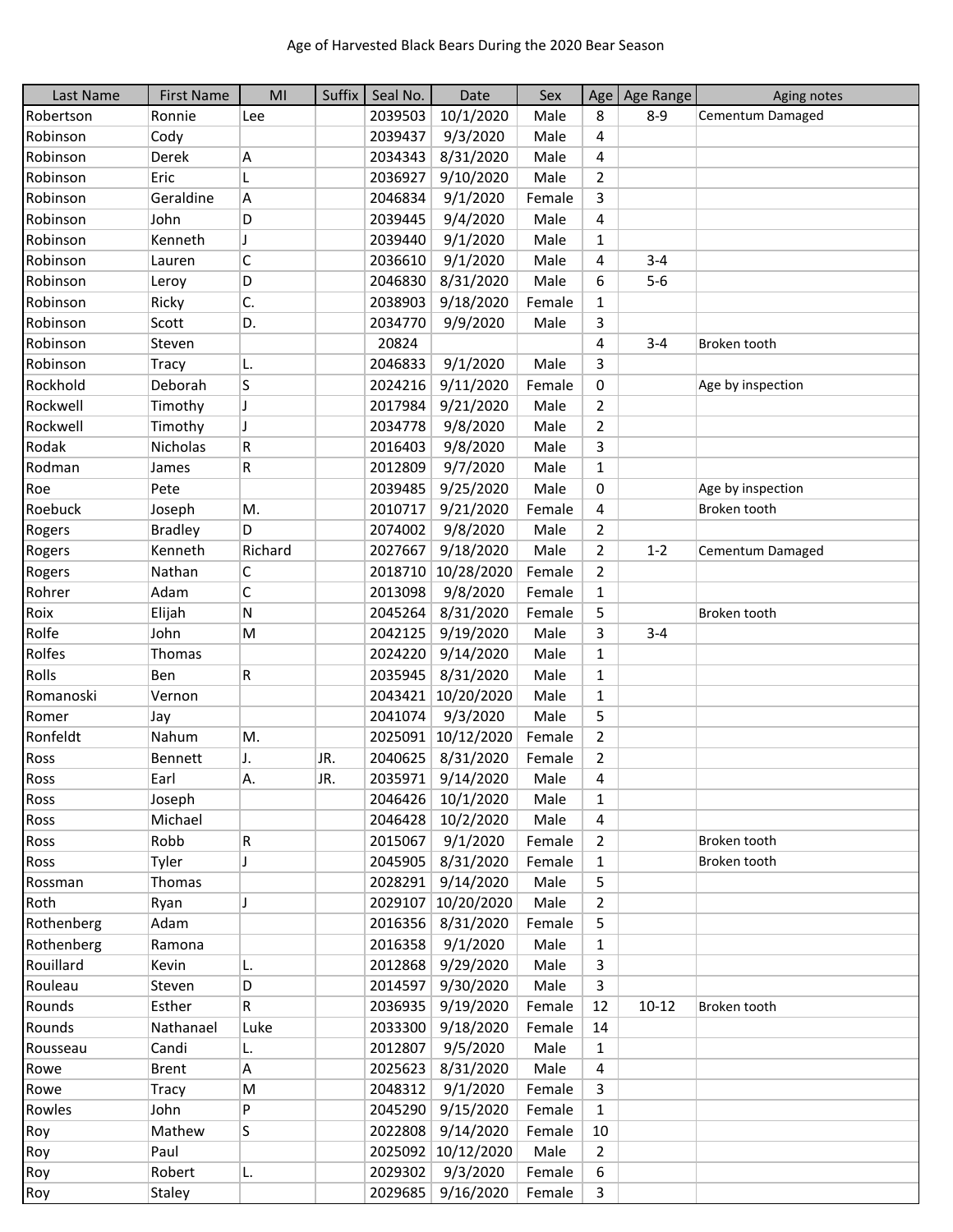| Last Name    | <b>First Name</b> | MI    | Suffix | Seal No. | Date              | Sex    |                | Age   Age Range | Aging notes       |
|--------------|-------------------|-------|--------|----------|-------------------|--------|----------------|-----------------|-------------------|
| Roy          | Steven            | L.    |        | 2042301  | 9/12/2020         | Female | 3              |                 |                   |
| Royer        | Vanessa           | L     |        | 2015537  | 9/6/2020          | Female | 7              |                 |                   |
| Rozum        | Mark              |       |        | 2014600  | 10/6/2020         | Male   | $\overline{2}$ |                 |                   |
| Rozum        | Max               |       | IJr    | 2014598  | 10/5/2020         | Male   | $\mathbf{1}$   | $1 - 2$         |                   |
| Rubino       | Jacob             | А     |        | 2030839  | 9/9/2020          | Female | 3              |                 |                   |
| Ruggiero     | Michael           |       |        | 2024218  | 9/14/2020         | Male   | 3              |                 |                   |
| Rummel       | Leighton          | R.    |        | 2013057  | 9/2/2020          | Male   | $\overline{2}$ |                 |                   |
| Runge        | <b>Bruce</b>      | А.    |        | 2034321  | 9/4/2020          | Female | 6              |                 |                   |
| Ruprecht     | William           | M.    | SR.    | 2035976  | 9/16/2020         | Female | $\mathbf{1}$   |                 |                   |
| Rush         | Matthew           | R.    |        | 2023635  | 9/23/2020         | Female | $\overline{2}$ |                 |                   |
| Russell      | Douglas           |       |        | 2034317  | 9/17/2020         | Female | 3              |                 |                   |
| Russell      | Jb                |       |        | 2025415  | 9/17/2020         | Male   | $\overline{2}$ | $1 - 2$         |                   |
| Rutan        | Randall           |       | JR.    | 2034087  | 9/4/2020          | Male   | 1              |                 |                   |
| Saathoff     | John              | J     |        | 2010712  | 9/16/2020         | Female | 16             |                 |                   |
| Sadler       | Michael           |       |        | 2046851  | 9/7/2020          | Female | 5              |                 | Broken tooth      |
| Salamone     | Francesco         |       |        | 2029240  | 9/22/2020         | Male   | $\overline{2}$ |                 |                   |
| Saling       | Paul              | C     |        | 2025416  | 9/18/2020         | Female | 7              |                 |                   |
| Saling       | Perry             | J     |        | 2025407  | 9/15/2020         | Female | 3              |                 |                   |
| Saling       | Sherrie           | L     |        | 2025420  | 9/15/2020         | Female | $\overline{7}$ |                 |                   |
| Salley       | Clifford          | V.    | Ш      | 2045984  | 9/29/2020         | Male   | 3              |                 |                   |
| Salls        | <b>Braiden</b>    |       |        | 2016954  | 9/12/2020         | Female | 1              |                 |                   |
| <b>Salls</b> | Whitney           |       |        | 2016976  | 9/18/2020         | Male   | 1              |                 |                   |
| Saltmarsh    | lan               |       |        | 2015028  | 9/11/2020         | Female | $\mathbf{1}$   |                 |                   |
| Saltmarsh    | Keith             |       |        | 2015026  | 9/7/2020          | Female | $\overline{2}$ |                 |                   |
| Saltus       | Louis             | Α     | JR.    | 2030937  | 9/14/2020         | Female | $\mathbf{1}$   |                 |                   |
| Sanders      | Tyler             | D     |        | 2046845  | 9/3/2020          | Female | $\mathbf{1}$   |                 |                   |
| Sandlin      | Darren            | W     |        | 2046832  | 8/31/2020         | Male   | $\overline{7}$ |                 |                   |
| Sanford      | Deborah           | M     |        | 2034782  | 9/12/2020         | Female | 3              |                 |                   |
| Sanner       | Russell           | A     |        | 2022060  | 9/8/2020          | Male   | $\overline{2}$ |                 |                   |
| Santerre     | Kendall           | R.    |        | 2046487  | 9/2/2020          | Female | 3              |                 |                   |
| Sapiel       | Maddox            |       |        | 2016967  | 9/15/2020         | Female | 4              | $3 - 4$         |                   |
| Saracina     | Joseph            | Α     |        | 2024248  | 9/17/2020         | Female | 3              |                 | Broken tooth      |
| Sargent      | Christopher       | R.    |        | 2039631  | 9/3/2020          | Male   | 3              |                 |                   |
| Savage       | Benjamin          | M     |        | 2048275  | 9/23/2020         | Male   | 1              |                 |                   |
| Savage       | Joshua            | W     |        | 2022081  | 9/11/2020         | Female | 0              |                 | Age by inspection |
| Savelle      | Chynna            | L.    |        | 2016385  | 9/4/2020          | Male   | 15             | $14 - 15$       |                   |
| Sax          | Sammie            |       | Ш      | 2011941  | 9/9/2020          | Female | 1              |                 |                   |
| Saxon        | Derek             | M     |        | 2025387  | 9/22/2020         | Male   | 5              |                 |                   |
| Saylor       | Robert            | S     |        | 2022084  | 9/15/2020         | Male   | 4              | $3 - 4$         |                   |
| Sayre        | <b>Brett</b>      | R     |        | 2027624  | 8/31/2020         | Male   | $\overline{2}$ |                 |                   |
| Sayre        | Philip            | R     |        | 2030831  | 9/2/2020          | Female | 5              |                 |                   |
| Schade       | Eric              |       |        | 2033078  | 9/3/2020          | Male   | 1              |                 |                   |
| Schade       | Hans              | R     |        | 2033077  | 9/3/2020          | Male   | 2              |                 |                   |
| Schafer      | Joseph            | P     |        | 2022068  | 9/10/2020         | Female | $\overline{2}$ |                 |                   |
| Scharlacken  | David             | J     |        | 2028285  | 9/7/2020          | Female | 6              |                 |                   |
| Scharlacken  | Ray               |       |        | 2028286  | 9/8/2020          | Male   | 1              |                 |                   |
| Schencks     | Kirby             | V     |        | 2034359  | 9/14/2020         | Male   | 3              |                 |                   |
| Schiessl     | Christopher       | D     |        | 2022765  | 9/4/2020          | Male   | $\mathbf{1}$   |                 |                   |
| Schimpf      | Brandyn           |       |        | 2041095  | 9/23/2020         | Male   | 3              |                 |                   |
| Schlabach    | Loren             |       |        | 2041092  | 9/23/2020         | Male   | 4              |                 |                   |
| Schlabach    | Reuben            |       |        | 2041091  | 9/22/2020         | Male   | 2              |                 |                   |
| Schmidt      | Benjamin          | Caleb |        | 2034723  | 8/29/2020         | Female | $\mathbf{1}$   |                 |                   |
| Schmidt      | <b>Brentin</b>    |       |        |          | 2045288 9/11/2020 | Male   | $\mathbf{1}$   |                 |                   |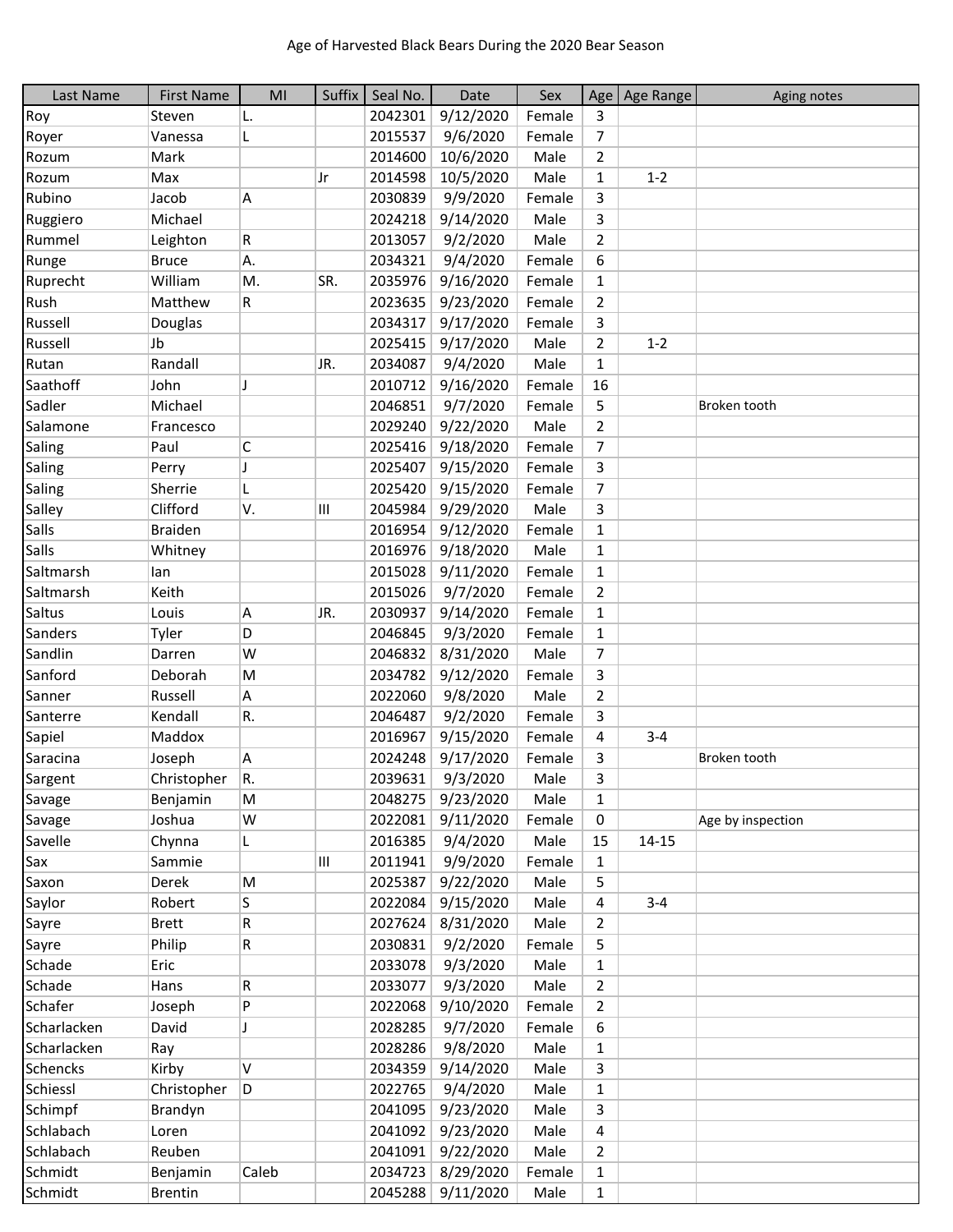| Last Name  | <b>First Name</b> | MI                       | Suffix       | Seal No. | Date             | Sex    |                | Age Age Range | Aging notes       |
|------------|-------------------|--------------------------|--------------|----------|------------------|--------|----------------|---------------|-------------------|
| Schmidt    | Caleb             | P                        |              | 2034760  | 9/2/2020         | Female | 12             | $11 - 13$     |                   |
| Schmidt    | Elmer             | Τ                        |              | 2029583  | 9/10/2020        | Female | $\overline{a}$ | $4 - 5$       | Broken tooth      |
| Schmiesing | Jason             |                          |              | 2032762  | 9/21/2020        | Male   | 3              |               |                   |
| Schools    | Cameron           |                          |              | 2022832  | 9/1/2020         | Male   | $\overline{2}$ | $2 - 3$       | Broken tooth      |
| Schools    | Sidney            | R                        |              | 2022841  | 9/4/2020         | Male   | 6              |               |                   |
| Schoppee   | Devin             | Α                        |              | 2032832  | 9/23/2020        | Male   | $\overline{2}$ |               |                   |
| Schriefer  | Joel              | X                        |              | 2025510  | 9/10/2020        | Female | 3              |               |                   |
| Schumaker  | Lawerence         |                          | Jr           | 2035977  | 9/17/2020        | Female | $\overline{2}$ |               |                   |
| Schwab     | Ryan              | Α                        |              | 2015059  | 8/31/2020        | Female | $\overline{2}$ |               |                   |
| Schwartz   | Jack              |                          |              | 2016375  | 9/2/2020         | Female | $\overline{2}$ |               |                   |
| Schwartz   | Kevin             | R                        | Jr           | 2024239  | 8/31/2020        | Male   | 9              | $8 - 9$       |                   |
| Schwartz   | Laverne           | M                        |              | 2041392  | 9/23/2020        | Male   | $\overline{2}$ |               |                   |
| Schwartz   | Troy              | M                        |              | 2034099  | 9/11/2020        | Male   | 3              |               |                   |
| Schweda    | Rick              | J                        |              | 2016422  | 9/14/2020        | Female | $\mathbf{1}$   |               |                   |
| Sciarra    | Michael           | F.                       |              | 2023622  | 9/16/2020        | Female | 8              |               |                   |
| Scipione   | James             |                          | JR.          | 2025482  | 9/3/2020         | Female | $\mathbf{1}$   |               |                   |
|            |                   |                          |              |          |                  |        |                |               |                   |
| Scofield   | Thomas            |                          |              | 2046836  | 9/1/2020         | Female | 16             | $15 - 16$     | Cementum Damaged  |
| scogin     | jake              |                          |              | 2034340  | 9/1/2020         | Female | 5              |               |                   |
| Scogin     | William           |                          |              | 2034331  | 9/3/2020         | Female | 12             |               |                   |
| Scotland   | Kenneth           | B                        |              | 2016359  | 9/1/2020         | Female | $\mathbf{1}$   |               |                   |
| Scott      | Alfred            | P                        | Ш            | 2029992  | 9/3/2020         | Female | 3              |               |                   |
| Scott      | Charles           | E                        | $\mathbf{I}$ | 2048266  | 9/27/2020        | Male   | $\mathbf{1}$   |               |                   |
| Scott      | Jason             | L.                       |              | 2034354  | 9/8/2020         | Female | $\mathbf{1}$   |               |                   |
| Scott      | Robert            | $\overline{\phantom{a}}$ |              | 2028266  | 8/31/2020        | Female | $\overline{2}$ |               |                   |
| Scott      | Trevor            | M                        |              | 2030934  | 9/12/2020        | Male   | $\overline{2}$ |               |                   |
| Seal       | Steven            |                          |              | 2022106  | 9/24/2020        | Female | 4              |               | Broken tooth      |
| Sealy      | Molly             |                          |              | 2021705  | 9/7/2020         | Female | 4              |               |                   |
| Seavey     | Joshua            | D                        |              | 2025522  | 9/14/2020        | Female | 4              |               |                   |
| Seavey     | Kenneth           |                          |              | 2033802  | 9/12/2020        | Female | $\mathbf{1}$   | $1 - 2$       |                   |
| Seehusen   | Jacob             | Τ                        |              | 2013322  | 9/19/2020        | Male   | 5              | $4 - 5$       |                   |
| Seehusen   | Melissa           | L                        |              | 2013323  | 9/19/2020        | Male   | 3              |               |                   |
| Seehusen   | Peter             | M                        |              | 2074010  | 9/25/2020        | Male   | $\overline{2}$ |               |                   |
| Seekins    | Scott             | А                        |              | 2016947  | 9/5/2020         | Male   | 3              |               |                   |
| Segal      | Andrew            | Е                        |              | 2025370  | 9/2/2020         | Male   | 3              |               |                   |
| Selfridge  | Justin            | W                        |              | 2022777  | 8/31/2020        | Female | $\mathbf{1}$   |               |                   |
| Senecal    | Jeff              |                          |              | 2034753  | 9/4/2020         | Male   | $\overline{2}$ |               |                   |
| Sensenig   | <b>Brian</b>      |                          |              | 2023648  | 10/2/2020        | Female | $\overline{2}$ | $1 - 2$       |                   |
| Sergent    | Wayne             | Α                        |              | 2036515  | 9/18/2020        | Female | 0              |               | Age by inspection |
| Severson   | Jacoby            | J                        |              | 2041536  | 9/2/2020         | Female | 0              | $0 - 1$       |                   |
| Sevigny    | Joseph            | J                        |              | 2012774  | 9/7/2020         | Male   | 4              |               |                   |
| Sewell     | Robert            | F                        |              | 2028298  | 9/19/2020        | Female | 2              |               |                   |
| Sexton     | Timothy           |                          |              | 2015121  | 9/23/2020        | Male   | 2              |               |                   |
| Seyler     | Corey             |                          |              | 2027668  | 9/16/2020        | Female | $\mathbf{1}$   |               |                   |
| Seyler     | Melvin            | E                        |              | 2016364  | 9/1/2020         | Female | $\mathbf{1}$   |               |                   |
|            | William           | P                        |              |          |                  | Male   |                |               |                   |
| Seymour    |                   |                          | Jr           | 2034071  | 9/2/2020         |        | $\overline{2}$ |               |                   |
| Shaffer    | <b>Brian</b>      | М                        |              | 2025519  | 9/11/2020        | Male   | 3              |               |                   |
| Shaffer    | Jeffrey           |                          |              | 2013327  | 9/21/2020        | Male   | 3              | $3 - 4$       |                   |
| Shane      | Carl              |                          |              | 2034330  | 9/3/2020         | Male   | $\overline{2}$ |               |                   |
| Shane      | William           |                          |              | 2034339  | 9/1/2020         | Female | $\overline{2}$ |               |                   |
| Shaner     | Zachary           | S                        |              | 2041383  | 9/19/2020        | Male   | 3              |               | Broken tooth      |
| Shantz     | Jared             | Α                        |              | 2024234  | 9/3/2020         | Female | 1              |               |                   |
| Sharp      | Arnold            | E                        | JR.          | 2020418  | 9/12/2020        | Female | 3              |               | Broken tooth      |
| Sharp      | Arnold            | E                        | JR.          |          | 2020442 9/8/2020 | Female | 6              | $6 - 7$       |                   |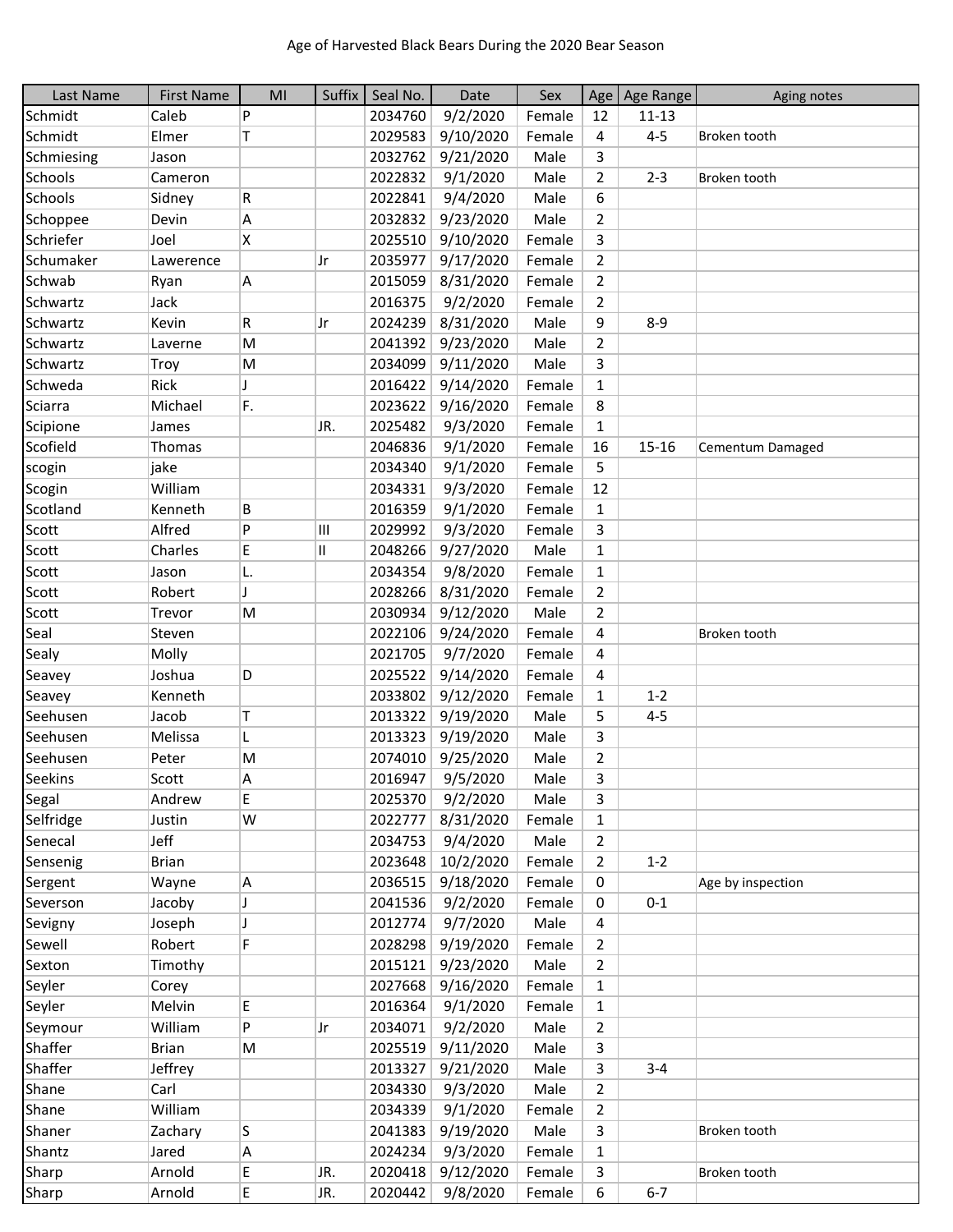| Last Name        | <b>First Name</b> | MI        | Suffix | Seal No. | Date       | Sex    |                | Age   Age Range | Aging notes       |
|------------------|-------------------|-----------|--------|----------|------------|--------|----------------|-----------------|-------------------|
| Shattuck         | Daniel            | W         |        | 2029227  | 9/3/2020   | Male   | 1              |                 |                   |
| Shattuck         | Joel              | R         |        | 2029223  | 8/31/2020  | Female | 9              |                 |                   |
| Shaw             | Kurt              | W         |        | 2016946  | 9/5/2020   | Female | 10             | $9 - 10$        |                   |
| Shaw             | Timothy           | J         |        | 2019598  | 9/12/2020  | Female | 3              |                 |                   |
| Shea             | Dana              |           | SR.    | 2035956  | 9/4/2020   | Female | 5              | $4 - 5$         |                   |
| Shea             | William           | Conrad    |        | 2045916  | 9/6/2020   | Male   | 9              |                 |                   |
| Sheehy           | Edward            | Ρ.        |        | 2034185  | 9/4/2020   | Male   | $\mathbf 1$    |                 |                   |
| Shepard          | Dwight            | W         |        | 2041393  | 9/23/2020  | Male   | $\mathbf{1}$   |                 |                   |
| Sherman          | Mark              |           |        | 2015047  | 8/31/2020  | Female | $\overline{2}$ |                 |                   |
| Shifflett        | Raymond           | Κ         | Jr     | 2047698  | 9/2/2020   | Female | 6              |                 |                   |
| Shimanski        | Joseph            |           |        | 2027622  | 8/31/2020  | Male   | $\overline{2}$ |                 |                   |
| Shippee          | Richard           | н         |        | 2013096  | 9/8/2020   | Female | 6              |                 |                   |
| Shirey           | Jason             |           | Ш      | 2046429  | 10/2/2020  | Female | $\mathbf{1}$   |                 |                   |
| Shirey           | Tucker            |           |        | 2022813  | 9/9/2020   | Male   | 0              |                 | Age by inspection |
| Shoemaker        | Joseph            | A         | Jr     | 2037088  | 9/3/2020   | Female | $\overline{2}$ |                 |                   |
| Shorey           | Hunter            |           |        | 2021702  | 9/1/2020   | Female | $\mathbf{1}$   |                 |                   |
| Shorey           | Jamey             | Α         |        | 2021722  | 9/19/2020  | Male   | $\mathbf{1}$   |                 |                   |
| Short            | Christian         | Α         |        | 2039629  | 9/2/2020   | Male   | 14             | 14-16           |                   |
| Short            | Michael           | J         |        | 2016391  | 9/5/2020   | Male   | $\mathbf{1}$   |                 | Broken tooth      |
| Short            | Stanley           | D         | JR.    | 2010702  | 9/9/2020   | Female | $\overline{2}$ |                 |                   |
| Shular           | Roger             | T         |        | 2034555  | 9/19/2020  | Female | 3              |                 |                   |
| Shunneson        | Arlad             | W         |        | 2016435  | 9/16/2020  | Male   | 13             | $12 - 13$       |                   |
| <b>Shutts</b>    | John              |           |        | 2047689  | 9/1/2020   | Female | 3              |                 |                   |
| Siderias         | George            | S         |        | 2041084  | 9/14/2020  | Female | 8              | $7 - 8$         |                   |
| Sieber           | Cody              | R         |        | 2034115  | 9/17/2020  | Male   | $\overline{2}$ |                 |                   |
| Sieber           | Regina            | V         |        | 2034111  | 9/16/2020  | Female | 4              |                 |                   |
| Siebert          | Ronald            | S         |        | 2016958  | 9/14/2020  | Female | 3              |                 |                   |
| Sieruta          | William           | J.        |        | 2012746  | 9/2/2020   | Female | $\overline{2}$ |                 |                   |
| Sigety           | Charles           | <b>B.</b> |        | 2036604  | 8/31/2020  | Male   | 10             | $10 - 11$       | Broken tooth      |
| Sigler           | John              | P         | SR.    | 2029640  | 9/1/2020   | Male   | $\mathbf{1}$   |                 |                   |
| Signore          | Aaron             |           |        | 2013324  | 9/21/2020  | Female | 0              |                 | Age by inspection |
| Signore          | James             |           |        | 2013329  | 9/23/2020  | Female | X              |                 |                   |
| Sigourney        | Doug              |           |        | 2016980  | 9/14/2020  | Female | 2              |                 |                   |
| Sikora           | Paul              |           |        | 2024243  | 9/4/2020   | Male   | 4              |                 |                   |
| Sillanpaa        | Cole              | M         |        | 2029311  | 10/3/2020  | Female | $\overline{2}$ |                 |                   |
| Silvanic         | Mark              |           |        | 2013086  | 9/5/2020   | Male   | 3              |                 |                   |
| Silvia           | Dalton            | J         |        | 2039441  | 9/3/2020   | Male   | $\mathbf{1}$   |                 |                   |
| Simard           | Jason             | S         |        | 2013078  | 9/4/2020   | Female | $\overline{2}$ |                 |                   |
| <b>Simkins</b>   | Jason             | M         |        | 2016937  | 9/3/2020   | Female | $\mathbf{1}$   |                 |                   |
| <b>Simmons</b>   | Jason             | S         |        | 2041532  | 9/1/2020   | Female | 2              |                 |                   |
| Simmons          | Raymond           | O         |        | 2032803  | 10/1/2020  | Male   | $\mathbf{1}$   |                 |                   |
| Simons           | lan               | D         |        | 2031040  | 10/15/2020 | Female | 12             | $12 - 14$       | Broken tooth      |
| Simpson          |                   |           |        | 2015569  |            |        | $\overline{2}$ |                 |                   |
| Simpson          | Alyssa            |           |        | 2025517  | 9/11/2020  | Female | $\mathbf{1}$   |                 |                   |
| Simpson          | George            | F.        |        | 2047629  | 9/11/2020  | Female | $\mathbf{1}$   |                 |                   |
| Simpson          | Zachary           | M         |        | 2015570  | 9/15/2020  | Male   | $\mathbf{1}$   |                 |                   |
| Sinclair         | James             | В         | JR.    | 2015532  | 9/4/2020   | Male   | $\overline{2}$ |                 |                   |
| Singer           | David             | N         |        | 2034193  | 9/21/2020  | Male   | $\mathbf{1}$   |                 |                   |
| Sipe             | James             | A         | Jr     | 2041391  | 9/23/2020  | Male   | 2              |                 |                   |
| Sipe             | Randall           | J         |        | 2041399  | 9/25/2020  | Male   | 0              |                 | Age by inspection |
| Sirois           | <b>Barbara</b>    | IJ.       |        | 2012857  | 9/22/2020  | Male   | 1              |                 |                   |
| <b>Skrapates</b> | Stacy             | Α         |        | 2012874  | 10/6/2020  | Male   | 3              |                 |                   |
| Skutt            | Marc              |           |        | 2046840  | 9/2/2020   | Female | $\overline{7}$ |                 |                   |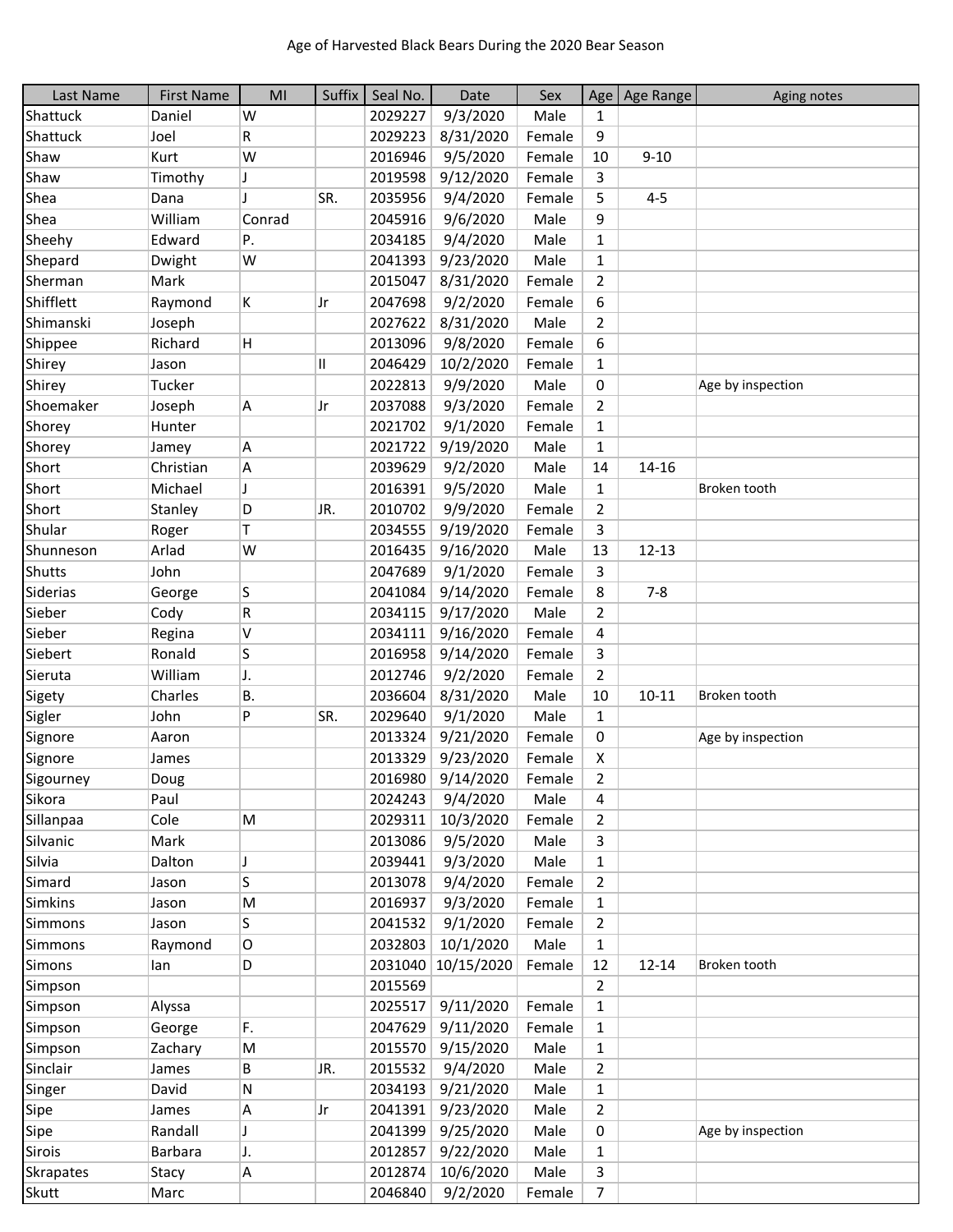| Last Name   | <b>First Name</b> | MI           | Suffix | Seal No. | Date              | Sex    |                | Age   Age Range | Aging notes                        |
|-------------|-------------------|--------------|--------|----------|-------------------|--------|----------------|-----------------|------------------------------------|
| Skutt       | Quentin           | M            |        | 2046839  | 8/31/2020         | Female | 3              |                 |                                    |
| Slater      | Thomas            | Η.           |        | 2013109  | 9/9/2020          | Female | 6              | $5 - 7$         |                                    |
| Slauenwhite | James             | D            | JR.    | 2016990  | 9/25/2020         | Female | X              |                 | Broken tooth - Can't determine age |
| Sloan       | Bryan             |              |        | 2012861  | 9/23/2020         | Female | $\overline{2}$ |                 |                                    |
| Sloan Iv    | Carl              | L            |        | 2046352  | 9/15/2020         | Male   | $\overline{2}$ |                 |                                    |
| Slocum      | Bailey            | R            |        | 2012591  | 9/4/2020          | Male   | $\mathbf{1}$   | $1 - 2$         | Broken tooth                       |
| Slover      | David             | Α            |        | 2039459  | 9/9/2020          | Female | 0              |                 |                                    |
| Small       | David             | А            | Jr.    | 2032043  | 9/7/2020          | Female | $\overline{2}$ |                 |                                    |
| Small       | Kaden             | S            |        | 2025636  | 9/18/2020         | Female | $\overline{2}$ |                 |                                    |
| Smarrella   | Ethan             | T            |        | 2016984  | 9/22/2020         | Female | 0              |                 | Broken tooth                       |
| Smelley     | Dustin            | т            |        | 2033066  | 9/15/2020         | Female | 11             | $10 - 13$       | Cementum Damaged                   |
| Smerecki    | Joseph            | W            | IV     | 2022804  | 9/18/2020         | Female | 0              |                 | Age by inspection                  |
| Smith       | Andrew            | R            |        | 2029638  | 9/12/2020         | Female | $\overline{2}$ |                 |                                    |
| Smith       | Cameron           | L            |        | 2036932  | 9/18/2020         | Female | 14             | $12 - 14$       |                                    |
| Smith       | Corey             | L            |        | 2032793  | 10/9/2020         | Female | 4              |                 |                                    |
| Smith       | Cory              | L            |        | 2034332  | 9/3/2020          | Female | 3              |                 |                                    |
| Smith       | Danisen           |              |        | 2013077  | 9/4/2020          | Female | $\overline{2}$ |                 |                                    |
| Smith       | Fred              | M            |        | 2034794  | 9/25/2020         | Male   | $\mathbf{1}$   |                 |                                    |
| Smith       | Gordon            | L            |        | 2041432  | 9/7/2020          | Male   | $\mathbf{1}$   |                 |                                    |
| Smith       | Gregory           | W            |        | 2024337  | 9/24/2020         | Female | 12             | $12 - 13$       |                                    |
| Smith       | Hunter            | Α            |        | 2015561  | 9/1/2020          | Female | 14             | $13 - 16$       |                                    |
| Smith       | James             | Н            | Ш      | 2012596  | 9/7/2020          | Male   | 3              |                 |                                    |
| Smith       | James             | H            | Ш      | 2012870  | 10/1/2020         | Female | 5              |                 |                                    |
| Smith       | Jared             | $\mathbf{I}$ |        |          |                   | Female | $\overline{2}$ |                 |                                    |
|             |                   |              |        | 2011920  | 9/10/2020         |        |                |                 |                                    |
| Smith       | Justin            | F            |        | 2041099  | 9/30/2020         | Female | 11             | $11 - 13$       | Broken tooth                       |
| Smith       | Kenneth           |              |        | 2040205  | 9/3/2020          | Male   | 3              |                 |                                    |
| Smith       | Logan             | B            |        | 2036520  | 9/14/2020         | Female | 7              | $6 - 7$         |                                    |
| Smith       | Mark              | А            |        | 2035686  | 9/5/2020          | Male   | $\mathbf{1}$   |                 |                                    |
| Smith       | Mark              | Alan         |        | 2012116  | 9/7/2020          | Male   | $\mathbf{1}$   |                 |                                    |
| Smith       | Michael           | D            |        | 2034750  | 9/3/2020          | Male   | $\mathbf{1}$   |                 |                                    |
| Smith       | Nathan            | Α.           |        | 2035944  | 8/31/2020         | Male   | 2              |                 |                                    |
| Smith       | Nathan            | Douglas      |        | 2034739  | 8/31/2020         | Female | 9              | $9 - 11$        |                                    |
| Smith       | Peter             | D.           | Ш      |          | 2034730 8/31/2020 | Male   | 1              |                 |                                    |
| Smith       | Reginald          | В            |        | 2030830  | 9/1/2020          | Female | 1              |                 |                                    |
| Smith       | Robert            |              |        | 2041101  | 10/1/2020         | Male   | 2              |                 |                                    |
| Smith       | Robert            | D            |        | 2046853  | 9/9/2020          | Female | 4              | $4 - 5$         |                                    |
| Smith       | Ryan              |              |        | 2016965  | 9/15/2020         | Male   | $\overline{2}$ | $2 - 3$         | Broken tooth                       |
| Smith       | Ryan              | М.           | JR.    | 2015338  | 9/19/2020         | Male   | $\overline{2}$ |                 |                                    |
| Smith       | Tony              | L            |        | 2015548  | 9/16/2020         | Female | 1              |                 |                                    |
| Smith       | <b>Travis</b>     | E.           |        | 2016929  | 9/1/2020          | Female | 3              | $3 - 4$         | Broken tooth                       |
| Snider      | Ladeana           |              |        | 2025357  | 8/31/2020         | Male   | 6              | $5-6$           |                                    |
| Snider      | Stephen           |              |        | 2025371  | 9/2/2020          | Male   | 4              |                 |                                    |
| Snyder      | Donavon           |              |        | 2022194  | 9/30/2020         | Female | 0              |                 | Age by inspection                  |
| Soper       | Dennis            | A.           |        | 2039628  | 9/2/2020          | Male   | 8              | $7 - 8$         |                                    |
| Soper       | Joseph            |              |        | 2039655  | 9/17/2020         | Female | $\mathbf{1}$   |                 |                                    |
| Soucy       | Cole              | M            |        | 2037300  | 9/14/2020         | Male   | 1              |                 | Broken tooth                       |
| Soucy       | Scott             | M            |        | 2022242  | 10/1/2020         | Male   | $\mathbf{1}$   |                 |                                    |
| Soucy       | Shawn             | Μ.           |        | 2040630  | 9/1/2020          | Male   | 3              |                 | Broken tooth                       |
| Sousa       | Ivan              | R.           | Sr     | 2023641  | 9/28/2020         | Male   | 1              |                 |                                    |
| Sousa       | Russell           |              |        | 2022764  | 9/4/2020          | Male   | $\mathbf{1}$   |                 |                                    |
| Sowry       | Cress             |              |        | 2015051  | 8/31/2020         | Female | 4              | $3 - 5$         | Broken tooth                       |
| Sowry       | Cress             |              |        | 2015068  | 9/1/2020          | Male   | $\overline{2}$ |                 |                                    |
| Spade       | Kim               | M            |        |          | 2032730 9/2/2020  | Male   | $\overline{2}$ |                 |                                    |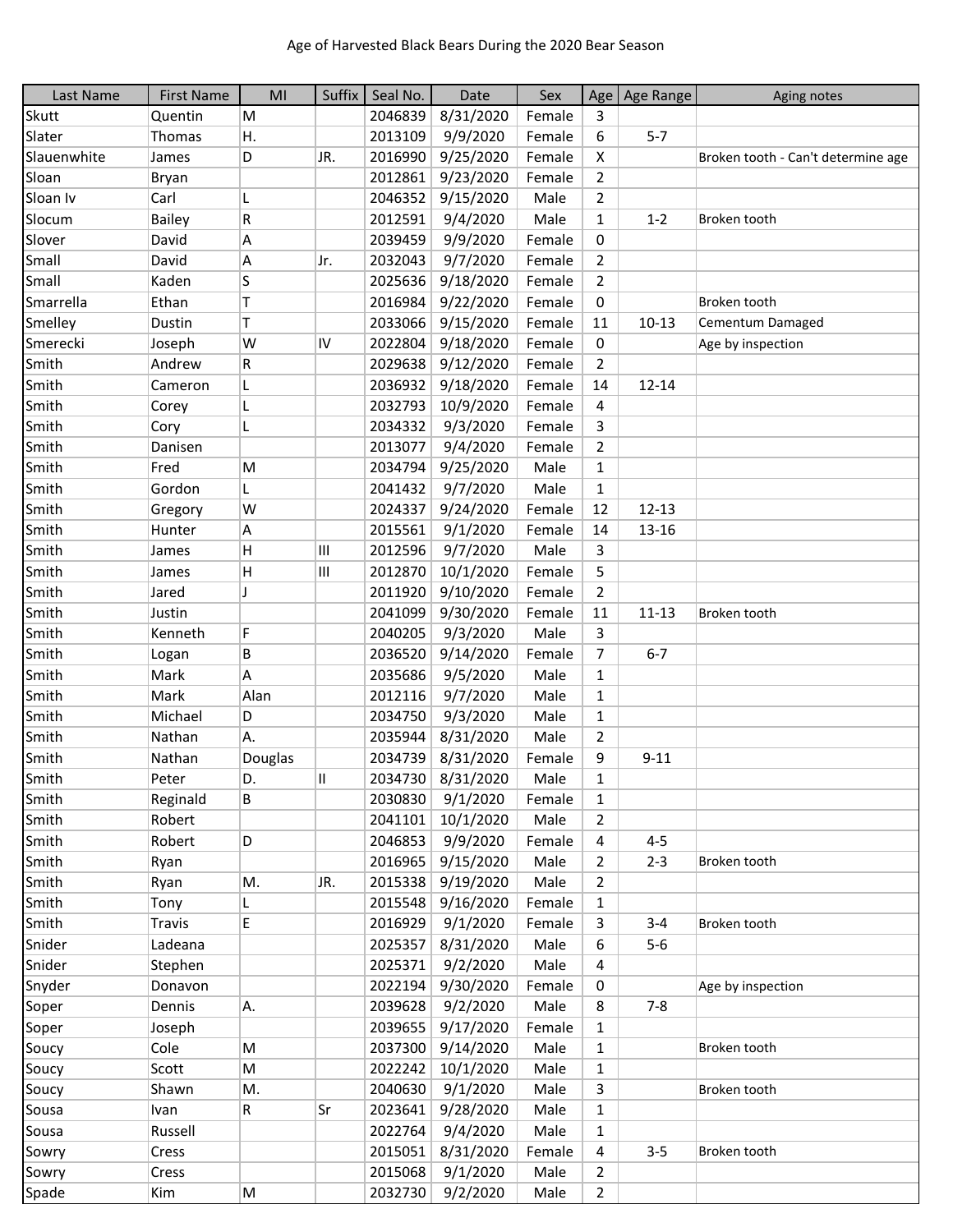| Last Name         | <b>First Name</b> | MI | Suffix    | Seal No. | Date               | Sex    |                | Age   Age Range | Aging notes          |
|-------------------|-------------------|----|-----------|----------|--------------------|--------|----------------|-----------------|----------------------|
| Spear             | Ryan              | M  |           | 2034547  | 9/17/2020          | Male   | 4              |                 |                      |
| <b>Spees</b>      | Martin            | K  | Sr        | 2025630  | 9/11/2020          | Male   | 1              |                 |                      |
| Spencer           | Cory              |    |           | 2035990  | 10/1/2020          | Female | 5              |                 |                      |
| Spencer           | Philip            | P  |           | 2045919  | 9/7/2020           | Male   | $\overline{7}$ | $6 - 7$         |                      |
| Spranger          | Ryan              | Α  |           | 2028265  | 8/31/2020          | Male   | 0              |                 | Age by inspection    |
| Spriggs           | Jack              | н  | Jr        | 2010718  | 9/21/2020          | Female | 6              |                 |                      |
| Springham         | David             | W  | Jr        | 2041370  | 9/17/2020          | Female | $\mathbf{1}$   |                 |                      |
| Sroka             | Ronald            | J. |           | 2016399  | 9/7/2020           | Female | 4              |                 |                      |
| <b>St Hilaire</b> | Jonathan          | R  |           | 2029303  | 9/3/2020           | Female | $\mathbf{1}$   |                 | Broken tooth         |
| <b>St Hilaire</b> | Scot              | G  |           | 2029301  | 9/1/2020           | Male   | 6              | $6 - 7$         |                      |
| St Jarre          | Angela            | M  |           | 2012737  | 9/19/2020          | Female | 2              |                 | Broken tooth         |
| <b>St Marie</b>   | Norman            |    |           | 2028868  | 9/7/2020           | Female | 4              |                 |                      |
| St Pierre         | Ella              | G  |           | 2025507  | 9/10/2020          | Male   | 2              |                 |                      |
| <b>St Pierre</b>  | Liam              |    |           | 2025515  | 9/11/2020          | Female | $\mathbf{1}$   |                 |                      |
| <b>St Pierre</b>  | Raymond           | T  |           | 2036486  | 8/31/2020          | Male   | 1              |                 |                      |
| St Pierre         | Stephen           |    |           | 2025516  | 9/11/2020          | Female | $\overline{7}$ |                 |                      |
| St. Pierre        | Adam              |    |           | 2019600  | 9/1/2020           | Female | $\overline{2}$ |                 |                      |
| St. Pierre        | Nicole            | A  |           | 2036491  | 9/1/2020           | Male   | $\overline{2}$ |                 |                      |
| St.Pierre         | Ghislain          | M  |           | 2024212  | 9/1/2020           | Male   | $\overline{2}$ |                 |                      |
| St.Pierre         | Mark              | L. |           | 2016424  | 9/14/2020          | Female | 19             | 18-21           |                      |
| St.Pierre         | Mathew            |    |           | 2024210  | 9/5/2020           | Female | $\overline{2}$ |                 |                      |
| Stamler           | Justin            |    |           | 2024215  | 9/11/2020          | Female | 3              |                 |                      |
| Stanislaw         | John              | H  | Sr        | 2023632  | 9/21/2020          | Male   | 3              |                 |                      |
| Stankevich        | Tommy             |    |           | 2022016  | 8/31/2020          | Male   | 3              |                 |                      |
| Stanley           | Joseph            | L  |           | 2030833  | 9/4/2020           | Male   | 8              | $8 - 9$         |                      |
| Stanley           | Trevor            | M  |           | 2028306  | 9/24/2020          | Male   | $\mathbf{1}$   |                 | Cementum Damaged     |
| Starbuck          | Stephen           |    |           | 2039434  | 9/3/2020           | Male   | 3              |                 |                      |
| Stauffer          | <b>Brian</b>      | S  |           | 2016451  | 9/23/2020          | Male   | $\mathbf{1}$   |                 |                      |
| Stauffer          | Willis            | R  |           | 2016452  | 9/22/2020          | Male   | $\mathbf{1}$   |                 |                      |
| Stclair           | William           | P  | <b>Sr</b> | 2041404  | 9/26/2020          | Male   | 6              | $5-6$           |                      |
| <b>Stearns</b>    | Andrew            | R  |           | 2043416  | 10/8/2020          | Male   | 6              |                 |                      |
| Steckholzer       | Simon             |    |           | 2015054  | 8/31/2020          | Female | 4              |                 |                      |
| Steeves           | John              | ı  |           |          | 2030823 8/31/2020  | Female | 1              |                 |                      |
| Stefan            | Douglas           | P  |           | 2015069  | 9/1/2020           | Female | 2              |                 |                      |
| Steiner           | Arden             | G  |           | 2034125  | 9/21/2020          | Female | 2              |                 |                      |
| Steiner           | Peyton            | G  |           | 2034561  | 9/22/2020          | Male   | $\mathbf{1}$   |                 |                      |
| Stence            | Lester            | J  |           | 2041424  | 9/4/2020           | Female | 5              |                 |                      |
| <b>Stephens</b>   | Ronal             | C  | Jr        | 2034301  | 9/10/2020          | Male   | 3              |                 |                      |
| Stephens          | Ronald            | C  | Ш         | 2034302  | 9/10/2020          | Male   | X              |                 | No Tooth in Envelope |
| Stephenson        | Robert            | T. |           | 2023645  | 10/1/2020          | Female | 1              |                 |                      |
| Sterling          | <b>Travis</b>     |    |           | 2025413  | 9/17/2020          | Male   | 2              |                 |                      |
| Stetson           | Shane             | Т. |           | 2031034  | 10/20/2020         | Female | 8              | $8 - 9$         | Cementum Damaged     |
| Stevanus          | Adam              | S  |           | 2012830  | 8/31/2020          | Female | 2              |                 |                      |
| Stevens           | Andrew            |    |           | 2029698  | 9/1/2020           | Male   | $\overline{2}$ |                 |                      |
| Stevens           | Dallas            | J  |           |          | 2034368 10/12/2020 | Male   | $\overline{2}$ |                 |                      |
| Stevens           | Howard            | В  |           | 2027653  | 9/4/2020           | Female | 4              |                 |                      |
| Stevens           | James             | н  |           | 2034553  | 9/17/2020          | Male   | 2              |                 |                      |
| <b>Stevens</b>    | Justin            | E  |           | 2041374  | 9/18/2020          | Male   | $\mathbf{1}$   |                 |                      |
| Stevens           | Klay              |    |           | 2036512  | 9/17/2020          | Male   | 0              |                 | Age by inspection    |
| Stevens           | Laura             |    |           | 2029740  | 9/2/2020           | Female | 4              |                 |                      |
| Stevens           | Ryan              | C. |           | 2028294  | 9/16/2020          | Male   | 3              |                 |                      |
| Steward           | Logan             |    |           | 2033281  | 9/16/2020          | Male   | $\mathbf{1}$   |                 |                      |
| Stewart           | Derek             | M  |           |          | 2042141 10/29/2020 | Female | 17             | $15 - 17$       | Broken tooth         |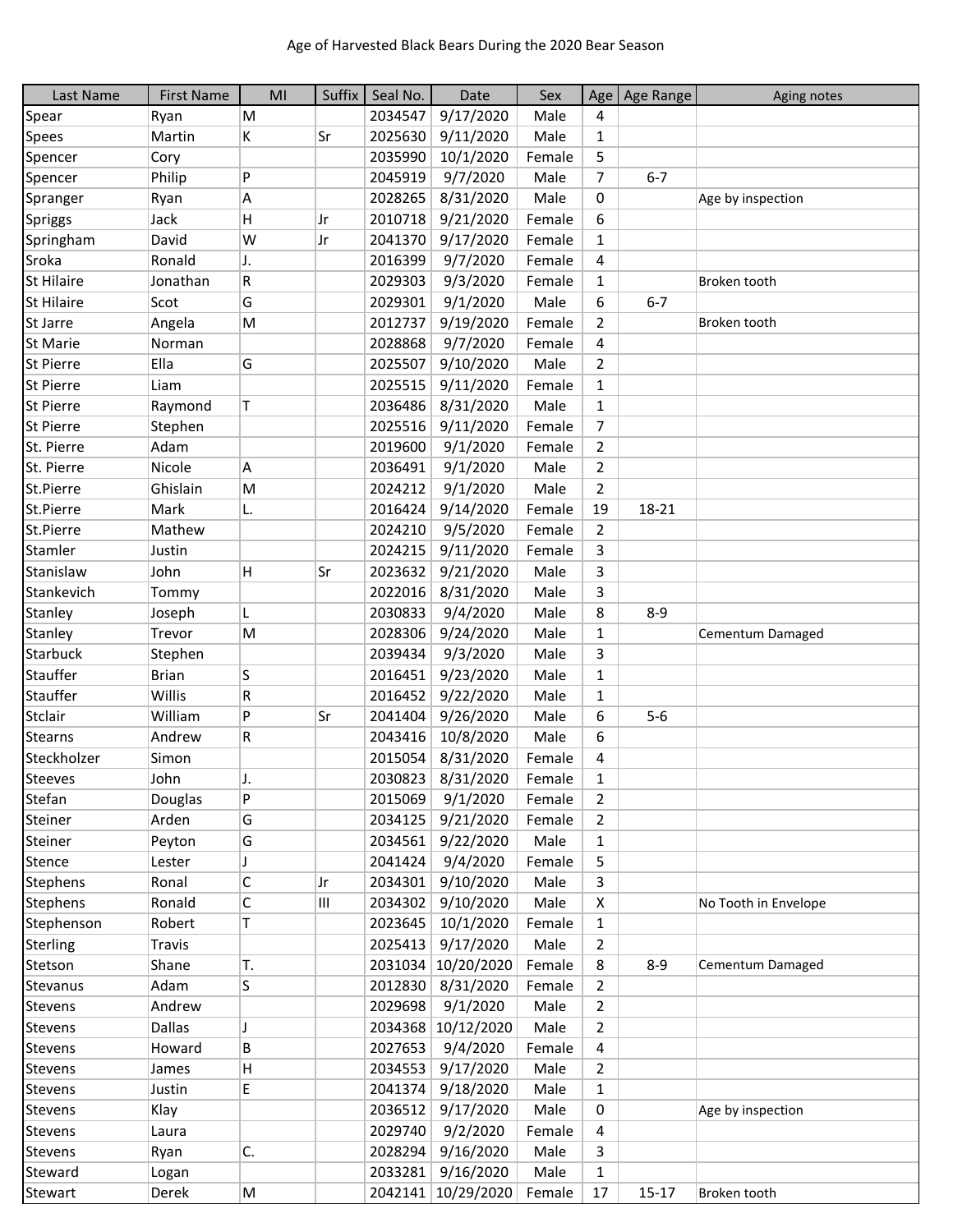| Last Name        | <b>First Name</b> | MI      | Suffix | Seal No. | Date       | Sex    |                | Age   Age Range | Aging notes                      |
|------------------|-------------------|---------|--------|----------|------------|--------|----------------|-----------------|----------------------------------|
| Stewart          | Patricia          | Α       |        | 2029309  | 9/18/2020  | Male   | X              |                 | Broken tooth Can't determine age |
| Stewart          | Paul              |         |        | 2046495  | 9/4/2020   | Female | 6              |                 | Broken tooth                     |
| Stickney         | Charles           | I       |        | 2035986  | 9/23/2020  | Male   | 0              |                 | Age by inspection                |
| Stidom           | Randall           | W       |        | 2022017  | 9/1/2020   | Female | $\mathbf{1}$   |                 | Broken tooth                     |
| Stieler          | Alissa            |         |        | 2028290  | 9/14/2020  | Female | $\overline{2}$ |                 |                                  |
| Stiffler         | Adam              | Lee     |        | 2013123  | 9/15/2020  | Female | 1              |                 |                                  |
| Stiffler         | Carl              | L       | JR.    | 2013120  | 9/14/2020  | Female | $\mathbf{1}$   |                 | Broken tooth                     |
| Stinson          | Garland           | E.      |        | 2013028  | 8/31/2020  | Male   | $\overline{2}$ | $1 - 2$         |                                  |
| Stirn            | Kyle              | W       |        | 2015082  | 9/3/2020   | Female | 4              |                 |                                  |
| Stirn            | Michael           | S       |        | 2015081  | 9/3/2020   | Male   | $\overline{2}$ |                 |                                  |
| Stoddard         | Scott             | Α       |        | 2029304  | 9/3/2020   | Male   | $\overline{2}$ |                 | Broken tooth                     |
| Stoerzinger      | Scott             |         |        | 2013160  | 10/3/2020  | Male   | $\overline{2}$ |                 |                                  |
| Stoltzfus        | Ephraim           | S       | Sr     | 2012841  | 9/15/2020  | Male   | $\mathbf{1}$   |                 |                                  |
| Stoltzfus        | Joshua            |         |        | 2046439  | 10/13/2020 | Female | 4              |                 |                                  |
| <b>Stoltzfus</b> | Steven            |         |        | 2014603  | 10/19/2020 | Female | 8              |                 |                                  |
| Stone            | Donald            |         | JR.    | 2012311  | 9/1/2020   | Female | $\mathbf{1}$   |                 |                                  |
| Stone            | James             | G       | 11     | 2037095  | 9/9/2020   | Male   | $\mathbf{1}$   |                 |                                  |
| Stone            | Kevin             | J       |        | 2035980  | 9/18/2020  | Male   | 4              |                 |                                  |
| Stone            | Ralph             | IJ      |        | 2022010  | 8/31/2020  | Male   | $\overline{2}$ |                 |                                  |
| Stone            | Samuel            | J       |        | 2022009  | 8/31/2020  | Female | 1              |                 |                                  |
| Stoner           | Jeffrey           | L       |        | 2023618  | 9/10/2020  | Female | 9              | $9 - 10$        |                                  |
|                  | Beverly           |         |        | 2016413  | 9/11/2020  | Male   | $\mathbf{1}$   |                 |                                  |
| Stonge           | Michel            |         |        | 2016412  | 9/11/2020  | Male   | $\overline{2}$ |                 |                                  |
| Stonge           |                   |         |        |          |            |        |                |                 |                                  |
| Story            | Mason             | A       |        | 2015565  | 9/18/2020  | Female | 3              |                 |                                  |
| <b>Stotts</b>    | Mark<br>William   |         |        | 2017741  | 8/31/2020  | Male   | $\overline{2}$ |                 |                                  |
| Stovall          |                   | Τ       |        | 2034347  | 9/1/2020   | Male   | $\mathbf{1}$   |                 |                                  |
| Stowe            | James             | W       |        | 2035958  | 9/4/2020   | Male   | 4              |                 |                                  |
| Strange          | Christopher       | L.      |        | 2034069  | 9/1/2020   | Male   | 3              | $2 - 3$         |                                  |
| Strange          | Nicholas          | C       |        | 2034082  | 9/3/2020   | Female | 1              |                 |                                  |
| Strickland       | Jeffery           |         |        | 2046344  | 9/8/2020   | Male   | 3              |                 |                                  |
| Strong           | Brandon           | P       |        | 2041405  | 9/28/2020  | Female | 6              |                 |                                  |
| Stroud           | Ryan              | C.      |        | 2036926  | 9/7/2020   | Male   | 1              |                 |                                  |
| Strout           | Anna              |         |        | 2032781  | 9/23/2020  | Female | 3              |                 |                                  |
| Strout           | Baylee            |         |        | 2032840  | 9/23/2020  | Male   | 0              |                 | Age by inspection                |
| Strout           | <b>Brett</b>      | E.      |        | 2034196  | 10/3/2020  | Male   | 4              |                 |                                  |
| Strout           | <b>Brett</b>      | E.      |        | 2012826  | 8/31/2020  | Male   | 3              |                 |                                  |
| Strout           | Dale              |         |        | 2034187  | 9/14/2020  | Male   | $\overline{2}$ |                 |                                  |
| Strout           | Dale              | W       |        | 2012835  | 9/1/2020   | Male   | 1              |                 |                                  |
| Strout           | Evan              |         |        | 2015580  | 9/16/2020  | Female | 3              |                 |                                  |
| Strout           | Jasmine           |         |        | 2013133  | 9/17/2020  | Female | 3              | $2 - 3$         |                                  |
| Strout           | Jody              | А       |        | 2012840  | 9/1/2020   | Male   | 2              |                 |                                  |
| Strout           | Konner            | Zachary |        | 2048546  | 9/4/2020   | Male   | $\mathbf{1}$   |                 |                                  |
| Strout           | Ryan              | F.      |        | 2012808  | 9/5/2020   | Male   | $\mathbf{1}$   |                 |                                  |
| Strout           | Tyden             |         |        | 2032799  | 10/8/2020  | Female | $\overline{2}$ |                 |                                  |
| <b>Struck</b>    | Mark              | Α.      |        | 2035975  | 9/16/2020  | Female | 6              |                 |                                  |
| <b>Strupek</b>   | Michael           |         |        | 2012782  | 9/10/2020  | Female | $\mathbf{1}$   |                 |                                  |
| Stuart           | Hunter            | Ryan    |        | 2019963  | 9/4/2020   | Female | $\overline{2}$ |                 |                                  |
| <b>Stubbs</b>    | Ashley            |         |        | 2015571  | 9/10/2020  | Male   | 1              |                 | Broken tooth                     |
| Stubbs           | <b>Bruce</b>      | A       |        | 2016454  | 9/25/2020  | Female | 3              |                 |                                  |
| <b>Stubbs</b>    | Ethan             | M       |        | 2016456  | 9/26/2020  | Female | 4              |                 |                                  |
| Stubbs           | Steven            | Ρ.      |        | 2019596  | 9/9/2020   | Female | 16             | $16 - 17$       |                                  |
| Stump            | Doyle             | K       |        | 2034097  | 9/8/2020   | Male   | $\mathbf{1}$   |                 |                                  |
| Stuter           | James             | A       |        | 2016404  | 9/8/2020   | Female | $\overline{2}$ |                 |                                  |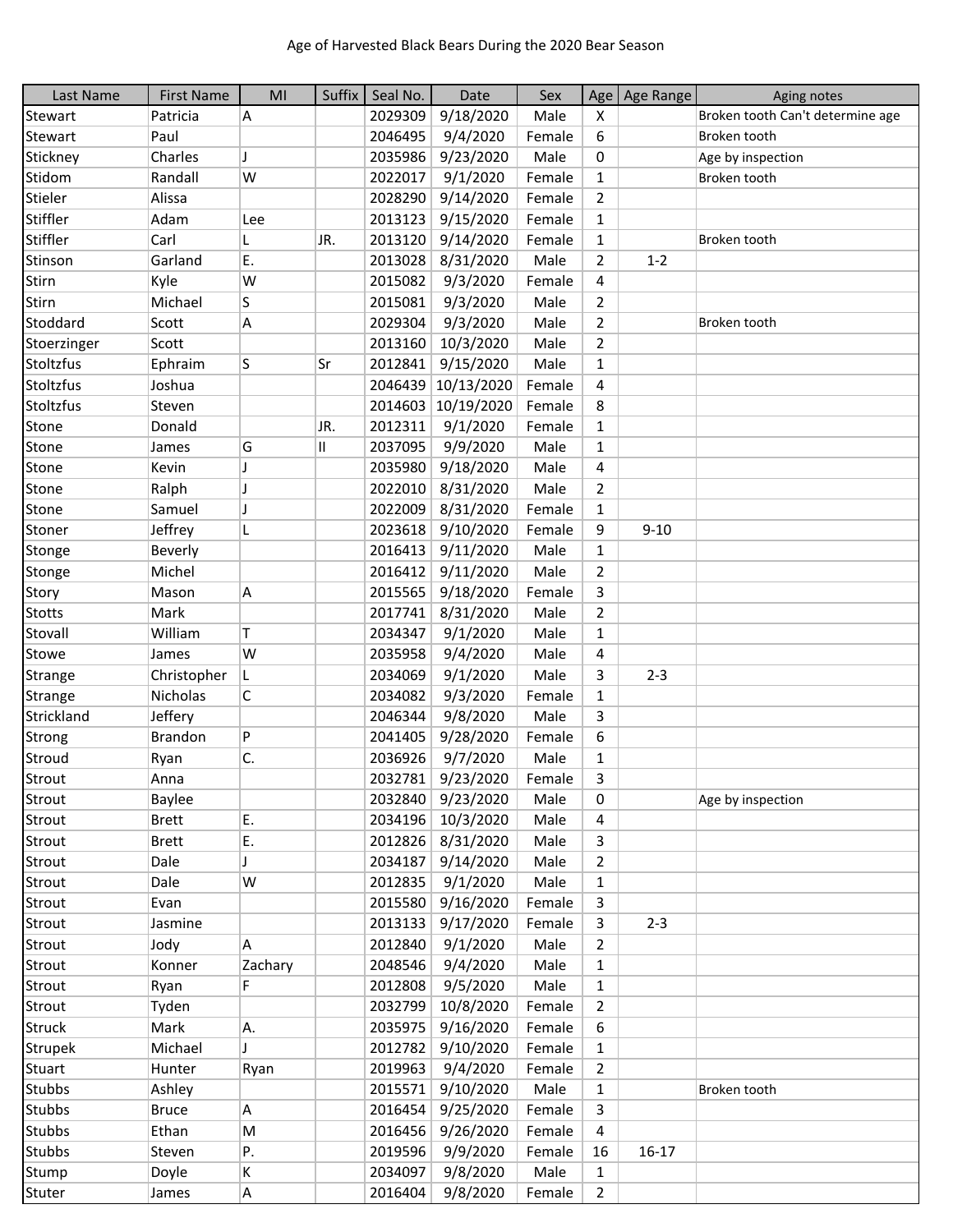| Last Name             | <b>First Name</b> | MI  | Suffix | Seal No. | Date      | Sex    |                | Age   Age Range | Aging notes                        |
|-----------------------|-------------------|-----|--------|----------|-----------|--------|----------------|-----------------|------------------------------------|
| Sullivan              | Kent              | A   |        | 2022013  | 8/31/2020 | Male   | 15             | $15 - 16$       |                                    |
| Sullivan              | William           | M   |        | 2022032  | 9/3/2020  | Female | $\overline{2}$ |                 |                                    |
| Sullivan              | William           | R   |        | 2029677  | 9/1/2020  | Female | $\overline{2}$ |                 |                                    |
| <b>Summers</b>        | Andrew            | W   |        | 2027659  | 9/11/2020 | Female | 8              |                 |                                    |
| Sunderland            | Robert            | L   | Jr     | 2048283  | 9/4/2020  | Male   | $\mathbf{1}$   |                 |                                    |
| Suplinskas            | Paul              | N   |        | 2015100  | 9/4/2020  | Female | 4              |                 |                                    |
| Surprenant            | Jacques           |     |        | 2016957  | 9/14/2020 | Male   | X              |                 |                                    |
| Sutton                | Len               | D   |        | 2034074  | 9/2/2020  | Female | 3              |                 |                                    |
| Swain                 | Terrell           | P   |        | 2013883  | 8/31/2020 | Male   | 4              |                 |                                    |
| Swallow               | Matthew           | J   |        | 2029996  | 9/4/2020  | Male   | 4              |                 |                                    |
| Swallow               | Michael           | ls. |        | 2034351  | 9/5/2020  | Male   | $\overline{2}$ |                 |                                    |
| Swan                  | Daniel            | J   |        | 2035989  | 9/28/2020 | Male   | $\overline{2}$ |                 |                                    |
| Swarey                | Abner             |     |        | 2025342  | 8/31/2020 | Male   | $\mathbf{1}$   |                 | Cementum Damaged                   |
| Swartwood             | Randal            | P.  |        | 2016439  | 9/17/2020 | Male   | X              |                 | Broken tooth - Can't determine age |
| Swartz                | Timothy           | A   |        | 2041534  | 9/2/2020  | Male   | $\mathbf{1}$   |                 |                                    |
| Swartzentruber        | Harvey            |     |        | 2012308  | 8/31/2020 | Male   | 6              |                 |                                    |
| Swartzentruber        | John              | E   |        | 2019584  | 8/31/2020 | Female | $\overline{2}$ |                 |                                    |
| Swett                 | Lonney            | D   |        | 2040823  | 9/12/2020 | Female | $\mathbf{1}$   |                 |                                    |
| Sylvain               | Nelson            | R   |        | 2027904  | 9/2/2020  | Female | 12             | $12 - 13$       | Broken tooth                       |
| Szczepanek            | Michael           |     |        | 2029688  | 9/8/2020  | Male   | $\overline{2}$ |                 |                                    |
| Tagarook              | Manning           | M   |        | 2035532  | 9/9/2020  | Female | $\mathbf{1}$   |                 |                                    |
| Tamulevich            | David             | C   |        | 2034786  | 9/16/2020 | Female | 3              |                 |                                    |
| Tanguay               | Nikalous          | Α   |        | 2034726  | 8/31/2020 | Female | 8              |                 |                                    |
| <b>Tapley</b>         | Alan              | D.  |        | 2034075  | 9/2/2020  | Female | 4              |                 |                                    |
| Tarantella            | James             | B   |        | 2022092  | 9/17/2020 | Female | 6              |                 |                                    |
| Tarantella            | James             | K   |        | 2022074  | 9/14/2020 | Male   | 14             | 14-16           |                                    |
| Tarantella            | Joseph            | C   |        | 2022078  | 9/14/2020 | Female | 5              | $4 - 5$         |                                    |
| <b>Tardif</b>         | Rodney            | А   |        | 2013069  | 9/3/2020  | Female | 10             |                 |                                    |
| Tardy                 | Elden             | E.  |        | 2027650  | 8/31/2020 | Male   | 6              | $5-6$           | Broken tooth                       |
| Tarr                  | John              | W.  |        | 2012307  | 8/31/2020 | Female | 3              |                 | Broken tooth                       |
| <b>Tavares Oliver</b> | Susan             |     |        | 2048292  | 9/7/2020  | Female | 3              | $2 - 3$         |                                    |
| Taylor                | Andrew            | L   |        | 2036603  | 8/31/2020 | Female | $\mathbf{1}$   |                 |                                    |
| Taylor                | <b>Brian</b>      | A   |        | 2010827  | 10/8/2020 | Male   | $\overline{2}$ | $2 - 3$         |                                    |
| Taylor                | Deklan            | K   |        | 2029623  | 9/7/2020  | Female | 30             | 30-32           |                                    |
| Taylor                | Denali            |     |        | 2013065  | 9/3/2020  | Female | 1              |                 |                                    |
| Taylor                | Jared             |     |        | 2012769  | 9/7/2020  | Male   | 3              |                 |                                    |
| Taylor                | Kyle              | P   |        | 2034353  | 9/7/2020  | Female | 10             | $10 - 12$       | Broken tooth                       |
| Taylor                | Patrick           | R   |        | 2041521  | 8/29/2020 | Male   | $\overline{2}$ |                 |                                    |
| Taylor                | Steven            |     |        | 2032834  | 9/24/2020 | Female | $\mathbf{1}$   |                 |                                    |
| Taylor                | Wade              |     |        | 2035998  | 10/3/2020 | Male   | $\overline{2}$ |                 |                                    |
| Taylor                | Wyatt             | D   |        | 2016951  | 9/9/2020  | Female | $\overline{2}$ |                 |                                    |
| <b>Teats</b>          | Richard           | Ε.  |        | 2074005  | 9/10/2020 | Female | $\overline{2}$ |                 |                                    |
| Tedeschi              | Joshua            | L   |        | 2032761  | 9/19/2020 | Male   | $\mathbf{1}$   |                 |                                    |
| Temple                | Cecil             | D.  |        | 2032827  | 9/30/2020 | Female | $\overline{2}$ |                 |                                    |
| Templin               | John              |     |        | 168509   |           |        | 9              | $8 - 9$         |                                    |
| Tenan                 | Arthur            | Н.  |        | 2015560  | 9/3/2020  | Female | 4              | $4 - 5$         |                                    |
| Tenan                 | Matthew           | R   |        | 2015575  | 9/19/2020 | Female | 1              |                 |                                    |
| Tenan                 | Nolan             | A   |        | 2015525  | 9/1/2020  | Male   | $\mathbf{1}$   |                 |                                    |
| Tenedine              | Victor            |     |        | 2013062  | 9/3/2020  | Female | $\mathbf{1}$   |                 |                                    |
| Terrio                | Jake              | R   |        | 2016932  | 9/1/2020  | Male   | 1              |                 |                                    |
| Tessier               | Thomas            | N.  |        | 2025355  | 8/31/2020 | Male   | 10             | $10 - 11$       |                                    |
| Tessman               | Luke              | J   |        | 2046848  | 9/4/2020  | Female | 9              | $8 - 10$        | Broken tooth                       |
| Thayer                | Austin            | A   |        | 2039421  | 8/29/2020 | Male   | $\overline{2}$ |                 |                                    |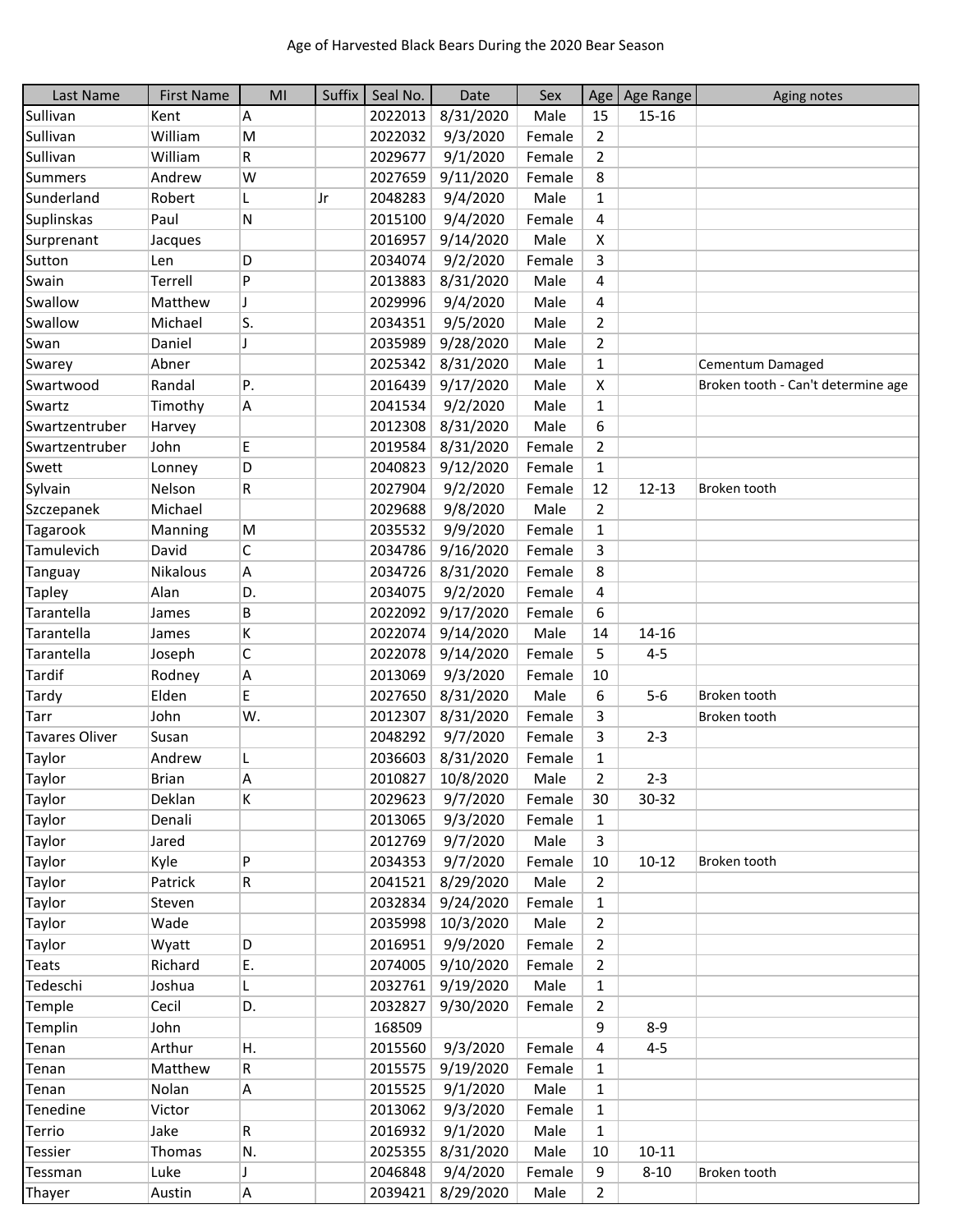| Last Name       | <b>First Name</b> | MI                       | Suffix | Seal No. | Date               | Sex    | Age                     | Age Range | Aging notes                      |
|-----------------|-------------------|--------------------------|--------|----------|--------------------|--------|-------------------------|-----------|----------------------------------|
| Thayer          | Heidi             |                          |        | 2039464  | 9/12/2020          | Male   | 2                       |           | Broken tooth                     |
| Thayer          | Robin             | R.                       |        | 2010719  | 9/21/2020          | Female | $\mathbf{1}$            |           |                                  |
| Theil           | Harry             |                          |        | 2013418  | 9/6/2020           | Male   | 3                       |           |                                  |
| Theriault       | Landon            |                          |        | 2036496  | 9/8/2020           | Male   | $\mathbf 1$             |           | Broken tooth                     |
| Theriault       | Norman            |                          |        | 2013043  | 9/1/2020           | Male   | 23                      | 21-26     | Broken tooth                     |
| Theriault       | Trent             | D                        |        | 2013042  | 9/1/2020           | Female | $\overline{2}$          |           |                                  |
| Therrien        | Tyler             | M                        |        | 2046844  | 9/3/2020           | Male   | $\overline{2}$          |           |                                  |
| Thibault        | Michael           |                          |        | 2017834  | 11/14/2020         | Male   | $\overline{2}$          |           | Broken tooth                     |
| Thibodeau       | Ciarra            | E                        |        | 2037198  | 9/21/2020          | Female | X                       |           | Broken tooth Can't determine age |
| Thibodeau       | Micah             |                          |        | 2010699  | 9/6/2020           | Male   | 6                       |           |                                  |
| Thibodeau       | Micah             |                          |        | 2048310  | 9/1/2020           | Male   | $\overline{2}$          |           |                                  |
| Thibodeaux      | Shannon           | IJ                       |        | 2032748  | 9/24/2020          | Male   | $\overline{2}$          |           |                                  |
| Thigpen         | William           |                          |        | 2034068  | 9/1/2020           | Male   | $\mathbf{1}$            |           | Cementum Damaged                 |
| Thobe           | Ethan             | J                        |        | 2013114  | 9/11/2020          | Male   | 0                       |           | Age by inspection                |
| Thomas          | Darren            |                          |        | 2029983  | 8/31/2020          | Male   | 0                       |           | Age by inspection                |
| Thomas          | James             | W.                       |        | 2016420  | 9/14/2020          | Male   | $\mathbf{1}$            |           |                                  |
| Thomas          | Kenneth           | S                        | JR.    | 2025524  | 10/3/2020          | Female | 3                       | $3 - 4$   |                                  |
| Thomas          | Logan             |                          |        | 2016427  | 9/15/2020          | Male   | 4                       |           |                                  |
| Thomas          | Max               |                          |        | 2013053  | 8/31/2020          | Male   | 10                      | $9 - 10$  |                                  |
| Thomas          | Robert            | L                        | IJr.   | 2041068  | 9/2/2020           | Male   | $\overline{2}$          |           |                                  |
| Thomas          | Rolland           | R                        |        | 2041126  | 10/27/2020         | Male   | $\overline{2}$          |           |                                  |
| Thombs          | Brandy            | L                        |        | 2045962  | 9/19/2020          | Female | $\overline{7}$          |           |                                  |
| Thompson        | Clyde             | $\overline{\phantom{a}}$ | Jr     | 2022087  | 9/16/2020          | Female | 3                       |           |                                  |
| Thompson        | Landon            | B                        |        | 2022095  | 9/18/2020          | Female | $\overline{2}$          |           | Broken tooth                     |
| Thompson        | Tyler             |                          |        | 2012281  | 9/7/2020           | Male   | 0                       |           | Age by inspection                |
| Thorndike       | Colton            | Robert                   |        | 2043420  | 9/16/2020          | Female | $\overline{2}$          |           |                                  |
| Thornley        | Edward            |                          | Ш      | 2022829  | 8/31/2020          | Female | $\mathbf{1}$            |           |                                  |
| Thorson         | Roger             | M.                       | JR.    | 2016402  | 9/8/2020           | Male   | $\mathbf{1}$            |           |                                  |
| Thorton         | Todd              | М.                       |        | 2026342  | 9/7/2020           | Male   | $\overline{2}$          | $1 - 2$   |                                  |
| Thrasher        | Donald            | D                        | JR.    | 2039397  | 9/15/2020          | Male   | 3                       |           |                                  |
| Thyng           | John              |                          |        | 2022005  | 8/31/2020          | Male   | $\mathbf{1}$            |           |                                  |
| <b>Tibbetts</b> | Shawn             | J                        |        | 2041891  | 9/23/2020          | Female | $\overline{\mathbf{4}}$ |           | Broken tooth                     |
| Tibbits         | William           | G.                       | Ш      | 2018933  | 9/9/2020           | Female | 17                      |           |                                  |
| <b>Tighe</b>    | Jackie            |                          |        | 2037087  | 9/1/2020           | Female | 8                       |           |                                  |
| Tillner         | William           | Α                        |        | 2032723  | 8/31/2020          | Female | $\overline{2}$          |           |                                  |
| Tingley         | Timothy           | $\mathsf C$              |        | 2034065  | 9/1/2020           | Male   | $\overline{2}$          |           |                                  |
| Tinker          | Jordan            | M                        |        | 2025632  | 9/12/2020          | Female | 3                       |           |                                  |
| Tipton          | Chad              | K                        |        | 2034718  | 10/6/2020          | Female | $\overline{2}$          |           |                                  |
| Tobin           | Matthew           | W                        |        | 2048050  | 9/20/2020          | Female | $\mathbf{1}$            |           |                                  |
| Tobin           | Robert            | J                        |        | 2016978  | 9/19/2020          | Female | 11                      | $10 - 11$ | Broken tooth                     |
| <b>Toffey</b>   | Clayton           |                          |        | 2039447  | 9/5/2020           | Female | 3                       |           |                                  |
| Tomlin          | <b>Brian</b>      | M                        |        | 2016367  | 9/1/2020           | Male   | 6                       | $5-6$     |                                  |
| Tomlinson       | Robert            | W                        |        | 2034311  | 9/16/2020          | Female | 6                       |           |                                  |
| Toney           | Bryan             | C                        |        |          | 2034158 10/15/2020 | Female | $\mathbf{1}$            |           |                                  |
| Toof            | Jakob             | P                        |        | 2012754  | 9/3/2020           | Male   | 5                       | $4 - 5$   | Cementum Damaged                 |
| Toomey          | James             |                          |        | 2046029  | 10/15/2020         | Male   | $\overline{2}$          | $1 - 2$   |                                  |
| Townsend        | Darrell           | F                        | Ш      | 2036930  | 9/16/2020          | Male   | $\mathbf{1}$            |           |                                  |
| Townsend        | Phillip           | T.                       |        | 2045265  | 9/1/2020           | Female | 10                      |           |                                  |
| Tozier          | Ryan              |                          |        | 2039484  | 9/25/2020          | Male   | $\mathbf{1}$            |           |                                  |
| <b>Tracy</b>    | Ethan             | P                        |        | 2042441  | 9/3/2020           | Female | 1                       |           |                                  |
| <b>Tracy</b>    | Ethan             | P                        |        | 2042459  | 10/1/2020          | Female | 14                      | 13-14     |                                  |
| <b>Trask</b>    | <b>Bradley</b>    | N                        |        | 2029648  | 9/12/2020          | Female | $\overline{2}$          |           |                                  |
| <b>Trask</b>    | Carl              | F                        |        | 2048267  | 9/29/2020          | Female | $\mathsf{3}$            |           |                                  |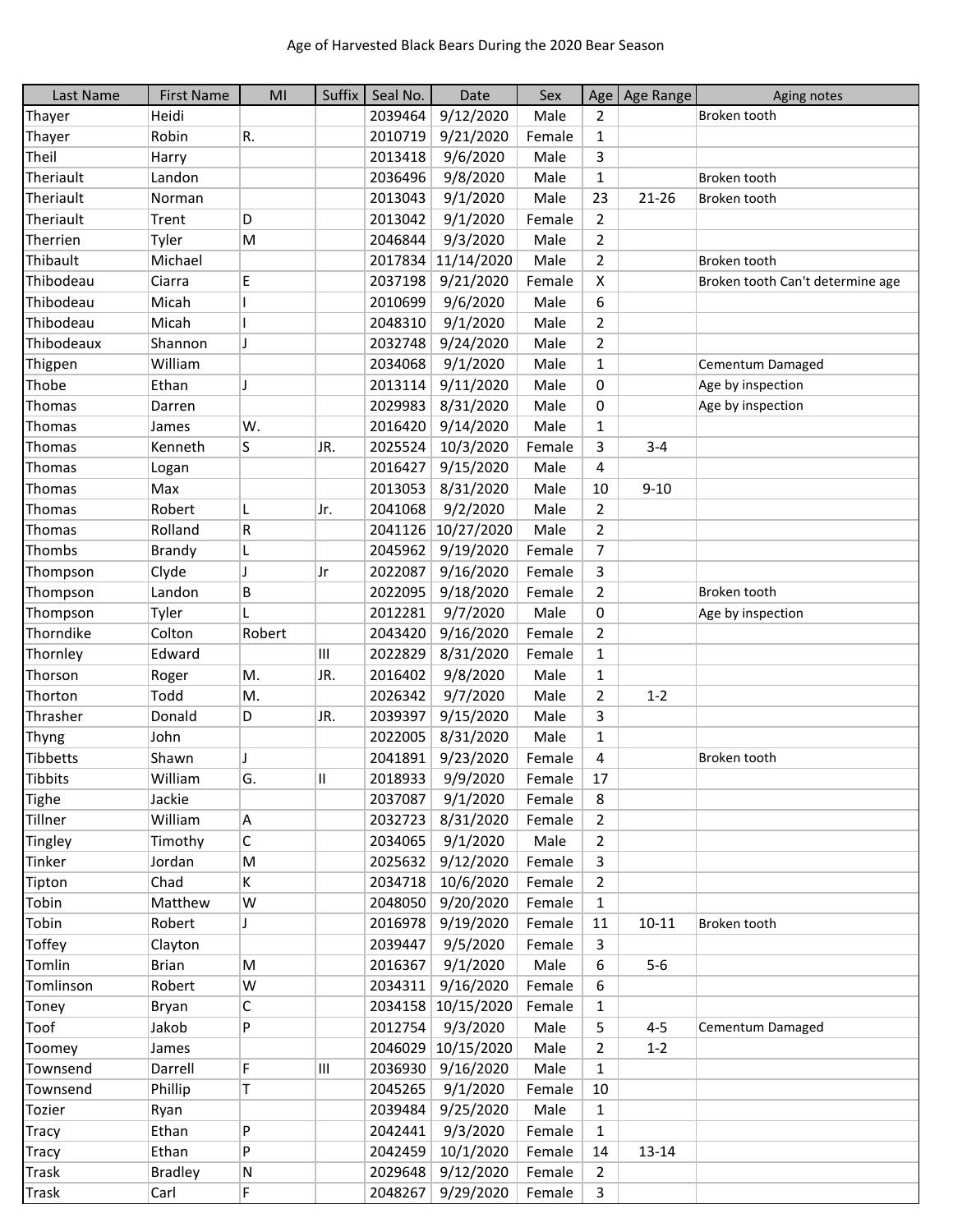| Last Name     | <b>First Name</b> | M <sub>l</sub>           | Suffix | Seal No. | Date               | Sex    |                | Age   Age Range | Aging notes  |
|---------------|-------------------|--------------------------|--------|----------|--------------------|--------|----------------|-----------------|--------------|
| <b>Trask</b>  | Trevor            | G                        |        | 2048280  | 9/16/2020          | Male   | 1              |                 |              |
| <b>Tray</b>   | Eugene            | В.                       |        | 2015048  | 8/31/2020          | Male   | $\mathbf{1}$   |                 |              |
| Treadwell     | Nicholas          | J.                       |        | 2048277  | 9/25/2020          | Male   | $\mathbf{1}$   |                 |              |
| Trieloff      | Carl              | $\mathsf C$              |        | 2041443  | 10/5/2020          | Female | $\overline{2}$ |                 |              |
| Trisch        | Gene              | Α                        |        | 2039463  | 9/13/2020          | Male   | $\mathbf{1}$   |                 |              |
| Trisch        | Ryan              | G                        |        | 2039422  | 8/31/2020          | Male   | $\mathbf{1}$   |                 |              |
| Troccoli      | Jason             | ${\sf N}$                |        | 2022315  | 10/6/2020          | Female | 9              | $8 - 9$         | Broken tooth |
| Troccoli      | Keith             |                          |        | 2022314  | 10/6/2020          | Male   | 5              |                 |              |
| Tronzo        | Cory              | Lee                      |        | 2032725  | 8/31/2020          | Male   | $\overline{2}$ |                 |              |
| Tronzo        | Richard           |                          |        | 2032727  | 9/1/2020           | Male   | $\mathbf{1}$   |                 |              |
| Troutman      | Earl              | Steven                   |        | 2046492  | 9/3/2020           | Male   | $\overline{2}$ |                 |              |
| Troyer        | Daune             | E                        |        | 2022082  | 9/15/2020          | Female | 6              |                 | Broken tooth |
| Troyer        | Joel              | R                        |        | 2022079  | 9/14/2020          | Male   | 3              |                 | Broken tooth |
| Troyer        | Jonathan          | D                        |        | 2034110  | 9/16/2020          | Male   | 5              |                 |              |
| Troyer        | Leah              | $\overline{\phantom{a}}$ |        | 2022093  | 9/17/2020          | Female | $\mathbf{1}$   |                 |              |
| Trundy        | Ronald            | E                        | JR.    | 2048540  | 9/21/2020          | Female | 3              |                 |              |
| Trupiano      | Steve             | $\overline{1}$           |        | 2025403  | 9/12/2020          | Male   | $\mathbf{1}$   |                 |              |
| Tucker        | Dale              | W                        |        | 2016394  | 9/6/2020           | Male   | 5              | $4 - 5$         | Broken tooth |
| Tucker        | Joshua            |                          |        | 2016345  | 8/31/2020          | Male   | $\mathbf{1}$   |                 |              |
| Tuite         | Richard           | P                        |        | 2023616  | 9/9/2020           | Male   | $\overline{2}$ |                 |              |
| Tully         | Daniel            | M.                       | Jr     | 2037086  | 8/31/2020          | Male   | 4              |                 |              |
| Turgeon       | Ashley            | А                        |        | 2013136  | 9/18/2020          | Female | 5              |                 |              |
| Turner        | Craig             | M                        |        | 2043862  | 9/2/2020           | Female | $\mathbf{1}$   |                 |              |
| Turner        | Mark              | Α                        | Jr     | 2034076  | 9/2/2020           | Male   | 3              |                 |              |
| Turner        | Robert            | M                        |        | 2010690  | 9/1/2020           | Male   | $\overline{2}$ |                 |              |
| Tuttle        | John              |                          |        | 2015107  | 9/8/2020           | Female | $\mathbf{1}$   |                 |              |
| Tweedie       | Cory              |                          |        | 2041069  | 9/2/2020           | Female | $\mathbf{1}$   |                 |              |
| Tweedie       | John              | H                        |        | 2041072  | 9/3/2020           | Male   | $\mathbf{1}$   |                 |              |
| Underhill     | Heath             | Α                        |        | 2010709  | 9/18/2020          | Male   | $\mathbf{1}$   |                 | Broken tooth |
| Underhill     | Jaron             | Τ                        |        | 2010707  | 9/14/2020          | Female | $\overline{2}$ |                 | Broken tooth |
| Unger         | Jason             | G                        |        | 2022796  | 9/24/2020          | Male   | $\mathbf{1}$   |                 |              |
| Ureneck       | Paul              | M.                       |        | 2015030  | 9/14/2020          | Female | 2              | $1 - 2$         |              |
| Ursta         | Matthew           | <sup>1</sup>             |        | 2045269  | 9/1/2020           | Female | 5              | $5-6$           | Broken tooth |
| Vacchiano     | Chance            | James                    |        | 2028643  | 9/4/2020           | Male   | $\mathbf{1}$   |                 |              |
| Vacchiano     | Dominic           |                          |        | 2061775  | 11/25/2020         | Female | $\mathbf{1}$   |                 | Broken tooth |
| Vail          | Charles           | W.                       |        | 2036503  | 9/10/2020          | Male   | $\mathbf{1}$   |                 |              |
| Vail          | Joel              | В                        |        | 2036490  | 9/1/2020           | Male   | $\mathbf{1}$   |                 |              |
| Valentine     | Carrie            | S                        |        | 2030826  | 8/31/2020          | Male   | $\overline{2}$ |                 |              |
| Valley        | Glenn             |                          |        | 2015085  | 9/3/2020           | Female | 4              | $3 - 4$         |              |
| Valvano       | Cory              | L                        |        | 2034800  | 9/12/2020          | Male   | 1              |                 |              |
| Van Blargan   | James             | P                        |        | 2010729  | 9/23/2020          | Male   | 1              |                 |              |
| Van De Mortel | Dennis            | R                        |        | 2034133  | 9/24/2020          | Male   | 3              |                 |              |
| Van De Mortel | Mitchell          | J                        |        | 2034135  | 9/25/2020          | Female | 1              |                 |              |
| Van Doren     | Michael           | A                        |        | 2034310  | 9/22/2020          | Female | 7              |                 |              |
| Van Hecke     | Joseph            | E                        | Ш      |          | 2031028 10/16/2020 | Female | $\mathbf{1}$   |                 |              |
| Vanaskie      | Daniel            |                          |        | 2012282  | 9/7/2020           | Female | $\mathbf{1}$   |                 |              |
| Vanner        | Stephen           | N.                       |        | 2040624  | 8/31/2020          | Male   | $\mathbf{1}$   |                 | Broken tooth |
| Vauhgn        | Jack              | <b>Brian</b>             |        | 2033082  | 9/15/2020          | Male   | $\mathbf{1}$   |                 |              |
| Vazquez       | Marco             | Α                        |        | 2016935  | 9/2/2020           | Male   | $\overline{2}$ | $1 - 2$         |              |
| Vella         | Salvatore         | J                        | JR.    | 2034095  | 9/7/2020           | Male   | 2              |                 |              |
| Venasco       | Joseph            |                          |        | 2034731  | 8/31/2020          | Female | 1              |                 |              |
| Venasco       | Joseph            | M                        |        | 2034732  | 8/31/2020          | Male   | 6              |                 |              |
| Verbit        | Landon            |                          |        |          | 2023638 9/25/2020  | Female | $\overline{2}$ |                 |              |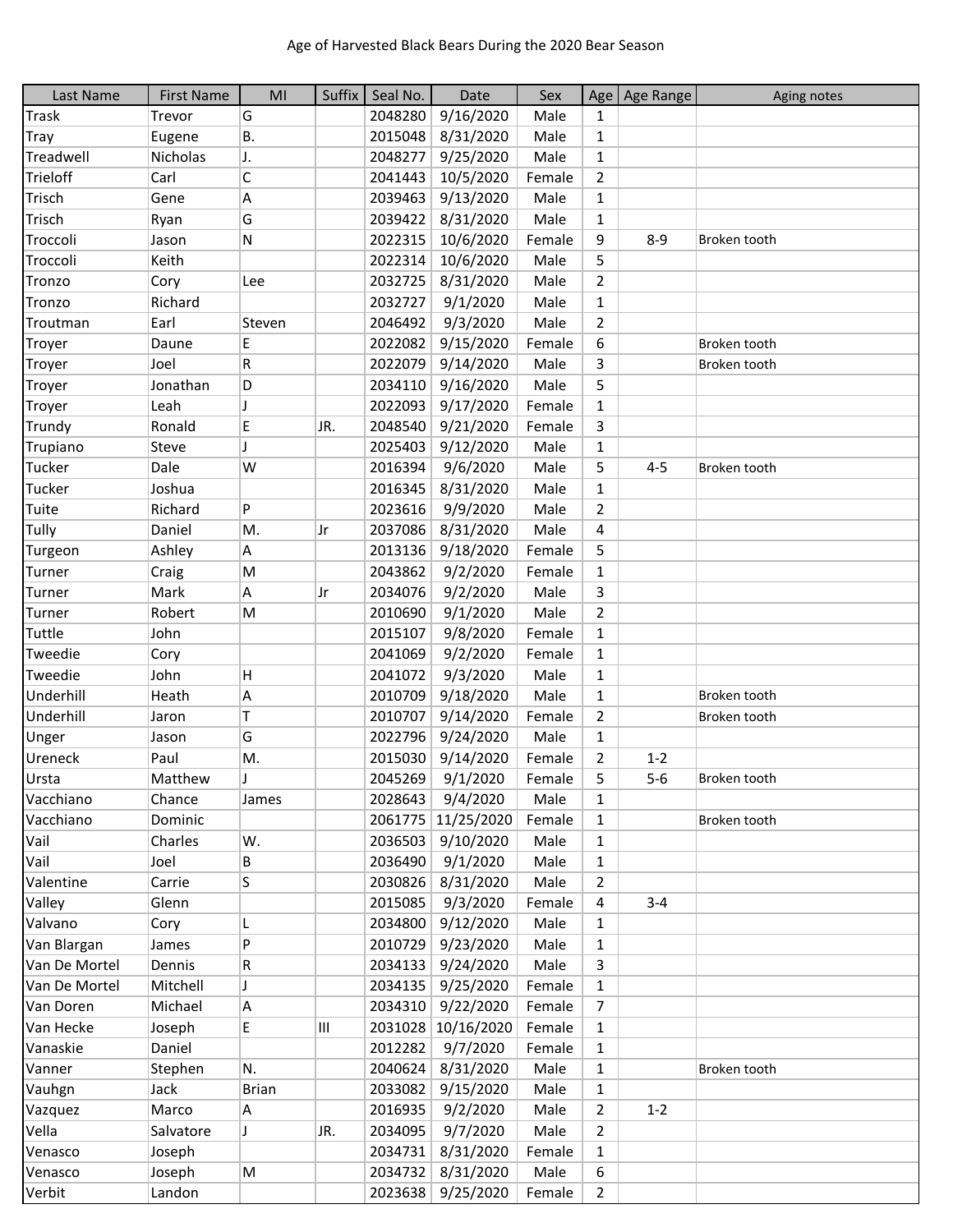| Last Name      | <b>First Name</b> | MI       | Suffix | Seal No. | Date                | Sex    |                | Age   Age Range | Aging notes       |
|----------------|-------------------|----------|--------|----------|---------------------|--------|----------------|-----------------|-------------------|
| Verville       | Derek             | S        |        | 2047501  | 8/31/2020           | Male   | 3              |                 |                   |
| Vettese        | Victoria          | M        |        | 2012755  | 9/3/2020            | Female | 7              |                 | Broken tooth      |
| <b>Vick</b>    | Robert            | S        |        | 2016985  | 9/23/2020           | Female | $\overline{2}$ |                 |                   |
| <b>Vickers</b> | James             | Michael  |        | 2015071  | 9/1/2020            | Female | $\mathbf{1}$   |                 |                   |
| Vilasuso       | Daniel            |          |        | 2013416  | 9/7/2020            | Male   | $\mathbf{1}$   |                 |                   |
| Villegas       | Carl              | E.       |        | 2034543  | 9/14/2020           | Male   | 1              |                 |                   |
| Vinci          | Christopher       | M        |        | 2034323  | 9/7/2020            | Female | 8              |                 |                   |
| Vining         | Emma              | Paradise |        |          | 2013162 10/10/2020  | Male   | $\overline{2}$ |                 |                   |
| Vistica        | David             | M        |        | 2033820  | 9/11/2020           | Male   | $\overline{2}$ |                 |                   |
| Vitale         | Robert            | J        |        | 2015135  | 10/1/2020           | Female | 3              |                 |                   |
| Vizinat        | Ross              |          |        | 2037094  | 9/9/2020            | Female | $\mathbf{1}$   |                 |                   |
| Voccio         | Joseph            | C        |        | 2012727  | 9/12/2020           | Male   | $\mathbf{1}$   |                 |                   |
| Vogt           | Audrey            |          |        | 2012610  | 10/24/2020          | Male   | $\overline{2}$ |                 |                   |
| Vogt           | Paul              | Damian   |        | 2016977  | 9/18/2020           | Male   | $\overline{2}$ |                 |                   |
| Volk           | Christopher       | G        |        | 2034283  | 10/12/2020          | Male   | 1              |                 |                   |
| Voss           | Lawrence          |          |        | 2047704  | 9/2/2020            | Female | 3              |                 |                   |
| Vought         | Paul              |          |        | 2030939  | 9/15/2020           | Female | 6              |                 |                   |
| Wade           | Craig             |          |        | 2010830  | 10/16/2020          | Male   | $\mathbf{1}$   |                 |                   |
| Wade           | Kevin             | William  |        | 2016353  | 8/31/2020           | Male   | $\mathbf{1}$   |                 |                   |
| Wade           | Richard           | Η.       |        | 2015551  | 9/14/2020           | Female | $\overline{2}$ |                 |                   |
| Wagler         | Reuben            |          |        | 2025417  | 9/18/2020           | Female | $\mathbf{1}$   |                 |                   |
| Wagner         | Matthew           | A        |        | 2034130  | 9/24/2020           | Male   | $\mathbf{1}$   |                 |                   |
| Wagner         | Roy               | E        |        | 2034128  | 9/21/2020           | Male   | 0              |                 | Age by inspection |
| Walker         | Brennan           | W        |        | 2040212  | 9/12/2020           | Female | $\overline{2}$ |                 |                   |
| Walker         | Brody             |          |        | 2040281  | 9/19/2020           | Female | $\overline{2}$ |                 |                   |
| Walker         | Cody              |          |        | 2032835  | 9/25/2020           | Male   | 5              |                 |                   |
| Walker         | Laciana           | J        |        | 2039479  | 9/22/2020           | Male   | 0              |                 | Age by inspection |
| <b>WALKER</b>  | LISA              |          |        | 2046463  | 9/18/2020           | Female | 6              | $6-8$           | Broken tooth      |
| Wallace        | <b>Brandon</b>    | M        |        | 2045928  | 9/16/2020           | Male   | 4              |                 | Broken tooth      |
| Wallace        | Garrett           |          |        | 2035682  | 8/31/2020           | Female | 4              |                 |                   |
| Wallace        | George            |          |        | 2039456  | 9/8/2020            | Male   | 0              |                 | Age by inspection |
| Wallace        | Hunter            | R. L.    |        | 2032821  | 9/28/2020           | Male   | 5              |                 |                   |
| Waller         | Trentin           |          |        | 2016343  | 8/31/2020           | Male   | $\overline{2}$ | $1 - 2$         |                   |
| Walls          | Arnold            | Α        |        |          | 2029706   10/7/2020 | Male   | 3              |                 |                   |
| Walls          | Hunter            |          |        | 2029707  | 10/8/2020           | Male   | $\mathbf{1}$   |                 |                   |
| Walsh          | James             | R        |        |          | 2046846 9/3/2020    | Female | 16             | $15 - 18$       |                   |
| Walsh          | Jerry             |          |        | 2030931  | 9/10/2020           | Male   | $\overline{2}$ |                 | Broken tooth      |
| Walsh          | Richard           | W        |        | 2046828  | 8/31/2020           | Female | 1              |                 |                   |
| Walters        | Joseph            | A        | Jr     |          | 2010829 10/13/2020  | Female | $\overline{2}$ |                 |                   |
| Wambold        | Kyle              | Α        |        | 2010683  | 8/31/2020           | Female | 8              |                 |                   |
| Wambolt        | <b>Bradford</b>   | J        |        | 2028297  | 9/18/2020           | Male   | 6              | $5-6$           | Broken tooth      |
| Wambolt        | <b>Bradford</b>   | J        |        | 2028275  | 9/2/2020            | Male   | 3              |                 |                   |
| Wanner         | James             | P        | Jr     | 2034106  | 9/14/2020           | Male   | $\overline{2}$ |                 |                   |
| Ward           | Arthur            | L        |        | 2027902  | 9/1/2020            | Male   | 9              |                 |                   |
| Ward           | Eric              | P        |        | 2028880  | 9/12/2020           | Male   | 6              | $5-6$           | Broken tooth      |
| Ward           | John              | R        |        | 2011880  | 9/5/2020            | Male   | 2              | $1 - 2$         |                   |
| Ward           | Thomas            | D.       |        | 2022069  | 9/12/2020           | Female | 2              |                 |                   |
| Ware           | Stephen           | J        |        | 2016432  | 9/16/2020           | Male   | $\overline{2}$ |                 |                   |
| Warf           | Asa               |          |        | 2027660  | 9/11/2020           | Female | 3              |                 |                   |
| Warner         | Tom               | A        | Sr     | 2013025  | 8/31/2020           | Male   | 3              | $3 - 4$         | Broken tooth      |
| Warren         | Zachary           | 0        |        | 2017284  | 9/26/2020           | Male   | $\overline{2}$ |                 |                   |
| Wasko          | Alexander         |          |        | 2012758  | 9/4/2020            | Male   | 3              | $2 - 3$         | Broken tooth      |
| Wasson         | Zachary           | S.       |        |          | 2034326 9/10/2020   | Female | 17             |                 |                   |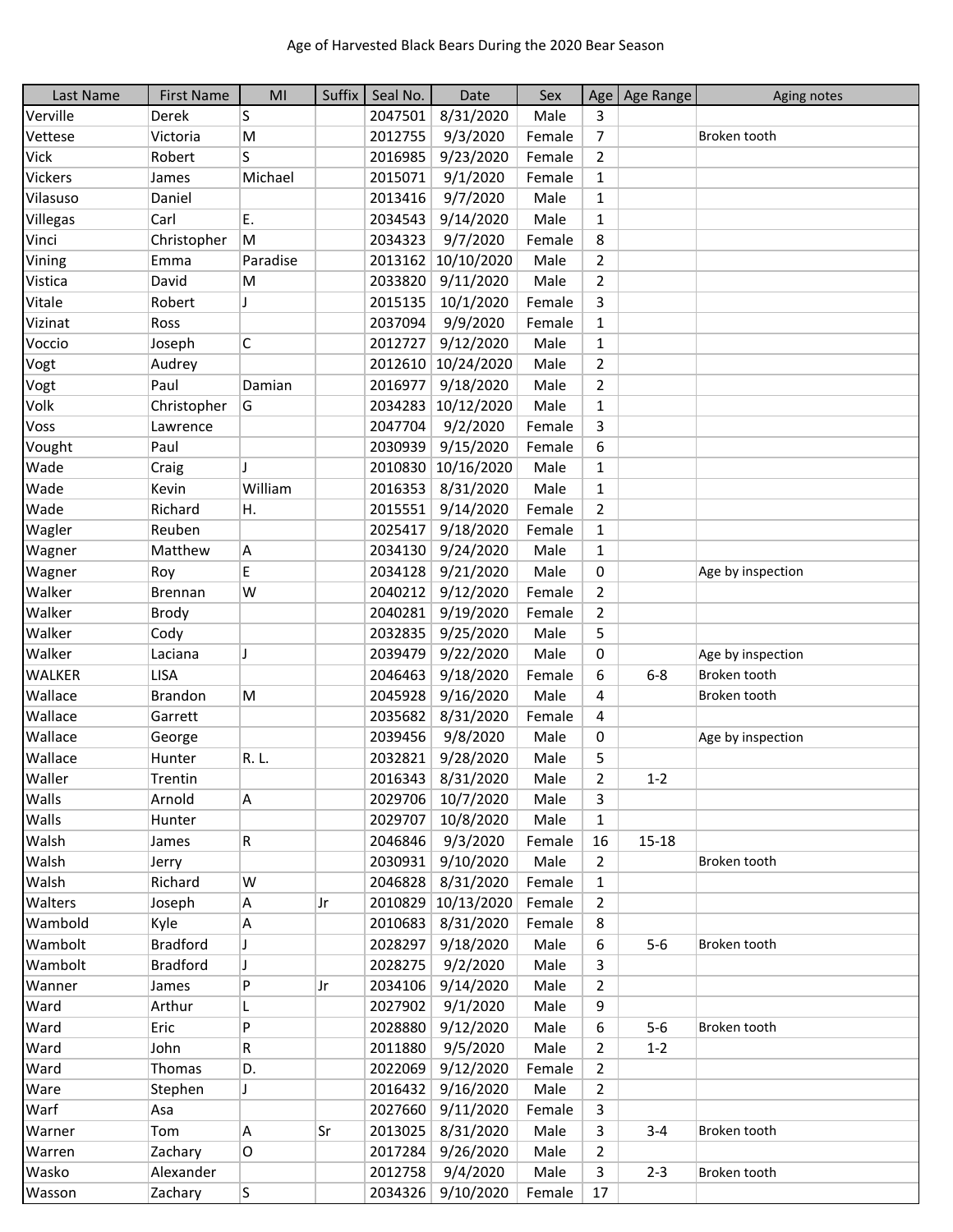| Last Name   | <b>First Name</b> | MI    | Suffix | Seal No. | Date               | Sex    |                | Age   Age Range | Aging notes                        |
|-------------|-------------------|-------|--------|----------|--------------------|--------|----------------|-----------------|------------------------------------|
| Waszkiewicz | Jim               | F     |        | 2029703  | 9/9/2020           | Male   | 3              |                 |                                    |
| Waterman    | Joshua            | Α     |        | 2027645  | 9/3/2020           | Male   | $\overline{2}$ |                 |                                    |
| Wathen      | Shaun             | L     |        | 2047626  | 9/2/2020           | Male   | 0              |                 | Age by inspection                  |
| Watson      | Bill              |       |        | 2034155  | 10/13/2020         | Male   | 3              |                 |                                    |
| Watts       | Floyd             |       |        | 2016963  | 9/14/2020          | Male   | X              |                 | Broken tooth - Can't determine age |
| Waughen     | David             |       |        | 2029988  | 9/2/2020           | Female | $\overline{2}$ |                 |                                    |
| Waughen     | Derek             |       |        | 2029987  | 9/2/2020           | Male   | $\mathbf{1}$   |                 |                                    |
| Weaver      | Alex              | Joel  |        | 2046460  | 10/8/2020          | Female | $\overline{2}$ |                 |                                    |
| Weaver      | Jamie             | L     |        | 2046457  | 10/6/2020          | Male   | $\mathbf{1}$   | $1 - 2$         |                                    |
| weaver      | matthew           |       |        | 2035995  | 10/12/2020         | Female | $\mathbf{1}$   |                 |                                    |
| Weaver      | Michael           | D     |        | 2014599  | 10/5/2020          | Male   | $\mathbf{1}$   |                 |                                    |
| Weaver      | Noel              |       |        | 2041531  | 9/1/2020           | Male   | $\overline{2}$ |                 |                                    |
| Weaver      | Norman            | D     | Jr.    | 2025386  | 9/22/2020          | Female | $\overline{2}$ |                 |                                    |
| Weaver      | Sara              | N     |        | 2014570  | 9/5/2020           | Female | 0              |                 | Age by inspection                  |
| Weaver      | Steven            | M     |        | 2014566  | 9/3/2020           | Female | 3              |                 |                                    |
| Webb        | Hartley           | B     |        | 2048318  | 9/4/2020           | Male   | 4              |                 |                                    |
| Weber       | Albert            |       |        | 2018921  | 8/31/2020          | Female | $\mathbf{1}$   |                 |                                    |
| Webster     | Robert            | L     |        | 2032735  | 9/7/2020           | Female | $\mathbf{1}$   |                 |                                    |
| Weed        | Tyler             | J.    |        | 2012314  | 9/2/2020           | Male   | $\mathbf{1}$   |                 |                                    |
| Weidner     | lan               |       |        | 2022059  | 9/8/2020           | Male   | $\overline{2}$ |                 |                                    |
| Weidner     | Richard           |       |        | 2013334  | 9/26/2020          | Female | $\overline{2}$ |                 |                                    |
| Weidner     | Timothy           | M     |        | 2022051  | 9/7/2020           | Female | 7              | $7 - 8$         | Broken tooth                       |
| Weil        | Bob               |       |        | 2023613  | 9/7/2020           | Male   | 1              |                 |                                    |
| Weimer      | <b>Barrie</b>     | P     |        | 2046356  | 9/16/2020          | Female | 9              |                 | Cementum Damaged                   |
| Weimer      | <b>Brock</b>      | K     |        | 2046357  | 9/16/2020          | Male   | 0              |                 | Age by inspection                  |
| Weir        | Christopher       | M     |        | 2012860  | 9/23/2020          | Male   | $\overline{2}$ |                 |                                    |
| Welch       | Matthew           | R     |        | 2017927  | 8/31/2020          | Female | $\mathbf{1}$   |                 |                                    |
| Wellman     | Allee             | E     |        | 2039632  | 9/3/2020           | Female | $\mathbf{1}$   |                 |                                    |
| Wellman     | Allee             | E     |        | 2039702  | 10/3/2020          | Female | $\overline{2}$ |                 |                                    |
| Wells       | <b>Brian</b>      | D     |        | 2039636  | 9/9/2020           | Female | $\mathbf{1}$   |                 |                                    |
| Wendig      | William           | D     |        | 2012863  | 9/24/2020          | Female | $\overline{2}$ |                 |                                    |
| Wenger      | Joshua            |       |        | 2041407  | 9/29/2020          | Male   | 0              |                 | Age by inspection                  |
| Wengerd     | Maynard           |       |        |          | 2041117 10/20/2020 | Male   | 2              |                 |                                    |
| Wengerd     | Wayne             |       |        |          | 2041118 10/20/2020 | Male   | 4              |                 |                                    |
| Wentworth   | Robert            |       |        | 2025042  | 9/1/2020           | Male   | 5              |                 |                                    |
| Wentz       | Shawn             | Λ     |        | 2034798  | 9/19/2020          | Male   | $\mathbf{1}$   |                 |                                    |
| Wentzel     | David             | Α     |        | 2025484  | 9/4/2020           | Male   | 2              |                 | Broken tooth                       |
| Wertz       | Michael           | Е.    |        | 2010682  | 8/31/2020          | Male   | $\overline{2}$ |                 |                                    |
| Weschler    | Michael           |       | JR.    | 2046329  | 9/29/2020          | Male   | 3              |                 |                                    |
| Weschler    | Michael           |       | SR.    |          | 2046330 9/29/2020  | Female | $\mathbf{1}$   |                 |                                    |
| Wessling    | Frank             | P     |        |          | 2012945 11/14/2020 | Female | 8              |                 |                                    |
| West        | Everett           | D.    |        | 2041406  | 9/29/2020          | Female | $\overline{2}$ |                 |                                    |
| Westgerdes  | Steve             | D     |        | 2013108  | 9/10/2020          | Male   | $\overline{2}$ |                 |                                    |
| Weymouth    | James             | M     |        | 2010843  | 9/12/2020          | Female | $\mathbf{1}$   |                 |                                    |
| Weymouth    | Kurtis            | Myron |        | 2024209  | 9/5/2020           | Female | $\overline{2}$ |                 |                                    |
| Wheatley    | Ethan             |       |        | 2023611  | 9/7/2020           | Male   | 4              |                 |                                    |
| Wheeler     | Thurston          | W     | JR.    | 2029656  | 10/3/2020          | Male   | $\mathbf{1}$   |                 |                                    |
| Whisler     | Bryan             | А     |        | 2015078  | 9/2/2020           | Male   | 0              |                 | Broken tooth                       |
| White       | Aaron             | A     |        | 2012827  | 8/31/2020          | Male   | $\overline{2}$ |                 |                                    |
| White       | Gary              |       |        | 2029635  |                    |        | $\overline{2}$ |                 |                                    |
| White       | James             | L.    |        | 2032805  | 10/3/2020          | Male   | 1              |                 |                                    |
| White       | Jay               | K     |        | 2030836  | 9/7/2020           | Male   | $\mathbf{1}$   |                 |                                    |
| White       | Katie             |       |        |          | 2014591 9/21/2020  | Male   | $\overline{2}$ |                 |                                    |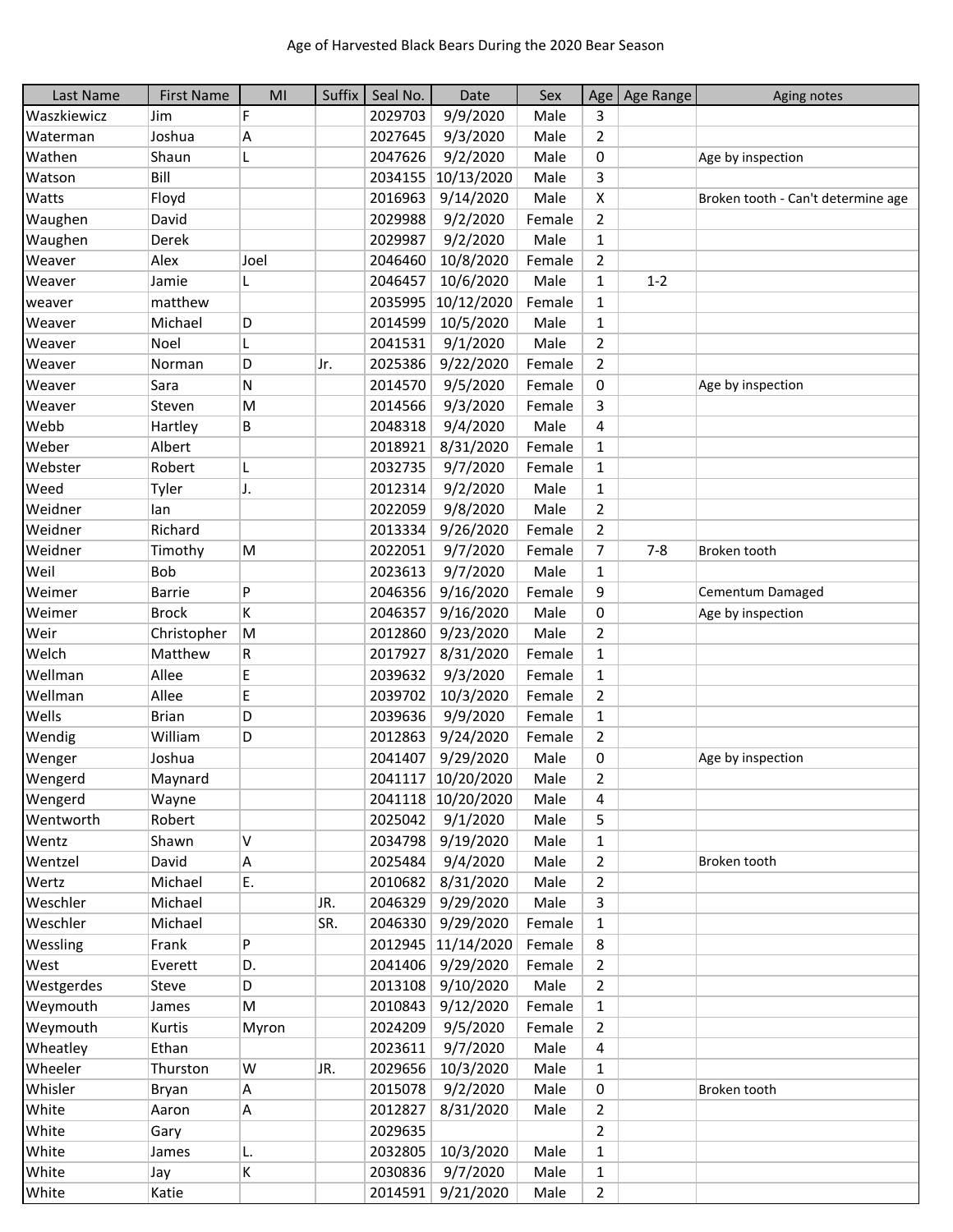| Last Name   | <b>First Name</b> | MI      | Suffix | Seal No. | Date               | Sex    |                | Age   Age Range | Aging notes       |
|-------------|-------------------|---------|--------|----------|--------------------|--------|----------------|-----------------|-------------------|
| White       | Ralph             | Н.      |        | 2039470  | 9/16/2020          | Female | 1              |                 |                   |
| White       | Thomas            | W.      |        | 2016446  | 9/15/2020          | Female | 8              | $7 - 8$         |                   |
| White       | Timothy           |         |        | 2046480  | 9/24/2020          | Male   | $\overline{2}$ |                 |                   |
| White       | William           |         |        | 2034797  | 10/13/2020         | Male   | 4              |                 |                   |
| Whited      | Riley             | K       |        | 2023650  | 10/7/2020          | Female | $\overline{7}$ |                 |                   |
| Whitehurst  | Wayne             | K       |        | 2032830  | 9/29/2020          | Male   | $\mathbf{1}$   |                 |                   |
| Whitenack   | Gary              | L       |        | 2032763  | 9/21/2020          | Male   | 3              |                 |                   |
| Whitenburg  | Clifford          | W       |        | 2034328  | 9/9/2020           | Female | 3              |                 |                   |
| Whiteside   | Richard           |         |        | 2015329  | 9/17/2020          | Female | $\overline{2}$ |                 |                   |
| Whiteside   | Richard           |         |        | 2015117  | 9/14/2020          | Male   | $\overline{2}$ |                 |                   |
| Whitley     | Eli               | С       |        | 2012796  | 9/19/2020          | Female | 0              |                 | Age by inspection |
| Whitlow     | Eric              | S       |        | 2023636  | 9/23/2020          | Female | $\mathbf{1}$   |                 |                   |
| Whitney     | Alan              | В.      |        | 2048314  | 9/1/2020           | Male   | $\mathbf{1}$   |                 |                   |
| Whitney     | Jarad             | E.      |        | 2022003  | 8/31/2020          | Female | $\overline{2}$ |                 |                   |
| Whitson     | Christopher       |         |        | 2012599  | 9/7/2020           | Female | 3              |                 | Broken tooth      |
| Whittendale | Thomas            |         | JR.    | 2041081  | 9/10/2020          | Female | $\overline{7}$ |                 | Broken tooth      |
| Whyte       | Robert            |         |        | 2048298  | 9/12/2020          | Male   | $\mathbf{1}$   |                 |                   |
| Wilbur      | David             | M       |        | 2039679  | 9/21/2020          | Male   | 3              |                 |                   |
| Wilbur      | Hunter            | R       |        | 2039621  | 8/31/2020          | Male   | $\overline{2}$ | $1 - 2$         |                   |
| Wilcox      | Robert            | L       |        | 2030933  | 9/12/2020          | Female | 14             | 14-15           |                   |
| Wilcox      | Steven            | W       |        | 2039514  | 10/9/2020          | Male   | $\overline{2}$ |                 |                   |
| Wildeman    | Keith             | W       |        | 2041066  | 9/1/2020           | Male   | 12             | $11 - 13$       |                   |
| Wildes      | Hank              |         |        |          | 2046036 10/19/2020 | Male   | 3              |                 | Broken tooth      |
| Wilkes      | Dylan             | С       |        | 2035991  | 10/2/2020          | Male   | $\overline{2}$ |                 |                   |
| Wilkey      | Jared             | E       |        | 2025041  | 9/4/2020           | Male   | $\overline{2}$ |                 |                   |
| Wilkinson   | Larry             |         |        | 2014574  | 9/9/2020           | Male   | 1              |                 |                   |
| Willard     | Ralph             | F       |        | 2016968  | 9/16/2020          | Male   | 4              |                 |                   |
| Willard     | William           | J       |        | 2016969  | 9/15/2020          | Female | 9              | $8 - 10$        | Broken tooth      |
| Willett     | Joshua            | W.      |        | 2022819  | 9/4/2020           | Female | 10             |                 |                   |
| Willett     | Leroy             | D       |        | 2029694  | 9/2/2020           | Female | $\mathbf{1}$   |                 | Broken tooth      |
| Willey      | Kameron           | Loren   |        | 2012866  | 9/26/2020          | Male   | 5              |                 |                   |
| Williams    | Billy             | D       | III    | 2010725  | 9/22/2020          | Female | 0              |                 |                   |
| Williams    | Brandon           | M.      |        |          | 2046020 10/12/2020 | Female | 0              |                 | Age by inspection |
| Williams    | Craig             | M       |        | 2041538  | 9/3/2020           | Male   | $\mathbf{1}$   |                 |                   |
| Williams    | Daxxtyn           | С       |        | 2035962  | 9/7/2020           | Female | $\mathbf{1}$   |                 |                   |
| Williams    | Dillon            |         |        | 2012787  | 9/14/2020          | Female | 4              |                 | Broken tooth      |
| Williams    | Frank             | J.      |        | 2013884  | 9/1/2020           | Male   | 3              |                 |                   |
| Williams    | Julian            | N       |        | 2036929  | 9/12/2020          | Male   | 1              |                 |                   |
| Williams    | Mark              |         |        | 2041089  | 9/18/2020          | Male   | $\mathbf{1}$   |                 |                   |
| Williams    | Nathan            | D.      |        | 2011959  | 9/7/2020           | Female | 6              |                 |                   |
| Williams    | Shawn             |         |        | 2041440  | 9/11/2020          | Male   | $\overline{2}$ | $2 - 3$         | Broken tooth      |
| Williams    | Sidney            | J       | V      | 2018922  | 9/1/2020           | Male   | 8              |                 |                   |
| Williams    | William           | C.      |        | 2012795  | 9/18/2020          | Female | 12             | 12-14           | Broken tooth      |
| Willis      | Jaice             | M       |        | 2034329  | 9/3/2020           | Male   | $\mathbf{1}$   |                 |                   |
| Willis      | Peter             | T       |        | 2012853  | 9/21/2020          | Male   | 0              |                 | Age by inspection |
| Willis      | Zane              | T       |        | 2012856  | 9/22/2020          | Male   | $\overline{2}$ |                 |                   |
| Wills       | Darwin            | W       |        | 2022004  | 8/31/2020          | Male   | $\mathbf{1}$   |                 |                   |
| Wilshire    | Richard           | Τ       | JR.    | 2032058  | 9/2/2020           | Male   | 4              | $4 - 5$         |                   |
| Wilson      | Carson            | J       |        | 2028289  | 9/11/2020          | Female | 8              |                 |                   |
| Wilson      | Chuck             | Ray     |        | 2013029  | 8/31/2020          | Male   | $\overline{2}$ |                 | Broken tooth      |
| Wilson      | Dean              | Anthony |        | 2012101  | 9/9/2020           | Male   | 0              |                 | Age by inspection |
| Wilson      | James             | Т.      |        | 2016371  | 9/1/2020           | Male   | $\overline{2}$ |                 |                   |
| Wilson      | Jeffrey           | J.      |        | 2013088  | 9/7/2020           | Female | $\mathsf{3}$   |                 |                   |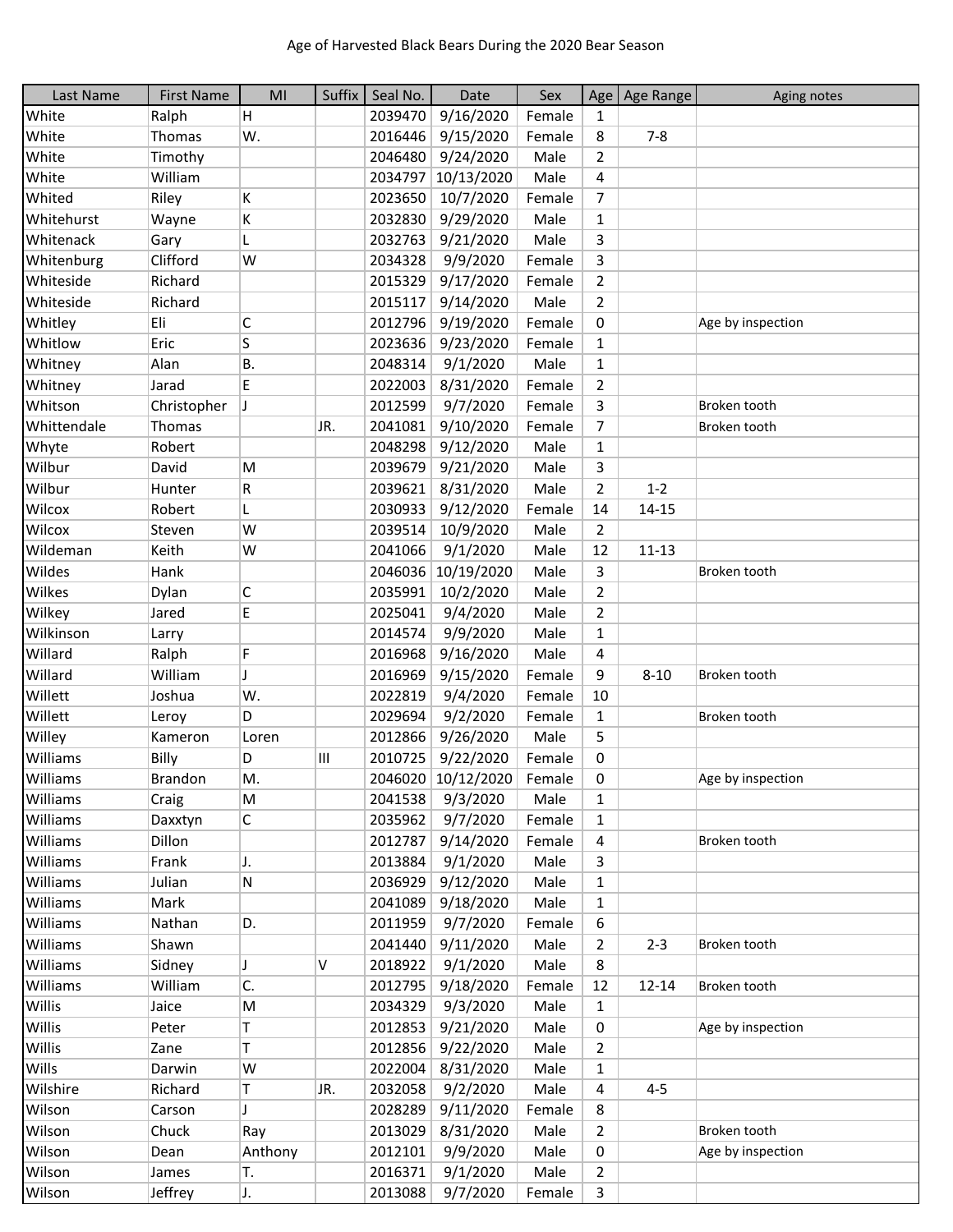| Last Name   | <b>First Name</b> | M <sub>l</sub> | Suffix    | Seal No. | Date              | Sex    |                         | Age   Age Range | Aging notes      |
|-------------|-------------------|----------------|-----------|----------|-------------------|--------|-------------------------|-----------------|------------------|
| Wilson      | Robert            | Α.             |           | 2012283  | 9/7/2020          | Male   | 2                       |                 |                  |
| Wilson      | Warren            | E              |           | 2047682  | 8/31/2020         | Male   | $\overline{2}$          |                 |                  |
| Winchell    | Donald            | P              |           | 2016373  | 9/1/2020          | Male   | $\overline{2}$          |                 |                  |
| Winchell    | Orville           |                | <b>JR</b> | 2016348  | 8/31/2020         | Female | $\overline{2}$          |                 |                  |
| Windsor     | Joseph            | M              |           | 2047625  | 9/1/2020          | Female | 14                      | 14-15           |                  |
| Wing        | Jackson           |                |           | 2013083  | 9/5/2020          | Female | $\overline{7}$          |                 |                  |
| Wing        | Jason             | E              |           | 2037283  | 8/31/2020         | Male   | 5                       | $4 - 5$         |                  |
| Wing        | Joseph            |                |           | 2013026  | 8/31/2020         | Male   | $\mathbf{1}$            |                 |                  |
| Wingate     | Donald            | T              | Jr.       | 2012757  | 9/4/2020          | Male   | $\overline{2}$          |                 |                  |
| Winkleblack | Amy               | M              |           | 2048308  | 8/31/2020         | Male   | $\mathbf{1}$            |                 |                  |
| Winship     | Samuel            | L.             |           | 2034938  | 8/29/2020         | Male   | $\overline{2}$          |                 |                  |
| Winslow     | Laurelai          |                |           | 2029700  | 8/29/2020         | Female | 4                       |                 |                  |
| Witt        | <b>Brian</b>      | L              |           | 2012760  | 9/4/2020          | Male   | 3                       |                 |                  |
| Woithe      | William           | T              |           | 2013045  | 9/1/2020          | Male   | $\mathbf{1}$            | $1 - 2$         |                  |
| Wojciak     | Christopher       | J              |           | 2029702  | 9/9/2020          | Male   | $\overline{2}$          |                 |                  |
| Wojciak     | Paul              | F              |           | 2029681  | 9/11/2020         | Female | $\mathbf{1}$            |                 |                  |
| Wolfe       | Garry             | Ε.             |           | 2013331  | 9/24/2020         | Female | 9                       | $9 - 10$        |                  |
| Wolfgang    | Eugene            | H              |           | 2025483  | 9/4/2020          | Male   | 6                       | $5-6$           |                  |
| Wood        | <b>Bradley</b>    | ${\sf N}$      |           | 2046348  | 9/14/2020         | Male   | $\overline{2}$          |                 |                  |
| Wood        | Colton            |                |           | 2016384  | 9/4/2020          | Male   | $\mathbf{1}$            |                 |                  |
| Wood        | Nancy             | L              |           | 2012858  | 9/22/2020         | Female | 4                       |                 |                  |
| Wood        | Ronald            | L              | JR.       | 2048052  | 9/22/2020         | Male   | $\mathbf{1}$            |                 |                  |
| Woodard     | Robin             | Α.             | SR.       | 2022063  | 9/9/2020          | Male   | $\mathbf{1}$            |                 |                  |
| Woodring    | Levi              | D              |           | 2034545  | 9/15/2020         | Male   | $\mathbf{1}$            |                 |                  |
| Woods       | Jason             | L              |           | 2036484  | 8/31/2020         | Male   | 0                       |                 |                  |
| Woodward    | Keith             | D              |           | 2016952  | 9/9/2020          | Male   | $\overline{2}$          |                 |                  |
| Wooldridge  | Jordan            | Τ              |           | 2015114  | 9/12/2020         | Male   | 3                       |                 |                  |
| Wooldridge  | Meaghan           | M              |           | 2027655  | 9/5/2020          | Male   | 4                       |                 |                  |
| Worster     | Melynda           | M              |           | 2013161  | 10/5/2020         | Male   | 3                       |                 |                  |
| Worster     | Remington         | Kade           |           | 2013127  | 9/17/2020         | Male   | 4                       |                 |                  |
| Worth       | <b>Brandi</b>     |                |           | 2028874  | 9/5/2020          | Male   | 3                       |                 | Broken tooth     |
| Worth       | Brody             | M.             |           | 2034724  | 8/29/2020         | Male   | $\overline{\mathbf{4}}$ |                 |                  |
| Worth       | Daniel            | D.             |           |          | 2034728 8/31/2020 | Female | $\mathbf 1$             |                 |                  |
| Worth       | Kevin             | M              |           | 2034729  | 8/31/2020         | Male   | $\overline{2}$          |                 |                  |
| Wotton      | Justin            |                |           | 2041439  | 9/7/2020          | Female | 14                      | 14-16           | Cementum Damaged |
| Wright      | Aliza             | $\mathsf C$    |           | 2037281  | 8/31/2020         | Male   | $\mathbf{1}$            |                 |                  |
| Wright      | Andrew            |                |           | 2013061  | 9/2/2020          | Male   | $\overline{2}$          |                 |                  |
| Wright      | Donald            |                |           | 2013052  | 9/1/2020          | Female | $\overline{2}$          |                 |                  |
| Wright      | James             | D              |           | 2016342  | 8/31/2020         | Male   | $\mathbf{1}$            |                 |                  |
| Wright      | James             | н              |           | 2016362  | 9/1/2020          | Male   | $\overline{2}$          |                 |                  |
| Wyatt       | Shawn             | M              |           | 2013079  | 9/4/2020          | Male   | 9                       |                 |                  |
| Wydra       | Sherri            | L.             |           | 2037085  | 8/31/2020         | Female | 11                      | $10 - 11$       |                  |
| Yacino      | Michael           | D.             |           | 2022019  | 9/1/2020          | Male   | $\overline{2}$          |                 | Cementum Damaged |
| Yanan       | Hilary            |                |           | 2022827  | 8/31/2020         | Male   | 3                       |                 |                  |
| Yandow      | Mark              | Α              |           | 2024208  | 9/3/2020          | Female | $\overline{7}$          | $7 - 8$         | Broken tooth     |
| Yandow      | Matthew           |                |           | 2024207  | 9/3/2020          | Female | 4                       |                 |                  |
| Yaron       | Ronald            | J              | Ш         | 2025496  | 9/8/2020          | Female | $\mathbf{1}$            |                 |                  |
| yarrington  | jeffrey           |                |           | 2045746  | 10/7/2020         | Male   | $\overline{2}$          |                 |                  |
| Yearick     | Richard           |                |           | 2041064  | 8/31/2020         | Male   | 3                       |                 |                  |
| Yeomans     | Levi              |                |           | 2041093  | 9/23/2020         | Male   | 4                       |                 |                  |
| Yingling    | Curtis            | Α.             |           | 2016392  | 9/1/2020          | Female | 4                       |                 |                  |
| Yoder       | Dustin            | M              |           | 2034105  | 9/14/2020         | Female | $\overline{2}$          |                 |                  |
| Yoder       | Jacob             |                |           |          | 2034113 9/16/2020 | Male   | $\overline{2}$          |                 |                  |